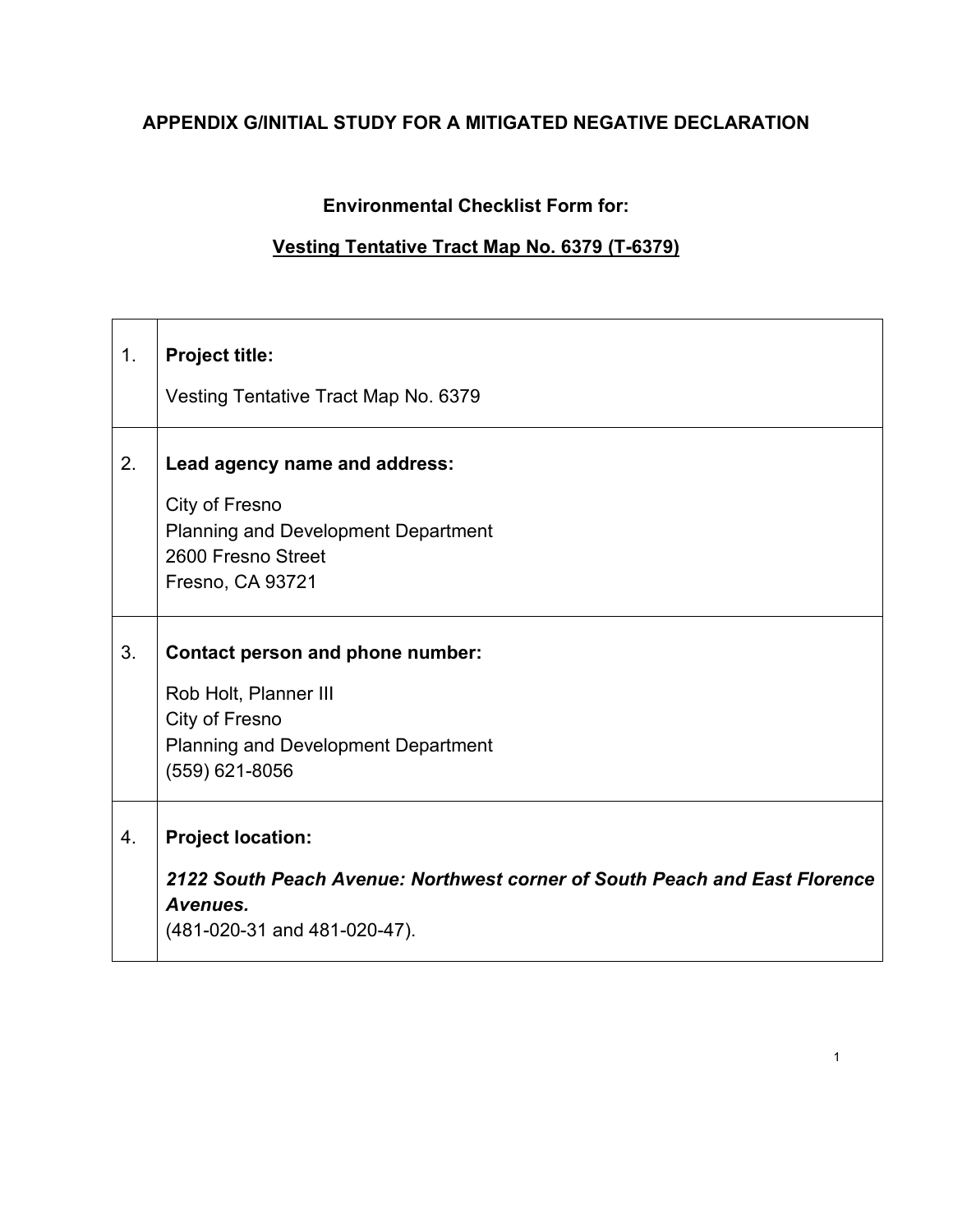| 5.             | Project sponsor's name and address:                                                                                                                                                                                                                                                                                                                                 |
|----------------|---------------------------------------------------------------------------------------------------------------------------------------------------------------------------------------------------------------------------------------------------------------------------------------------------------------------------------------------------------------------|
|                | <b>Bonique Emerson</b><br>Precision Civil Engineering, Inc.<br>1234 O Street<br>Fresno, CA 93721                                                                                                                                                                                                                                                                    |
| 6.             | General & Community plan land use designation:                                                                                                                                                                                                                                                                                                                      |
|                | General Plan: Current, Residential – Medium Density   Proposed, no change.<br><b>Community Plan: Roosevelt Community Plan</b>                                                                                                                                                                                                                                       |
| 7 <sub>1</sub> | Zoning:                                                                                                                                                                                                                                                                                                                                                             |
|                | Current: RS-5/UGM (5-12 du/ac)                                                                                                                                                                                                                                                                                                                                      |
|                | Proposed: no change                                                                                                                                                                                                                                                                                                                                                 |
| 8.             | <b>Description of project:</b>                                                                                                                                                                                                                                                                                                                                      |
|                | Vesting Tentative Tract Map No. 6379 was filed by Bonique Emerson of Precision Civil<br>Engineering, Inc., on behalf of KB Homes. The applicant proposes to develop a new<br>200-unit single-family residential development and associated improvements on an<br>approximately sized 38-acre project site. The following components are included in the<br>Project: |
|                | Construction of internal roads and the associated improvements, as well as a<br>pedestrian trail.<br>Development of a trail along the northern site boundary and a 15,865 square<br>$\bullet$                                                                                                                                                                       |
|                | foot pocket park at the center of the development.<br>Improve all streets in or adjacent to the subdivision, in accordance with Article<br>$\bullet$<br>38, Improvements and Security, of the Fresno Land Divisions Development<br>Code.                                                                                                                            |
|                | Easements and specified outlots will be landscaped in compliance with the City<br>٠<br>of Fresno's landscape design standards.                                                                                                                                                                                                                                      |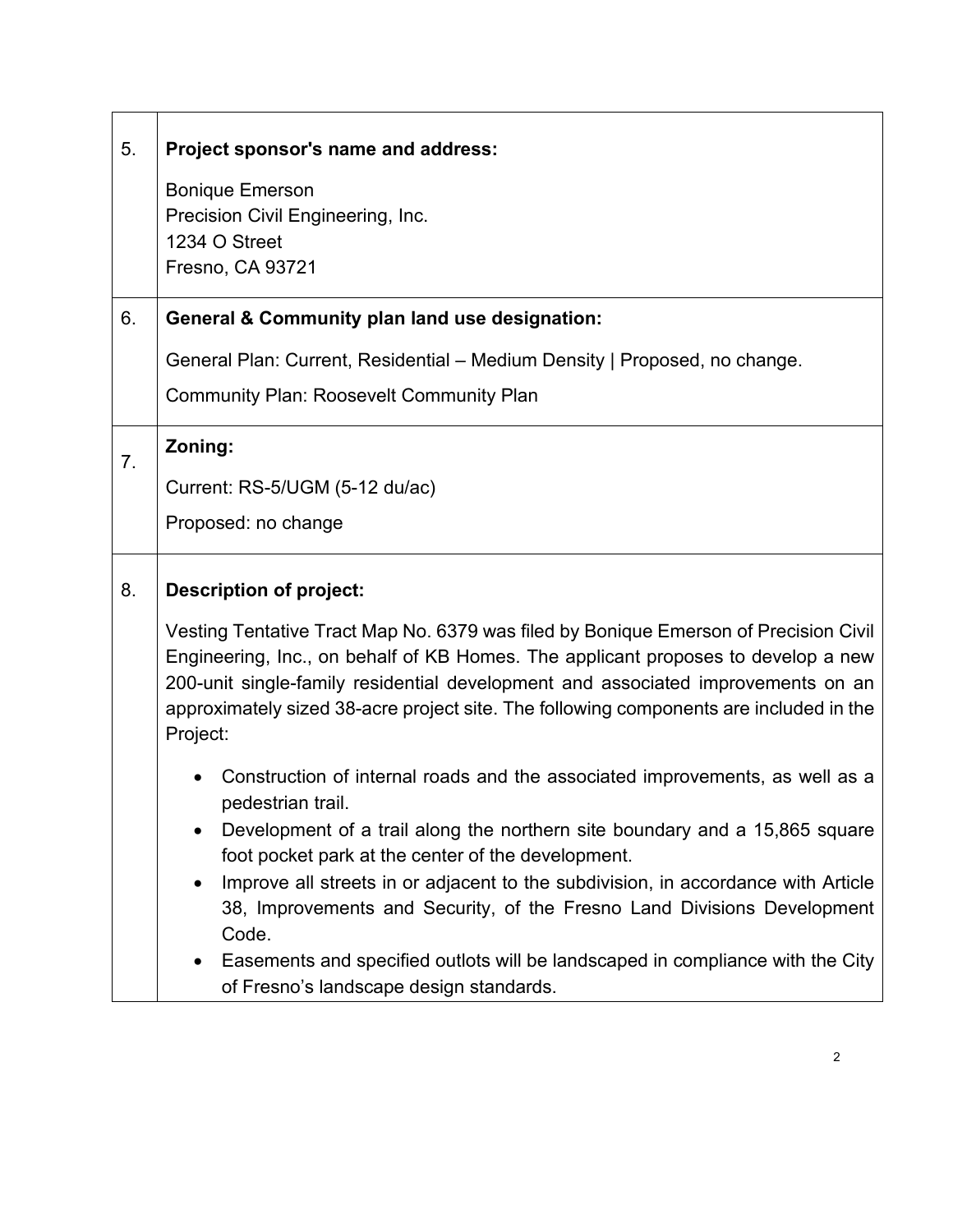|                                                                                                                                                       | A tentative subdivision map has been developed in accordance with Article 33,<br>Tentative Parcel and Tentative Map Filing and Processing, of the Fresno Land<br>Divisions Development Code (see Attachment A)                                      |                                                                                                   |                                                                                                                                                                                                  |                              |  |  |
|-------------------------------------------------------------------------------------------------------------------------------------------------------|-----------------------------------------------------------------------------------------------------------------------------------------------------------------------------------------------------------------------------------------------------|---------------------------------------------------------------------------------------------------|--------------------------------------------------------------------------------------------------------------------------------------------------------------------------------------------------|------------------------------|--|--|
|                                                                                                                                                       | Construction of a 6-foot, 8-inch block wall along the site boundary near the San Joaquin<br>Valley Railroad (SJVR) frontage and a 6-foot block wall along the site boundary on S.<br>Peach Avenue.                                                  |                                                                                                   |                                                                                                                                                                                                  |                              |  |  |
| 9.                                                                                                                                                    |                                                                                                                                                                                                                                                     | <b>Surrounding land uses and setting:</b>                                                         |                                                                                                                                                                                                  |                              |  |  |
|                                                                                                                                                       |                                                                                                                                                                                                                                                     | <b>Planned Land Use</b>                                                                           | <b>Existing Zoning</b>                                                                                                                                                                           | <b>Existing Land Use</b>     |  |  |
|                                                                                                                                                       | <b>North</b>                                                                                                                                                                                                                                        | Urban<br>Neighborhood (16-<br>30 D.U./acre),<br><b>Medium Low</b><br>Density (3.5-6<br>D.U./acre) | RM-2 (Residential Multi-family,<br>Urban Neighborhood), RS-4<br>(Residential Single-Family,<br>Medium Low Density), AL-20,<br>Limited Agricultural District, 20-<br>Acre Minimum (Fresno County) | Residential,<br>Agricultural |  |  |
|                                                                                                                                                       | <b>East</b>                                                                                                                                                                                                                                         | <b>Community Park,</b><br><b>Medium Density</b><br>(5.0-12 D.U./acre)                             | RS-1 (Residential Single-<br>Family, Extremely Low Density),<br>RS-5 (Residential Single-<br>Family, Medium Density)                                                                             | Vacant, Residential          |  |  |
|                                                                                                                                                       | <b>South</b>                                                                                                                                                                                                                                        | <b>Medium Density</b><br>(5.0-12 D.U./acre)                                                       | RS-5 (Residential Single-<br>Family, Medium Density)                                                                                                                                             | Residential                  |  |  |
| Park, Medium<br>AL-20, Limited Agricultural<br><b>West</b><br>Vacant<br>Density (5.0-12<br>District, 20-Acre Minimum<br>D.U./acre)<br>(Fresno County) |                                                                                                                                                                                                                                                     |                                                                                                   |                                                                                                                                                                                                  |                              |  |  |
| 10.                                                                                                                                                   |                                                                                                                                                                                                                                                     | approval, or participation agreement):                                                            | Other public agencies whose approval is required (e.g., permits, financing                                                                                                                       |                              |  |  |
|                                                                                                                                                       | Planning and Development Department, Building and Safety Services Division,<br>Department of Public Works, Department of Public Utilities, Fire Department, Fresno<br>Metropolitan Flood Control District, County of Fresno Department of Community |                                                                                                   |                                                                                                                                                                                                  |                              |  |  |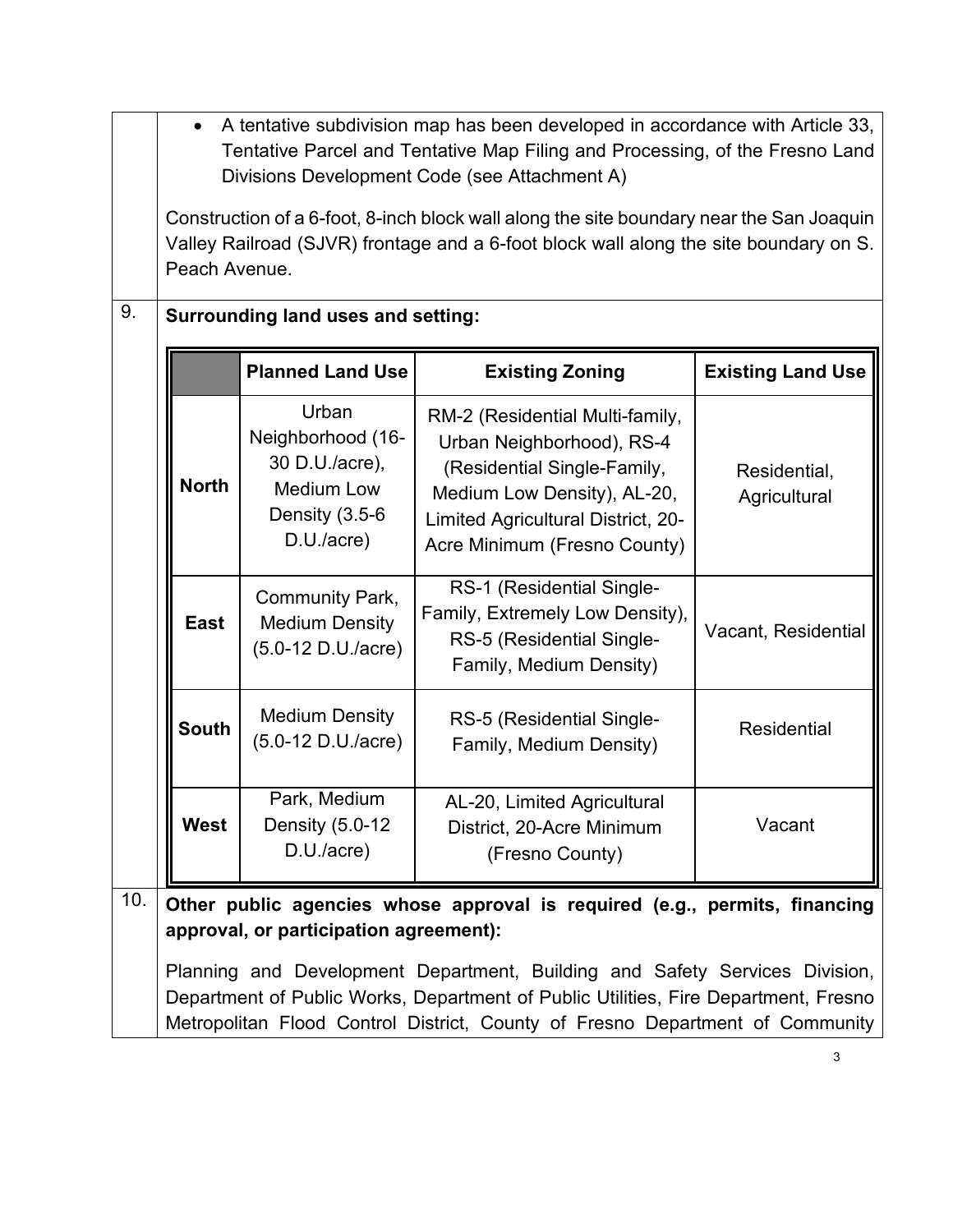Health, County of Fresno Department of Public Works and Planning, and San Joaquin Valley Air Pollution Control District.

11. **Have California Native American tribes traditionally and culturally affiliated with the project area requested consultation pursuant to Public Resources Code (PRC) Section 21080.3.1? If so, has consultation begun?**

The State requires lead agencies to consider the potential effects of proposed projects and consult with California Native American tribes during the local planning process for the purpose of protecting Traditional Tribal Cultural Resources through the California Environmental Quality Act (CEQA) Guidelines. Pursuant to PRC Section 21080.3.1, the lead agency shall begin consultation with the California Native American tribe that is traditionally and culturally affiliated with the geographical area of the proposed project. Such significant cultural resources are either sites, features, places, cultural landscapes, sacred places, and objects with cultural value to a tribe which is either on or eligible for inclusion in the California Historic Register or local historic register, or, the lead agency, at its discretion, and support by substantial evidence, choose to treat the resources as a Tribal Cultural Resources (PRC Section 21074(a)(1-2)). According to the most recent census data, California is home to 109 currently recognized Indian tribes. Tribes in California currently have nearly 100 separate reservations or Rancherias. Fresno County has a number of Rancherias such as Table Mountain Rancheria, Millerton Rancheria, Big Sandy Rancheria, Cold Springs Rancheria, and Squaw Valley Rancheria. These Rancherias are not located within the city limits.

Conducting consultation early in the CEQA process allows tribal governments, lead agencies, and project proponents to discuss the level of environmental review, identify and address potential adverse impacts to tribal cultural resources, and reduce the potential for delay and conflict in the environmental review process. (See PRC Section 21083.3.2.) Information may also be available from the California Native American Heritage Commission's Sacred Lands File per PRC Section 5097.96 and the California Historical Resources Information System administered by the California Office of Historic Preservation. Please also note that PRC Section 21082.3(c) contains provisions specific to confidentiality.

Currently, the Table Mountain Rancheria Tribe and the Dumna Wo Wah Tribe have requested to be notified pursuant to Assembly Bill 52 (AB 52) A certified letter was mailed to the above-mentioned tribes on *December 17, 2021.* The 30-day comment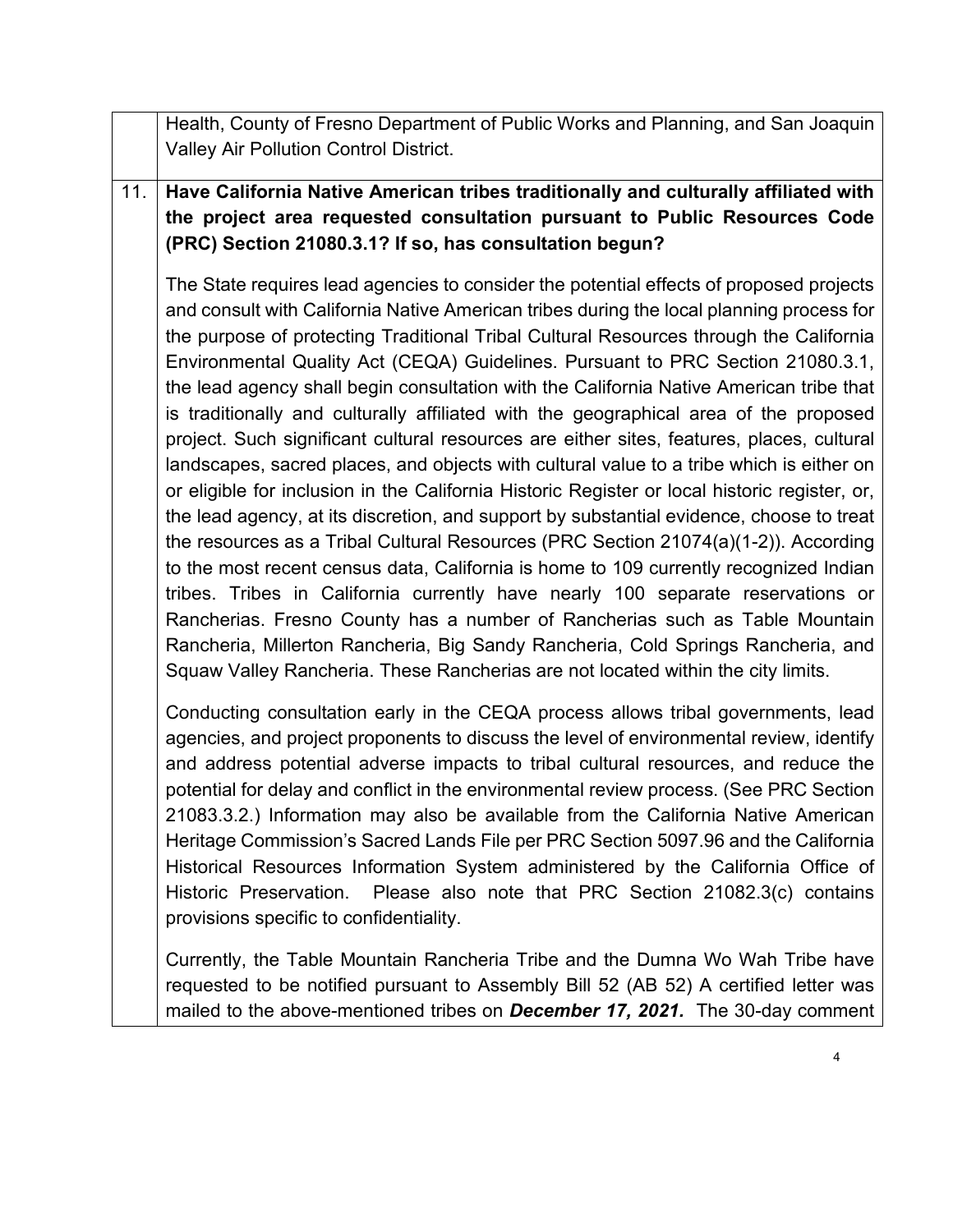period ended on *January 17, 2022.* Both tribes did not request consultation.

ENVIRONMENTAL FACTORS POTENTIALLY AFFECTED:

The environmental factors checked below would be potentially affected by this project, involving at least one impact that is a "Potentially Significant Impact" as indicated by the checklist on the following pages.

|                   | Aesthetics                                |                          | <b>Agriculture and Forestry Resources</b> |
|-------------------|-------------------------------------------|--------------------------|-------------------------------------------|
|                   | <b>Air Quality</b>                        | $\mathcal{L}$            | <b>Biological Resources</b>               |
|                   | <b>Cultural Resources</b>                 | $\overline{\phantom{0}}$ | Energy                                    |
| П                 | Geology/Soils                             | □                        | <b>Greenhouse Gas Emissions</b>           |
|                   | <b>Hazards and Hazardous Materials</b>    | $\overline{\phantom{a}}$ | <b>Hydrology/Water Quality</b>            |
| TП                | <b>Land Use/Planning</b>                  | $\overline{\phantom{a}}$ | <b>Mineral Resources</b>                  |
|                   | <b>Noise</b>                              | $\mathbf{L}$             | Population/Housing                        |
| $\Box$            | <b>Public Services</b>                    | $\Box$                   | Recreation                                |
|                   | Transportation                            |                          | <b>Tribal Cultural Resources</b>          |
| $\perp$           | <b>Utilities/Service Systems</b>          | $\mathbb{R}^n$           | Wildfire                                  |
| $\lfloor \rfloor$ | <b>Mandatory Findings of Significance</b> |                          |                                           |

DETERMINATION: (To be completed by the Lead Agency)

On the basis of this initial evaluation: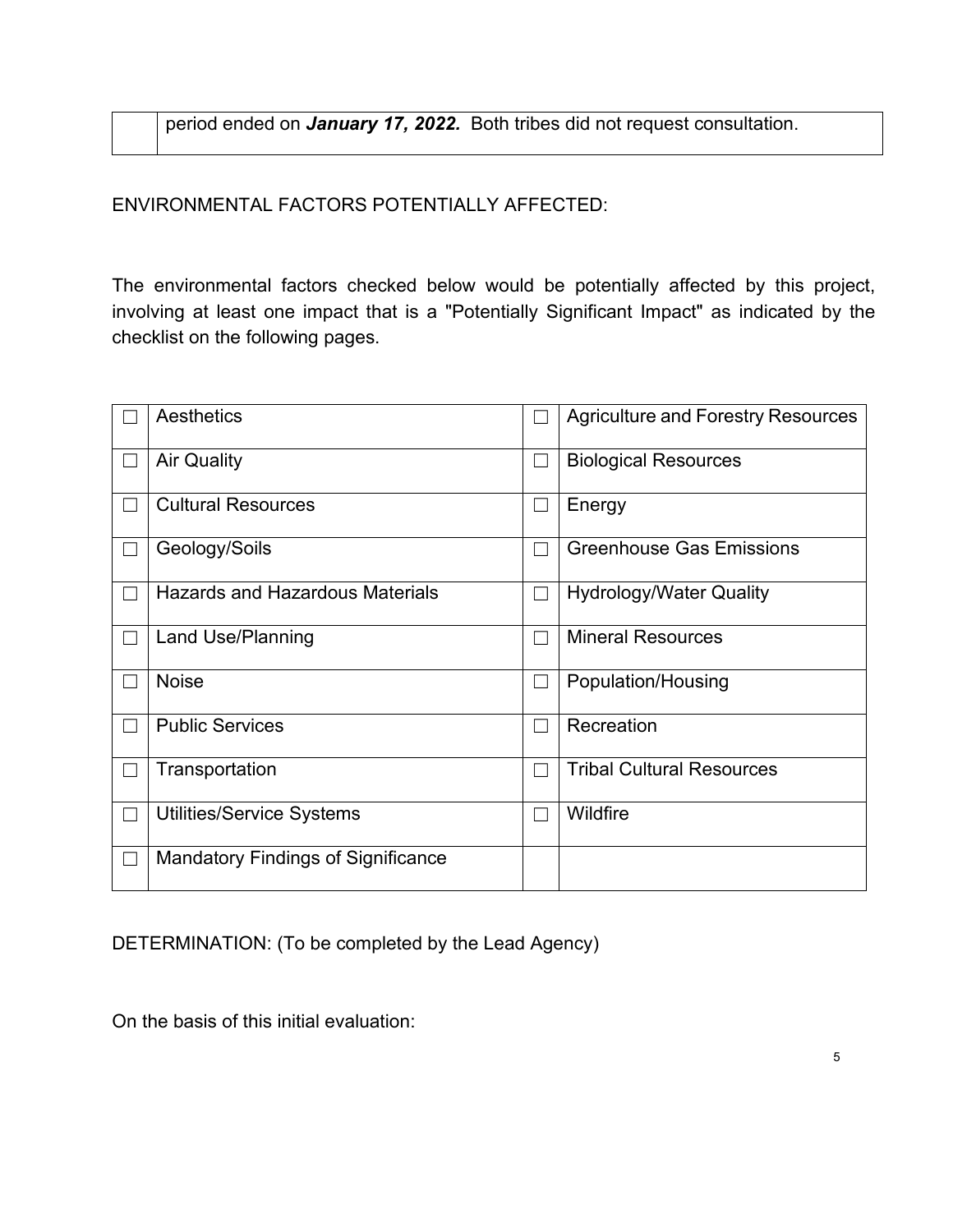| I find that the proposed project COULD NOT have a significant effect on the<br>environment, and a NEGATIVE DECLARATION will be prepared.                                                                                                                                                                                                                                                                                                                                                          |
|---------------------------------------------------------------------------------------------------------------------------------------------------------------------------------------------------------------------------------------------------------------------------------------------------------------------------------------------------------------------------------------------------------------------------------------------------------------------------------------------------|
| I find that although the proposed project could have a significant effect on the<br>environment, there will not be a significant effect in this case because revisions in<br>the project have been made by or agreed to by the project proponent. A MITIGATED<br>NEGATIVE DECLARATION will be prepared.                                                                                                                                                                                           |
| I find that the proposed project MAY have a significant effect on the environment,<br>and an ENVIRONMENTAL IMPACT REPORT (EIR) is required.                                                                                                                                                                                                                                                                                                                                                       |
| I find that the proposed project MAY have a "potentially significant impact" or<br>"potentially significant unless mitigated" impact on the environment, but at least one<br>effect 1) has been adequately analyzed in an earlier document pursuant to applicable<br>legal standards, and 2) has been addressed by mitigation measures based on the<br>earlier analysis as described on attached sheets. An EIR is required, but it must<br>analyze only the effects that remain to be addressed. |
| I find that although the proposed project could have a significant effect on the<br>environment, because all potentially significant effects (a) have been analyzed<br>adequately in an earlier EIR or NEGATIVE DECLARATION pursuant to applicable<br>standards, and (b) have been avoided or mitigated pursuant to that earlier EIR or<br>NEGATIVE DECLARATION, including revisions or mitigation measures that are<br>imposed upon the proposed project, nothing further is required.           |

Robert Holt Planner III April 8, 2022

Planner Name, Title **Date** Date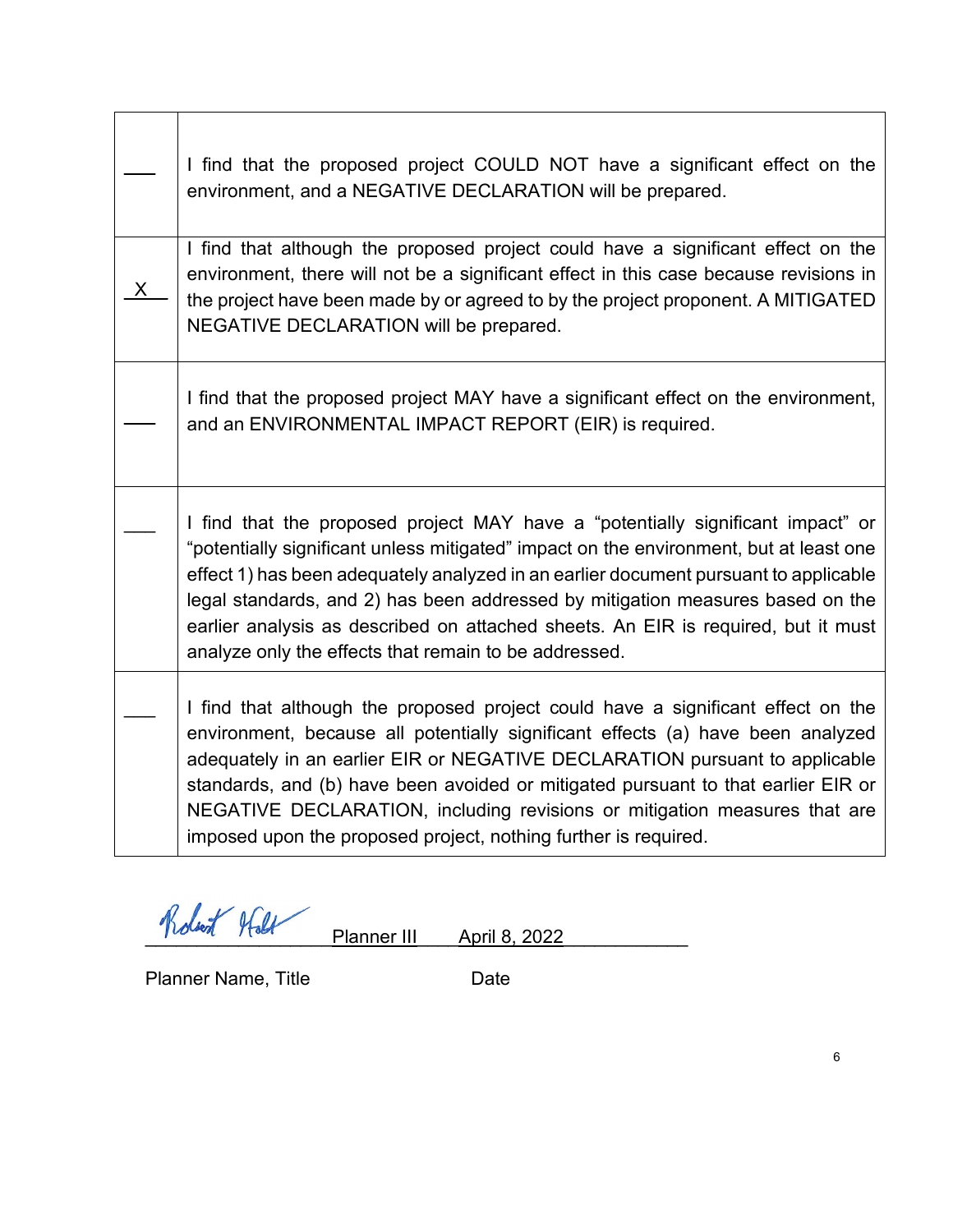EVALUATION OF ADDITIONAL ENVIRONMENTAL IMPACTS NOT ASSESSED IN PROGRAM ENVIRONMENTAL IMPACT REPORT SCH NO. 2019050005 PREPARED FOR THE APPROVED FRESNO GENERAL PLAN (GP PEIR):

- 1. For purposes of this Initial Study, the following answers have the corresponding meanings:
	- a. "No Impact" means the specific impact category does not apply to the project, or that the record sufficiently demonstrates that project specific factors or general standards applicable to the project will result in no impact for the threshold under consideration.
	- b. "Less Than Significant Impact" means there is an impact related to the threshold under consideration, but that impact is less than significant.
	- c. "Less Than Significant with Mitigation Incorporation" means there is a potentially significant impact related to the threshold under consideration, however, with the mitigation incorporated into the project, the impact is less than significant. For purposes of this Initial Study "mitigation incorporated into the project" means mitigation originally described in the GP PEIR and applied to an individual project, as well as mitigation developed specifically for an individual project.
	- d. "Potentially Significant Impact" means there is substantial evidence that an effect may be significant related to the threshold under consideration.
- 2. A brief explanation is required for all answers except "No Impact" answers that are adequately supported by the information sources a lead agency cites in the parentheses following each question. A "No Impact" answer is adequately supported if the referenced information sources show that the impact simply does not apply to projects like the one involved (e.g., the project falls outside a fault rupture zone). A "No Impact" answer should be explained where it is based on project-specific factors as well as general standards (e.g., the project will not expose sensitive receptors to pollutants, based on a project-specific screening analysis).
- 3. All answers must take account of the whole action involved, including off-site as well as on-site, cumulative as well as project-level, indirect as well as direct, and construction as well as operational impacts.
- 4. Once the lead agency has determined that a particular physical impact may occur, then the checklist answers must indicate whether the impact is potentially significant, less than significant with mitigation, or less than significant. "Potentially Significant Impact" is appropriate if there is substantial evidence that an effect may be significant. If there are one or more "Potentially Significant Impact" entries when the determination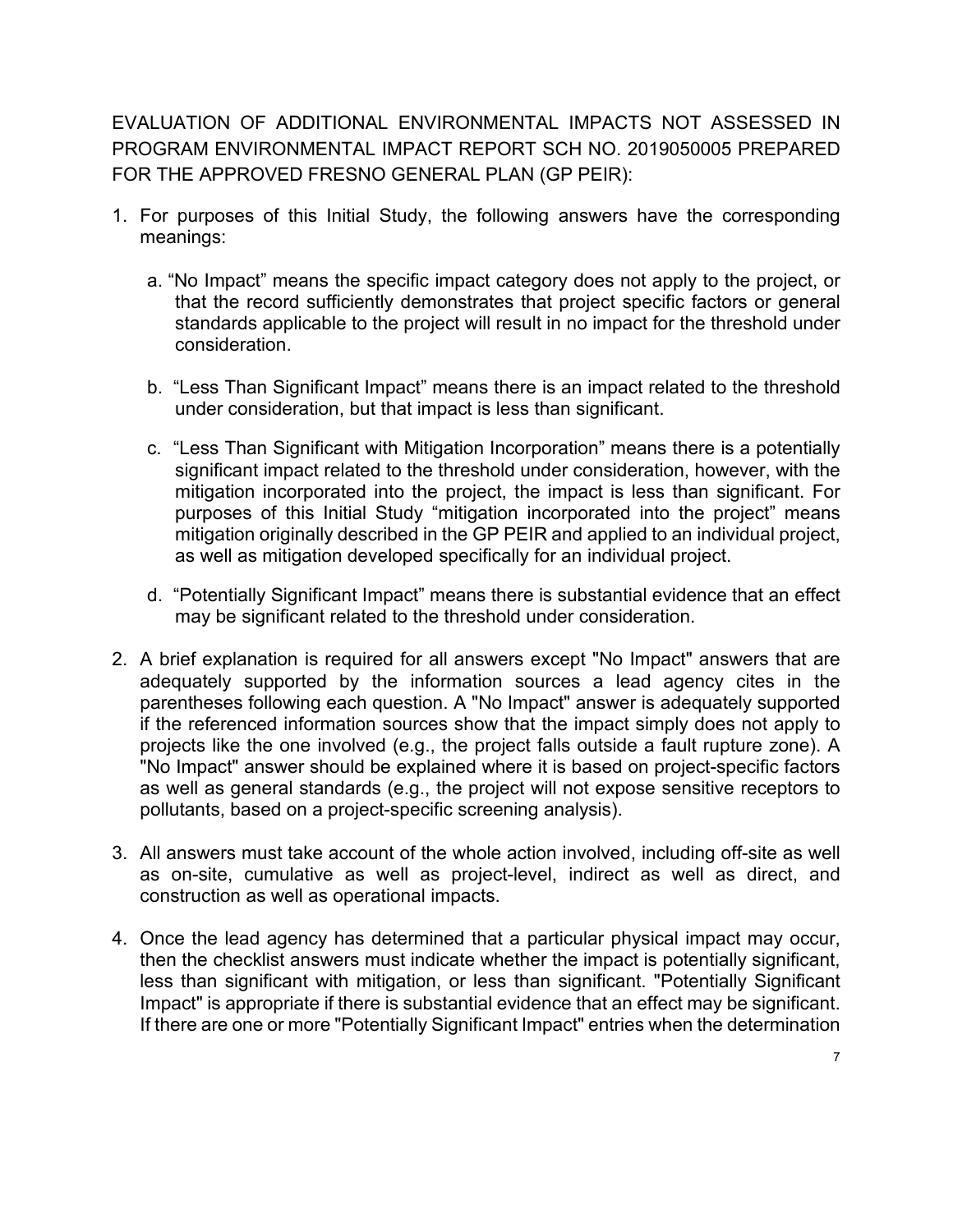is made, an EIR is required.

- 5. "Negative Declaration: Less Than Significant With Mitigation Incorporated" applies where the incorporation of mitigation measures has reduced an effect from "Potentially Significant Impact" to a "Less Than Significant Impact." The lead agency must describe the mitigation measures, and briefly explain how they reduce the effect to a less than significant level (mitigation measures from, "Earlier Analyses," as described in (6) below, may be cross-referenced).
- 6. Earlier analyses may be used where, pursuant to the tiering, Program EIR, or other CEQA process, an effect has been adequately analyzed in an earlier EIR or negative declaration. Section 15063(c)(3)(D). In this case, a brief discussion should identify the following:
	- a. Earlier Analysis Used. Identify and state where they are available for review.
	- b. Impacts Adequately Addressed. Identify which effects from the above checklist were within the scope of and adequately analyzed in the PEIR or another earlier document pursuant to applicable legal standards, and state whether such effects were addressed by mitigation measures based on the earlier analysis.
	- c. Mitigation Measures. For effects that are "Less than Significant with Mitigation Measures Incorporated," describe the mitigation measures which were incorporated or refined from the earlier document and the extent to which they address site-specific conditions for the project.
- 7. Lead agencies are encouraged to incorporate into the checklist references to information sources for potential impacts (e.g., general plans, zoning ordinances). Reference to a previously prepared or outside document should, where appropriate, include a reference to the page or pages where the statement is substantiated.
- 8. Supporting Information Sources: A source list should be attached, and other sources used or individuals contacted should be cited in the discussion.
- 9. The explanation of each issue should identify:
	- a. The significance criteria or threshold, if any, used to evaluate each question; and
	- b. The mitigation measure identified, if any, to reduce the impact to less than significance.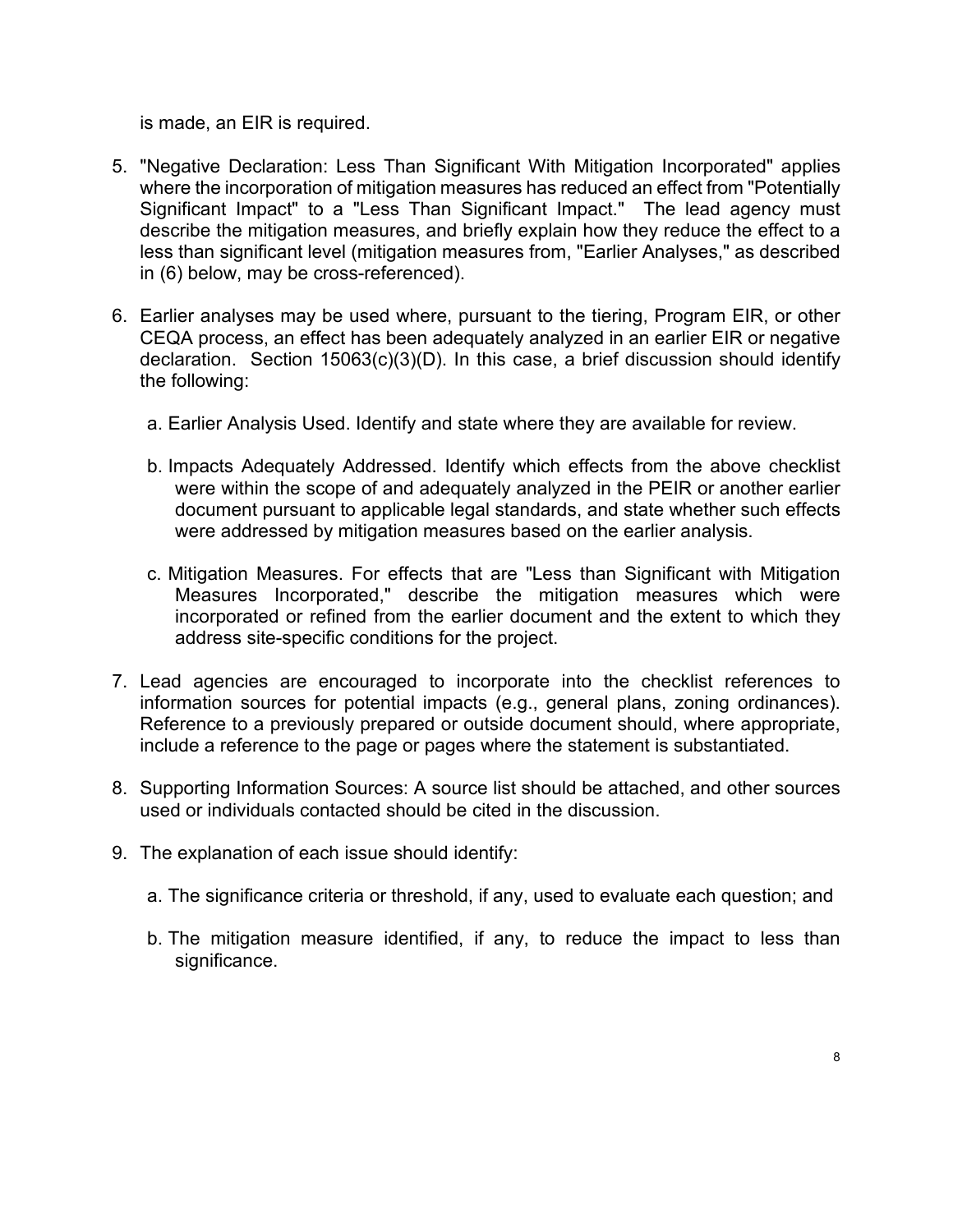| <b>ENVIRONMENTAL ISSUES</b>                                                                                                                                                                                                                                                                                                                                                                                                       | <b>Potentially</b><br><b>Significant</b><br><b>Impact</b> | <b>Less Than</b><br><b>Significant</b><br>with<br><b>Mitigation</b><br>Incorporated | <b>Less Than</b><br><b>Significant</b><br><b>Impact</b> | <b>No</b><br><b>Impact</b> |  |
|-----------------------------------------------------------------------------------------------------------------------------------------------------------------------------------------------------------------------------------------------------------------------------------------------------------------------------------------------------------------------------------------------------------------------------------|-----------------------------------------------------------|-------------------------------------------------------------------------------------|---------------------------------------------------------|----------------------------|--|
| <b>I. AESTHETICS</b> – Except as provided in PRC Section 21099, would the project:                                                                                                                                                                                                                                                                                                                                                |                                                           |                                                                                     |                                                         |                            |  |
| a) Have a substantial adverse<br>effect on a scenic vista?                                                                                                                                                                                                                                                                                                                                                                        |                                                           |                                                                                     |                                                         | X                          |  |
| b) Substantially damage scenic<br>resources, including, but<br>not<br>limited to, trees, rock out-<br>croppings, and historic buildings<br>within a state scenic highway?                                                                                                                                                                                                                                                         |                                                           |                                                                                     |                                                         | X                          |  |
| non-urbanized<br>c)<br>In<br>areas,<br>substantially degrade the existing<br>visual character or quality public<br>views of the<br>site<br>and<br>its<br>surroundings? (Public views are<br>those that are experienced from<br>publicly accessible vantage point).<br>If the project is in an urbanized<br>area, would the project conflict<br>with applicable zoning and other<br>regulations<br>governing<br>scenic<br>quality? |                                                           |                                                                                     | X                                                       |                            |  |
| d) Create a<br>new source<br>of<br>substantial light or glare which<br>would adversely affect day or<br>nighttime views in the area?                                                                                                                                                                                                                                                                                              |                                                           | X                                                                                   |                                                         |                            |  |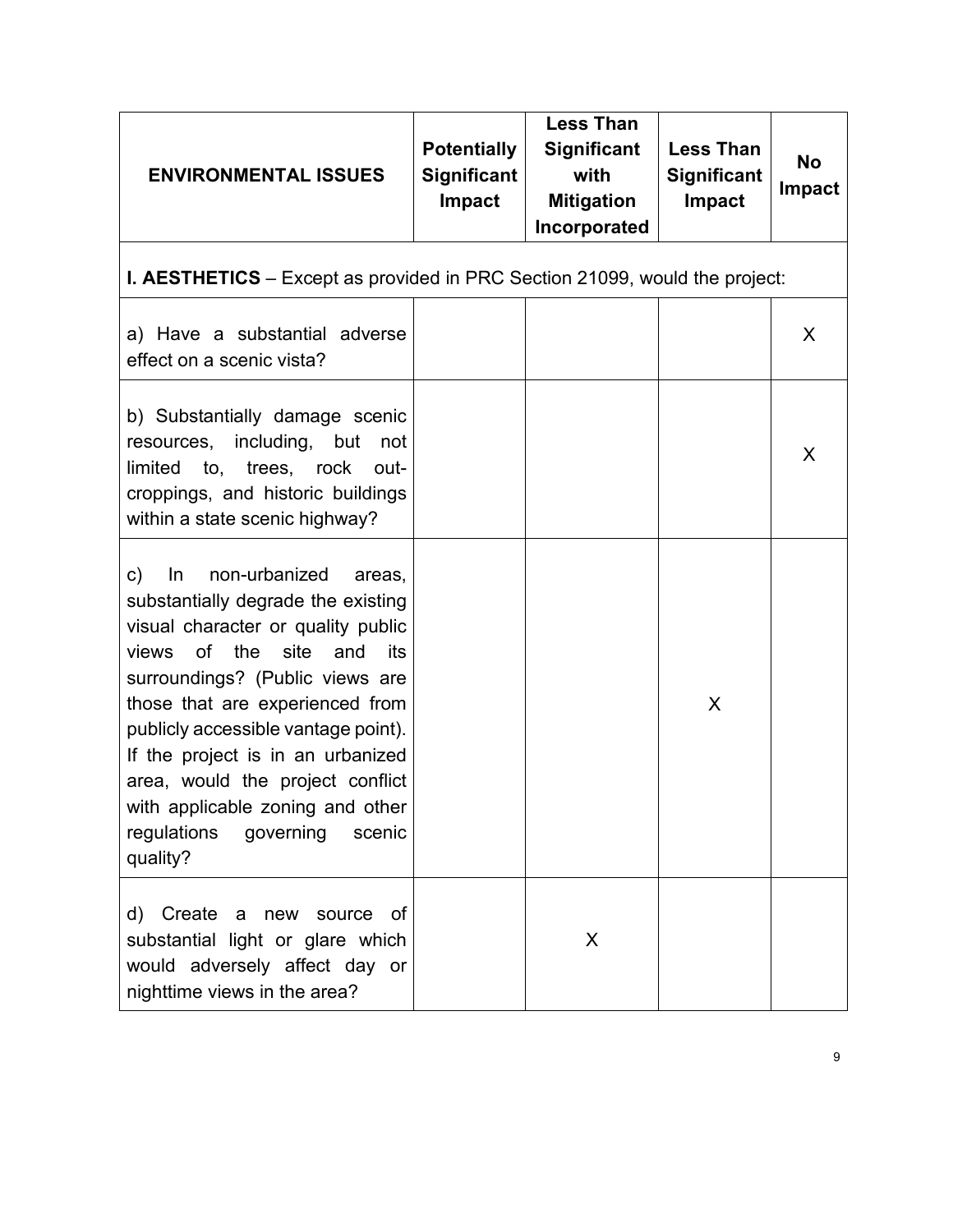#### **a) Have a substantial adverse effect on a scenic vista?**

**No Impact.** A scenic vista is defined as a viewpoint that provides expansive views of highly valued landscape for the benefit of the general public. The Sierra Nevada Mountains are the only natural and visual resource in the Project area. Views of these distant mountains are afforded only during clear conditions due to poor air quality in the valley. Distant views of these mountains would largely be unaffected by the development of the Project because of the nature of the Project, distance and limited visibility of these features. The City of Fresno does not identify views of these features as required to be "protected."

The Project site is within an urbanized area of southeast Fresno. There are no scenic vistas or other protected scenic resources on or near the site. Visual character of the site is addressed further in Response c) below.

There are no scenic highways near the proposed site, therefore, the Project has *no significant impact* on scenic vistas or designated scenic resources or highways.

## **b) Substantially damage scenic resources, including, but not limited to, trees, rock outcroppings, and historic buildings within a state scenic highway?**

**No Impact.** As discussed in Impact a) above, there are no protected scenic resources on or near the Project. There is *no impact*.

**c) In non-urbanized areas, substantially degrade the existing visual character or quality of public views of the site and its surroundings? (Public views are those that are experienced from publicly accessible vantage point). If the project is in an urbanized area, would the project conflict with applicable zoning and other regulations governing scenic quality?**

**Less Than Significant Impact.** The proposed Project would alter the existing visual character of public views of the site from vacant land to fully developed with singlefamily tract homes. The Project design is subject to the City's Design Guidelines adopted for the City's General Plan and Municipal Code which apply to site layout, building design, landscaping, interior street design, lighting, parking and signage. Detailed architectural plans, color palettes and building materials as well as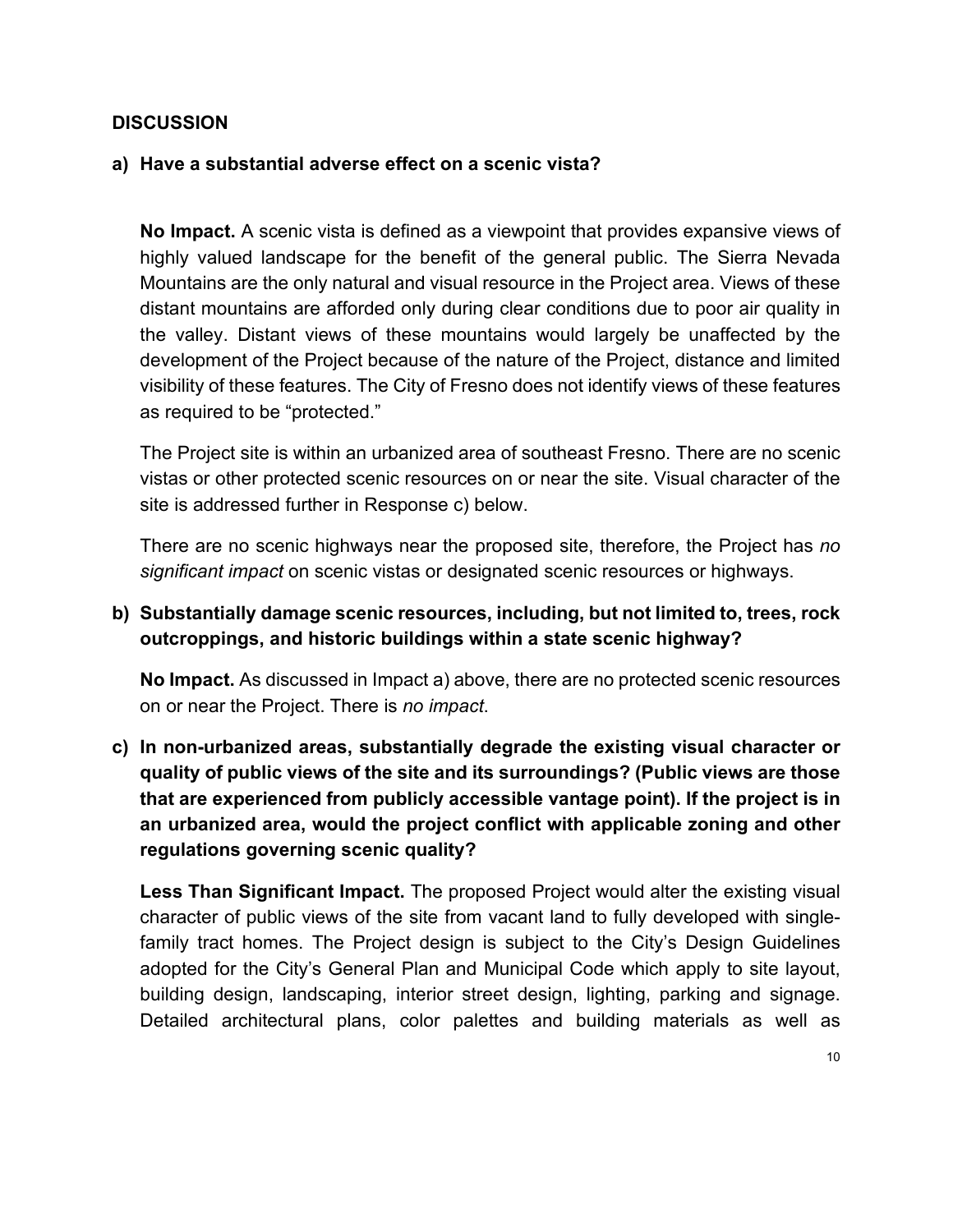landscaping plans will be submitted by the Project developer to the City of Fresno Planning and Development Department. The plans shall be required prior to issuance of any building permits. The review shall be substantially based on the building plans and elevations illustrated within this document.

The Project will require removal of minimal vegetation in the vacant field. Landscaping easements and additional landscaping, masonry sound walls, fences and a pedestrian trail are incorporated into the project design.

The improvements such as those proposed by the Project are typical of large City urban areas and are generally expected from residents of the City. These improvements would not substantially degrade the visual character of the area and would not diminish the visual quality of the area, as they would be consistent with the existing visual setting. The Project itself is not visually imposing against the scale of the existing adjacent residential buildings and nature of the surrounding area.

Therefore, the Project would have *less than significant impacts* on the visual character of the area.

## **d) Create a new source of substantial light or glare which would adversely affect day or nighttime views in the area?**

**Less Than Significant with Mitigation Incorporated**. The subject site currently has no on-site sources of lighting. The Project will introduce new lighting that will be typical of residential developments, such as streetlights, residential lights and vehicle lights. Additional night lighting sources on the Project site, especially any unshielded light, could result in spillover light that could impact surrounding adjacent residential uses. This would create new sources of light that could potentially have a significant impact on nighttime light levels in the area. During the entitlement process, staff will ensure that lights are located in areas that will minimize light sources to the neighboring properties. Further, Mitigation Measure (MM) AES-4.1 from the General Plan PEIR requires lighting systems for street and parking areas be shielded to direct the light to the roadway surfaces and parking areas. It also requires vertical shields to be used to direct light away from adjacent residences. In addition, MM AES-4.5 requires use of non-reflective building materials to reduce glare impacts. Implementation of mitigation measures will reduce potential impacts to *less than significant* with regards to light and glare.

#### *Mitigation Measures*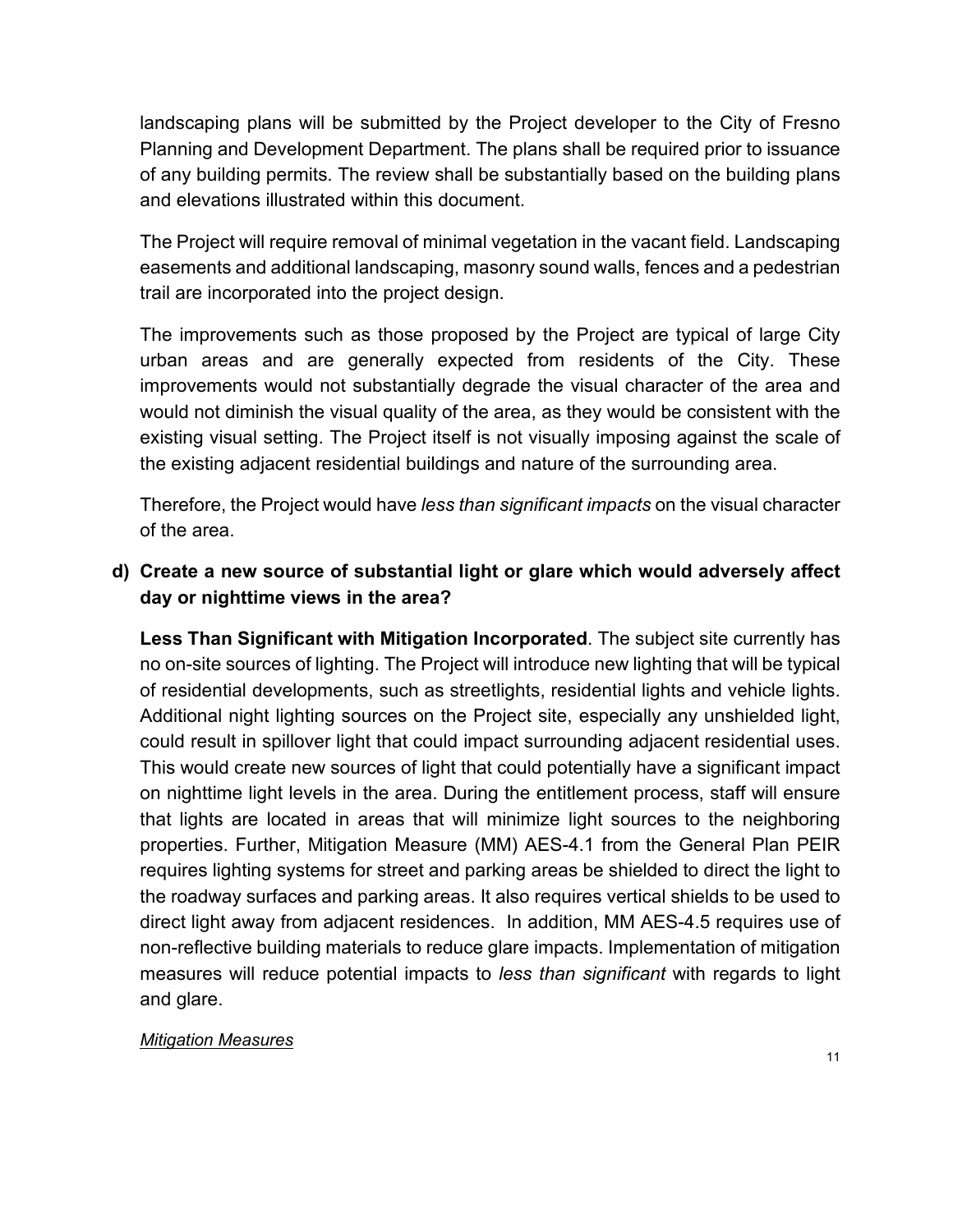1. The proposed project shall implement and incorporate, as applicable, the aesthetic related mitigation measures as identified in the attached Project Specific Mitigation Monitoring and Reporting Program dated April 8, 2022.

| <b>ENVIRONMENTAL ISSUES</b>                                                                                                                                                                                                                                                                                                                                                                                                                                                                                                                                                                                                                                                                                                                                                                                                                           | <b>Potentially</b><br><b>Significant</b><br>Impact | <b>Less Than</b><br><b>Significant</b><br>with<br><b>Mitigation</b><br>Incorporated | <b>Less Than</b><br><b>Significant</b><br>Impact | <b>No</b><br><b>Impact</b> |
|-------------------------------------------------------------------------------------------------------------------------------------------------------------------------------------------------------------------------------------------------------------------------------------------------------------------------------------------------------------------------------------------------------------------------------------------------------------------------------------------------------------------------------------------------------------------------------------------------------------------------------------------------------------------------------------------------------------------------------------------------------------------------------------------------------------------------------------------------------|----------------------------------------------------|-------------------------------------------------------------------------------------|--------------------------------------------------|----------------------------|
| <b>II. AGRICULTURE AND FORESTRY RESOURCES - In determining whether impacts</b>                                                                                                                                                                                                                                                                                                                                                                                                                                                                                                                                                                                                                                                                                                                                                                        |                                                    |                                                                                     |                                                  |                            |
| to agricultural resources are significant environmental effects, lead agencies may refer<br>to the California Agricultural Land Evaluation and Site Assessment Model (1997)<br>prepared by the California Dept. of Conservation as an optional model to use in<br>assessing impacts on agriculture and farmland. In determining whether impacts to forest<br>resources, including timberland, are significant environmental effects, lead agencies<br>may refer to information compiled by the California Department of Forestry and Fire<br>Protection regarding the state's inventory of forest land, including the Forest and Range<br>Assessment Project and the Forest Legacy Assessment project; and forest carbon<br>measurement methodology provided in Forest Protocols adopted by the California Air<br>Resources Board. Would the project: |                                                    |                                                                                     |                                                  |                            |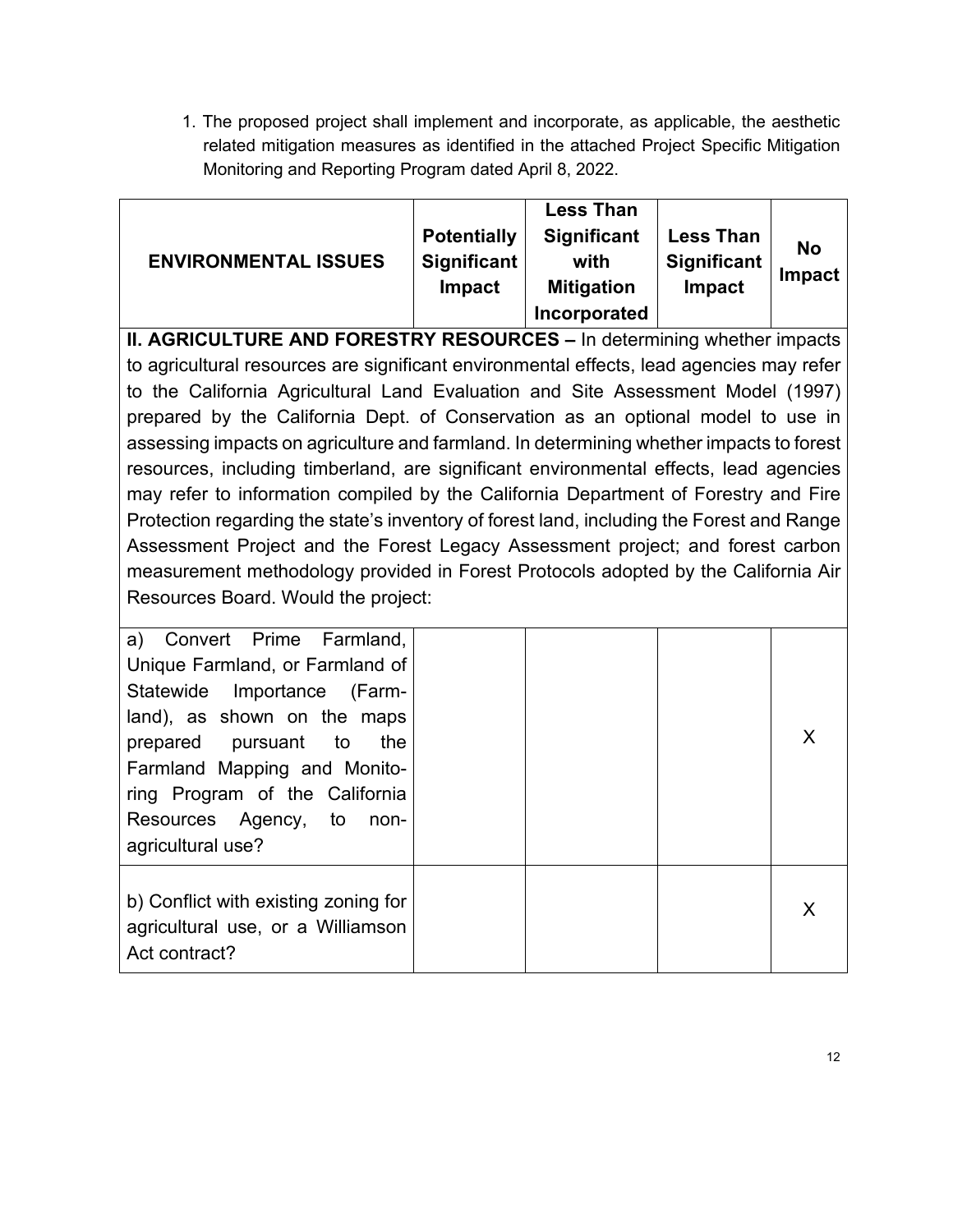| <b>ENVIRONMENTAL ISSUES</b>                                                                                                                                                                                                                                                                                                                           | <b>Potentially</b><br><b>Significant</b><br><b>Impact</b> | <b>Less Than</b><br><b>Significant</b><br>with<br><b>Mitigation</b><br>Incorporated | <b>Less Than</b><br><b>Significant</b><br><b>Impact</b> | <b>No</b><br><b>Impact</b> |
|-------------------------------------------------------------------------------------------------------------------------------------------------------------------------------------------------------------------------------------------------------------------------------------------------------------------------------------------------------|-----------------------------------------------------------|-------------------------------------------------------------------------------------|---------------------------------------------------------|----------------------------|
| c) Conflict with existing zoning for,<br>or cause rezoning of, forest land<br>(as defined in Public Resources<br>section<br>$12220(g)$ ),<br>Code<br>timberland (as defined by Public<br>Resources Code section 4526), or<br>timberland<br>Timberland<br>zoned<br>Production<br>defined<br>(as<br>by<br>Code<br>section<br>Government<br>$51104(g)$ ? |                                                           |                                                                                     |                                                         | X                          |
| d) Result in the loss of forest land<br>or conversion of forest land to<br>non-forest use?                                                                                                                                                                                                                                                            |                                                           |                                                                                     |                                                         | X                          |
| e) Involve other changes in the<br>existing environment which, due<br>to their location or nature, could<br>result in conversion of Farmland,<br>non-agricultural<br>to<br>use<br>or<br>conversion of forest land to non-<br>forest use?                                                                                                              |                                                           |                                                                                     |                                                         | X                          |

**a) Convert Prime Farmland, Unique Farmland, or Farmland of Statewide Importance (Farmland), as shown on the maps prepared pursuant to the Farmland Mapping and Monitoring Program of the California Resources Agency, to non-agricultural use?**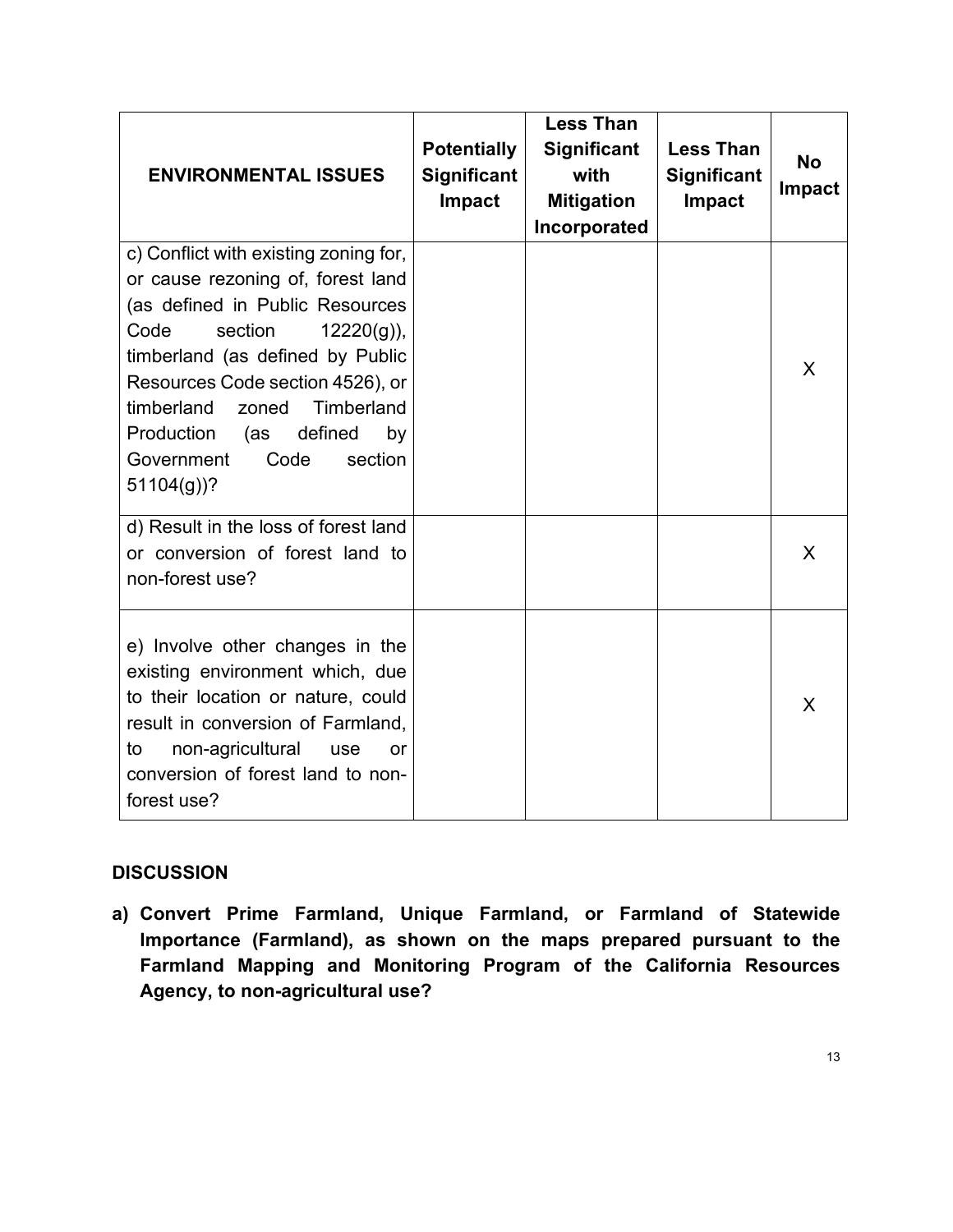**No Impact.** The California Department of Conservation, Important Farmland Finder Program considers the Project site to be Farmland of Local Importance, and as such, there is no potential for the conversion of Prime Farmland, Unique Farmland, or Farmland of Statewide Importance. There is *no impact.*

## **b) Conflict with existing zoning for agricultural use or a Williamson Act contract?**

**No Impact.** The site is not zoned for agriculture nor is it in a Williamson Act contract. There is *no impact.*

# **c) Conflict with existing zoning for, or cause rezoning of, forest land (as defined in Public Resources Code section 12220(g)), timberland (as defined by Public Resources Code section 4526), or timberland zoned Timberland Production (as defined by Government Code section 51104(g))?**

**No Impact**. As the site is on the Valley floor, there is no forest or timberland on the proposed Project site. There is *no impact*.

## **d) Result in the loss of forest land or conversion of forest land to non-forest use?**

**No Impact**. As described in Impact c) above, there is no forest land on the Project site. There is *no impact.*

# **e) Involve other changes in the existing environment, which, due to their location or nature, could result in conversion of Farmland to non-agricultural use or conversion of forest land to non-forest use?**

**No Impact.** As discussed in Impact a) above, there is no potential for the conversion of agricultural land with Project implementation. The proposed Project will not involve new other changes in the existing environment that could result in conversion of Farmland.

#### *Mitigation Measures*

None are required.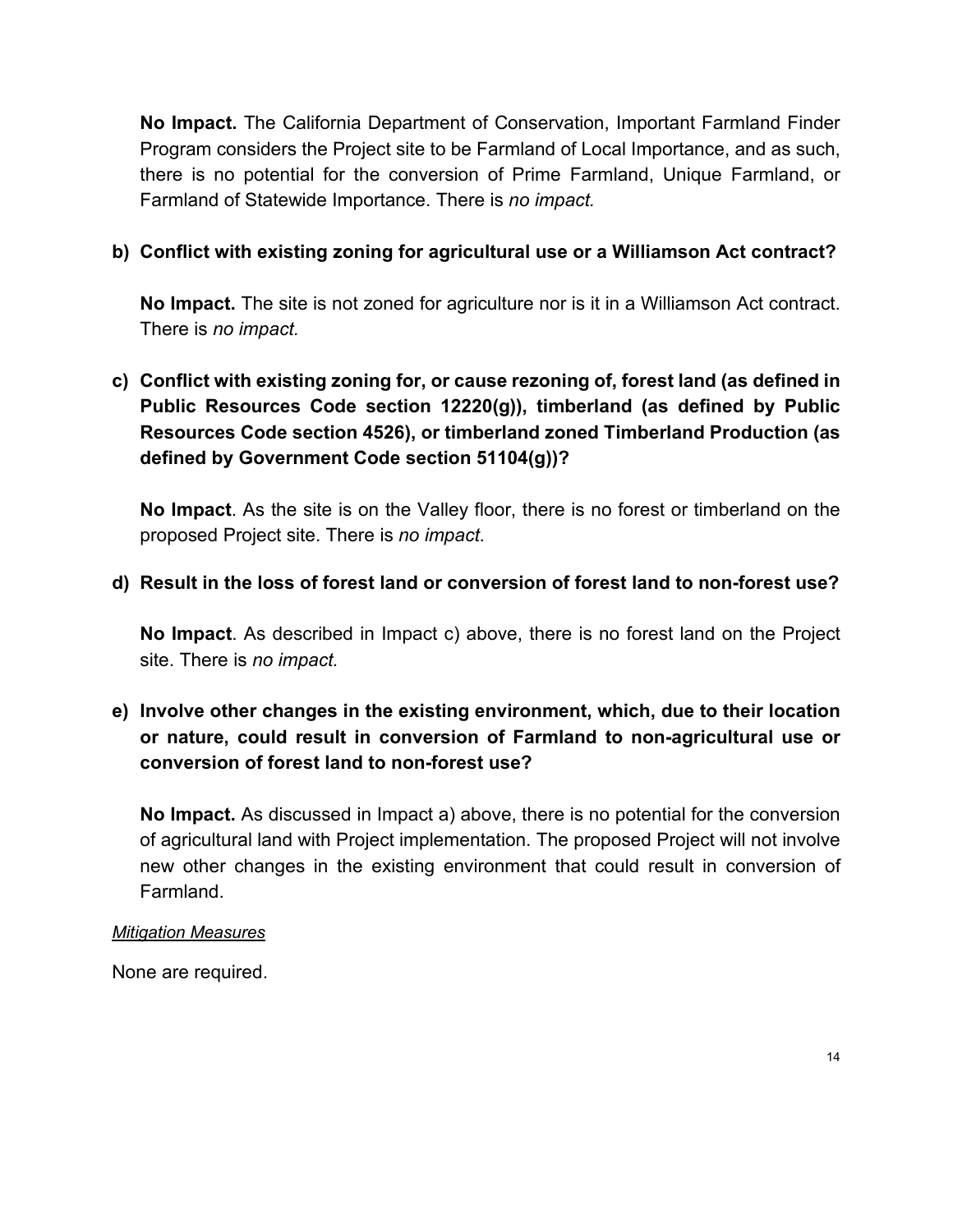| <b>ENVIRONMENTAL ISSUES</b> | <b>Potentially</b><br><b>Significant</b><br><b>Impact</b> | <b>Less Than</b><br><b>Significant</b><br>with<br><b>Mitigation</b><br>Incorporated | <b>Less Than</b><br><b>Significant</b><br>Impact | <b>No</b><br><b>Impact</b> |
|-----------------------------|-----------------------------------------------------------|-------------------------------------------------------------------------------------|--------------------------------------------------|----------------------------|
|-----------------------------|-----------------------------------------------------------|-------------------------------------------------------------------------------------|--------------------------------------------------|----------------------------|

**III. AIR QUALITY** - Where available, the significance criteria established by the applicable air quality management or air pollution control district may be relied upon to make the following determinations. Would the project:

| Conflict with or obstruct<br>a)<br>implementation of the applicable<br>air quality plan (e.g., by having<br>potential emissions of regulated<br>criterion pollutants which exceed<br>the San Joaquin Valley Air<br>Pollution<br>Control<br><b>Districts</b><br>(SJVAPCD) adopted thresholds<br>for these pollutants)?     |  | X |  |
|---------------------------------------------------------------------------------------------------------------------------------------------------------------------------------------------------------------------------------------------------------------------------------------------------------------------------|--|---|--|
| b) Result in a cumulatively<br>considerable net increase of any<br>criteria pollutant for which the<br>project region is non-attainment<br>under an applicable federal or<br>state ambient air quality standard<br>(including releasing emissions<br>which<br>exceed<br>quantitative<br>thresholds for ozone precursors)? |  | X |  |
| c) Expose sensitive receptors to<br>substantial<br>pollutant<br>concentrations?                                                                                                                                                                                                                                           |  | X |  |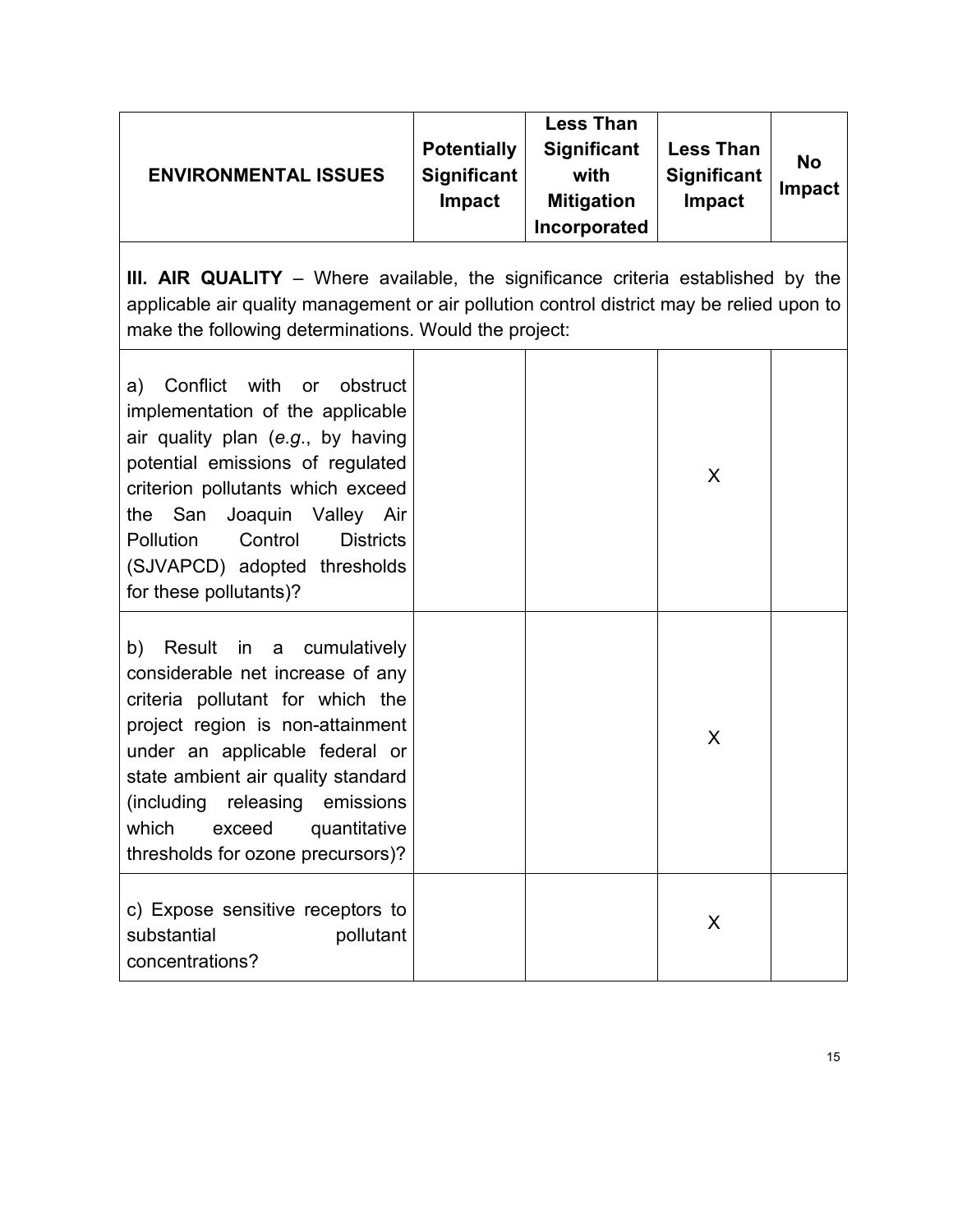| <b>ENVIRONMENTAL ISSUES</b>                                                                                                            | <b>Potentially</b><br><b>Significant</b><br><b>Impact</b> | <b>Less Than</b><br><b>Significant</b><br>with<br><b>Mitigation</b><br>Incorporated | <b>Less Than</b><br><b>Significant</b><br>Impact | <b>No</b><br>Impact |
|----------------------------------------------------------------------------------------------------------------------------------------|-----------------------------------------------------------|-------------------------------------------------------------------------------------|--------------------------------------------------|---------------------|
| d) Result in other emissions (such<br>leading<br>odors)<br>to<br>those<br>as<br>adversely affecting a substantial<br>number of people? |                                                           |                                                                                     | X                                                |                     |

#### **a) Conflict with or obstruct implementation of the applicable air quality plan?**

**Less Than Significant Impact.** The CEQA Guidelines note that if the project clashes with or obstructs the implementation of the relevant air quality plan, there will be a substantial impact. Although the GAMAQI does not have clear guidelines or an overview of how to determine air quality plan consistency, the following criteria were utilized to determine level of significance:

- 1. Will the project comply with General Plan policies and related PEIR mitigation measures intended to mitigate air quality impacts?
- 2. As determined by comparison to the thresholds identified by the Air District for Regional and Local Air Pollutants will the project result in an increase in existing air quality violations or cause or contribute to new violations of emission reductions specified in an air quality plan (AQP)?
- 3. Will the project comply with applicable rules and control measures in the AQP? The primary control measures applicable to development projects is Regulation VIII—Fugitive PM10 Prohibitions and Rule 9510 Indirect Source Review.

#### General Plan Policies

The project will be consistent with the General Plan policies, implementing actions, and mitigation measures as defined in Tables 1 and 2 below.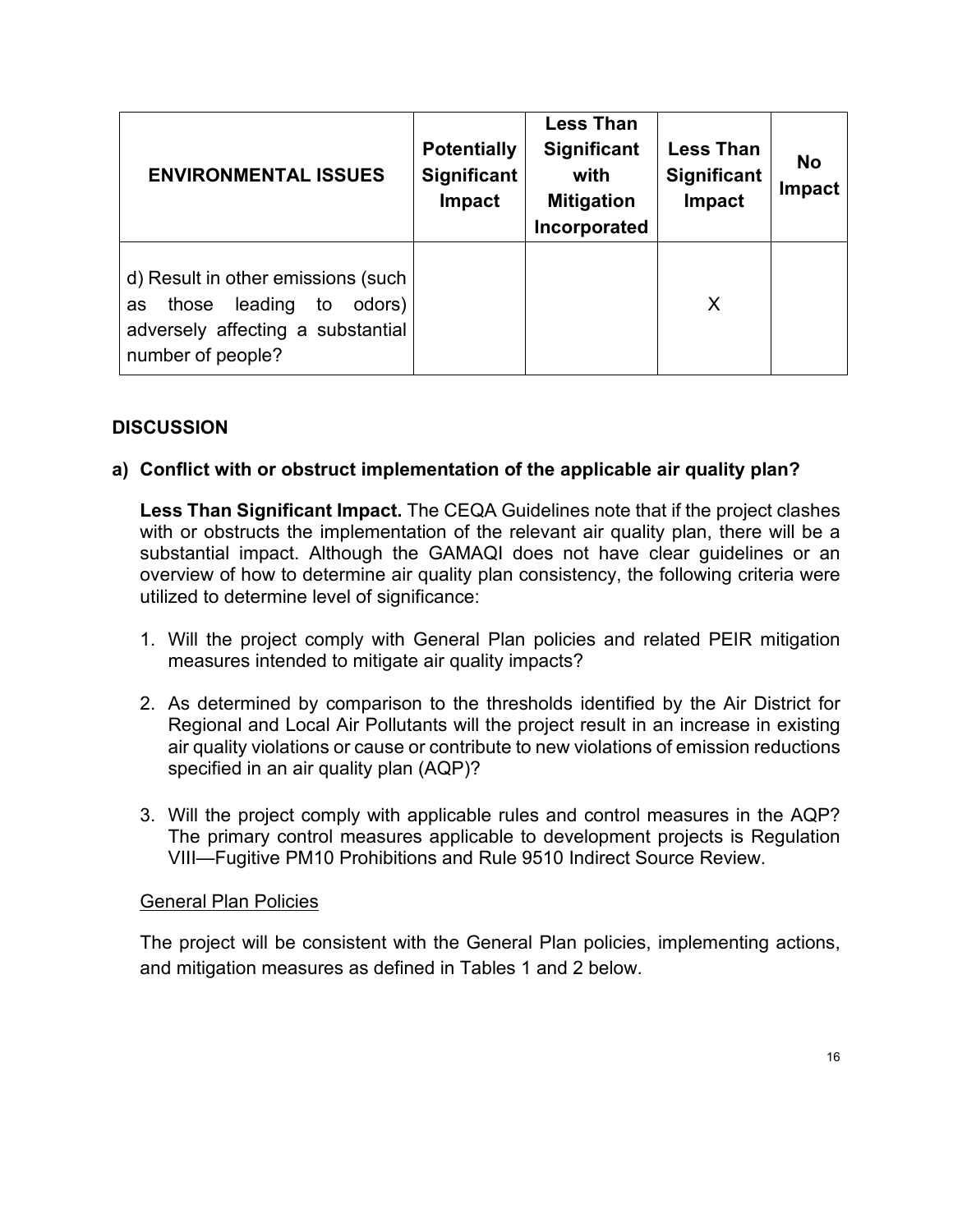| <b>Table 1: Consistency with General Plan Policies</b> |  |  |  |  |
|--------------------------------------------------------|--|--|--|--|
|--------------------------------------------------------|--|--|--|--|

| <b>General Plan Policy</b>                                                                                                                                                                                                                                                                                                                                                               | <b>Project Consistency</b>                                                                                                                                                                                                                                                                                   |
|------------------------------------------------------------------------------------------------------------------------------------------------------------------------------------------------------------------------------------------------------------------------------------------------------------------------------------------------------------------------------------------|--------------------------------------------------------------------------------------------------------------------------------------------------------------------------------------------------------------------------------------------------------------------------------------------------------------|
| Objective RC-4. In cooperation with other<br>jurisdictions and agencies in the San Joaquin<br>Valley Air Basin, take necessary actions to<br>achieve and maintain compliance with State<br>and federal air quality standards for criteria<br>pollutants.<br>RC-4-b Conditions of Approval. Develop and                                                                                   | The project will comply with all applicable<br>policies and rules related to air quality and will<br>thus comply with this policy. The Applicant<br>has submitted an ISR/AIA to the San Joaquin<br>Valley Air Pollution control district and is<br>awaiting approval.<br>The City of Fresno Development Code |
| air<br>quality<br>maintenance<br>incorporate<br>requirements, compatible with Air Quality<br>Attainment and Maintenance<br>Plans, as<br>conditions of approval for General Plan<br>amendments, community plans, Specific<br>Plans, neighborhood plans, Concept Plans,<br>and development proposals.                                                                                      | incorporates relevant general plan policies,<br>including this policy, into development code<br>requirements. Given that the City will ensure<br>all development code requirements are met<br>during the review of the proposed project, the<br>project will comply with this policy.                        |
| RC-4-c Evaluate<br>Impacts with<br>Models.<br>Continue to require the use of computer<br>models used by SJVAPCD to evaluate the air<br>quality impacts of plans and projects that<br>require such environmental review by the City.                                                                                                                                                      | CalEEMod was used to analyze air quality<br>impacts of this project. As provided in Tables<br>3 and 4, Project-generated emissions are less<br>than significance thresholds. The findings of<br>this model run are included as Appendix A.                                                                   |
| Forward<br>Information.<br>$RC-4-d$<br>Forward<br>information regarding proposed General Plan<br>amendments, community plans, Specific<br>Plans, neighborhood plans, Concept Plans,<br>and development proposals that require air<br>quality evaluation, and amendments to<br>development regulations to the SJVAPCD for<br>their review of potential air quality and health<br>impacts. | The proposed project was routed by the City<br>to the San Joaquin Valley Air Pollution Control<br>District and the District provided a comment<br>letter dated December 29, 2021. In addition,<br>the applicant submitted an ISR/AIA to the<br>District and is awaiting District approval.                   |

| Table 2: Compliance with General Plan PEIR Mitigation Measures |  |
|----------------------------------------------------------------|--|
|----------------------------------------------------------------|--|

| <b>Mitigation Measure</b>                                                              | <b>Project Compliance</b>             |
|----------------------------------------------------------------------------------------|---------------------------------------|
| AIR-2.1: Prior to future discretionary project   CaIEEMod, in conformance with SJVAPCD |                                       |
| approval, development project applicants shall                                         | methodology, was utilized to estimate |
| prepare and submit to the Director of the City                                         |                                       |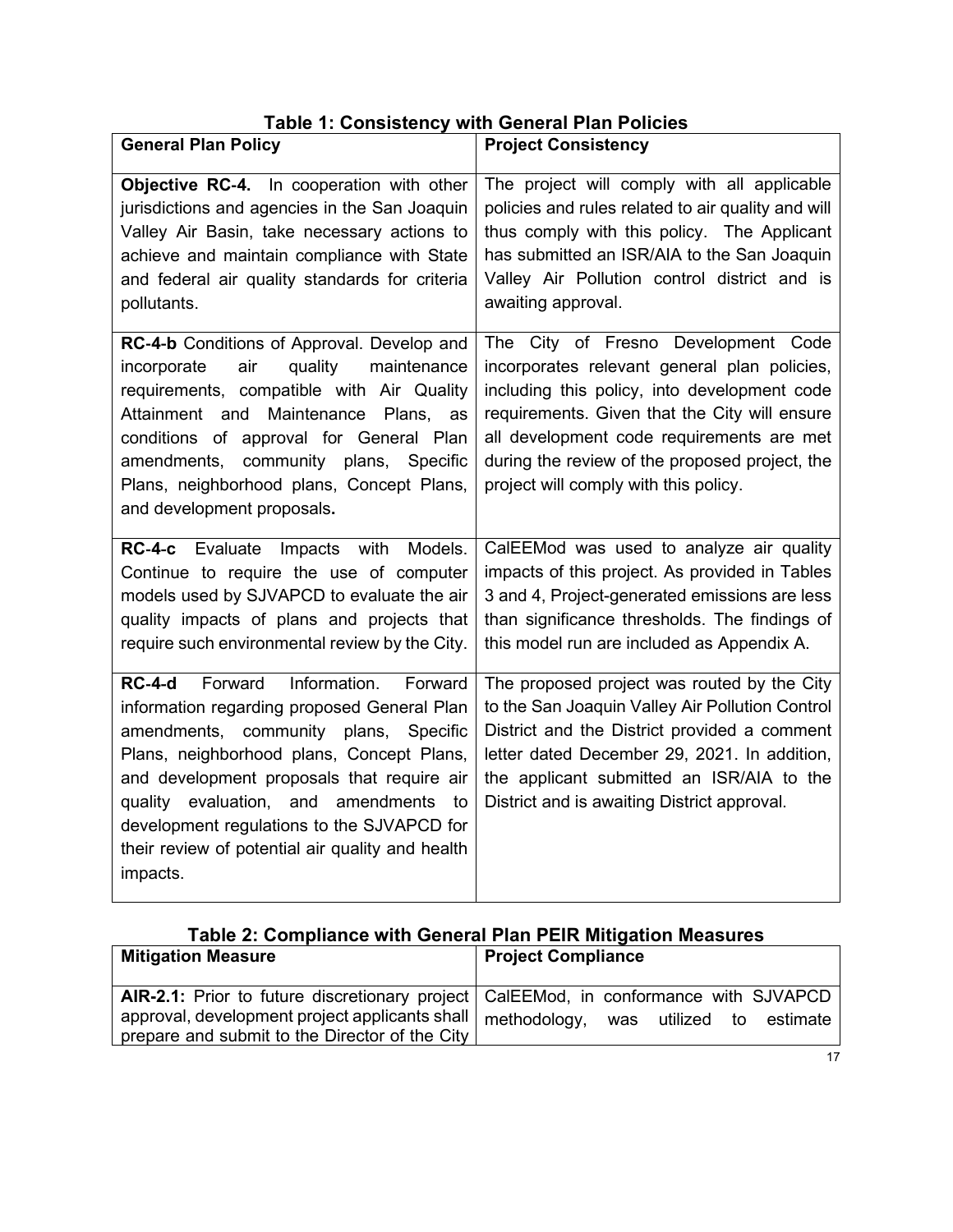| <b>Mitigation Measure</b>                                                                                                                                                                                                                                                                                                                                                                                                                                                                                                                                                                                                                                                                                                                                                                                                                                                                                                                                                                                                                            | <b>Project Compliance</b>                                                                                                                                                                                                           |
|------------------------------------------------------------------------------------------------------------------------------------------------------------------------------------------------------------------------------------------------------------------------------------------------------------------------------------------------------------------------------------------------------------------------------------------------------------------------------------------------------------------------------------------------------------------------------------------------------------------------------------------------------------------------------------------------------------------------------------------------------------------------------------------------------------------------------------------------------------------------------------------------------------------------------------------------------------------------------------------------------------------------------------------------------|-------------------------------------------------------------------------------------------------------------------------------------------------------------------------------------------------------------------------------------|
| Planning and Development Department, or<br>designee, a technical assessment evaluating<br>potential project construction phase-related air<br>quality impacts. The evaluation shall be<br>prepared in conformance with SJVAPCD<br>methodology<br>for<br>assessing<br>construction<br>impacts. If construction related air pollutants<br>are determined to have the potential to exceed<br><b>SJVAPCD</b><br>adopted<br>threshold<br>the<br>οf<br>significance, the Planning and Development<br>Department shall require that applicants for<br>development projects<br>incorporate<br>new<br>mitigation measures into construction plans to<br>air<br>pollutant<br>emissions<br>reduce<br>during<br>activities.<br>identified<br>construction<br>The<br>measures shall be included as part of the<br>Project Conditions of Approval. Possible<br>mitigation measures to reduce construction<br>emissions include but are not limited to:                                                                                                             | potential construction emissions generated by<br>project implementation and are included as<br>Appendix A of this document. As provided in<br>Tables 3 and 4, Project-generated emissions<br>are less than significance thresholds. |
| • Install temporary construction power supply<br>meters on site and use these to provide<br>power to electric power tools whenever<br>feasible. If temporary electric power is<br>available on site, forbid the use of portable<br>gasoline- or diesel-fueled electric<br>generators.<br>• Use of diesel oxidation catalysts and/or<br>catalyzed diesel particulate traps on diesel<br>equipment, as feasible.<br>Maintain equipment according to<br>manufacturers' specifications.<br>• Restrict idling of equipment and trucks to a<br>maximum of 5 minutes (per California Air<br>Resources Board [CARB] regulation).<br>• Phase grading operations to reduce<br>disturbed areas and times of exposure.<br>• Avoid excavation and grading during wet<br>weather.<br>• Limit on-site construction routes and<br>stabilize construction entrance(s).<br>• Remove existing vegetation only when<br>absolutely necessary.<br>• Sweep up spilled dry materials (e.g.,<br>cement, mortar, or dirt track-out)<br>immediately. Never attempt to wash them |                                                                                                                                                                                                                                     |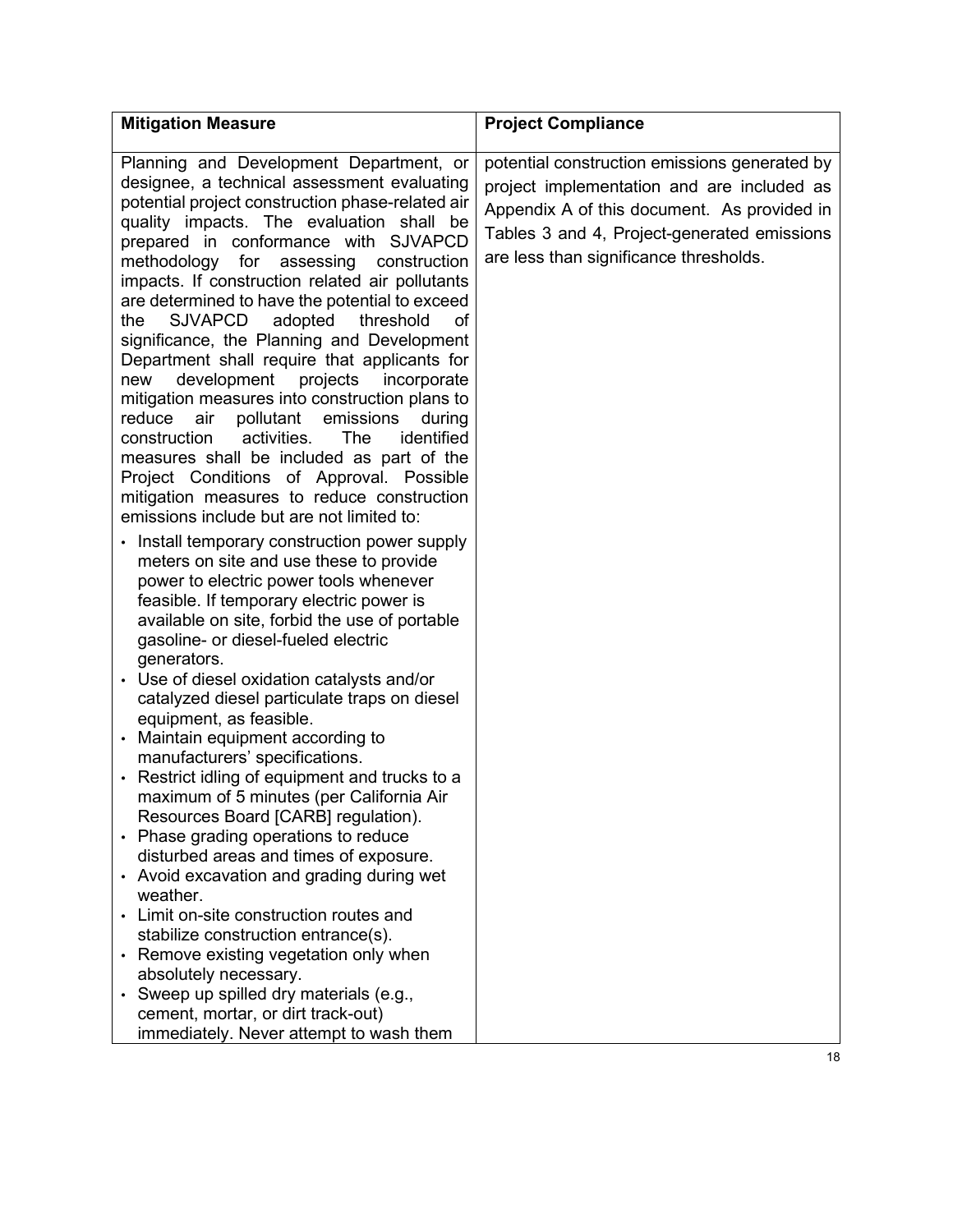| <b>Mitigation Measure</b>                                                                                                                                                                                                                                                                                                                                                                                                                                                                                                                                                                                                                                                                                                                                                                                                                                                                                                                                                                                                                                                                                                                                                                                                                                                                                                                                                                                                                                                                                                                                                                                           | <b>Project Compliance</b>                                                                                                                                                                                                                                                                                                      |
|---------------------------------------------------------------------------------------------------------------------------------------------------------------------------------------------------------------------------------------------------------------------------------------------------------------------------------------------------------------------------------------------------------------------------------------------------------------------------------------------------------------------------------------------------------------------------------------------------------------------------------------------------------------------------------------------------------------------------------------------------------------------------------------------------------------------------------------------------------------------------------------------------------------------------------------------------------------------------------------------------------------------------------------------------------------------------------------------------------------------------------------------------------------------------------------------------------------------------------------------------------------------------------------------------------------------------------------------------------------------------------------------------------------------------------------------------------------------------------------------------------------------------------------------------------------------------------------------------------------------|--------------------------------------------------------------------------------------------------------------------------------------------------------------------------------------------------------------------------------------------------------------------------------------------------------------------------------|
| away with water. Use only minimal water<br>for dust control.<br>$\triangleright$ Store stockpiled materials and wastes<br>under a temporary roof or secured<br>plastic sheeting or tarp.                                                                                                                                                                                                                                                                                                                                                                                                                                                                                                                                                                                                                                                                                                                                                                                                                                                                                                                                                                                                                                                                                                                                                                                                                                                                                                                                                                                                                            |                                                                                                                                                                                                                                                                                                                                |
| AIR-2.2: Prior to future discretionary project<br>approval, development project applicants shall<br>prepare and submit to the Director of the City<br>Planning and Development Department, or<br>designee, a technical assessment evaluating<br>potential project operation-related air quality<br>impacts. The evaluation shall be prepared in<br>conformance with SJVAPCD methodology in<br>assessing air quality impacts. If operation-<br>related air pollutants are determined to have<br>the potential to exceed the SJVAPCD-adopted<br>thresholds of significance, the Planning and<br>Development Department shall require that<br>applicants for new development projects<br>incorporate mitigation measures to reduce air<br>pollutant emissions<br>during<br>operational<br>activities. The identified measures shall be<br>included as part of the Project Conditions of<br>Approval. Possible mitigation measures to<br>reduce long-term emissions include but are<br>not limited to:<br>• For site-specific development that requires<br>refrigerated vehicles, the construction<br>documents shall demonstrate an adequate<br>number of electrical service connections at<br>loading docks for plugging in the<br>anticipated number of refrigerated trailers<br>to reduce idling time and emissions.<br>Applicants for manufacturing and light<br>industrial uses shall consider energy<br>storage (i.e., battery) and combined heat<br>and power (CHP, also known as<br>cogeneration) in appropriate applications to<br>optimize renewable energy generation<br>systems and avoid peak energy use. | CalEEMod, in conformance with SJVAPCD<br>utilized<br>methodology,<br>to<br>estimate<br>was<br>potential operation emissions generated by<br>project implementation and are included as<br>Appendix A of this document. As provided in<br>Tables 3 and 4, Project-generated emissions<br>are less than significance thresholds. |
| Site-specific developments with truck<br>delivery and loading areas and truck<br>parking spaces shall include signage as a                                                                                                                                                                                                                                                                                                                                                                                                                                                                                                                                                                                                                                                                                                                                                                                                                                                                                                                                                                                                                                                                                                                                                                                                                                                                                                                                                                                                                                                                                          |                                                                                                                                                                                                                                                                                                                                |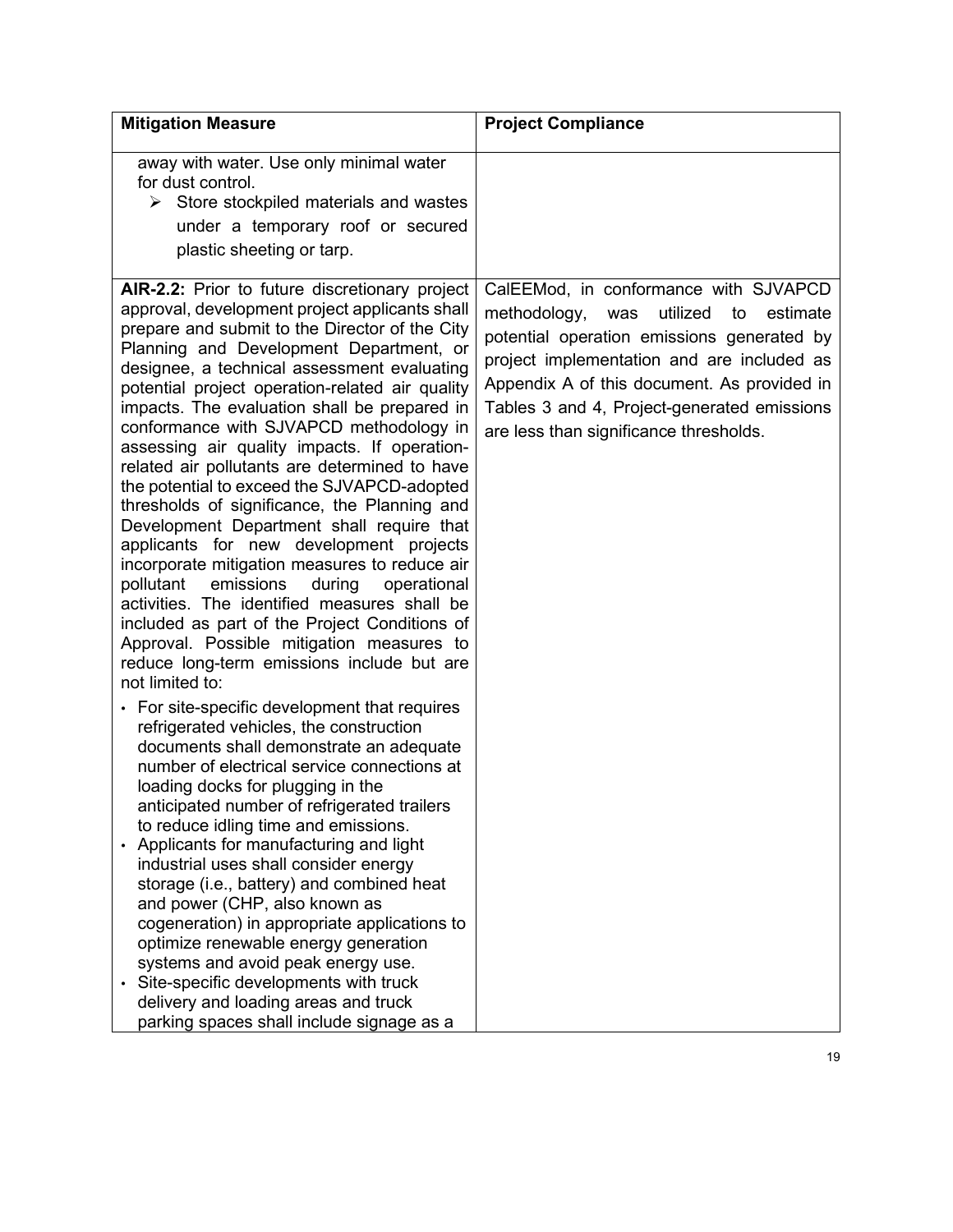| <b>Mitigation Measure</b>                                                                                                                                                                                                                                                                                                                                                                                                                                                                                                                                                                                                                                                                                                                                                                                                                                                                                                                                                                                                                                                           | <b>Project Compliance</b>                                                                                                                                                                                                  |
|-------------------------------------------------------------------------------------------------------------------------------------------------------------------------------------------------------------------------------------------------------------------------------------------------------------------------------------------------------------------------------------------------------------------------------------------------------------------------------------------------------------------------------------------------------------------------------------------------------------------------------------------------------------------------------------------------------------------------------------------------------------------------------------------------------------------------------------------------------------------------------------------------------------------------------------------------------------------------------------------------------------------------------------------------------------------------------------|----------------------------------------------------------------------------------------------------------------------------------------------------------------------------------------------------------------------------|
| reminder to limit idling of vehicles while<br>parked for loading/unloading in accordance<br>with CARB Rule 2845 (13 California Code<br>of Regulations [CCR] Chapter 10, Section<br>2485).<br>• Require that 240-volt electrical outlets or<br>Level 3 chargers be installed in parking lots<br>that would enable charging of<br>neighborhood electric vehicles (NEVs)<br>and/or battery powered vehicles.<br>Maximize use of solar energy including<br>solar panels; installing the maximum<br>possible number of solar energy arrays on<br>building roofs throughout the city to<br>generate solar energy.<br>Maximize the planting of trees in<br>landscaping and parking lots.<br>• Use light-colored paving and roofing<br>materials.<br>• Require use of electric or alternatively<br>fueled street-sweepers with HEPA filters.<br>• Require use of electric lawn mowers and<br>leaf blowers.<br>• Utilize only Energy Star heating, cooling,<br>and lighting devices, and appliances.<br>> Use of water-based or low volatile<br>organic compound (VOC) cleaning<br>products. |                                                                                                                                                                                                                            |
| AIR-3.2: Locate sensitive land uses (e.g.,<br>residences, schools, and daycare centers) to<br>avoid incompatibilities with recommended<br>buffer distances identified in the most current<br>version of the CARB Air Quality and Land Use<br>Handbook: A Community Health Perspective<br>(CARB Handbook). Sensitive land uses that<br>are within the recommended buffer distances<br>listed in the CARB Handbook shall provide<br>enhanced filtration units or submit a Health<br>Risk Assessment (HRA) to the City. If the HRA<br>shows that the project would exceed the<br>applicable SJVAPCD thresholds, mitigation                                                                                                                                                                                                                                                                                                                                                                                                                                                             | This Mitigation Measure is not applicable<br>because the residential development is not<br>located<br>within the recommended<br>buffer<br>distances described in the CARB Air Quality<br>and Land Use Handbook, Table 1-1. |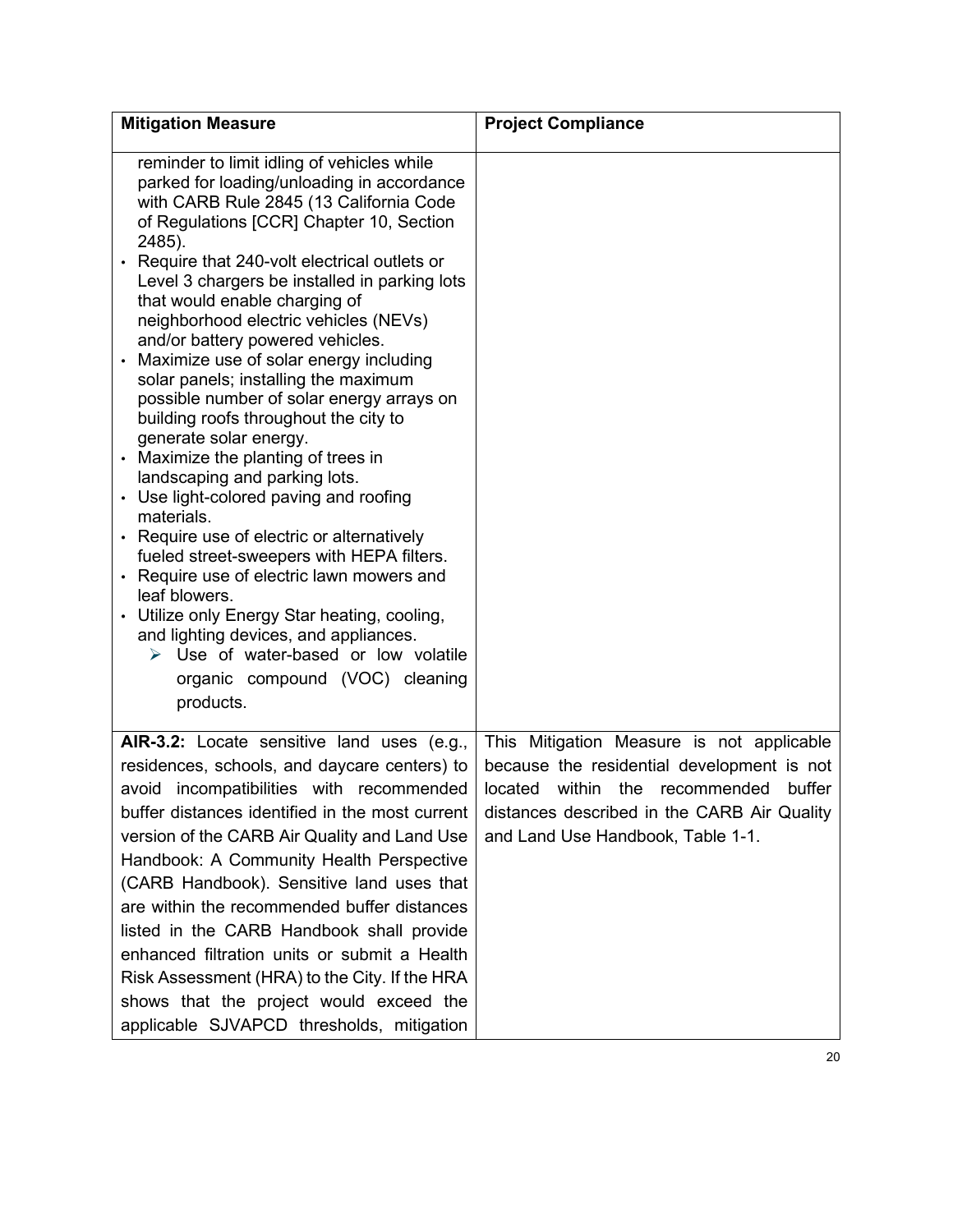| <b>Mitigation Measure</b>                                                                                                                                                                                                                                                                                                                                                                                                         | <b>Project Compliance</b>                                                                                                                            |
|-----------------------------------------------------------------------------------------------------------------------------------------------------------------------------------------------------------------------------------------------------------------------------------------------------------------------------------------------------------------------------------------------------------------------------------|------------------------------------------------------------------------------------------------------------------------------------------------------|
| measures capable of reducing<br>potential<br>impacts to an acceptable level must be<br>identified and approved by the City.<br><b>AIR-4.1:</b> Require developers of projects with<br>the potential to generate significant odor<br>impacts as determined through review of<br>SJVAPCD odor complaint history for similar<br>facilities and consultation with the SJVAPCD,                                                        | The Project includes the development of 200<br>single family residences, which are not<br>sources of significant odor generation. Not<br>applicable. |
| to prepare an odor impact assessment and to<br>odor<br>implement<br>control<br>measures<br>recommended by the SJVAPCD or the City as<br>needed to reduce the impact to a level<br>deemed acceptable by the SJVAPCD. The<br>City's Planning and Development Department<br>shall verify that all odor control measures have<br>been incorporated into the project design<br>specifications prior to issuing a permit to<br>operate. |                                                                                                                                                      |

## Air District Thresholds

### *Regional Emissions*

Emissions of air pollution have global effects, and localized effects. This study measures the geographic effects of the pollutant emission requirements of the project compared with SJVAPCD levels of importance for short-term construction activities and long-term project activity. Localized emissions from project construction and operation are often evaluated using concentration-based thresholds that specify if the project will result in a localized excess of any ambient air quality standards or would contribute cumulatively to an established excess. The primary pollutants of concern during project construction and operation are ROG, NOx, PM10, and PM2.5. The SJVAPCD GAMAQI adopted in 2015 contains thresholds for CO, NOx, ROG, SOx, PM10, and PM2.5. Ozone is a secondary pollutant that can be produced miles from the emission source, through the absorption of sunlight reactions of ROG and NOx. Hence ROG and NOx are considered precursors of ozone. Air basin also meets national and state ozone levels. Therefore, if a large quantity of ozone precursors are emitted by the project, the project could contribute to exceeding the ozone standards. The Air Basin also meets PM10 and PM2.5 air quality standards; thus, significant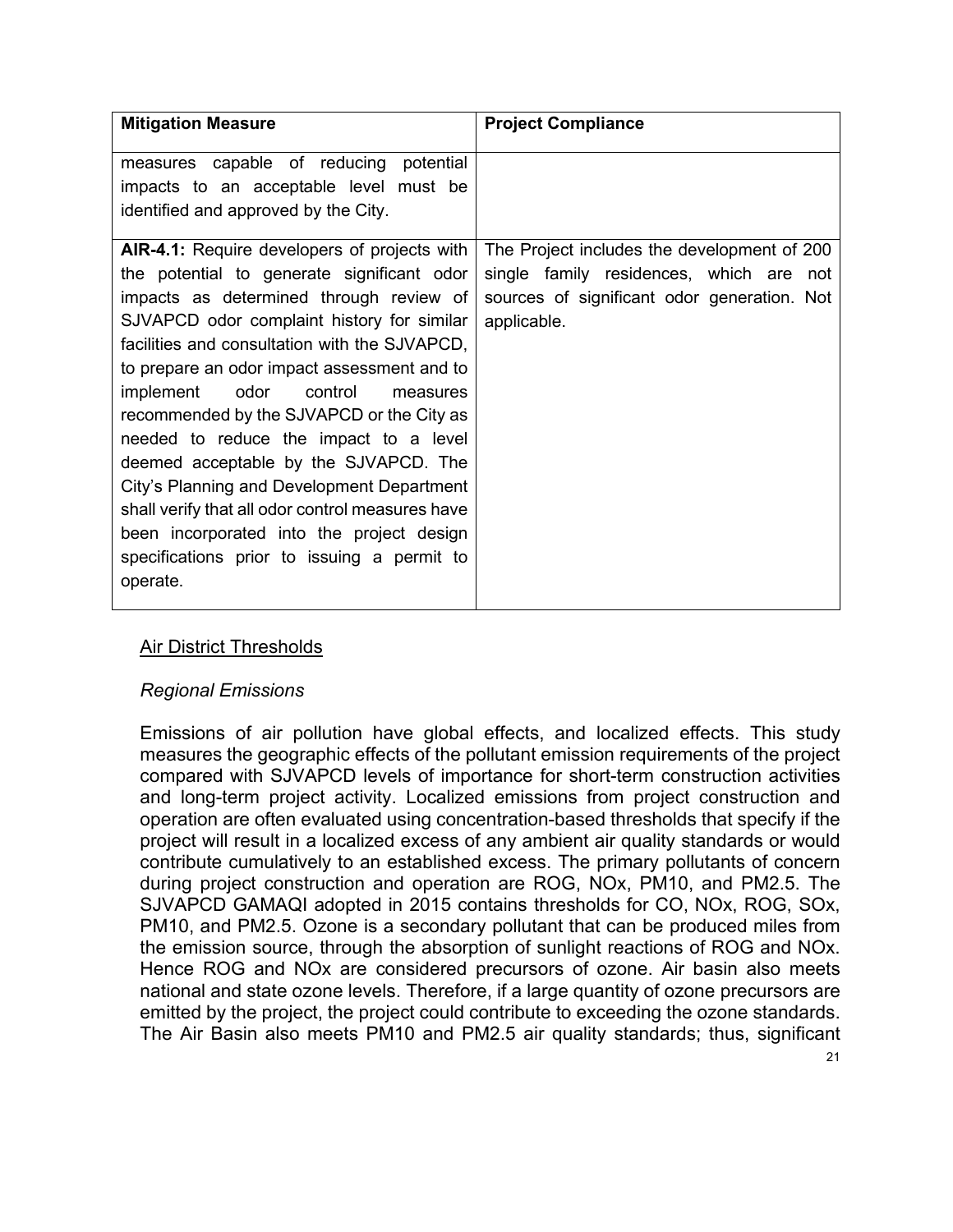project emissions will lead to these pollutants being exceeded. The annual emission standards used by the District for the project describe the substantial contribution to both operational and construction emissions as follows:

- 100 tons per year CO
- 10 tons per year NO<sub>x</sub>
- 10 tons per year ROG
- 27 tons per year SOx
- 15 tons per year PM10
- 15 tons per year PM2.5

The project does not include sources which would generate large quantities of SO2 emissions during construction and operation. Project modeling shows that SO2 emissions are far below the SJVAPCD GAMAQI threshold, as shown in the modeling results in Appendix A. No further SO2 analysis is needed.

#### *Construction Emissions*

As shown in Table 3, the emissions in each construction year are below the significance thresholds (modeling assumptions are provided in Appendix A). Consequently, the emissions on a Project basis are *less than significant.*

| Year | Emissions (tons per year) |                       |        |             |              |  |  |
|------|---------------------------|-----------------------|--------|-------------|--------------|--|--|
|      | <b>ROG</b>                | <b>NO<sub>x</sub></b> | CO     | <b>PM10</b> | <b>PM2.5</b> |  |  |
| 2021 | 0.0484                    | 0.4722                | 0.3294 | 0.0251      | 0.0221       |  |  |
| 2022 | 0.3929                    | 3.9455                | 3.0926 | 1.0532      | 0.5695       |  |  |
| 2023 | 0.2415                    | 2.1093                | 2.3591 | 0.1846      | 0.1114       |  |  |
| 2024 | 0.2278                    | 1.9986                | 2.3487 | 0.1747      | 0.1015       |  |  |
| 2025 | 0.2114                    | 1.8603                | 2.3120 | 0.1628      | 0.0906       |  |  |
| 2026 | 0.2084                    | 1.8458                | 2.2931 | 0.1614      | 0.0900       |  |  |
| 2027 | 3.4206                    | 0.3491                | 0.6025 | 0.0253      | 0.0179       |  |  |

## **Table 3: Construction Air Pollutant Emissions**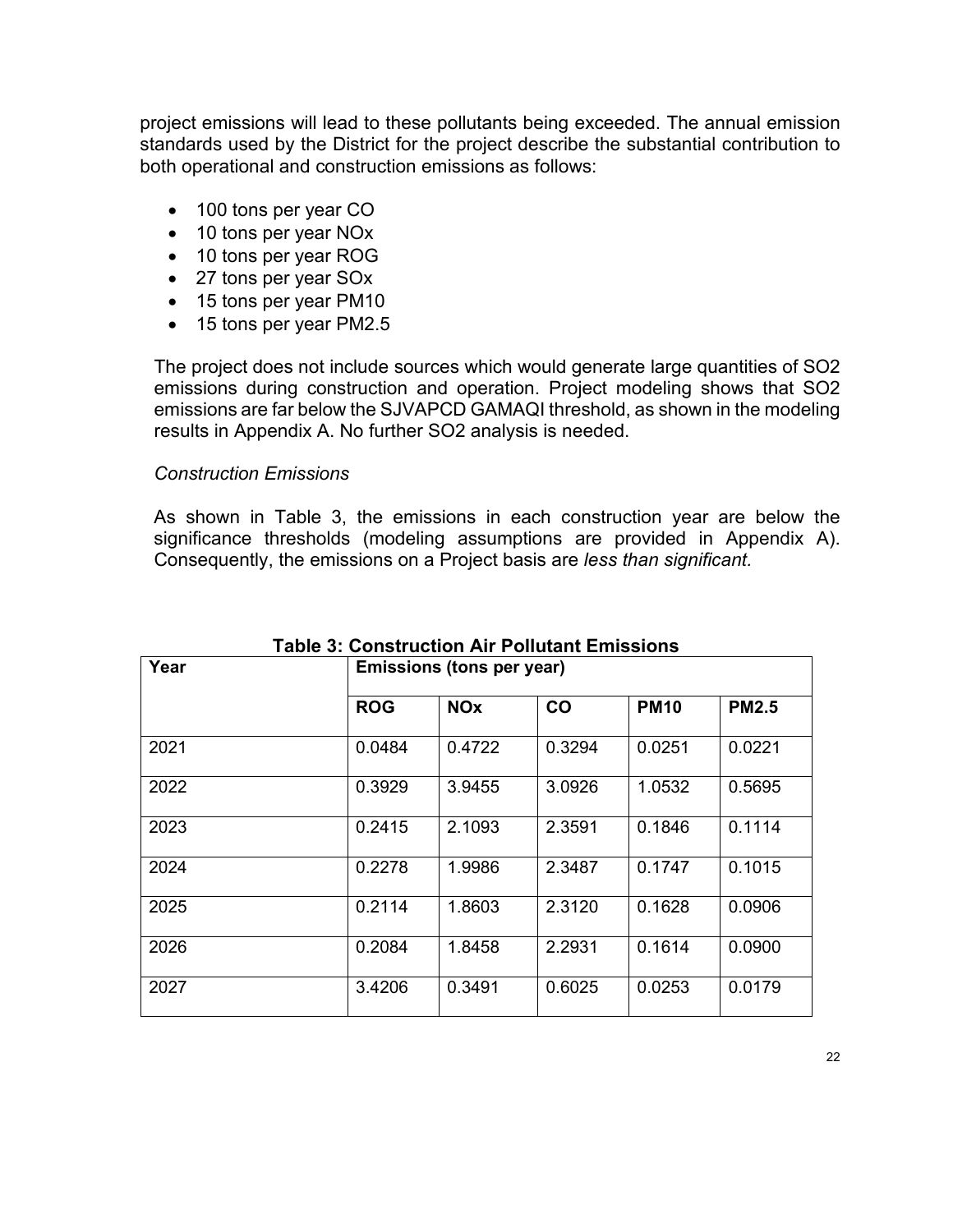| Significance threshold                                                            | 10        | 10        | 100       | 15        | 15        |  |  |
|-----------------------------------------------------------------------------------|-----------|-----------|-----------|-----------|-----------|--|--|
| (tons/year                                                                        |           |           |           |           |           |  |  |
|                                                                                   |           |           |           |           |           |  |  |
| Exceed threshold-                                                                 | <b>No</b> | <b>No</b> | <b>No</b> | <b>No</b> | <b>No</b> |  |  |
| significant impact?                                                               |           |           |           |           |           |  |  |
|                                                                                   |           |           |           |           |           |  |  |
| Notes:                                                                            |           |           |           |           |           |  |  |
|                                                                                   |           |           |           |           |           |  |  |
| PM10 and PM2.5 emissions are from the mitigated output to reflect compliance with |           |           |           |           |           |  |  |
| Regulation VIII – Fugitive PM10 Prohibitions. ROG = reactive organic gases NOx =  |           |           |           |           |           |  |  |
| nitrogen oxides PM10 and PM2.5 = particulate matter                               |           |           |           |           |           |  |  |
|                                                                                   |           |           |           |           |           |  |  |
| Source: Appendix A Modeling Results.                                              |           |           |           |           |           |  |  |

#### *Operational Emissions*

Operational emissions occur during the project's lifespan and come from two major sources: Region sources and motor vehicles or mobile sources. Construction is expected to finish in phases, starting 2021 and finishing 2027. When all units will be finished in 2027, operations were modelled. When making important determinations, the SJVAPCD considers building and operating emissions separately; in any case, the annual operating emissions together with the annual building emissions will not exceed the relevant SJVAPCD thresholds.

Please note that these findings include the benefits of compliance with required regulations not yet implemented in CalEEMod and the design and location of projects using the mitigation portion CalEEMod. Such steps and regulations are considered part of the project baseline; however, the results are presented in the mitigated model performance of CalEEMod and are not considered mitigation appropriate for compliance with CEQA.

Reductions from land use and transportation measures relating to the location, site design and proximity of the project to alternative modes of transport are measured by CalEEMod and are based on the methodology provided in the 2010 report of the California Air Pollution Control Officers Association (CAPCOA), Quantifying Gas Mitigation Measures. As shown in Table 4, the emissions are below the SJVAPCD significance thresholds, and therefore, would result in a *less than significant* impact.

#### **Table 4: Operational Air Pollutant Emissions**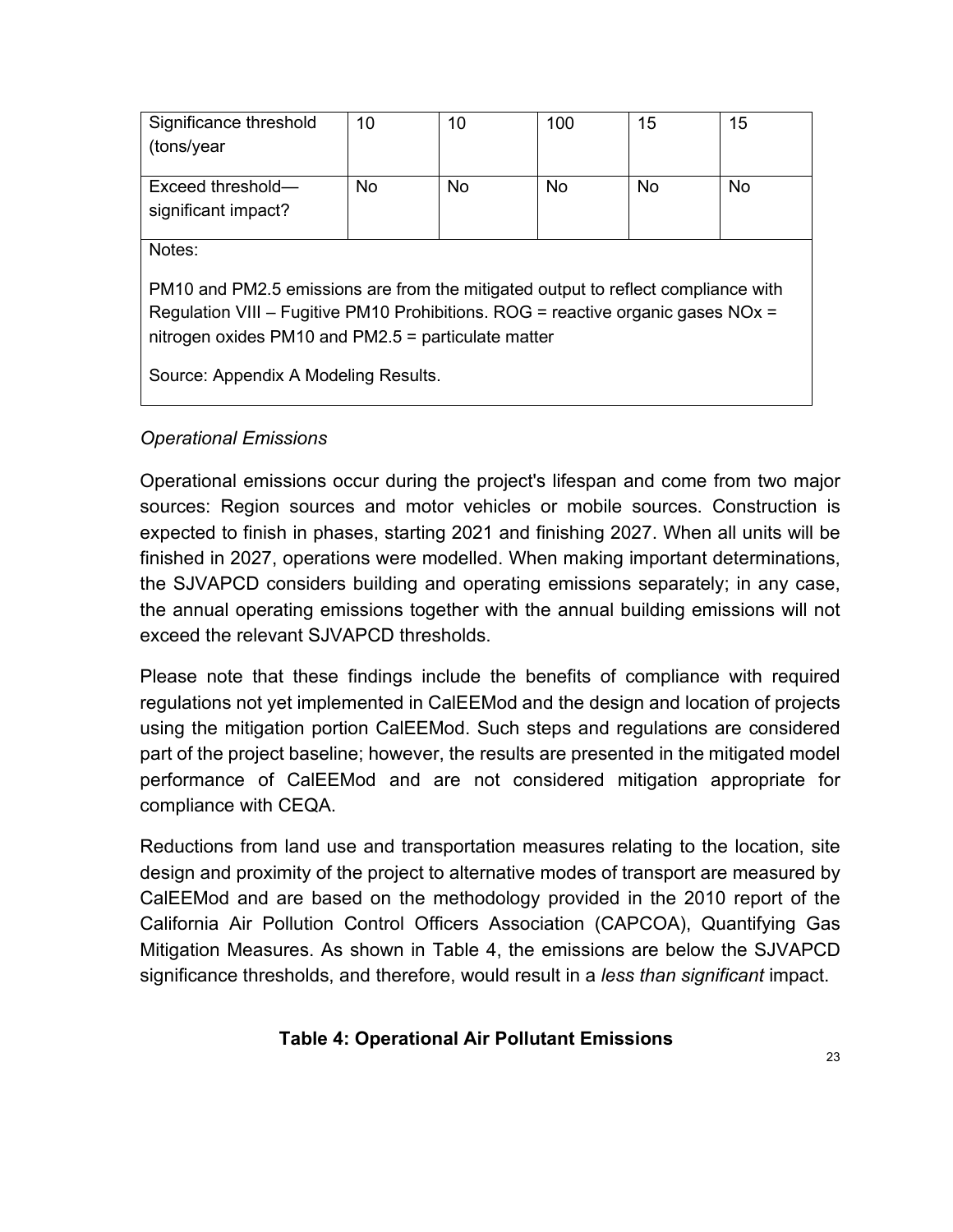| <b>Source</b>                                                                                                                                                                    | <b>Emissions (tons per year)</b> |                       |           |             |              |  |  |
|----------------------------------------------------------------------------------------------------------------------------------------------------------------------------------|----------------------------------|-----------------------|-----------|-------------|--------------|--|--|
|                                                                                                                                                                                  | <b>ROG</b>                       | <b>NO<sub>x</sub></b> | CO        | <b>PM10</b> | <b>PM2.5</b> |  |  |
| Area                                                                                                                                                                             | 1.7974                           | 0.0919                | 1.5172    | 0.0143      | 0.0143       |  |  |
| Energy                                                                                                                                                                           | 0.0278                           | 0.2372                | 0.1009    | 0.0192      | 0.0192       |  |  |
| Mobile                                                                                                                                                                           | 0.5687                           | 5.5521                | 6.1318    | 2.1065      | 0.5793       |  |  |
| <b>Total</b>                                                                                                                                                                     | 2.3938                           | 5.8812                | 7.7499    | 2.1399      | 0.6127       |  |  |
| Significance<br>threshold                                                                                                                                                        | 10                               | 10                    | 100       | 15          | 15           |  |  |
| Exceed<br>threshold-<br>significant<br>impact?                                                                                                                                   | No                               | <b>No</b>             | <b>No</b> | <b>No</b>   | <b>No</b>    |  |  |
| Notes: ROG = reactive organic gases $NOx$ = nitrogen oxides PM10 and<br>$PM2.5 =$ particulate matter<br>Area source emissions include emissions from natural gas, landscape, and |                                  |                       |           |             |              |  |  |
| painting.<br>Source: Appendix A.                                                                                                                                                 |                                  |                       |           |             |              |  |  |

### **Air District Rules**

The project complies with or will comply with all rules and regulations administered by the Air District, including, but not limited to, the following:

Regulation VIII – Fugitive PM10 Prohibitions. Rules 8011-8081 are intended to minimize human-generated PM10 emissions (predominantly dust / dirt), including building and demolition activities, road construction, storage of bulk materials, paved and unpaved roads, carry-out and track-out, etc. All construction projects involving soil disruption are subject to at least one clause of the rules set out in Regulation VIII.

Rule 9510 – Indirect Source Review. This law decreases the effects of increasing NOx and PM10 pollution within the Air Basin. The law sets implementation and emission reduction standards for construction projects that meet applicability criteria to minimize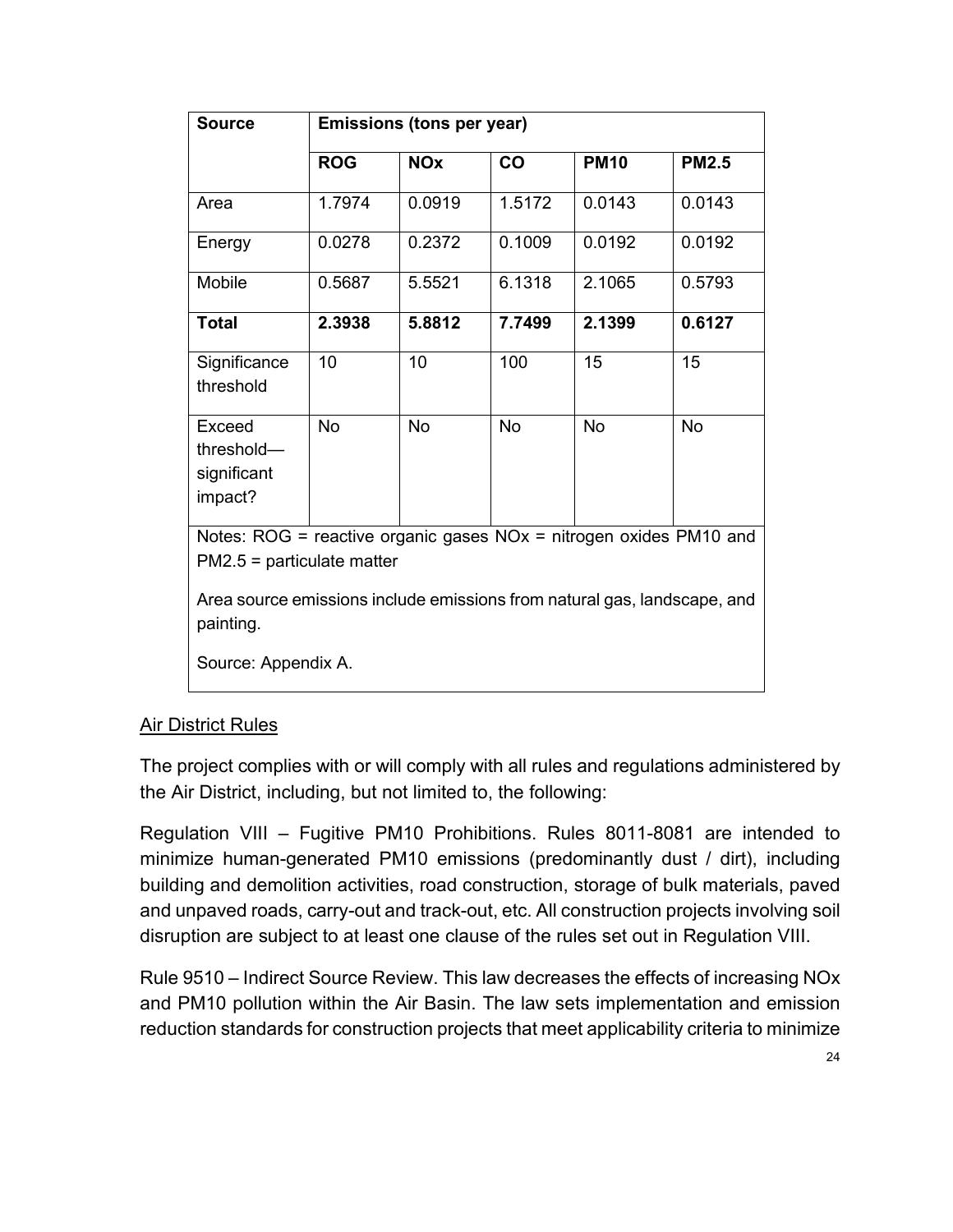emissions by on-site mitigation, district-administered projects off-site or a combination of the two. This project must comply with Rule 9510 because it would develop more than 50 residential dwelling units. The applicant of the proposed project has already submitted the application required to comply with Rule 9510.

As discussed above, the proposed Project will comply with all relevant air quality plans and policies and thus the project's impact will be *less than significant.*

# **b) Result in a cumulatively considerable net increase of any criteria pollutant for which the project region is non-attainment under an applicable federal or state ambient air quality standard?**

**Less Than Significant Impact.** The Air Basin is in non-attainment for ozone, PM10, and PM2.5, which means that certain pollutants' exposure levels are often higher than the normal air quality requirements. The air quality standards have been set to protect public health, particularly the health of vulnerable people. Therefore, if the concentration of those contaminants exceeds the norm, some susceptible individuals in the population are likely to experience health effects, as described in Attachment A. The health effects are therefore a factor in the dose-response curve. Concentration of the pollutant in the air, the length of time exposed and the individual's reaction are factors that affect the extent and nature of the health effects. As shown in Table 3 and Table 4, the regional construction and operational emission analysis shows that the Project does not surpass the substantial thresholds of the District and that the Project is compliant with the Air Quality Attainment Plan applicable. Therefore, the Project would not result in significant cumulative health impacts. Impacts are *less than significant.*

## **c) Expose sensitive receptors to substantial pollutant concentrations?**

**Less Than Significant Impact**. Sensitive receptors include the following uses: residences, schools, day-care centers, extended-care facilities, and hospitals. There are sensitive receptors (residential uses) immediately adjacent to the site to the north, south and east. Although the proposed Project itself is a sensitive receptor and is being proposed adjacent to a railway, which has the potential to expose the proposed sensitive receptors to a higher level of pollution concentrations, for the purposes of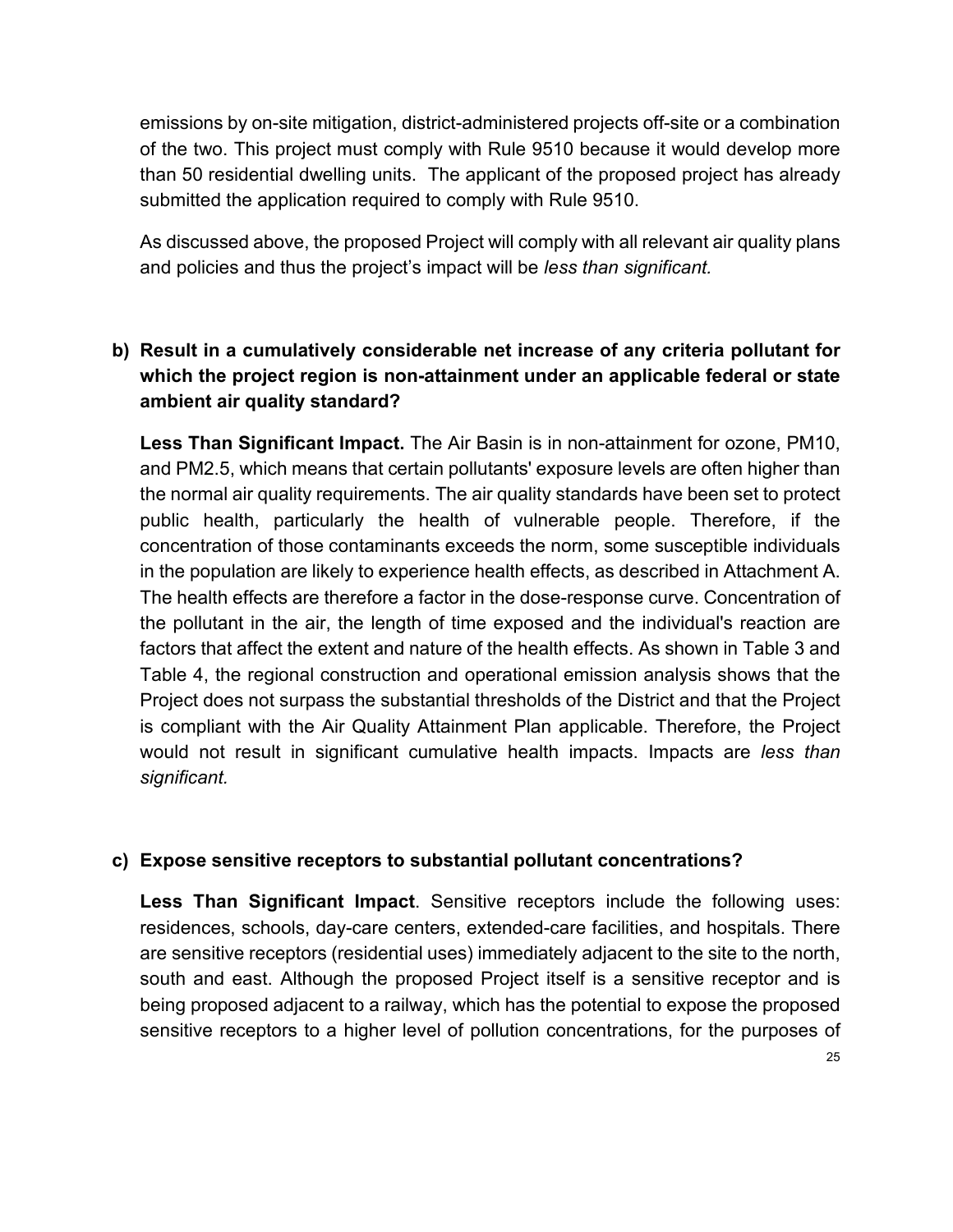CEQA, we only consider the impact of the project on the environment and not the impact of the environment on the project.

### *Impacts to On-site Workers*

The Project is not a commercial or manufacturing venture which would have employees on-site. Therefore, a health risk assessment is not needed or recommended for the construction workers.

#### *Construction: NOx, PM10, PM2.5*

As demonstrated in Table 3 – Construction Air Pollutant Emissions, emissions during construction will not reach the thresholds of significance and would not be anticipated to result in concentrations that reach ambient standards or significantly add to a current excess of an ambient air quality level.

#### *Operation: PM10, PM2.5, CO, NO2*

As stated in Impact a) above, localized PM10, PM2.5, CO and NO2 concentrations will not surpass the ambient air quality requirements. Residential development is an insignificant source of these pollutants except for projects which permit wood burning devices emitting PM10, PM2.5 in wood smoke. The Project should therefore not expose susceptible receptors to significant air pollutant concentrations during service. Impacts to sensitive receptors will be *less than significant.*

## **d) Result in other emissions (such as those leading to odors) adversely affecting a substantial number of people?**

**Less Than Significant Impact.** Land uses which are usually known as sources of unacceptable odors include landfills, transfer stations, sewage treatment plants, wastewater pump stations, composting plants, feed lots, coffee roasters, asphalt batch plants and rendering plants. The proposed Project includes the development of a residential neighborhood and as such, will not be a source of unacceptable odors during operations.

The numerous diesel-powered vehicles and machinery that are in use on site will produce localized odors during construction. These odors would be temporary and would therefore not be visible outside the site limits of the project for extended periods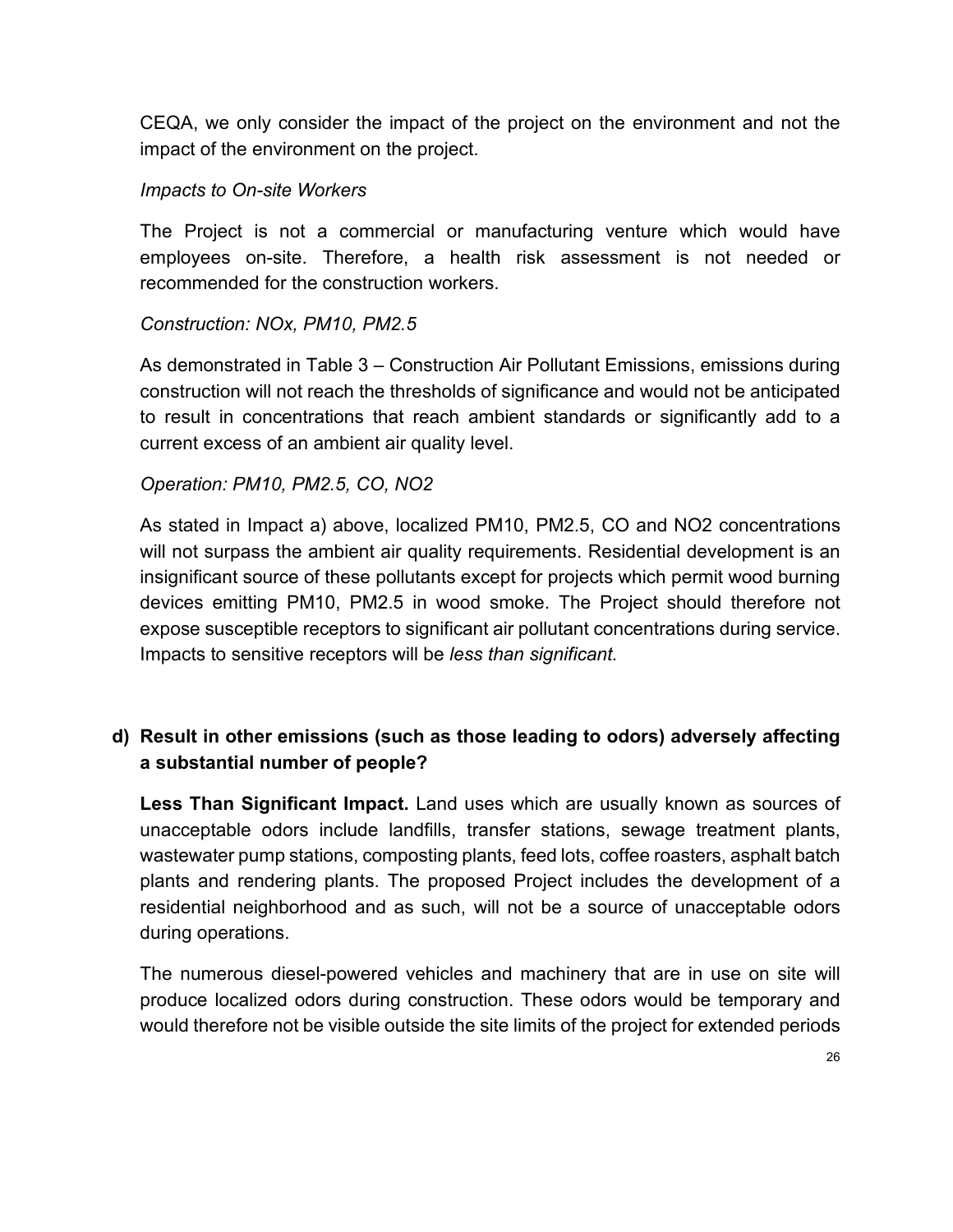of time. The capacity for impacts of diesel odors is therefore less than significant. Impacts resulting from creating objectionable odors are *less than significant.*

#### *Mitigation Measures*

None are required.

| <b>ENVIRONMENTAL ISSUES</b>                                                                                                                                                                                                                                                                                                                       | <b>Potentially</b><br><b>Significant</b><br><b>Impact</b> | <b>Less Than</b><br><b>Significant</b><br>with<br><b>Mitigation</b><br>Incorporated | <b>Less Than</b><br><b>Significant</b><br><b>Impact</b> | <b>No</b><br><b>Impact</b> |
|---------------------------------------------------------------------------------------------------------------------------------------------------------------------------------------------------------------------------------------------------------------------------------------------------------------------------------------------------|-----------------------------------------------------------|-------------------------------------------------------------------------------------|---------------------------------------------------------|----------------------------|
| <b>IV. BIOLOGICAL RESOURCES</b> - Would the project:                                                                                                                                                                                                                                                                                              |                                                           |                                                                                     |                                                         |                            |
| a) Have a substantial adverse<br>effect, either directly or through<br>habitat modifications, on any<br>species identified as a candidate,<br>sensitive, or<br>status<br>special<br>species in local or regional plans,<br>policies, or regulations, or by the<br>California Department of Fish and<br>Game or U.S. Fish and Wildlife<br>Service? |                                                           | X                                                                                   |                                                         |                            |
| b) Have a substantial adverse<br>effect on any riparian habitat or<br>other sensitive natural community<br>identified in local or regional<br>plans, policies, regulations or by<br>the California Department of Fish<br>and Game or US Fish and Wildlife<br>Service?                                                                             |                                                           |                                                                                     |                                                         | X                          |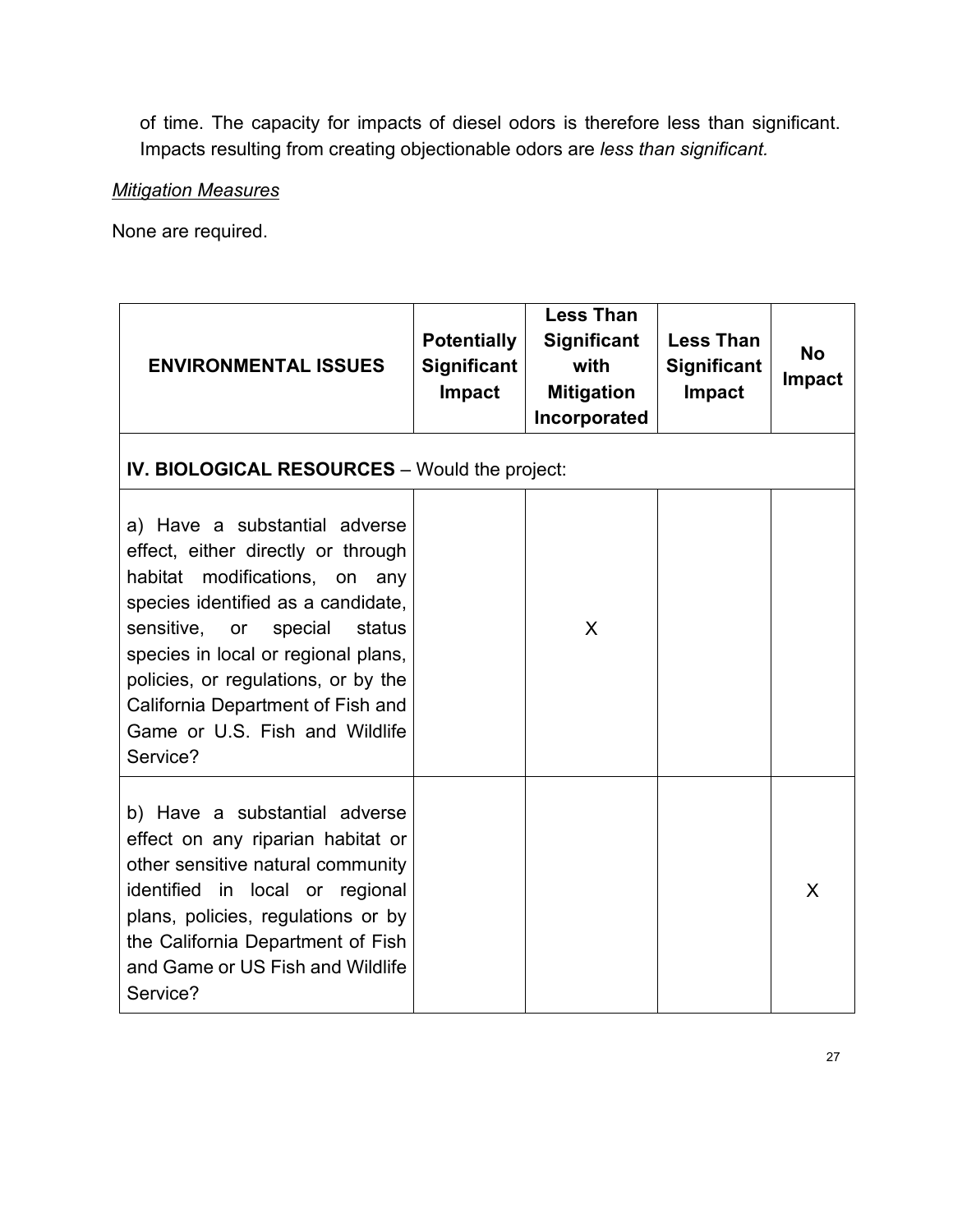| <b>ENVIRONMENTAL ISSUES</b>                                                                                                                                                                                                                                                                     | <b>Potentially</b><br><b>Significant</b><br>Impact | <b>Less Than</b><br><b>Significant</b><br>with<br><b>Mitigation</b><br>Incorporated | <b>Less Than</b><br>Significant<br><b>Impact</b> | <b>No</b><br><b>Impact</b> |
|-------------------------------------------------------------------------------------------------------------------------------------------------------------------------------------------------------------------------------------------------------------------------------------------------|----------------------------------------------------|-------------------------------------------------------------------------------------|--------------------------------------------------|----------------------------|
| c) Have a substantial adverse<br>federally protected<br>effect on<br>wetlands as defined by Section<br>404 of the Clean Water Act<br>(including, but not limited to,<br>marsh, vernal pool, coastal, etc.)<br>through direct removal, filling,<br>hydrological interruption, or other<br>means? |                                                    | X                                                                                   |                                                  |                            |
| d) Interfere substantially with the<br>movement of any native resident<br>or migratory fish or wildlife species<br>or with established native resident<br>or migratory wildlife corridors, or<br>impede the use of native wildlife<br>nursery sites?                                            |                                                    | X                                                                                   |                                                  |                            |
| e) Conflict with any local policies<br>or ordinances protecting biological<br>resources, such as a tree<br>preservation policy or ordinance?                                                                                                                                                    |                                                    |                                                                                     | X                                                |                            |
| f) Conflict with the provisions of an<br>Habitat<br>Conservation<br>adopted<br>Plan,<br>Natural<br>Community<br>Conservation<br>other<br>Plan,<br>or<br>approved local, regional, or state<br>habitat conservation plan?                                                                        |                                                    |                                                                                     |                                                  | X                          |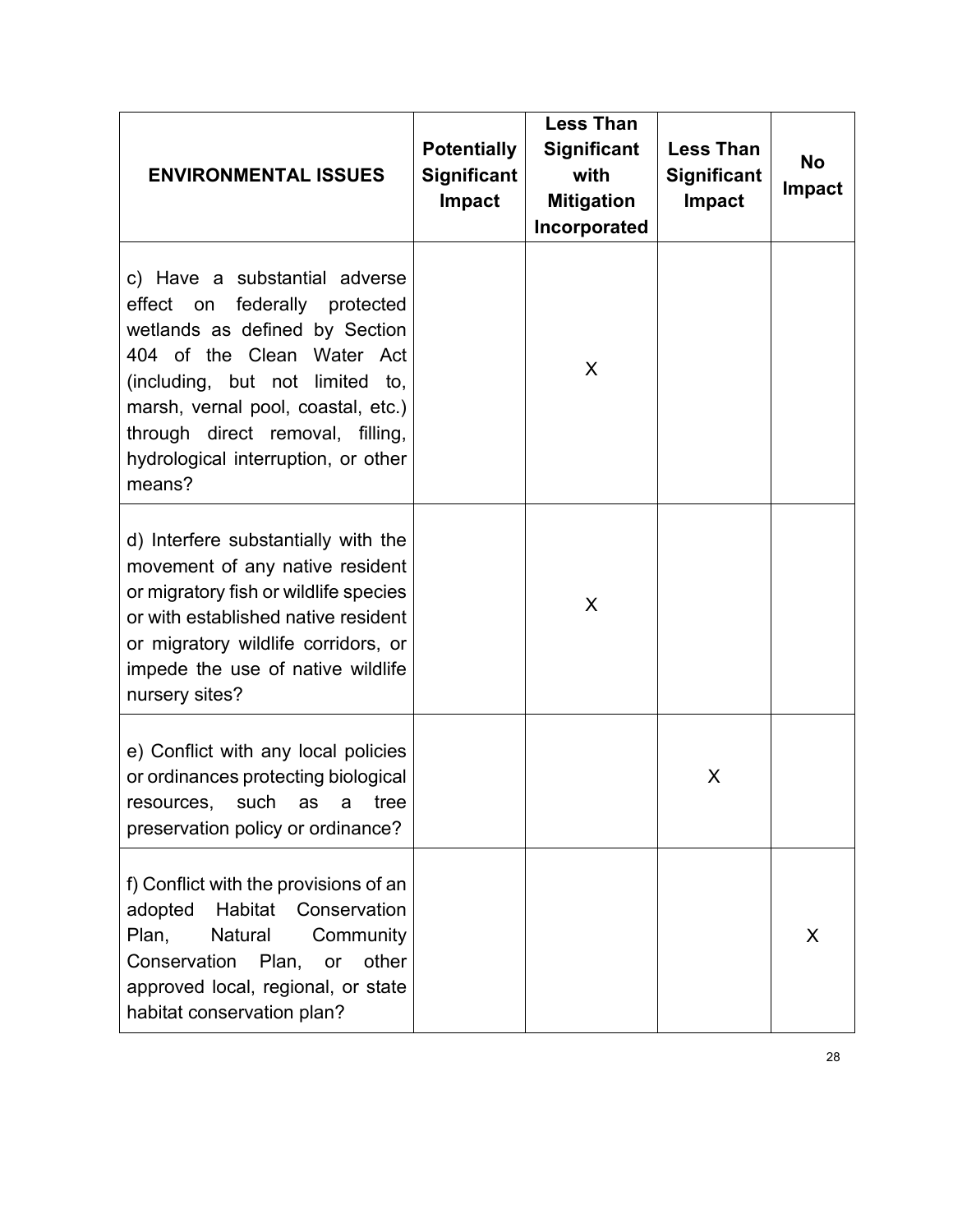**a) Have a substantial adverse effect, either directly or through habitat modifications, on any species identified as a candidate, sensitive, or special status species in local or regional plans, policies, or regulations, or by the California Department of Fish and Wildlife or the U.S. Fish and Wildlife Service?**

**Less than Significant Impact with Mitigation Incorporated.** A due diligence report was prepared for the proposed Project by H.T. Harvey & Associates on February 9, 2021, the results of which are summarized herein. The complete report is provided in Appendix B.

The site is currently a vacant field and was historically used for agricultural purposes with rural residences on site. There are two mature palm trees at the northeast corner of the site and the site has been regularly disked and cultivated. The immediate vicinity consists of land developed with agriculture, residences, roadways and a railroad. The highly disturbed nature of the area suggests that the vegetation on site is unlikely to follow natural vegetation patterns, and thus unlikely to support native wildlife.

A review of California Natural Diversity Database (CNDDB 2021) and other resources was performed. The search determined that a total of seven special status species have the potential to occur in the Project site's vicinity. Two of the seven species occurrences are for Swainson's hawk (*Buteo swainsoni*). The site falls within the extent of a Swainson's hawk occurrence mapped over Fresno that has not been reconfirmed since 1956. The other Swainson's hawk occurrence is based on observations from 2016 and is located 3.5 miles (mi.) southwest of the project site. In addition, there are two occurrences of burrowing owls (*Athene cunicularia*), one located 4.2 mi. to the north at Fresno Yosemite International Airport and another located 4.0 mi. to the northwest in Clovis. Also, double-crested cormorant (*Phalacrocorax auritus*) was documented at a collection of ponds 4.8 mi. to the northnorthwest in 2012. The remaining records for least Bell's vireo (*Vireo bellii pusillus*) and western yellow-billed cuckoo (*Coccyzus americanus occidentalis*) are both over 3.5 mi. away from the site and have not been reconfirmed within the last 108 years.

Numerous small mammal burrows occur on the Project site. Several active pocket gopher burrows were found scattered across the site. The site also currently supports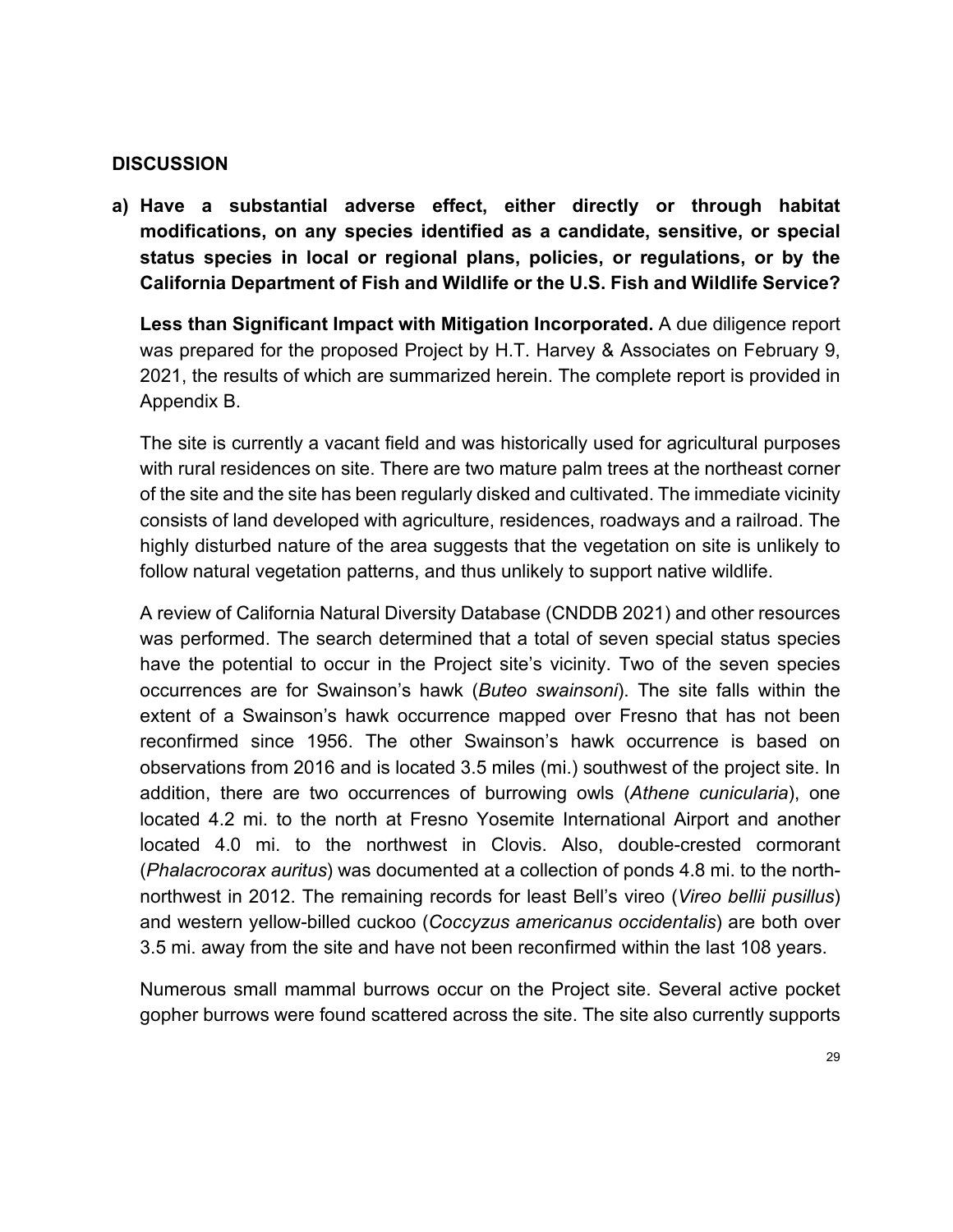a large population of California ground squirrels. Their burrows were abundant at the edge and along the slopes of the detention pond and were moderately abundant throughout the rest of the site. The California ground squirrel remains were located within 1 ft. of burrows of this species and represent predation and/or scavenging, perhaps by red-tailed hawks or other raptors. No signs of mammalian predators (e.g. coyotes [*Canis latrans*]) were observed. All animal species observed directly on or near (i.e. within 0.25 mi.) the project site are listed in Appendix B.

Many of the California ground squirrel burrows are large (about 3-5 inches in diameter), with large, unvegetated aprons, and thus are potentially suitable for use by burrowing owls, which is listed as Species of Special Concern by the State of California. No burrowing owls or signs of this species (e.g. pellets, feathers, or wash) were observed. However, the survey was conducted during conditions of light to moderately heavy rain in the middle of a rain event lasting several days. Any owls present would have been underground in their burrows, and their wash would have been rinsed away. The occurrence of potentially suitable burrows suggests that burrowing owls might be present.

No direct evidence of special-status animal or plant species was observed and the site provides little or no value to sensitive plant and wildlife species with the exception of burrowing owl. The presence of burrowing owls on the property could constrain the development of the parcel or result in project delays. Burrowing owls, and their nests are protected under state laws and regulations, including the California Fish and Game Code Section 3503.5. Based on our understanding of burrowing owl distribution in the Central Valley, burrowing owls are unlikely to occupy this site. The size of the parcel and the adjacent similar parcel east of Peach Avenue combined with the number of suitable burrows on the site, however, warrant a cautious approach. Implementation of Impact BIO-1 in the MMRP dated April 8, 2022, which includes surveys in accordance with the Staff Report on Burrowing Owl Mitigation, will ensure potential impacts to burrowing owl remain *less than significant with mitigation incorporated*.

**b) Have a substantial adverse effect on any riparian habitat or other sensitive natural community identified in local or regional plans, policies, or regulations or by the California Department of Fish and Wildlife or the U.S. Fish and Wildlife Service?**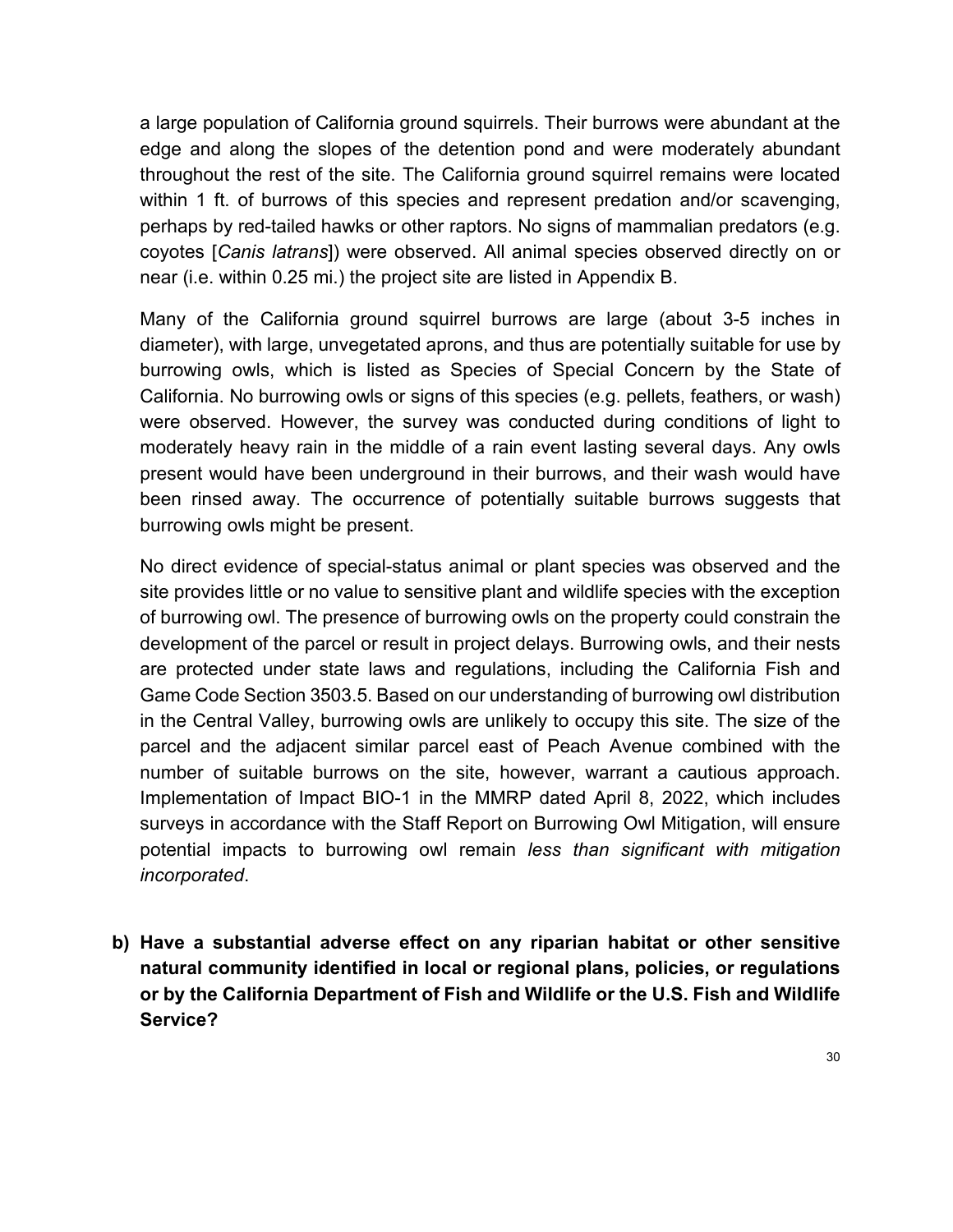**No Impact.** The site consists of loose, recently-disked soil, except for an approximately 1-acre stormwater detention pond at the western border comprised of bare, compacted soil. Approximately 11 acres in the southwest corner and along the central part of the southern border have been disked since the spring 2020 growing season and are sparsely vegetated. The remainder of the site also shows signs of recent disking, but currently is approximately 95% covered in vegetation, with the remainder consisting of bare soil. Garbage is relatively abundant, especially in the detention pond and the northwest corner. Overall, the site conditions are currently unsuitable for special-status plant species. Vegetation on the site is comprised mostly of grasses, but some low-growing forbs are also present. Plant height is currently low, with grasses and forbs 1-6 inches tall. The site can be characterized as annual grassland in the process of re-establishment. As a result of past ground disturbance, the project site is highly suitable for nonnative invasive plants.

The site is not expected to support native vegetation, due to regular agricultural activities and disking. There is *no impact.*

# **c) Have a substantial adverse effect on state or federally protected wetlands (including, but not limited to, marsh, vernal pool, coastal, etc.) through direct removal, filling, hydrological interruption, or other means?**

**Less Than Significant with Mitigation Incorporated.** According to the U.S. Fish and Wildlife Service National Wetlands Inventory (NWI), a freshwater pond is mapped along the central western border of the Project site. Mitigation Measure (MM) BIO-3.1 from the General Plan PEIR requires a formal wetland delineation to be conducted to determine the extent of wetlands on a project site. Acquisition of permits from the USACE for potential wetlands fill would ensure a "no net loss" of wetland habitat. Additionally, MM BIO-3.2 from the General Plan PEIR includes Best Management Practices to ensure that no pollutants or siltation drain into a federally protected wetland. Potential impacts would be *less than significant with mitigation incorporated*.

**d) Interfere substantially with the movement of any native resident or migratory fish or wildlife species or with established native resident or migratory wildlife corridors, or impede the use of native wildlife nursery sites?**

31 **Less Than Significant Impact with Mitigation Incorporated.** The annual grassland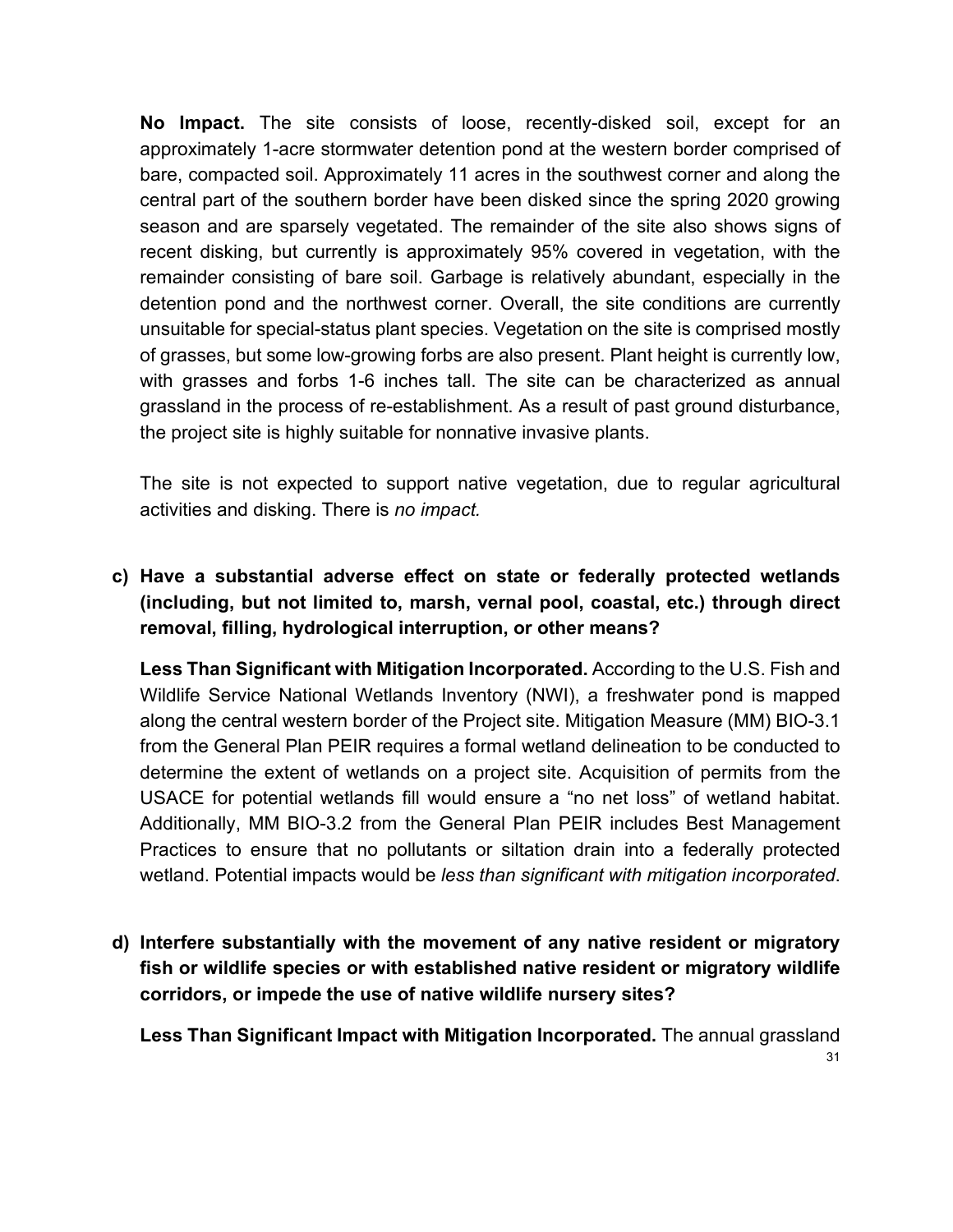in the Project area potentially provides habitat for common, rural and urban-adapted wildlife species, such as ground-foraging and -nesting birds, California ground squirrels (*Otospermophilus beecheyi*), pocket gophers (*Thomomys bottae*), and desert cottontail (*Sylvilagus audobonii*). Wildlife directly observed on the project site consisted of common bird species and the remains of two California ground squirrels. Several individuals of each of four common bird species (mourning dove [*Zenaida macroura],* California scrub-jay [*Aphelocoma californica*], dark-eyed junco [*Junco hyemalis*], and European starling [*Sturnus vulgaris*]) were observed perched on and flying around the line of trees on the southern border of the Project site. Construction activities, such as excavating, trenching, and grading that disturb a nesting bird on the Project site or immediately adjacent to the construction zone could constitute a significant effect, as migratory birds are protected under the Migratory Bird Treaty Act (MTBA).

Implementation of Mitigation Measure BIO-1.4 from the General Plan Program EIR will ensure that the Project will not adversely affect federally protected bird species or other species of special status. Any impacts to native species movement would be *less than significant with mitigation incorporated*.

## **e) Conflict with any local policies or ordinances protecting biological resources, such as a tree preservation policy or ordinance?**

**Less Than Significant Impact.** The City's General Plan Parks, Open Space and Schools Element contain several objectives and policies pertaining to the protection of biological resources. Most of the policies pertain to general long-term protection and preservation of biological resources including providing buffers for natural areas, implementing habitat restoration where applicable, protection/enhancement of the San Joaquin River area, and other similar policies. There are two mature palm trees located at the northeast site corner that will be removed as a part of the Project. The trees are considered "Protected Trees" since they have a diameter of larger than 12 inches, per the Fresno Municipal Code (FMC) 15-2308(c). As such, the Project developer will remove these trees per Section 13-305 of the FMC.

Since the Project is located in a highly disturbed area with minimal biological resources and does not include significant impacts to protected plant or animal species, per the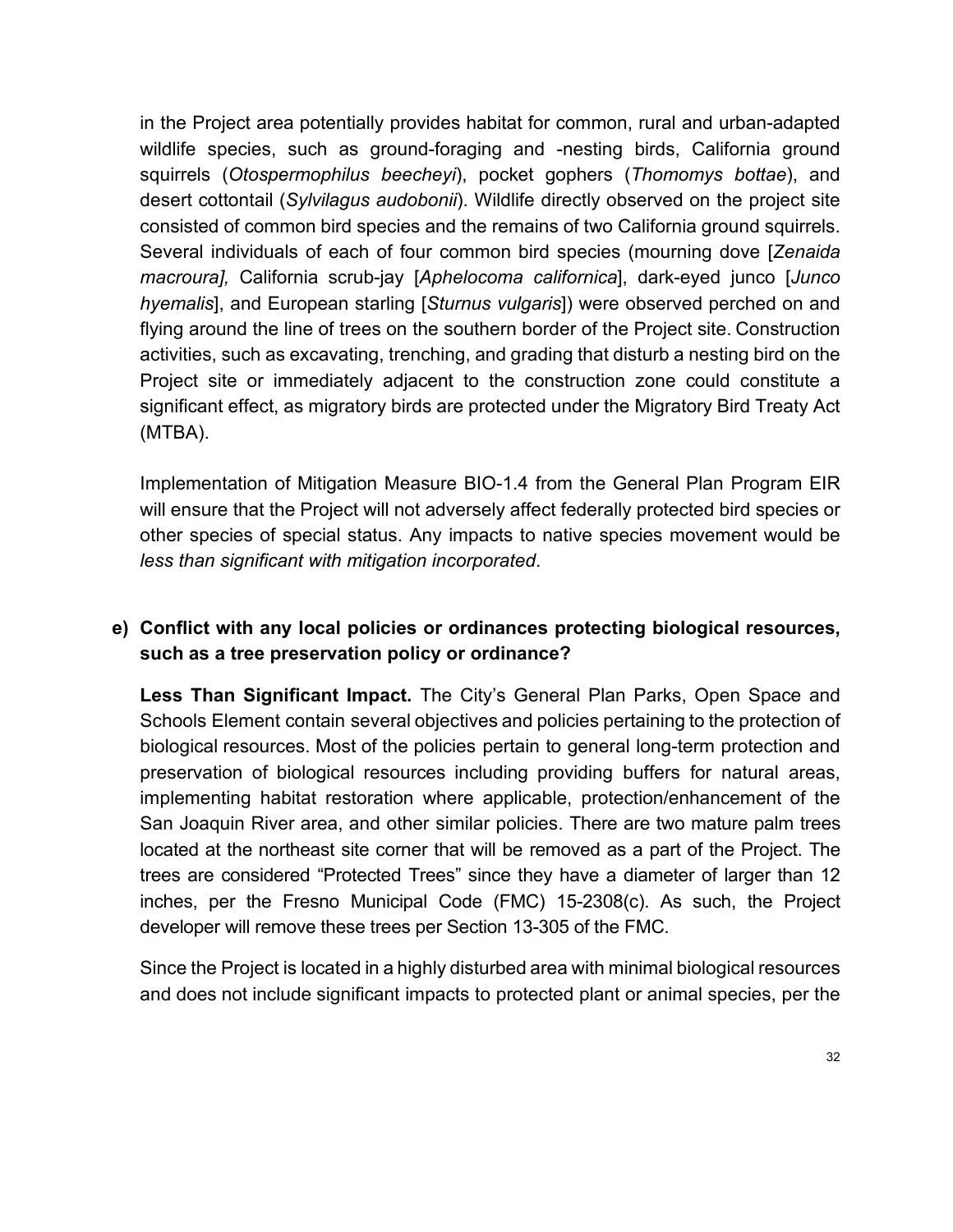Biological report provided in Appendix B, the Project does not conflict with any adopted policies pertaining to biological resources. Impacts are *less than significant.*

# **f) Conflict with the provisions of an adopted Habitat Conservation Plan, Natural Community Conservation Plan, or other approved local, regional, or state habitat conservation plan?**

**No Impact.** The Project site is not subject to any adopted habitat conservation plan, natural community conservation plan or other conservation plan, as there are no adopted plans. Therefore, there is *no impact*.

#### *Mitigation Measures*

1. The proposed project shall implement and incorporate, as applicable, the biological related mitigation measures as identified in the attached Project Specific Mitigation Monitoring and Reporting Program dated April 8, 2022.

| <b>ENVIRONMENTAL ISSUES</b>                                                                                                   | <b>Potentially</b><br><b>Significant</b><br><b>Impact</b> | <b>Less Than</b><br><b>Significant</b><br>with<br><b>Mitigation</b><br>Incorporated | <b>Less Than</b><br><b>Significant</b><br>Impact | <b>No</b><br>Impact |
|-------------------------------------------------------------------------------------------------------------------------------|-----------------------------------------------------------|-------------------------------------------------------------------------------------|--------------------------------------------------|---------------------|
| V. CULTURAL RESOURCES - Would the project:                                                                                    |                                                           |                                                                                     |                                                  |                     |
| a) Cause a substantial adverse<br>change in the significance of a<br>historical resource as defined in<br>Section 15064.5?    |                                                           | X                                                                                   |                                                  |                     |
| b) Cause a substantial adverse<br>change in the significance of an<br>archaeological resource pursuant<br>to Section 15064.5? |                                                           | X                                                                                   |                                                  |                     |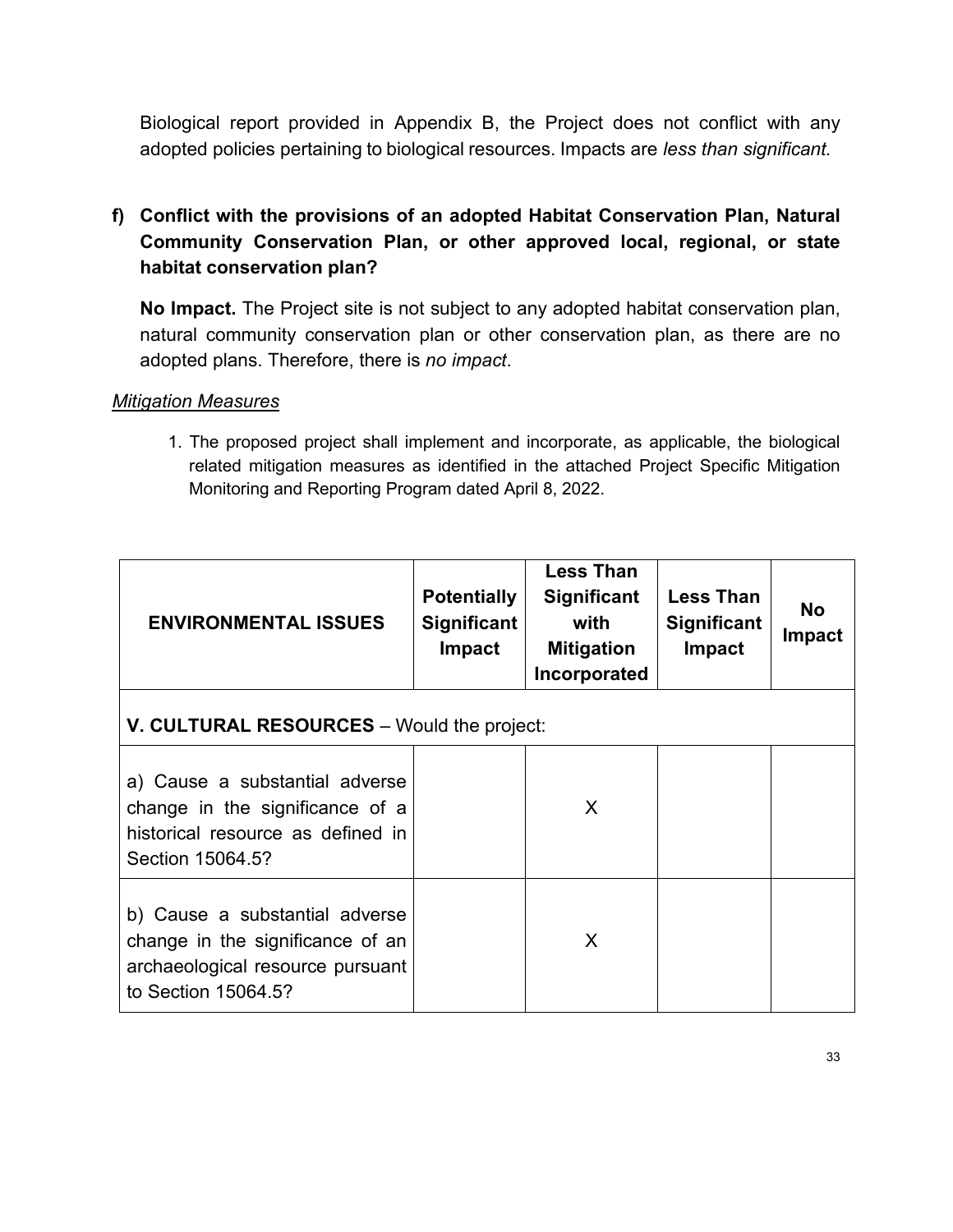| <b>ENVIRONMENTAL ISSUES</b>                                                                   | <b>Potentially</b><br><b>Significant</b><br><b>Impact</b> | <b>Less Than</b><br><b>Significant</b><br>with<br><b>Mitigation</b><br>Incorporated | <b>Less Than</b><br>Significant<br>Impact | <b>No</b><br><b>Impact</b> |
|-----------------------------------------------------------------------------------------------|-----------------------------------------------------------|-------------------------------------------------------------------------------------|-------------------------------------------|----------------------------|
| Disturb any human remains,<br>C)<br>including those interred outside of<br>formal cemeteries? |                                                           | X                                                                                   |                                           |                            |

**a) Cause a substantial adverse change in the significance of a historical resource pursuant to Section 15064.5?**

**Less Than Significant Impact with Mitigation Incorporated**. A prehistoric and historic site records and literature search was conducted for the Project area through the Southern San Joaquin Valley Archaeological Information Center of the California Historical Resources Information System on November 12, 2021 (File RS#21-440) and is provided in Appendix C. There have been no previous cultural resource studies performed in the Project area; however, eight cultural resource studies fall in the onehalf mile radius, FR-00296, 01800, 02000, 02126, 02127, 02194, 02217, 02972. Records indicated that there are no known sites within the Project area. Four recorded resources fall within the one-half mile radius, P-10-003930, 004677, 005120, & 005305. These resources consist of historic railroads, canals, and historic properties. A review of the Sacred Lands Inventory by the Native American Heritage Commission (NAHC) was also performed, and the results were negative.

Prior to ground disturbance activities, it is recommended that a qualified, professional consultant conduct a field survey to determine if cultural resources are present.

Although no cultural or archaeological resources, paleontological resources or human remains have been identified in the project area, the possibility exists that such resources or remains may be discovered during Project site preparation, excavation and/or grading activities. Mitigation Measure CUL-1.1 of the General Plan Program EIR, which requires construction activities to stop if unknown cultural resources are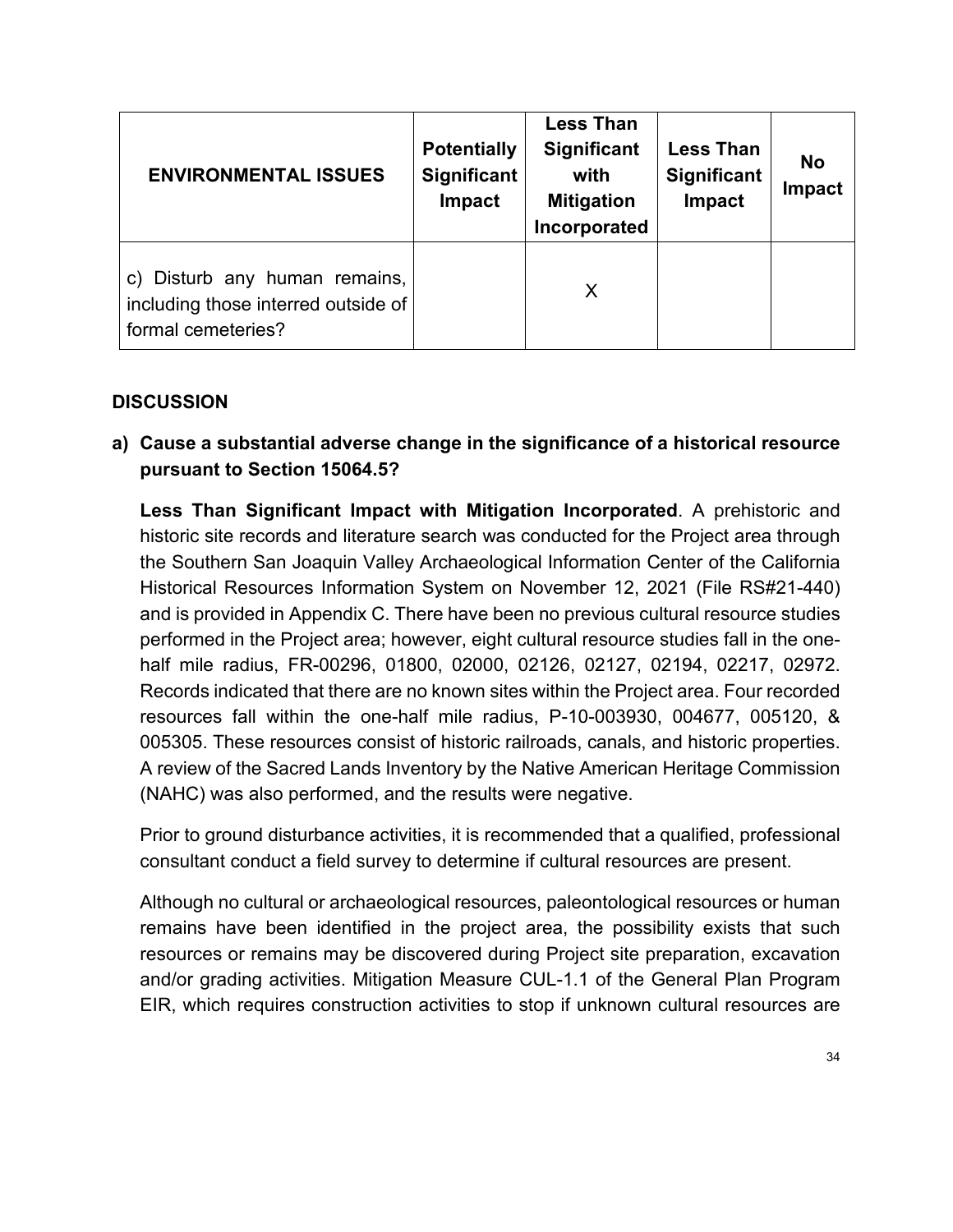discovered during land moving activities, shall be implemented to reduce potential impacts to *less than significant.*

## **b) Cause a substantial adverse change in the significance of an archaeological resource pursuant to Section 15064.5?**

**Less Than Significant with Mitigation Incorporated**. As discussed in Impact a) above, no surface or recorded evidence of sensitive cultural resources were evident on the Project site. However, the possibility exists that such resources or remains may be discovered during Project site preparation, excavation and/or grading activities. Mitigation Measure CUL-1.1 of the General Plan Program EIR, which requires construction activities to stop if unknown cultural resources are discovered during land moving activities, shall be implemented to reduce potential impacts to *less than significant.*

## **c) Disturb any human remains, including those interred outside of formal cemeteries?**

**Less Than Significant with Mitigation Incorporated**. Although no cultural or archaeological resources, paleontological resources or human remains have been identified in the project area, the possibility exists that such resources or remains may be discovered during Project site preparation, excavation and/or grading activities. Mitigation Measure CUL-3 of the General Plan Program EIR, which requires construction activities to stop if human remains are unearthed during land moving activities, shall be implemented to reduce potential impacts to *less than significant.*

### *Mitigation Measures*

1. The proposed project shall implement and incorporate, as applicable, the cultural resource related mitigation measures as identified in the attached Mitigation Monitoring and Reporting Program dated April 8, 2022.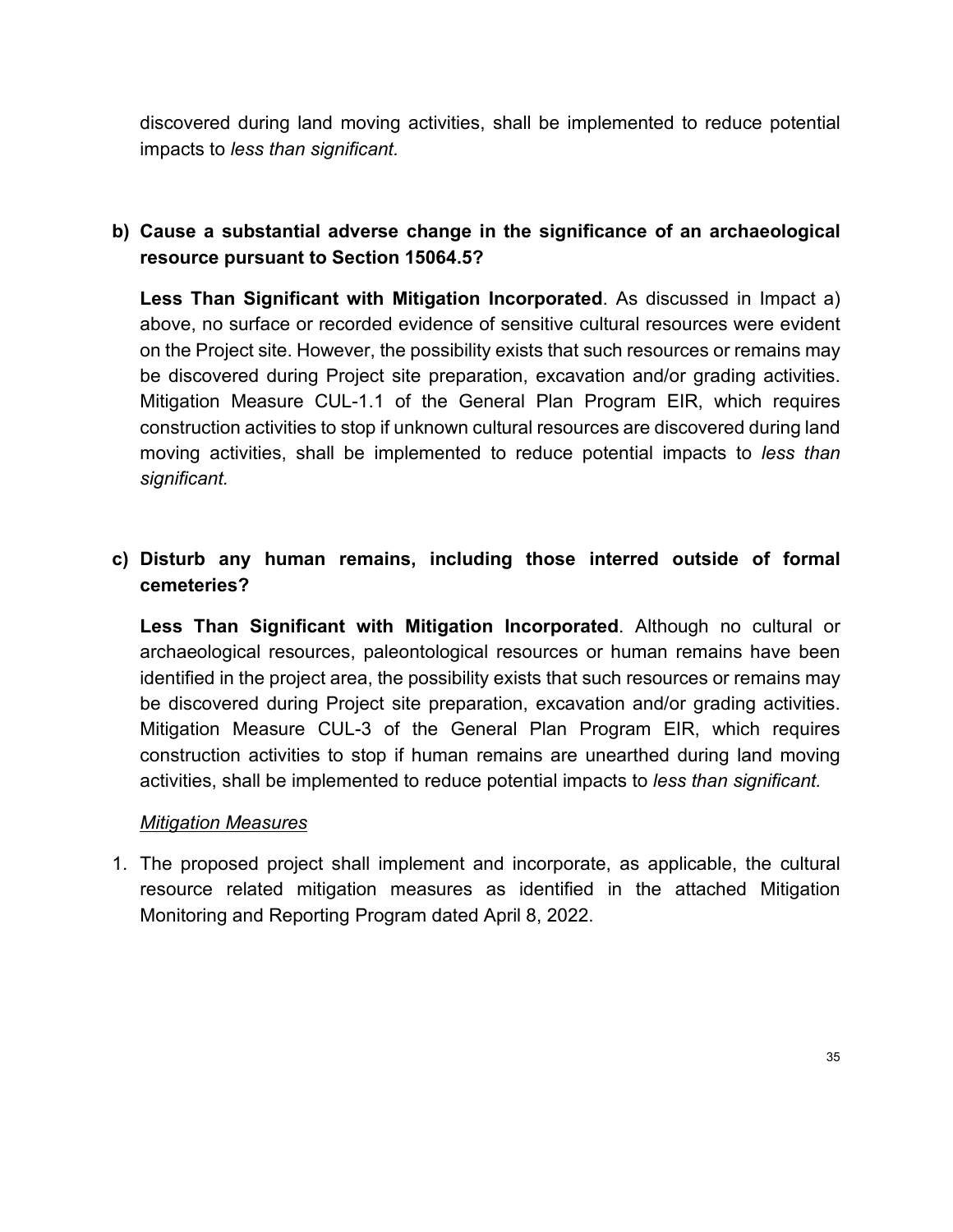| <b>ENVIRONMENTAL ISSUES</b>                                                                                                                                                                                     | <b>Potentially</b><br><b>Significant</b><br>Impact | <b>Less Than</b><br><b>Significant</b><br>with<br><b>Mitigation</b><br>Incorporated | <b>Less Than</b><br><b>Significant</b><br><b>Impact</b> | <b>No</b><br><b>Impact</b> |
|-----------------------------------------------------------------------------------------------------------------------------------------------------------------------------------------------------------------|----------------------------------------------------|-------------------------------------------------------------------------------------|---------------------------------------------------------|----------------------------|
| <b>VI. ENERGY</b> – Would the project:                                                                                                                                                                          |                                                    |                                                                                     |                                                         |                            |
| a) Result in potentially significant<br>environmental<br>impact due<br>to<br>inefficient,<br>wasteful,<br>or<br>of<br>unnecessary consumption<br>energy resources, during project<br>construction or operation? |                                                    |                                                                                     | X                                                       |                            |
| b) Conflict with or obstruct a state<br>or local plan for renewable energy<br>or energy efficiency?                                                                                                             |                                                    |                                                                                     | X                                                       |                            |

**a) Result in potentially significant environmental impact due to wasteful, inefficient, or unnecessary consumption of energy resources, during project construction or operation?**

**Less Than Significant Impact.** The proposed Project includes construction and operation of a 200-unit single-family residential tract, on approximately 38 acres. The Project would introduce energy usage on a site that is presently demanding minimal energy.

During construction, the Project would consume energy in two general forms: (1) the fuel energy consumed by construction vehicles and equipment; and (2) bound energy in construction materials, such as asphalt, steel, concrete, pipes, and manufactured or processed materials such as lumber and glass. Title 24 Building Energy Efficiency Standards provide guidance on construction techniques to maximize energy conservation and it is expected that contractors and owners have a strong financial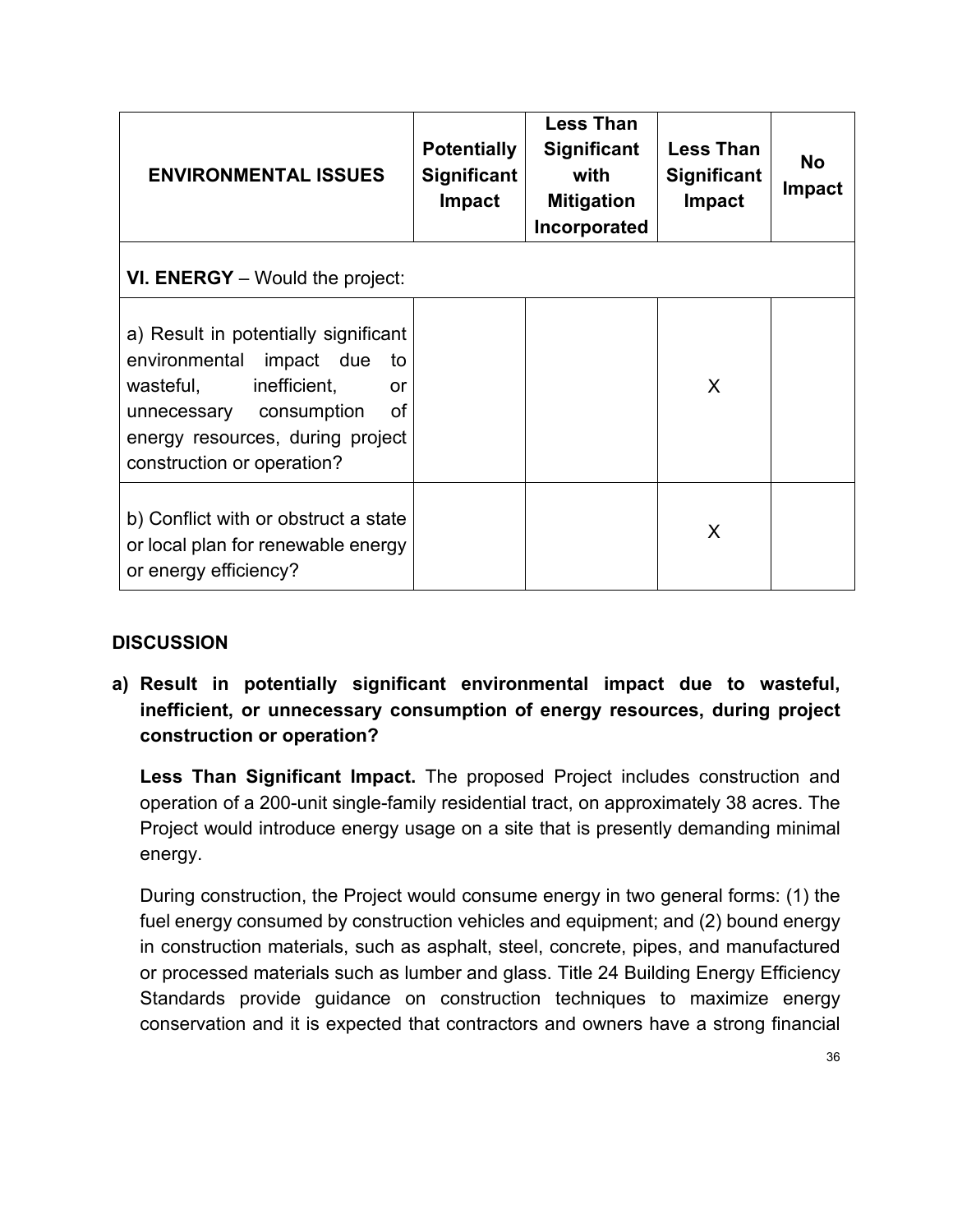incentive to use recycled materials and products originating from nearby sources in order to reduce materials costs. As such, it is anticipated that materials used in construction and construction vehicle fuel energy would not involve the wasteful, inefficient, or unnecessary consumption of energy.

Operational Project energy consumption would occur for multiple purposes, including but not limited to, building heating and cooling, refrigeration, lighting and electronics. Operational energy would also be consumed during each vehicle trip associated with the proposed use. CalEEMod was utilized to generate the estimated energy demand of the proposed Project, and the results are provided in Table 5 and in Appendix A.

| Land Use                     | <b>Electricity Use</b> | <b>Natural Gas</b> |
|------------------------------|------------------------|--------------------|
|                              | in kWh/year            | Use in             |
|                              |                        | kBTU/year          |
| Single-Family<br>Residential | 1,718,810              | 5,146,740          |

 **Table 5 – Annual Project Energy Consumption** 

The proposed Project would be required to comply with Title 24 Building Energy Efficiency Standards, which provide minimum efficiency standards related to various building features, including appliances, water and space heating and cooling equipment, building insulation and roofing, and lighting. Implementation of Title 24 standards significantly increases energy savings, and it is generally assumed that compliance with Title 24 ensures projects will not result in the inefficient, wasteful, or unnecessary consumption of energy.

As discussed previously, the proposed Project would be required to implement and be consistent with existing energy design standards at the local and state level. The Project would be subject to energy conservation requirements in the California Energy Code and CALGreen. Adherence to state code requirements would ensure that the Project would not result in wasteful and inefficient use of non-renewable resources due to building operation.

Any impacts are *less than significant*.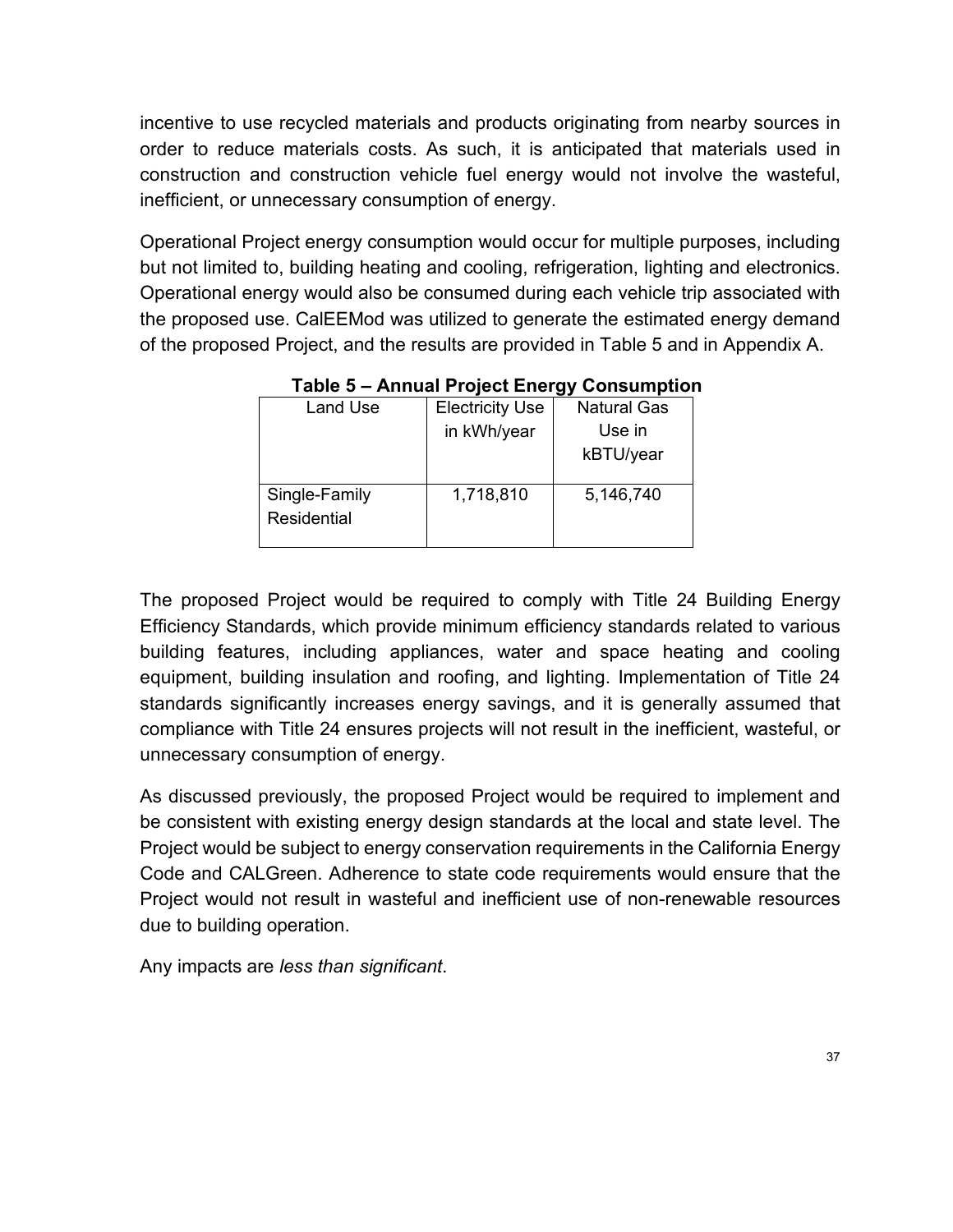## **b) Conflict with or obstruct a state or local plan for renewable energy or energy efficiency?**

**Less Than Significant Impact**. As discussed previously, the proposed Project would be required to implement and be consistent with existing energy design standards at the local and state level. The Project would be subject to energy conservation requirements in the California Energy Code and CALGreen. Impacts are *less than significant.*

#### *Mitigation Measures*

None required.

| <b>ENVIRONMENTAL ISSUES</b>                                                                                                                      | <b>Potentially</b><br><b>Significant</b><br>Impact | <b>Less Than</b><br><b>Significant</b><br>with<br><b>Mitigation</b><br>Incorporated | <b>Less Than</b><br><b>Significant</b><br><b>Impact</b> | <b>No</b><br><b>Impact</b> |
|--------------------------------------------------------------------------------------------------------------------------------------------------|----------------------------------------------------|-------------------------------------------------------------------------------------|---------------------------------------------------------|----------------------------|
| VII. GEOLOGY AND SOILS - Would the project:                                                                                                      |                                                    |                                                                                     |                                                         |                            |
| a) Directly or Indirectly<br>cause<br>substantial<br>potential<br>adverse<br>effects, including the risk of loss,<br>injury, or death involving: |                                                    |                                                                                     |                                                         |                            |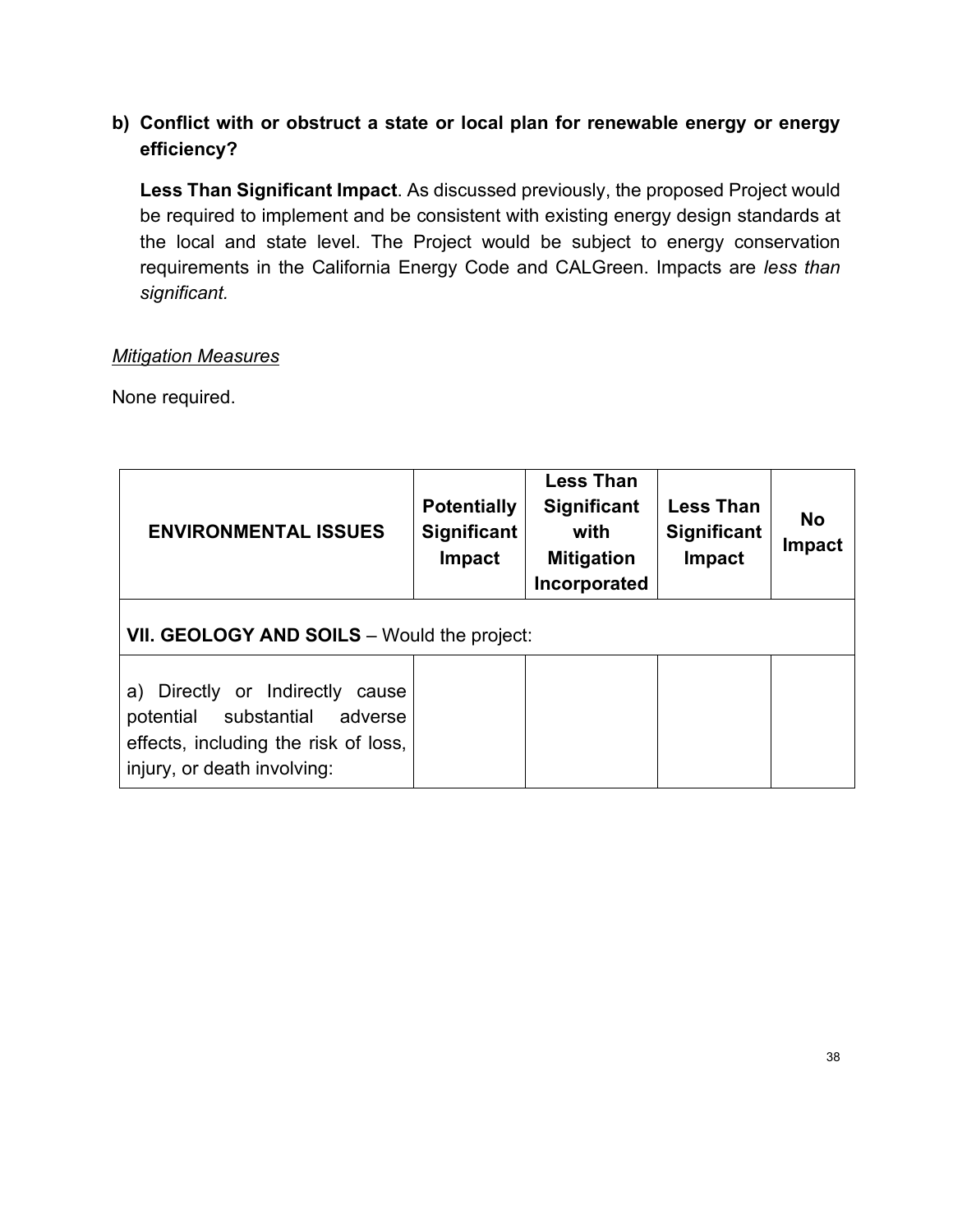| <b>ENVIRONMENTAL ISSUES</b>                                                                                                                                                                                                                                                                                                           | <b>Potentially</b><br><b>Significant</b><br><b>Impact</b> | <b>Less Than</b><br><b>Significant</b><br>with<br><b>Mitigation</b><br>Incorporated | <b>Less Than</b><br><b>Significant</b><br><b>Impact</b> | <b>No</b><br><b>Impact</b> |
|---------------------------------------------------------------------------------------------------------------------------------------------------------------------------------------------------------------------------------------------------------------------------------------------------------------------------------------|-----------------------------------------------------------|-------------------------------------------------------------------------------------|---------------------------------------------------------|----------------------------|
| i) Rupture of a known earthquake<br>fault, as delineated on the most<br>recent Alquist-Priolo Earthquake<br>Fault Zoning Map issued by the<br>State Geologist for the area or<br>other<br>substantial<br>based<br><b>on</b><br>evidence of a known fault? Refer<br>to Division of Mines and Geology<br><b>Special Publication 42.</b> |                                                           |                                                                                     | X                                                       |                            |
| $\mathsf{ii}$ )<br>Strong<br>seismic<br>ground<br>shaking?                                                                                                                                                                                                                                                                            |                                                           |                                                                                     | X                                                       |                            |
| iii) Seismic-related ground failure,<br>including liquefaction?                                                                                                                                                                                                                                                                       |                                                           |                                                                                     | X                                                       |                            |
| iv) Landslides?                                                                                                                                                                                                                                                                                                                       |                                                           |                                                                                     | X                                                       |                            |
| substantial<br>b)<br>Result<br>in<br>soil<br>erosion or the loss of topsoil?                                                                                                                                                                                                                                                          |                                                           |                                                                                     | X                                                       |                            |
| c) Be located on a geologic unit or<br>soil that is unstable, or that would<br>become unstable as a result of the<br>project, and potentially result in<br>on- or off-site landslide, lateral<br>subsidence,<br>spreading,<br>liquefaction or collapse?                                                                               |                                                           |                                                                                     | X                                                       |                            |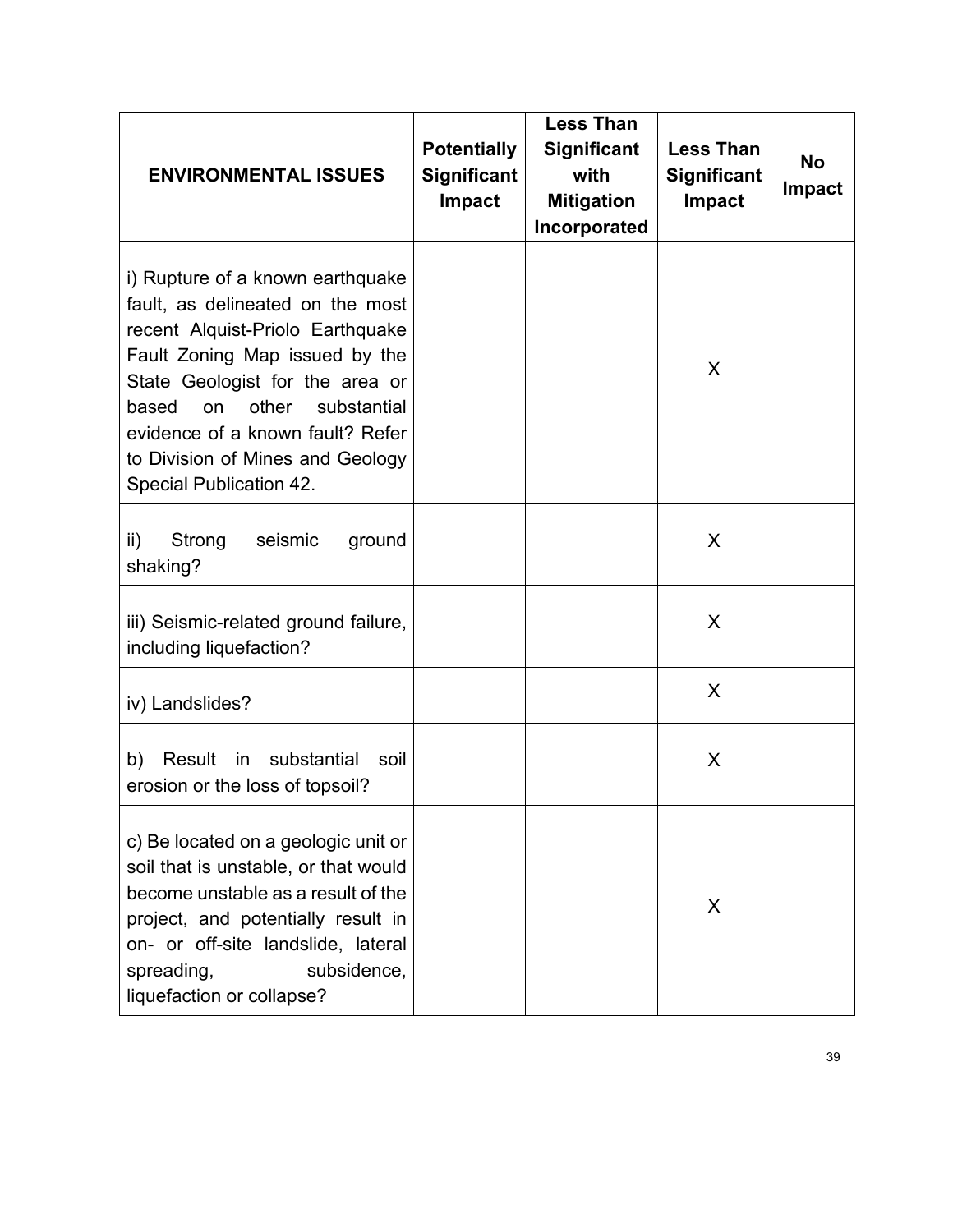| <b>ENVIRONMENTAL ISSUES</b>                                                                                                                                                                               | <b>Potentially</b><br><b>Significant</b><br>Impact | <b>Less Than</b><br><b>Significant</b><br>with<br><b>Mitigation</b><br>Incorporated | <b>Less Than</b><br><b>Significant</b><br><b>Impact</b> | <b>No</b><br>Impact |
|-----------------------------------------------------------------------------------------------------------------------------------------------------------------------------------------------------------|----------------------------------------------------|-------------------------------------------------------------------------------------|---------------------------------------------------------|---------------------|
| d) Be located on expansive soil,<br>as defined in Table 18-1-B of the<br>Uniform Building Code (1994),<br>creating substantial risks to life or<br>property?                                              |                                                    |                                                                                     | X                                                       |                     |
| Have soils incapable<br>e)<br>0f<br>adequately supporting the use of<br>septic tanks or alternative waste<br>water disposal systems where<br>sewers are not available for the<br>disposal of waste water? |                                                    |                                                                                     |                                                         | X                   |
| f) Directly or indirectly destroy a<br>unique paleontological resource<br>or site or unique geologic feature?                                                                                             |                                                    |                                                                                     | X                                                       |                     |

- **a) Directly or indirectly cause potential substantial adverse effects, including the risk of loss, injury, or death involving:**
	- **i. Rupture of a known earthquake fault, as delineated on the most recent Alquist-Priolo Earthquake Fault Zoning Map issued by the State Geologist for the area or based on other substantial evidence of a known fault? Refer to Division of Mines and Geology Special Publication 42.**

**Less Than Significant Impact.** The proposed Project site is not located in an earthquake fault zone as delineated by the 1972 Alquist-Priolo Earthquake Fault Zoning Map Act. No active faults have been mapped within the Project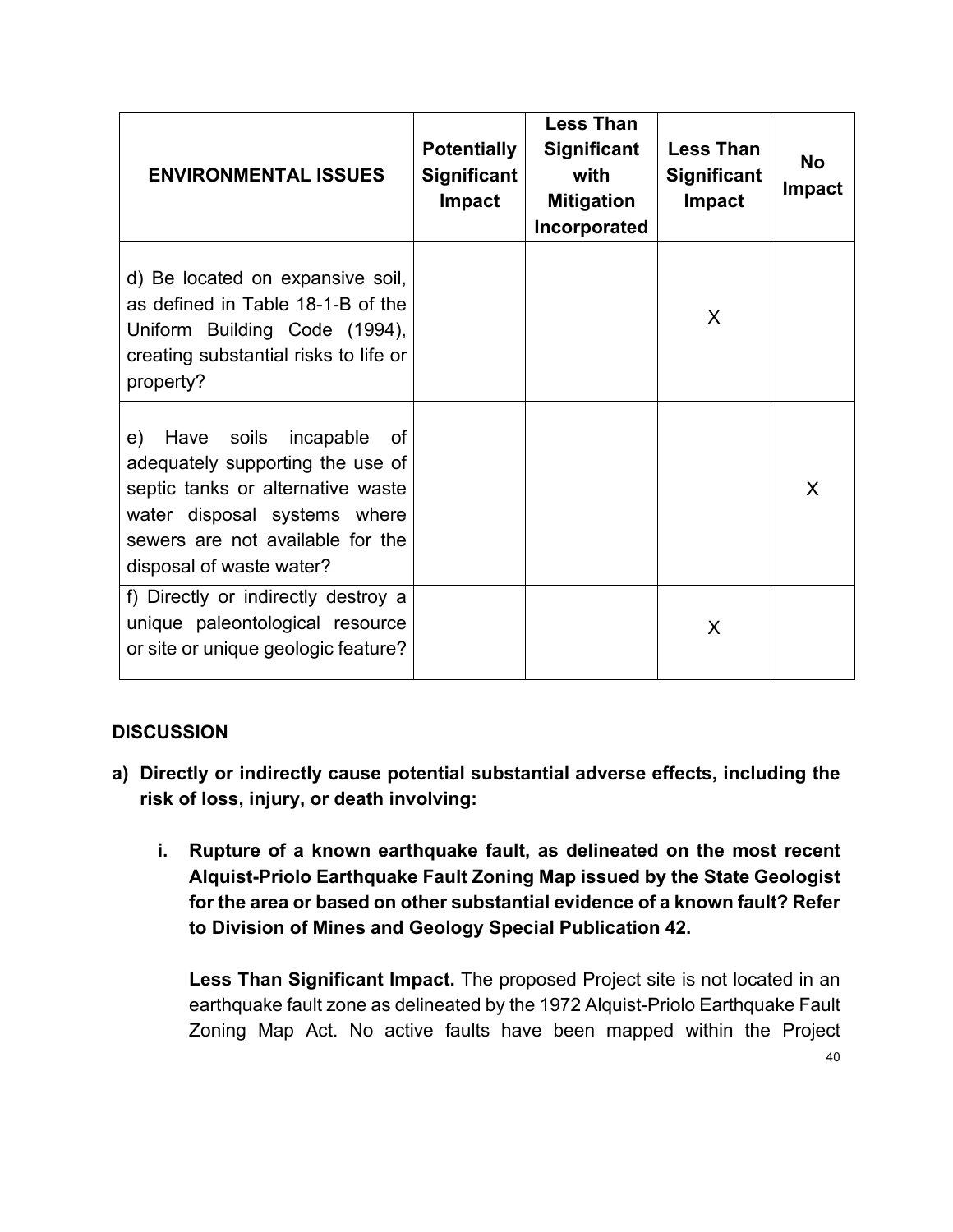boundaries. The nearest known potentially active fault is the Clovis Fault, located approximately 14 miles northeast of the site. Any impacts would be *less than significant.* 

#### **ii. Strong seismic ground shaking?**

**Less Than Significant Impact.** It is anticipated that the proposed Project site would be subject to some ground acceleration and ground shaking associated with seismic activity during its design life. The Project site would be engineered and constructed in strict accordance with the earthquake-resistant design requirements contained in the latest edition of the California Building Code (CBC) for seismic zone III, as well as Title 24 of the California Administrative Code, and therefore would avoid potential seismically induced hazards on planned structures. The impact of strong seismic ground shaking on the Project would be *less than significant.*

#### **iii. Seismic-related ground failure, including liquefaction?**

**Less Than Significant Impact.** The potential for soil liquefaction within the City of Fresno ranges from very low to moderate due to the variable density of the subsurface soils and the presence of shallow groundwater (PEIR SCH No. 2019050005). The proposed Project will be subject to policies in the Fresno Municipal Code, including Sections 11-101, 12-1022 and 12-1023, which would reduce potential settlement and lateral spread impacts to *less than significant* levels.

#### **iv. Landslides?**

**Less Than Significant Impact.** The proposed Project site is not located in an earthquake fault zone as delineated by the 1972 Alquist-Priolo Earthquake Fault Zoning Map Act. The nearest known potentially active fault is the Clovis Fault, located approximately 14 miles northeast of the site. No active faults have been mapped within the Project boundaries, so there is no potential for fault rupture. It is anticipated that the proposed Project site would be subject to some ground acceleration and ground shaking associated with seismic activity during its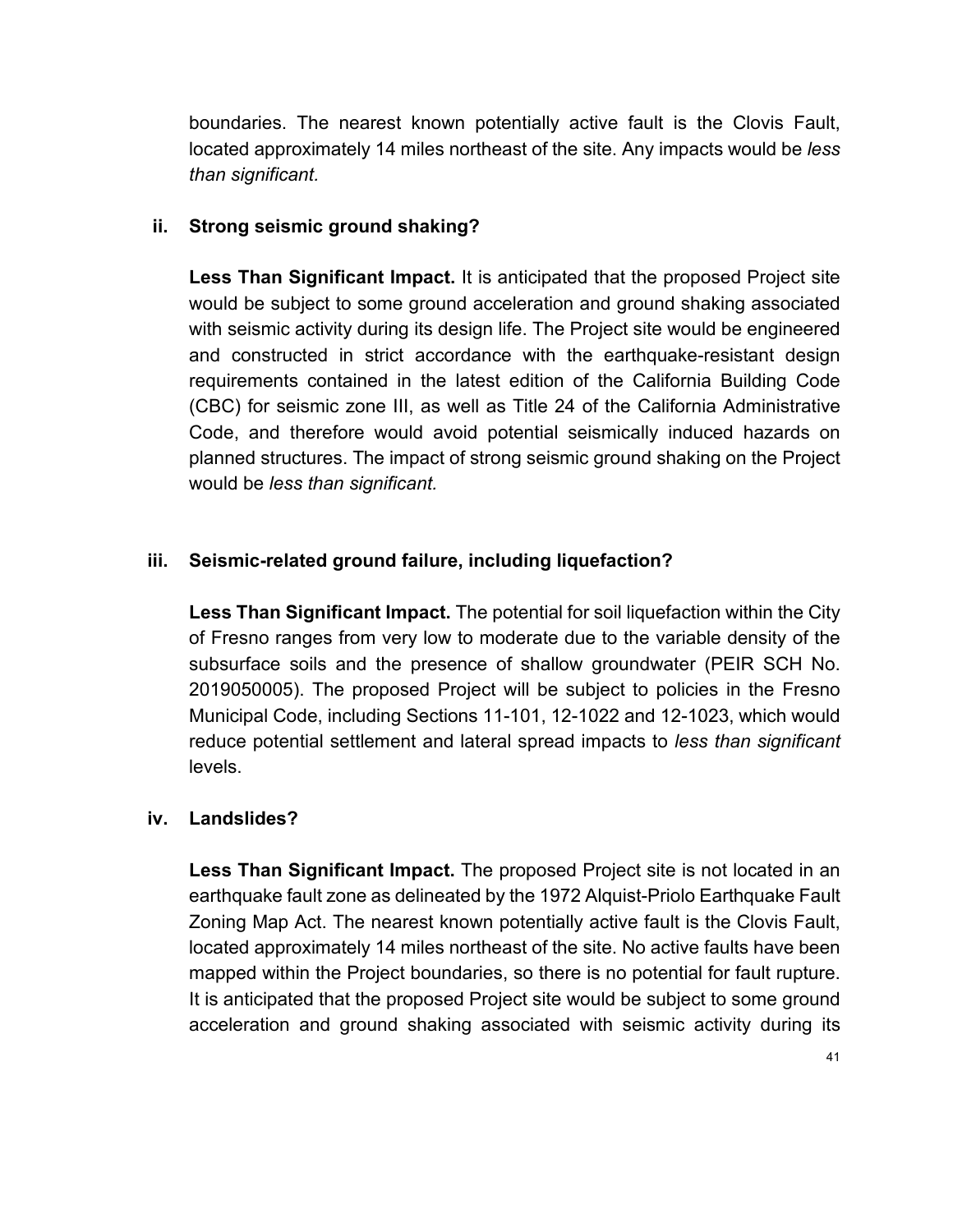design life. The Project site would be engineered and constructed in strict accordance with the earthquake resistant design requirements contained in the latest edition of the California Building Code (CBC) for seismic zone III, as well as Title 24 of the California Administrative Code, and therefore would avoid potential seismically induced hazards on planned structures. The impact of seismic hazards on the Project would be *less than significant.*

#### **b) Result in substantial soil erosion or the loss of topsoil?**

**Less Than Significant Impact.** Construction activities associated with the Project involves ground preparation work for the residential development and the associated improvements. These activities could expose barren soils to sources of wind or water, resulting in the potential for erosion and sedimentation on and off the Project site. During construction, nuisance flow caused by minor rain could flow off-site. The City and/or contractor would be required to employ appropriate sediment and erosion control BMPs as part of a Stormwater Pollution Prevention Plan (SWPPP) that would be required in the California National Pollution Discharge Elimination System (NPDES). In addition, soil erosion and loss of topsoil would be minimized through implementation of the SVJAPCD fugitive dust control measures (See Section III). Once construction is complete, the Project would not result in soil erosion or loss of topsoil. Adherence to local and state requirements will ensure that any impacts are *less than significant*.

## **c) Be located on a geologic unit or soil that is unstable, or that would become unstable as a result of the project, and potentially result in on- or off-site landslide, lateral spreading, subsidence, liquefaction, or collapse?**

**Less Than Significant Impact.** As discussed in Impact a) above, the site is not at significant risk from earthquakes, ground shaking, liquefaction, or landslide and is otherwise considered geologically stable. Subsidence is typically related to overextraction of groundwater from certain types of geologic formations where the water is partly responsible for supporting the ground surface. However, the City of Fresno is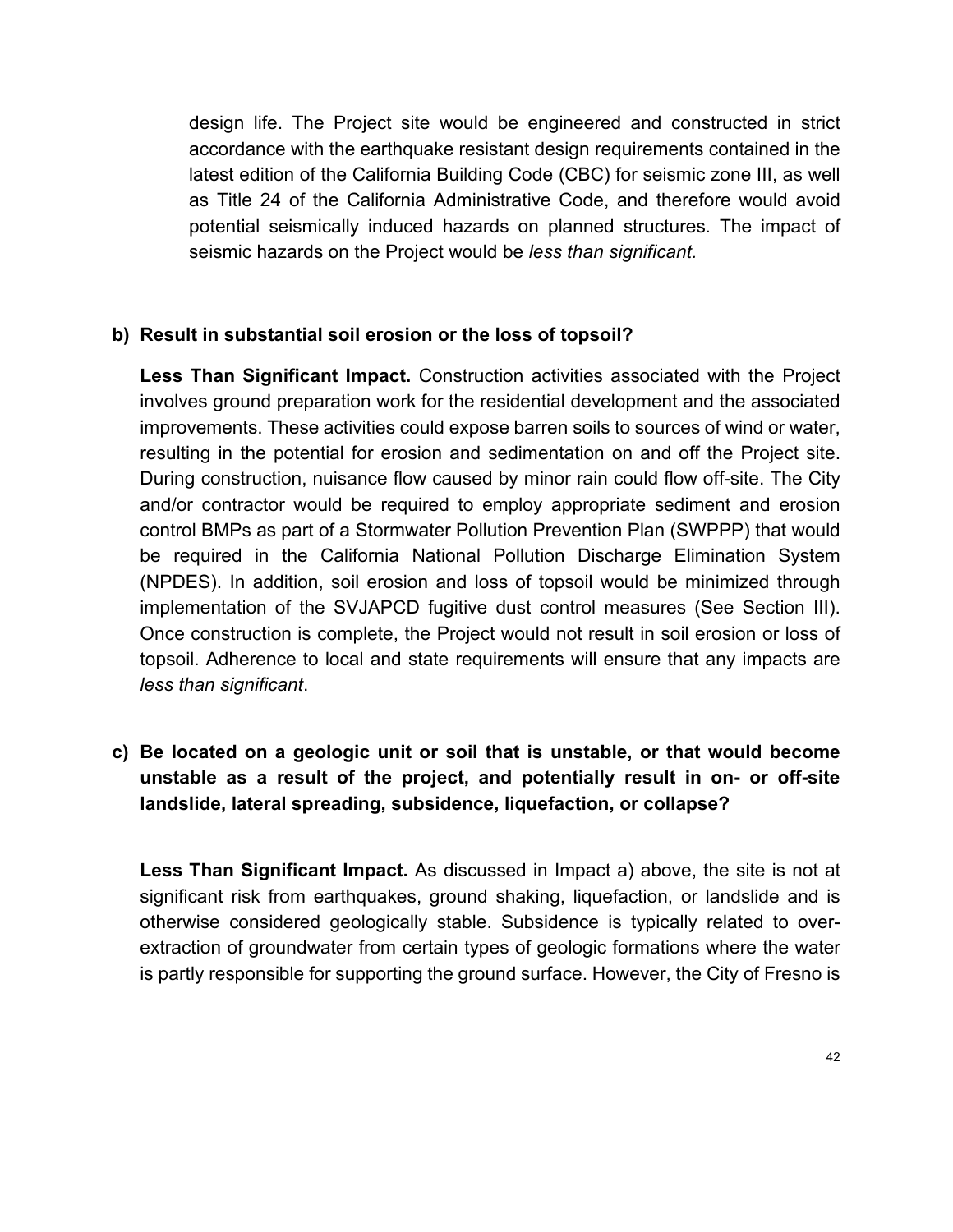not recognized by the U.S. Geological Service as being in an area of subsidence.<sup>[1](#page-42-0)</sup> Impacts are considered *less than significant*.

**d) Be located on expansive soil, as defined in Table 18-1-B of the Uniform Building Code (1994, as updated), creating substantial direct or indirect risks to life or property?**

**Less Than Significant Impact.** According to the Geotechnical Investigation Report (see Appendix F), the subsurface exploration performed for this project indicated the native soil profile generally consisted of laterally discontinuous layers of silty sand, sandy silt, and relatively clean sand extending to the maximum depth explored of approximately 21 feet below the existing ground surface. The relative consistency of the granular soils ranged from medium dense to dense, while the relative consistency of the fine-grained soils ranged from stiff to hard. At Borings B-4, B-5, and B-7, loose zones of sand were encountered between approximately 7 and 17 feet.

The soils encountered in the test borings are related to alluvial deposits that have been deposited in the central San Joaquin Valley over the past several thousand years. The encountered soils indicate near surface soils have a low expansion potential (Expansion Index ≤ 50). Any impacts are *less than significant.*

**e) Have soils incapable of adequately supporting the use of septic tanks or alternative waste water disposal systems where sewers are not available for the disposal of waste water?**

**No Impact**. The Project does not include the construction, replacement, or disturbance of septic tanks or alternative wastewater disposal systems. The Project will be required to tie into existing sewer services (See Utilities section for more details). Therefore, there is *no impact.*

### **f) Directly or indirectly destroy a unique paleontological resource or site or unique geologic feature?**

<span id="page-42-0"></span><sup>1</sup> U.S. Geological Service. Areas of Land Subsidence in California. [https://ca.water.usgs.gov/land\\_subsidence/california-subsidence-areas.html.](https://ca.water.usgs.gov/land_subsidence/california-subsidence-areas.html)  Accessed January 2022.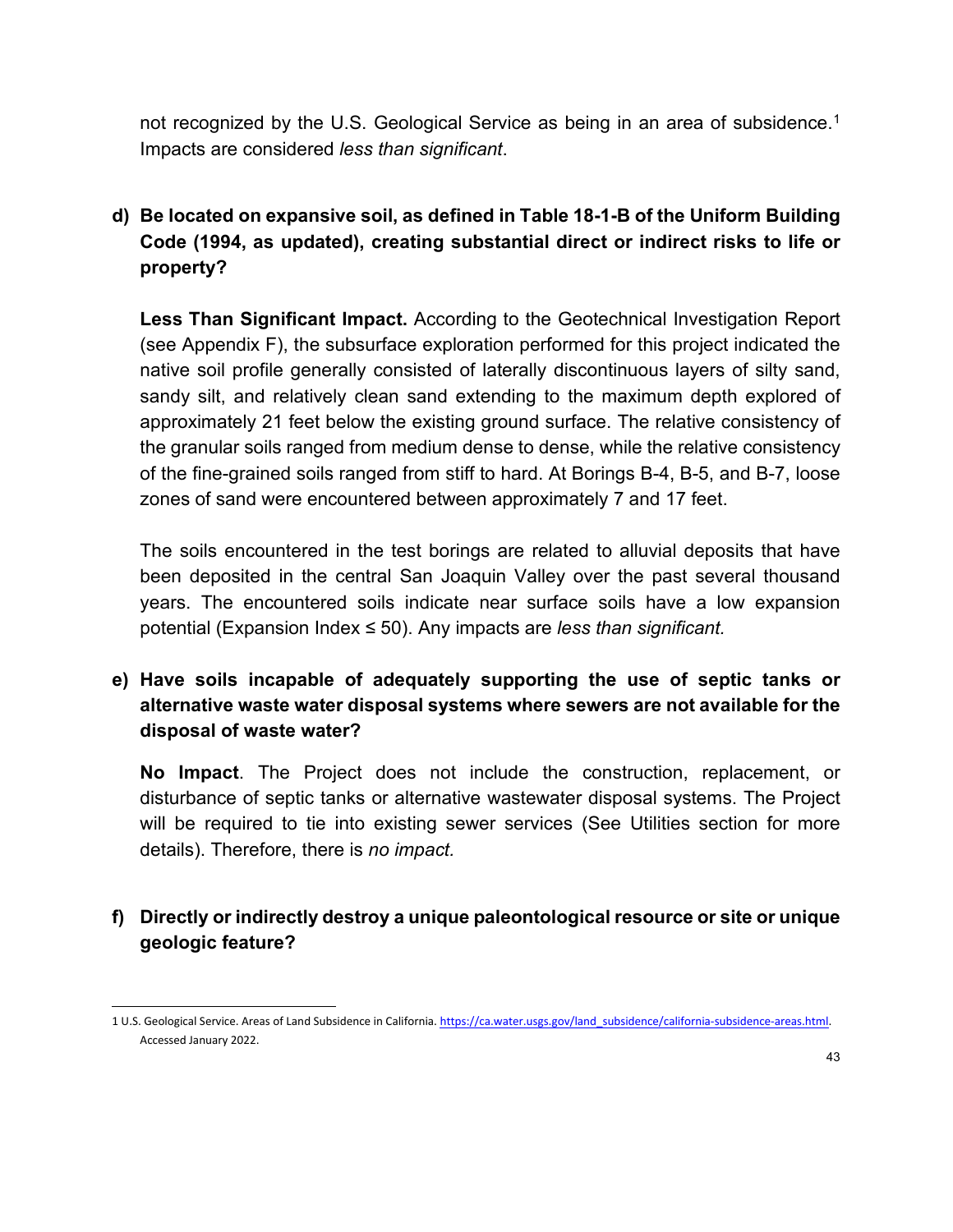**Less Than Significant Impact.** As identified in the previous cultural study performed for the project site (see Appendix C), there are no known paleontological resources on or near the site. (See Section V. for more details). Mitigation measures CUL-1.1 and CUL-3 have been added that will protect unknown (buried) resources during construction, including paleontological resources. There are no unique geological features on site or in the area. Therefore, there is a *less than significant impact.*

### *Mitigation Measures*

None are required.

| <b>ENVIRONMENTAL ISSUES</b>                                                                                                                                       | <b>Potentially</b><br><b>Significant</b><br><b>Impact</b> | <b>Less Than</b><br><b>Significant</b><br>with<br><b>Mitigation</b><br>Incorporated | <b>Less Than</b><br><b>Significant</b><br><b>Impact</b> | <b>No</b><br><b>Impact</b> |
|-------------------------------------------------------------------------------------------------------------------------------------------------------------------|-----------------------------------------------------------|-------------------------------------------------------------------------------------|---------------------------------------------------------|----------------------------|
| VIII. GREENHOUSE GAS EMISSIONS - Would the project:                                                                                                               |                                                           |                                                                                     |                                                         |                            |
| a) -<br>Generate greenhouse<br>gas<br>emissions, either<br>directly<br>or<br>indirectly, that may<br>have<br>a<br>significant impact<br>the<br>on<br>environment? |                                                           | X                                                                                   |                                                         |                            |
| b) Conflict with an applicable plan,<br>policy or regulation adopted for<br>purpose of reducing<br>the<br>the<br>emissions of greenhouse gases?                   |                                                           |                                                                                     | X                                                       |                            |

### **DISCUSSION**

**a) Generate greenhouse gas emissions, either directly or indirectly, that may have a significant impact on the environment?**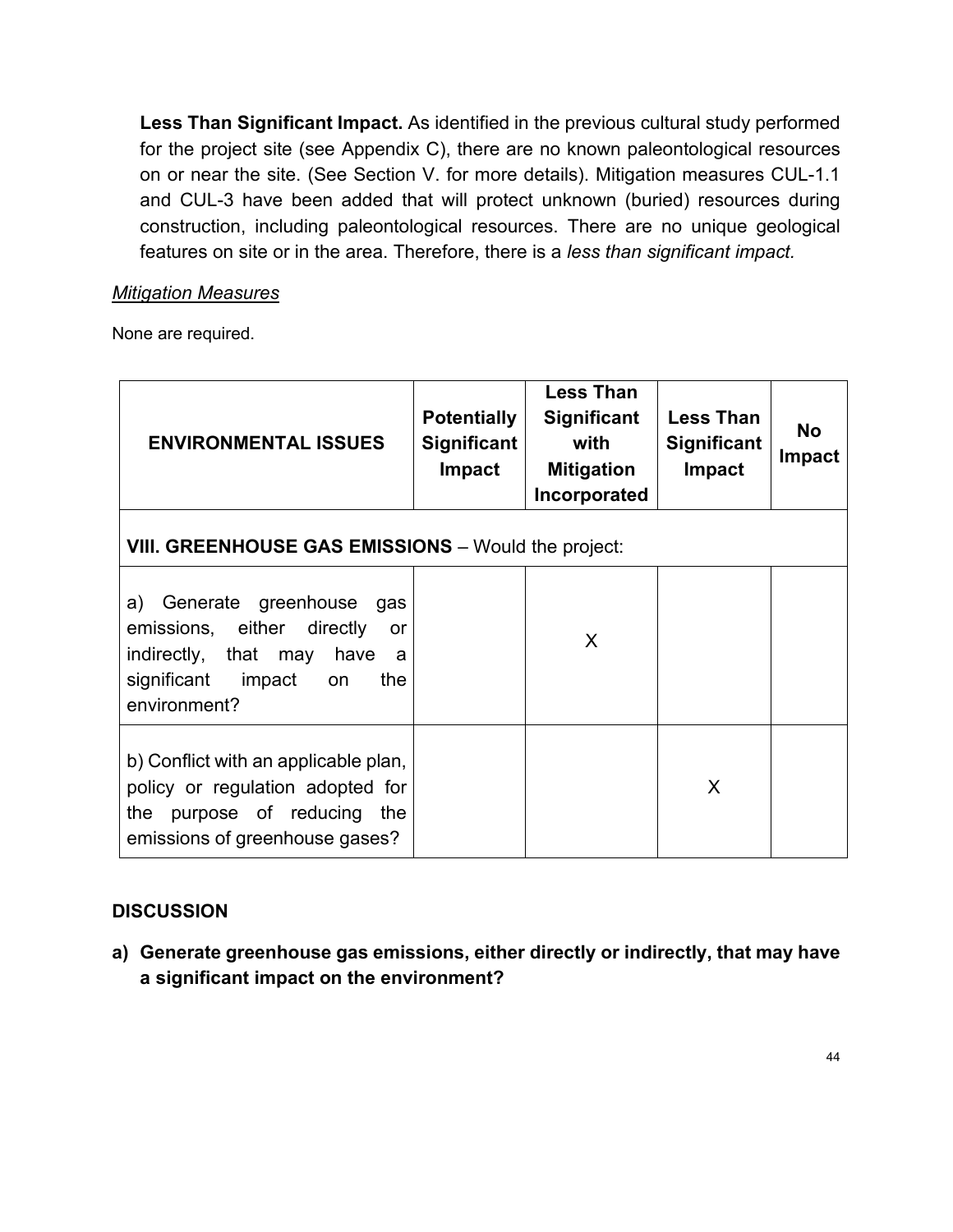**Less Than Significant Impact with Mitigation Incorporation.** The development of the proposed Project will generate GHG emissions both in construction and operation. The California Emissions Estimator Model (CalEEMod) was utilized to estimate emissions from the proposed Project, including GHG emissions. Output files showing the modeling assumptions are provided in Appendix A.

#### **Construction**

The SJVAPCD does not recommend assessing the significance of constructionrelated emissions; however, other jurisdictions, such as the SCAQMD and the SMAQMD have concluded that construction emissions should be included since they may remain in the atmosphere for years after construction is complete. In order to account for the construction emissions, amortizations of the total emissions generated during construction were based on the life of the development (30 years) and added to the operational emissions. Construction-related GHG emissions are provided in Table 6.

| Year                    | MTCO2E per year |
|-------------------------|-----------------|
| 2021                    | 52.92           |
| 2022                    | 567.97          |
| 2023                    | 434.10          |
| 2024                    | 434.61          |
| 2025                    | 430.24          |
| 2026                    | 425.49          |
| 2027                    | 87.10           |
| <b>Total</b>            | 2,432.43        |
| Amortized over 30 years | 81.10           |

### **Table 6: Construction Greenhouse Gas Emissions**

### **Operation**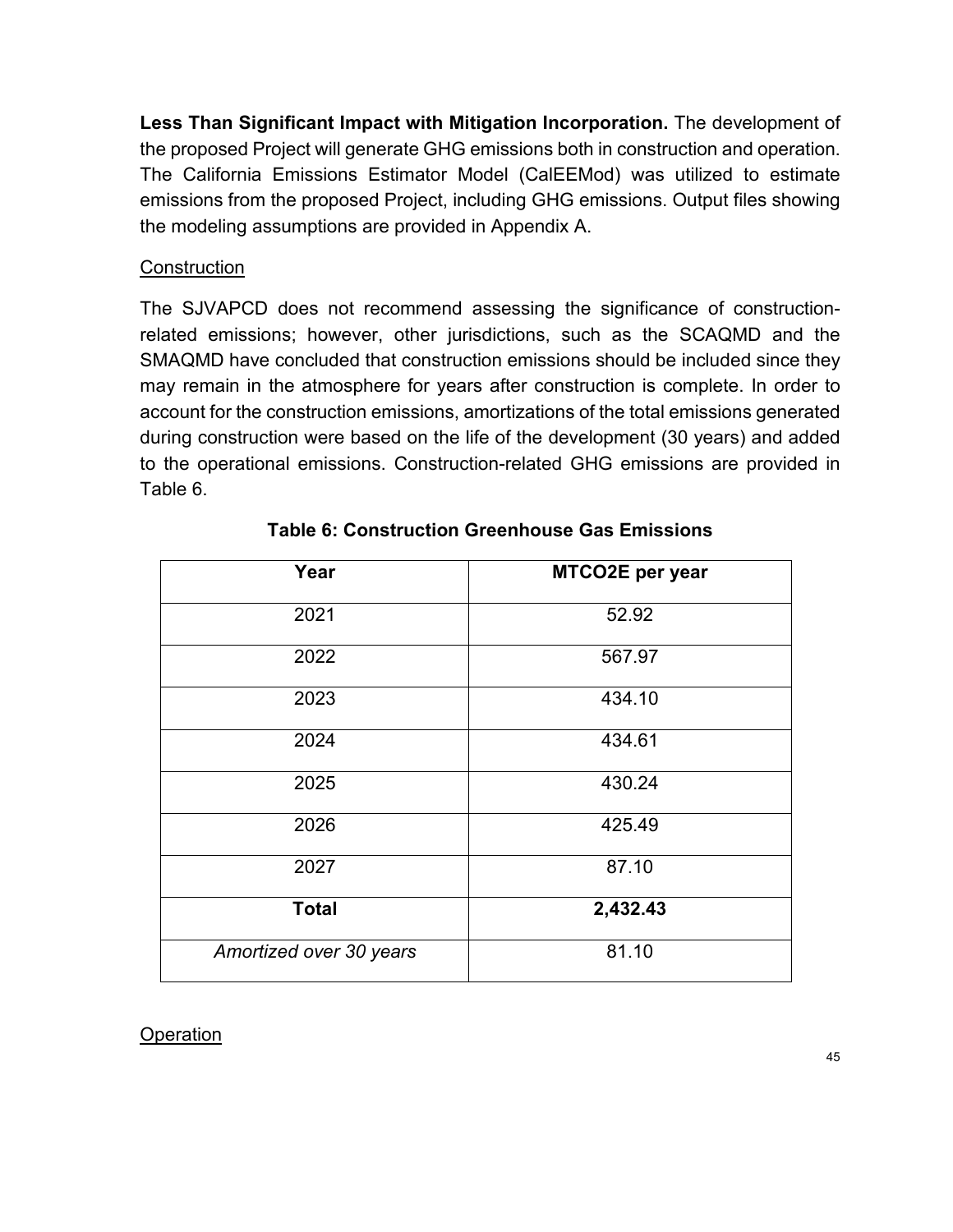Operational or long-term emissions occur over the life of the project. Sources of emissions may include motor vehicles and trucks, energy usage, water usage, waste generation, and area sources, such as landscaping activities and residential wood burning. Operational GHG emissions are provided in Table 7.

| <b>Source</b>                           | MTCO2E per year |
|-----------------------------------------|-----------------|
| Area                                    | 89.64           |
| Energy                                  | 276.28          |
| Mobile                                  | 3,063.18        |
| Waste                                   | 119.96          |
| Water                                   | 17.74           |
| <b>Amortized Construction Emissions</b> | 81.10           |
| <b>Total</b>                            | 3,647.90        |

**Table 7: Operational Greenhouse Gas Emissions**

As required by the City of Fresno Greenhouse Gas Reduction Plan, adopted in 2014, the proposed Project is required to comply with all applicable General Plan policies for ministerial and discretionary actions. Implementation of Impact GHG-1 in the MMRP dated April 8, 2022, which includes compliance with the City of Fresno's 2014 GHG Reduction Plan, will ensure the Project will not generate greenhouse gas emissions that may have a significant effect on the environment. Impacts are *less than significant with mitigation incorporation.* 

### b) **Conflict with an applicable plan, policy or regulation adopted for the purpose of reducing the emissions of greenhouse gases?**

**Less Than Significant Impact.** The City of Fresno has adopted local plans that promote renewable energy and energy efficiency. Fresno Green—The City of Fresno's Strategy for Achieving Sustainability— was adopted in 2007 (Fresno Green).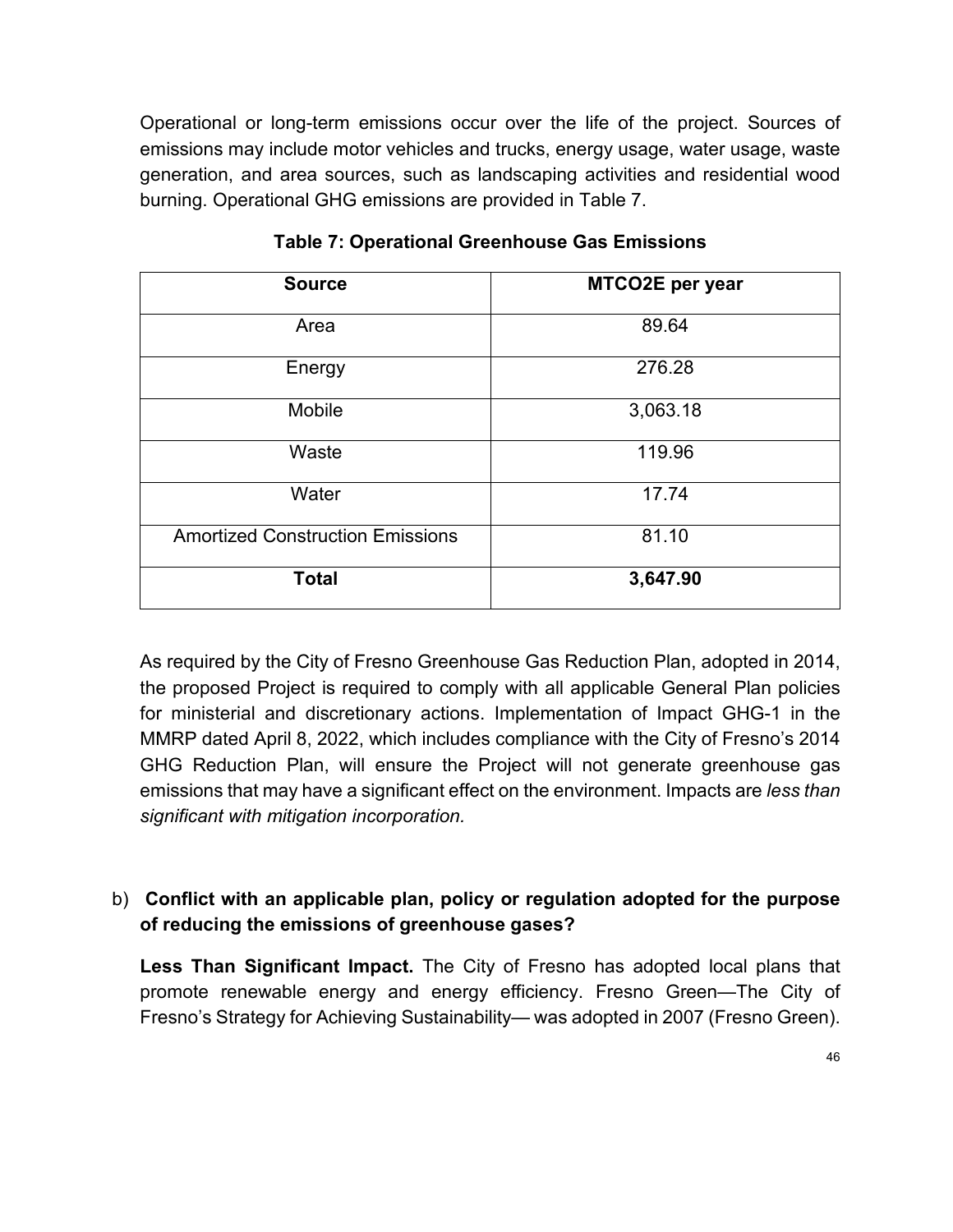One strategy of Fresno Green is for Fresno to become a leader in renewable energy use and creation of related innovative technology and new business enterprises. Fresno Green was the City's first effort to improve sustainability. The City of Fresno General Plan Update and Greenhouse Gas Reduction Plan (GHG Plan) build on this initial effort. The project's consistency with applicable GHG policies from the GHG Reduction Plan policies is assessed below.

• **Policy RC**‐**2**‐**a Link Land Use to Transportation.** Promote mixed‐use, higher density infill development in multi‐modal corridors. Support land use patterns that make more efficient use of the transportation system and plan future transportation investments in areas of higher‐intensity development. Discourage investment in infrastructure that would not meet these criteria**.**

**Consistent.** The project will provide density consistent with the RS-5 zone district, at 5-12 dwelling units per acre. There is currently no transit route in the immediate vicinity; however, the site is substantially surrounded by other residential development and would be considered infill development. The project provides a development densities conducive to future service with transit connections.

• **Objective UF**‐**12 Locate roughly one**‐**half of future residential development in infill areas—**defined as being within the City on December 21, 2012—including the Downtown core area and surrounding neighborhoods, mixed-use centers and transit-oriented development along major BRT corridors, and other non‐corridor infill areas, and vacant land.

**Consistent.** The project site is substantially surrounded by urban development and is already designated for urban development in the Fresno General Plan. Additionally, the site is within the Roosevelt Community Plan.

• **Policy LU**‐**2**‐**b Infill Development for Affordable Housing.** Consider a priority infill incentive program for residential infill development of existing vacant lots and underutilized sites within the City as a strategy to help to meet the affordable housing needs of the community.

**Not Applicable**. The project will provide market-rate single-family housing in an area substantially surrounded by urban development. Although not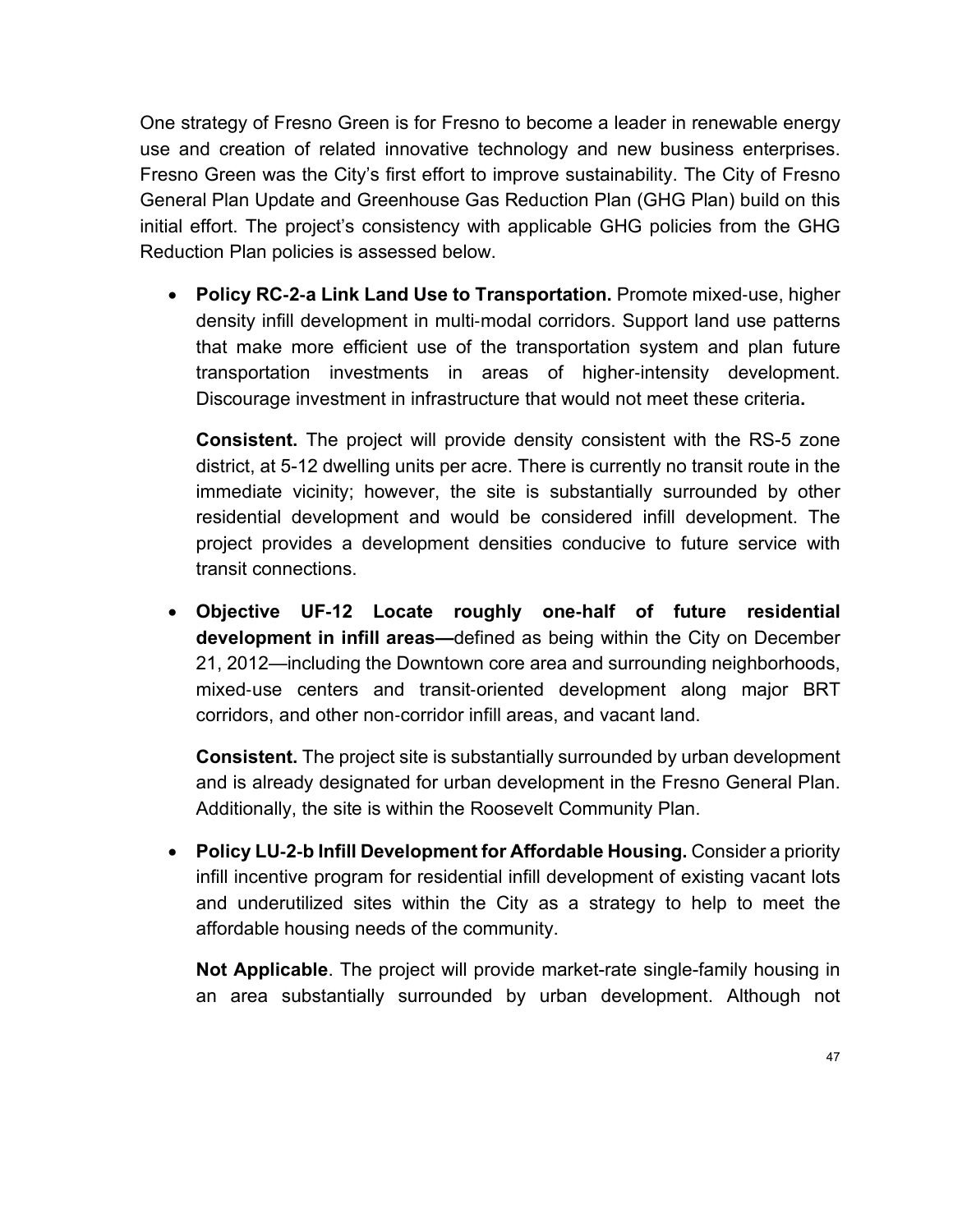classified as "affordable housing," development of the project would provide housing that helps the City meet the needs of the community.

• **Policy LU**‐**5**‐**f High Density Residential Uses.** Promote high‐density residential uses to support Activity Centers and BRT corridors, affordable housing and walkable access to transit stops**.**

**Not Applicable**. The project is not within a designated Activity Center or BRT corridor.

• **Policy UF**‐**14**‐**a Design Guidelines for Walkability.** Use design guidelines and standards for a walkable and pedestrian‐scaled environment with a network of streets and connections for pedestrians and bicyclists, as well as transit and autos.

**Consistent.** The project will comply with the City Development Code, which requires appropriate pedestrian infrastructure in new development projects. The project connects to the existing street network that includes sidewalks with pedestrian friendly street crossings.

• **Policy MT**‐**6**‐**a Link Residences to Destinations.** Design a pedestrian and bicycle path network that links residential areas with Activity Centers, such as parks and recreational facilities, educational institutions, employment centers, cultural sites, and other focal points of the city environment.

**Consistent.** The project will provide pedestrian infrastructure connecting to neighboring development and connecting to the on-site pocket park. The project also includes a trail along the northern site boundary which will connect to the existing trail system.

• **Objective RC**‐**8** Reduce the consumption of non‐renewable energy resources by requiring and encouraging conservation measures and the use of alternative energy sources.

**Consistent.** The project will comply with Title 24 Energy Efficiency Standards and CalGreen Code requirements for solar panels, electric vehicle charging, and water conservation. The 2019 Title 24 Standards include a solar photovoltaic systems requirement for new low-rise residential homes.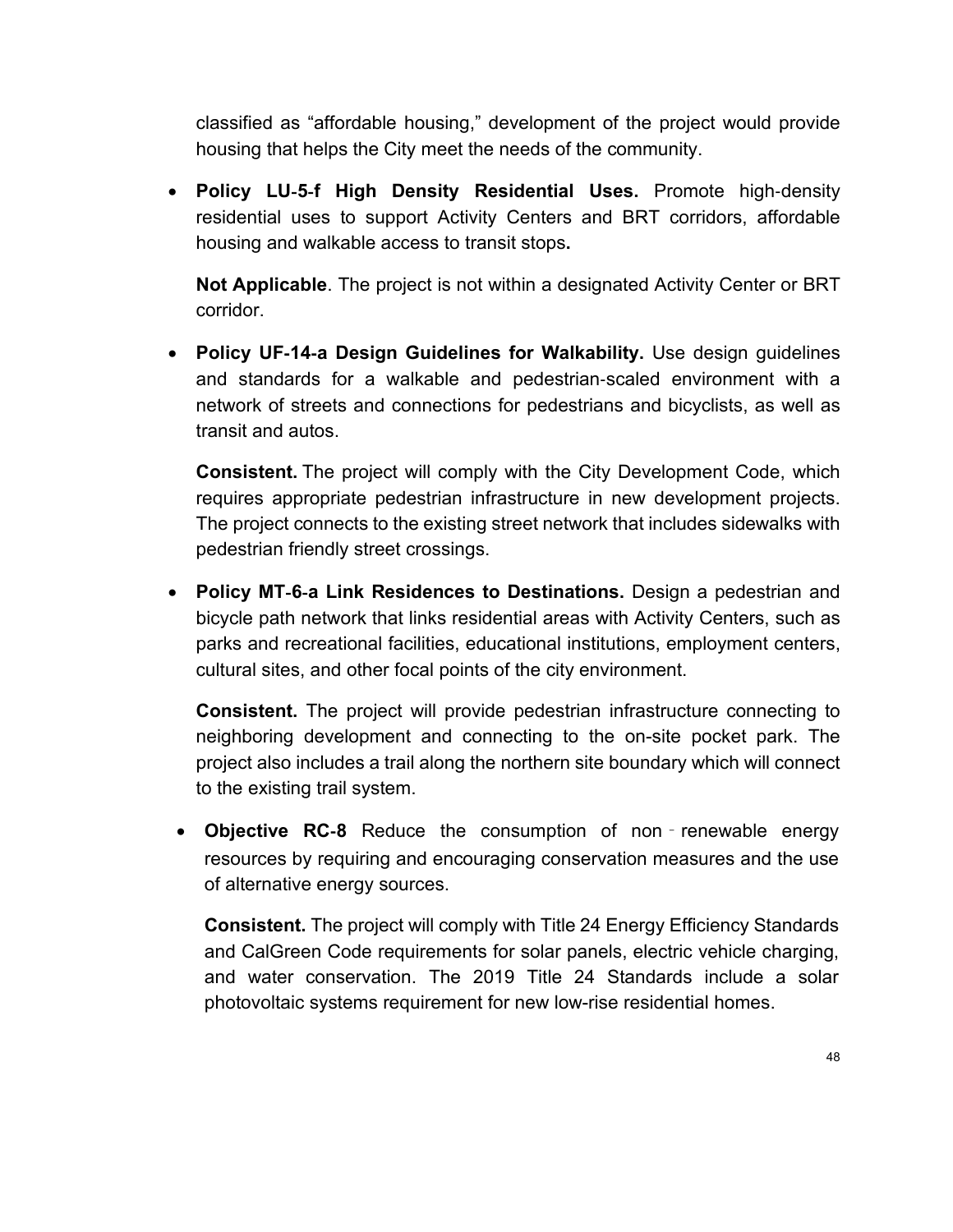• **Policy RC**‐**8**‐**a Existing Standards and Programs.** Continue existing beneficial energy conservation programs, including adhering to the California Energy Code in new construction and major renovations.

Project Consistency: Consistent. The project will comply with all applicable energy standards such as Title 24 Building Energy Standards and home appliance purchased for the homes will comply with Title 20 Appliance Standards.

• **Policy RC**‐**8**‐**b Energy Reduction Targets.** Strive to reduce per capita residential electricity use to 1,800 kWh per year and nonresidential electricity use to 2,700 kWh per year per capita by developing and implementing incentives, design and operation standards, promoting alternative energy sources, and cost - effective savings.

Project Consistency: Consistent. The project will comply with the Title 24 energy standards in effect at the time building permits are processed for approval. With the new solar panel requirements, homes are expected to meet or exceed this target.

The proposed project would comply with federal, State, and local regulations aimed at reducing energy consumption. Local regulations have been developed in accordance with federal and State energy regulations, such as the California Energy Code Building Energy Efficiency Standards (CCR Title 24, Part 6), the CALGreen Code (CCR Title 24, Part 11), and SB 743, which are also aimed at reducing energy consumption.

The proposed project would not conflict with or obstruct a state or local plan for renewable energy or energy efficiency. The impact would be *less than significant.*

### *Mitigation Measures*

None are required.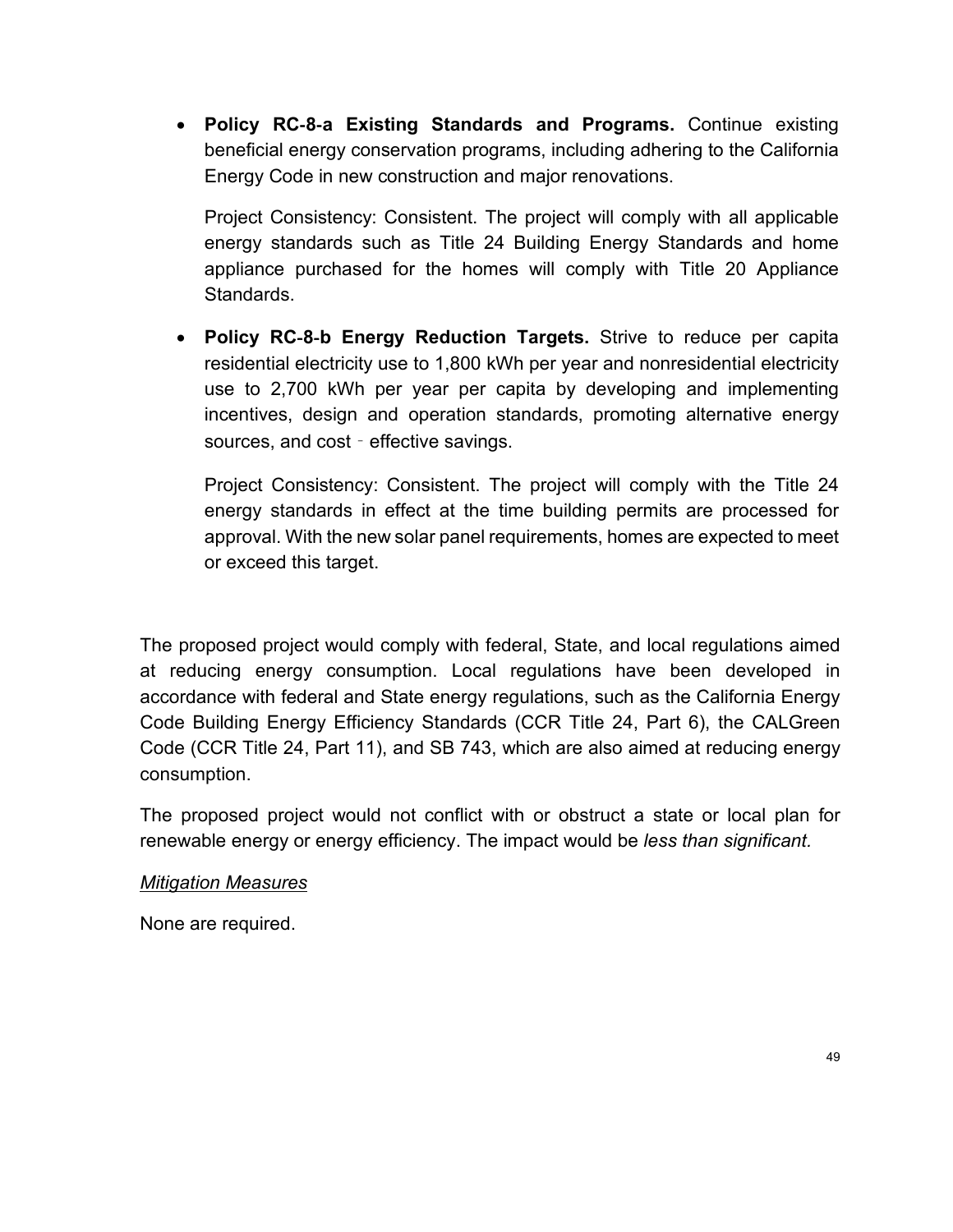| <b>ENVIRONMENTAL ISSUES</b>                                                                                                                                                                                                                         | <b>Potentially</b><br><b>Significant</b><br>Impact      | <b>Less Than</b><br><b>Significant</b><br>with<br><b>Mitigation</b><br>Incorporated | <b>Less Than</b><br>Significant<br><b>Impact</b> | <b>No</b><br><b>Impact</b> |  |  |  |
|-----------------------------------------------------------------------------------------------------------------------------------------------------------------------------------------------------------------------------------------------------|---------------------------------------------------------|-------------------------------------------------------------------------------------|--------------------------------------------------|----------------------------|--|--|--|
|                                                                                                                                                                                                                                                     | IX. HAZARDS AND HAZARDOUS MATERIAL - Would the project: |                                                                                     |                                                  |                            |  |  |  |
| a) Create a significant hazard to<br>the public or the environment<br>through the routine transport, use,<br>disposal<br>of<br>hazardous<br>or<br>materials?                                                                                        |                                                         |                                                                                     | X                                                |                            |  |  |  |
| b) Create a significant hazard to<br>the public or the environment<br>through reasonably foreseeable<br>upset and accident conditions<br>involving the release of hazardous<br>materials into the environment?                                      |                                                         |                                                                                     | X                                                |                            |  |  |  |
| c) Emit hazardous emissions or<br>handle<br>hazardous<br>or acutely<br>hazardous materials, substances,<br>or waste within one-quarter mile of<br>an existing or proposed school?                                                                   |                                                         |                                                                                     | X                                                |                            |  |  |  |
| d) Be located on a site which is<br>included on a list of hazardous<br>materials sites compiled pursuant<br>Government Code Section<br>to<br>65962.5 and, as a result, would it<br>create a significant hazard to the<br>public or the environment? |                                                         |                                                                                     | X                                                |                            |  |  |  |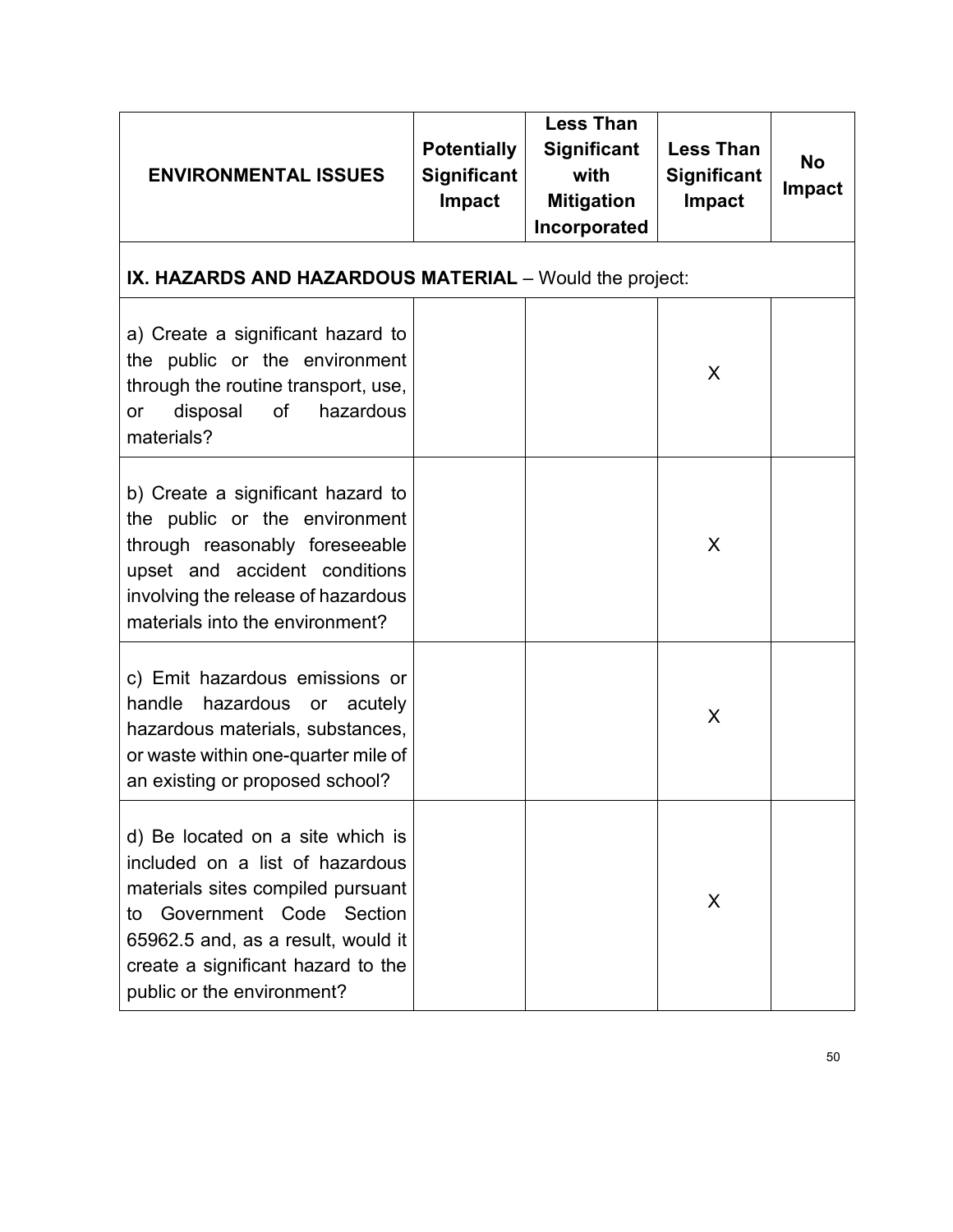| <b>ENVIRONMENTAL ISSUES</b>                                                                                                                                                                                                                     | <b>Potentially</b><br><b>Significant</b><br>Impact | <b>Less Than</b><br>Significant<br>with<br><b>Mitigation</b><br>Incorporated | <b>Less Than</b><br><b>Significant</b><br>Impact | <b>No</b><br><b>Impact</b> |
|-------------------------------------------------------------------------------------------------------------------------------------------------------------------------------------------------------------------------------------------------|----------------------------------------------------|------------------------------------------------------------------------------|--------------------------------------------------|----------------------------|
| e) For a project located within an<br>airport land use plan or, where<br>such a plan has not been adopted,<br>within two miles of a public airport<br>or public use airport, would the<br>project result in<br>safety hazard for<br>people<br>a |                                                    |                                                                              | X                                                |                            |
| residing or working in the project<br>area?                                                                                                                                                                                                     |                                                    |                                                                              |                                                  |                            |
| f) Impair implementation of or<br>interfere<br>physically<br>with<br>an<br>adopted<br>emergency response<br>plan or emergency evacuation<br>plan?                                                                                               |                                                    |                                                                              | X                                                |                            |
| g) Expose people or structures,<br>either directly or indirectly, to a<br>significant risk of loss, injury or<br>death involving wildland fires?                                                                                                |                                                    |                                                                              |                                                  | X                          |

## **a) Create a significant hazard to the public or the environment through the routine transport, use, or disposal of hazardous materials?**

**Less Than Significant Impact.** Construction of the Project would require the use and transport of hazardous materials, including fuels, oils, and other chemicals (e.g., paints, lead, adhesives, etc.) typically used during construction. It is likely that these hazardous materials and vehicles would be stored by the contractor(s) on-site during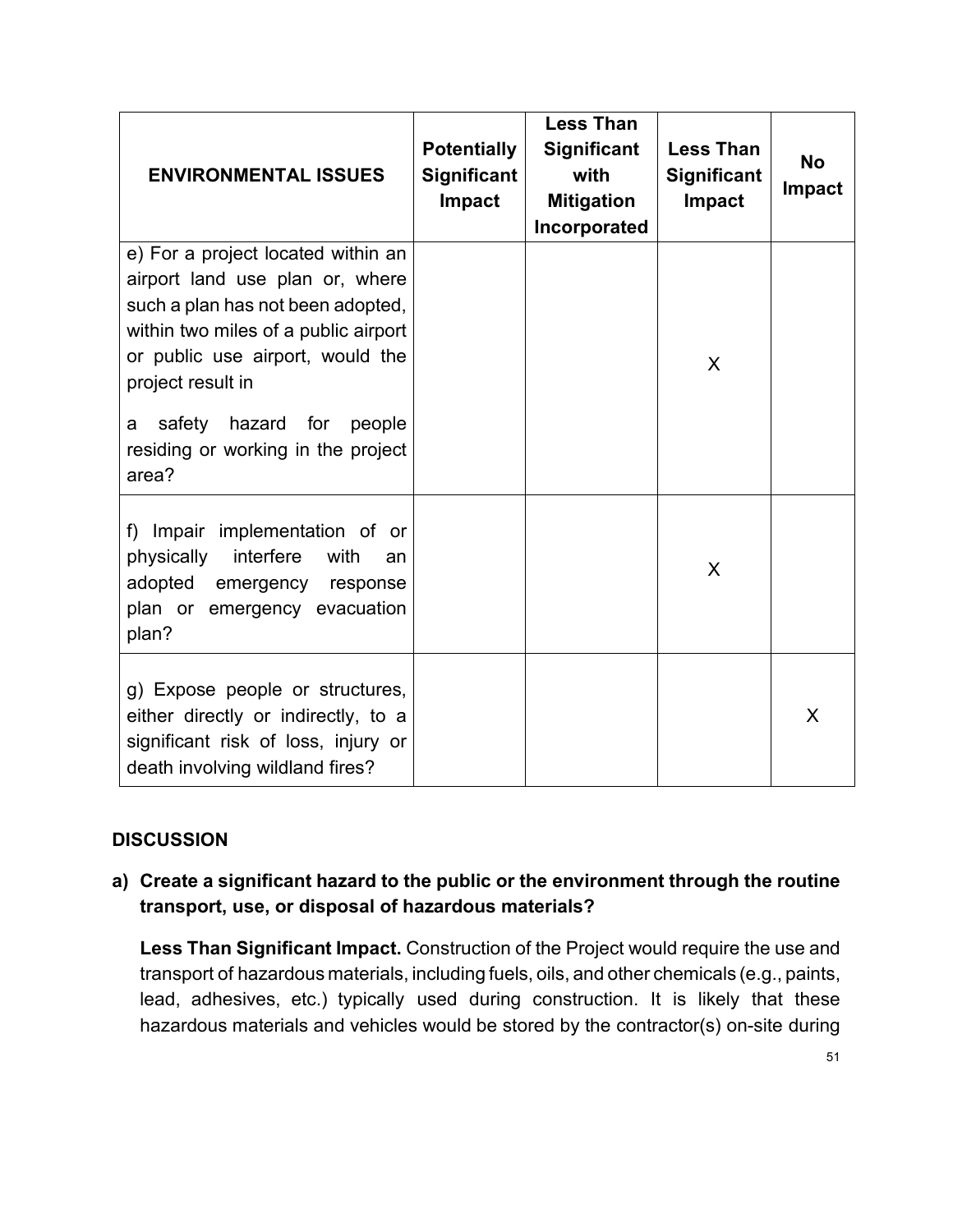construction activities. Improper use and transportation of hazardous materials could result in accidental releases or spills, potentially posing health risks to workers, the public, and the environment. However, all materials used during construction would be contained, stored, and handled in compliance with applicable standards and regulations established by the Department of Toxic Substances Control (DTSC), the U.S. Environmental Protection Agency (EPA) and the Occupational Safety and Health Administration (OSHA). In addition, a Storm Water Pollution Prevention Plan (SWPPP) is a State requirement and shall include emergency procedures for incidental hazardous materials releases. The SWPPP also includes Best Management Practices which includes requirements for hazardous materials storage.

A Phase I Environmental Site Assessment (ESA), dated March 15, 2021, was performed on behalf of the proposed Project and is provided as Appendix D. The assessment revealed that while the site has had two documented instances of leaks, spills, or releases of environmental contaminants, due to the California Regional Water Quality Control Board and WEC indicating no further action required, it is concluded that the site is not a recognized environmental condition (REC). The Phase I ESA recommended that prior to development, the site be tested for agricultural pesticides and any trash/debris be removed from the area.

The subsequent Soil Sampling Investigation revealed concentrations of some organochlorine pesticides in the samples that were well below their respective screening levels. Although arsenic concentrations were above the screening levels, the concentrations detected appeared to be generally consistent with naturally occurring concentrations in the area. Based on these results, no further investigation is warranted at the subject site at this time.

Thus, the use of hazardous materials would be confined to the Project construction period. The Project itself, once constructed, will not contain, use or produce any hazardous materials. Any impacts are *less than significant.*

## **b) Create a significant hazard to the public or the environment through reasonably foreseeable upset and accident conditions involving the release of hazardous materials into the environment?**

**Less Than Significant.** The proposed Project includes the development of 200 single family residential units. As discussed in Impact a) above, the use of hazardous materials would be confined to the Project construction period and those materials would be contained, stored, and handled in compliance with applicable standards and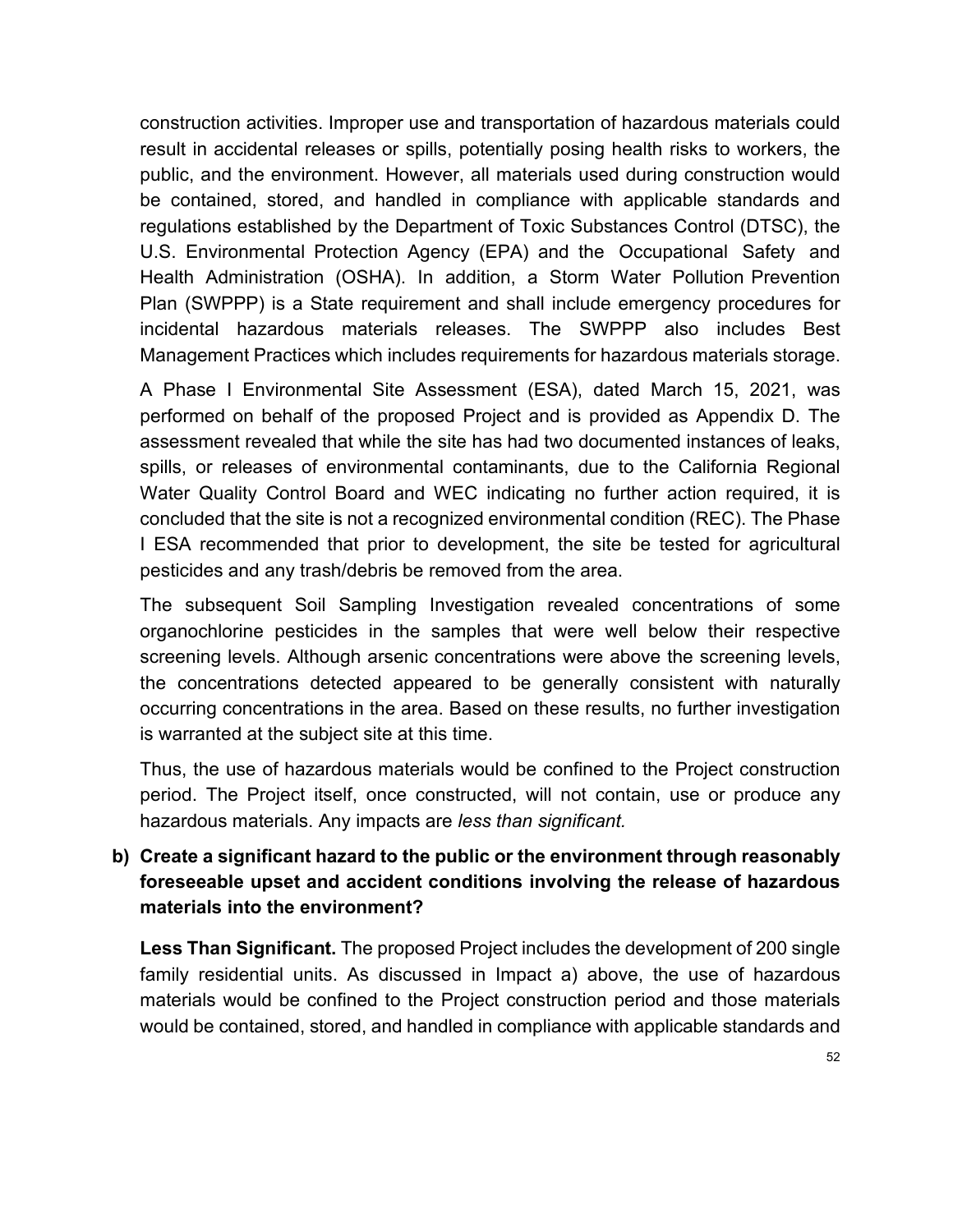regulations. As the Project itself, once constructed, will not contain, use or produce any hazardous materials, there are *less than significant impacts* regarding the release of hazardous materials into the environment.

**c) Emit hazardous emissions or handle hazardous or acutely hazardous materials, substances, or waste within one-quarter mile of an existing or proposed school?**

**Less Than Significant Impact.** No schools are located within 0.25 miles of the Project site. This condition precludes the possibility of activities associated with the proposed Project exposing schools within a 0.25‐mile radius of the project site to hazardous materials. Storey Elementary School is approximately 0.5 miles southeast of the Project site, and Phoenix Secondary School is 0.8 miles to the southeast. Any impacts would be *less than significant*.

**d) Be located on a site which is included on a list of hazardous materials sites compiled pursuant to Government Code Section 65962.5 and, as a result, would it create a significant hazard to the public or the environment?**

53 **Less Than Significant Impact.** A database search was conducted to identify recorded hazardous materials incidents in the Project area as described in the Phase I ESA (see Attachment D). The search included reviews in the Historical Underground Storage Tank (HIST UST), Statewide Environmental Evaluation and Planning System (SWEEPS UST), California Facility Inventory (CA FID UST), Leaking Underground Storage Tanks (LUST), Historical "Cortese" Hazardous Waste & Substances Sites (HIST CORTESE) and Certified Unified Program Agency (CUPA) listings and other federal, state, and local agency databases. The database search found records for 2122 South Peach Avenue (APN 481-020-47) indicating that during the demolition of an above ground concrete structure, a heavy tar-like substance was encountered. The owners, the John Ohanesian Estate, requested an investigation due to this discovery. Willbanks Environmental Consulting, Inc. (WEC) performed 16 soil borings: four on June 26, 2015 and 12 on September 14, 2015. Soil samples were taken and tested for benzene, ethylbenzine, napthalene, toluene, total xylenes, p- & m- xylenes, oxylenes, and crude oil. Constituents such as BTEX and naphthalene that display higher human health risk were not detected. The average concentrations of crude oil are less than the 10,000 mg/kg TPHmo, which is the Environmental Screening Level (ESL) for human health risk in a commercial setting. Subsequently, the California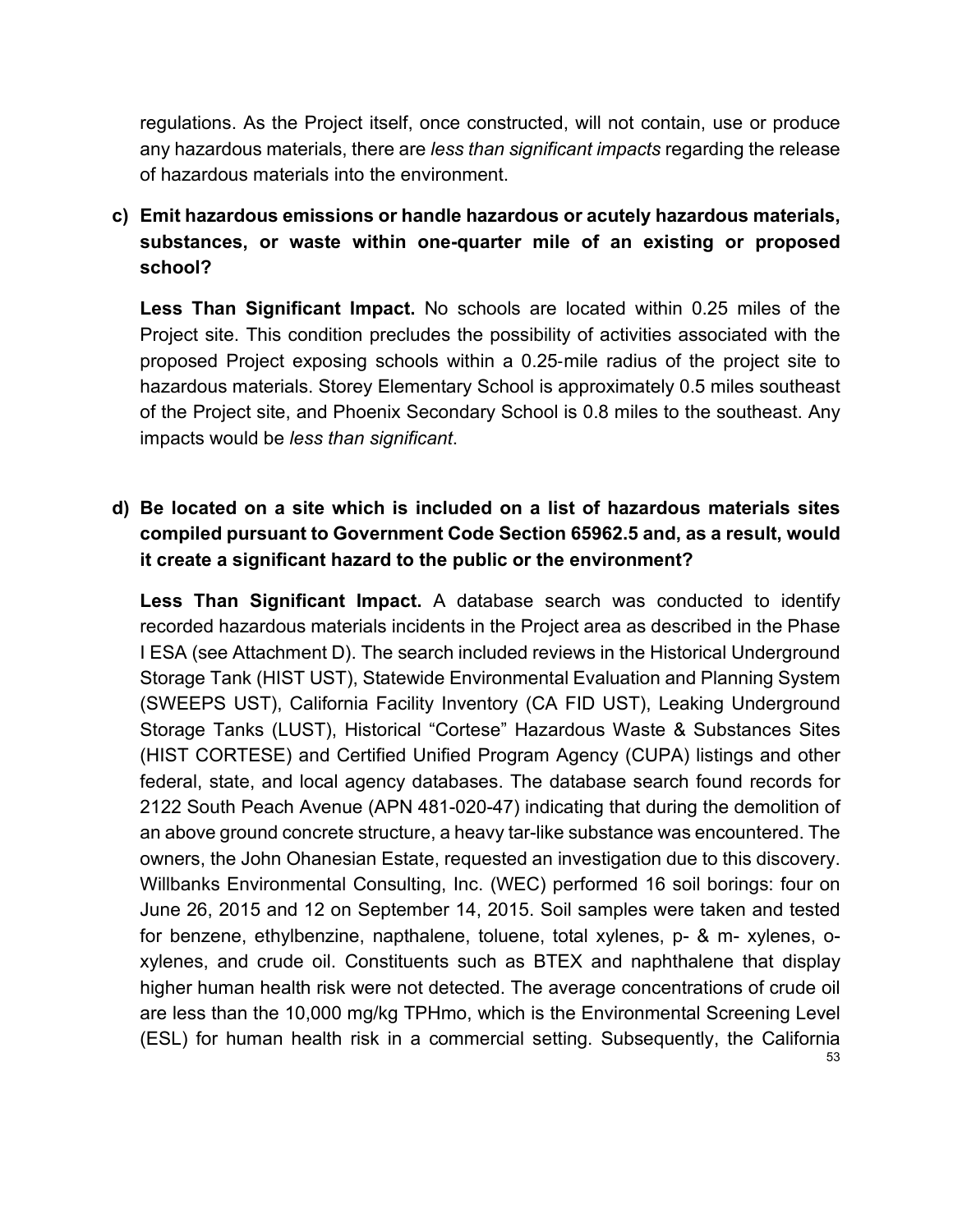Regional Water Quality Control Board issued a letter on December 23, 2015 indicating no further action was required (see Appendix E).

In addition, documents provided by KB Home Central California indicate in 2018 Pacific Gas & Electric (PG&E) hired contractors to perform horizontal borings on or near 2121 South Willow Avenue (APN 481-020-01). One of the contractors dumped drilling spoils on the property without permission. PG&E hired a testing lab, HydroChem PSC, to test the soils and characterize them for disposal. The soil was removed and clean fill was brought back on to the property in place of the removed soils. Prior to removal, the drilling spoils were analyzed for California Assessment Metals (CAM 17) and Total Petroleum Hydrocarbons as referenced to diesel, gasoline, and motor oil (TPH-d, TPH-g, and TPH-mo, respectively). The test results indicated that the drilling spoils were within the Tier 2 ESLs for a residential subdivision, with the exception of one sample for TPH-d. A review of the HydroChem PSC documents by WEC found that the incident required no further action as the soils were removed and clean fill was brought in.

Ten off-site facilities in the Project vicinity were listed within the regulatory databases. Based on the information provided, the Phase I ESA found that all ten facilities do not require further action, and therefore are not considered to be recognized environmental conditions (RECs) with respect to the subject site (See Appendix D for full list and further information). These sites are not expected to have a negative impact on the Project. There would be *a less than significant impact*.

**e) For a project located within an airport land use plan or, where such a plan has not been adopted, within two miles of a public airport or public use airport, would the project result in a safety hazard for people residing or working in the project area?**

**Less than Significant Impact.** There are no private airstrips in the Project vicinity. The Fresno Yosemite International Airport is located approximately 3.5 miles northeast of the site. According to the Fresno County *Airport Land Use Compatibility Plan*, the proposed site is located outside the airport's airport influence area and safety zones.<sup>[2](#page-53-0)</sup> In addition, the proposed Project requires an FAA determination of no hazard

<span id="page-53-0"></span><sup>2</sup> Fresno County Comprehensive Airport Land Use Plan. December 2018[. https://www.fresnocog.org/wp-content/uploads/2019/01/fresno-final](https://www.fresnocog.org/wp-content/uploads/2019/01/fresno-final-alucp-113018-r_part2.pdf)[alucp-113018-r\\_part2.pdf](https://www.fresnocog.org/wp-content/uploads/2019/01/fresno-final-alucp-113018-r_part2.pdf) Accessed November 2021.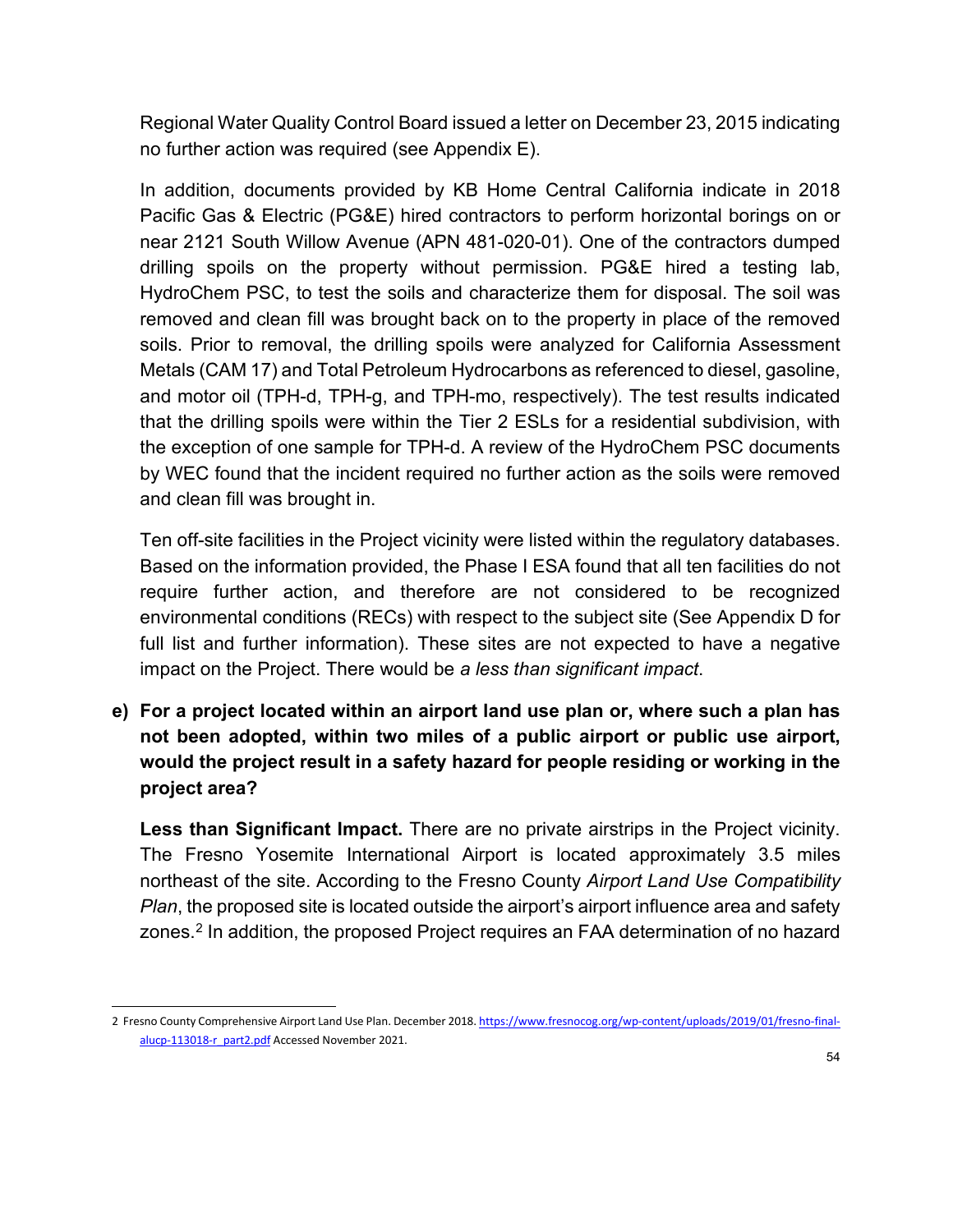to air navigation and has filed for that analysis. Thus, any impacts are *less than significant*.

# **f) Impair implementation of or physically interfere with an adopted emergency response plan or emergency evacuation plan?**

**Less Than Significant.** The City has consulted with its police, fire and ambulance service providers to determine that the proposed Project provides adequate emergency access to the Project site and surrounding areas. The City will also provide specific construction schedules and pertinent Project information so that adequate access is maintained at all times. Therefore, the Project will have *a less than significant impact.*

## **g) Expose people or structures, either directly or indirectly, to a significant risk of loss, injury, or death involving wildland fires?**

**No Impact.** Implementation of the Project would not change the degree of exposure to wildfires because there are no wildlands in the Project vicinity, thus precluding the possibility of wildfires. Therefore, there is *no impact.*

### *Mitigation Measures*

None are required.

| <b>ENVIRONMENTAL ISSUES</b>                                                                                                                                  | <b>Potentially</b><br>Significant<br>Impact | <b>Less Than</b><br><b>Significant</b><br>with<br><b>Mitigation</b><br>Incorporated | <b>Less Than</b><br><b>Significant</b><br>Impact | <b>No</b><br><b>Impact</b> |  |
|--------------------------------------------------------------------------------------------------------------------------------------------------------------|---------------------------------------------|-------------------------------------------------------------------------------------|--------------------------------------------------|----------------------------|--|
| <b>X. HYDROLOGY AND WATER QUALITY</b> – Would the project:                                                                                                   |                                             |                                                                                     |                                                  |                            |  |
| a) Violate any water<br>quality<br>standards or waste discharge<br>otherwise<br>requirements or<br>substantially degrade surface or<br>ground water quality? |                                             |                                                                                     | X                                                |                            |  |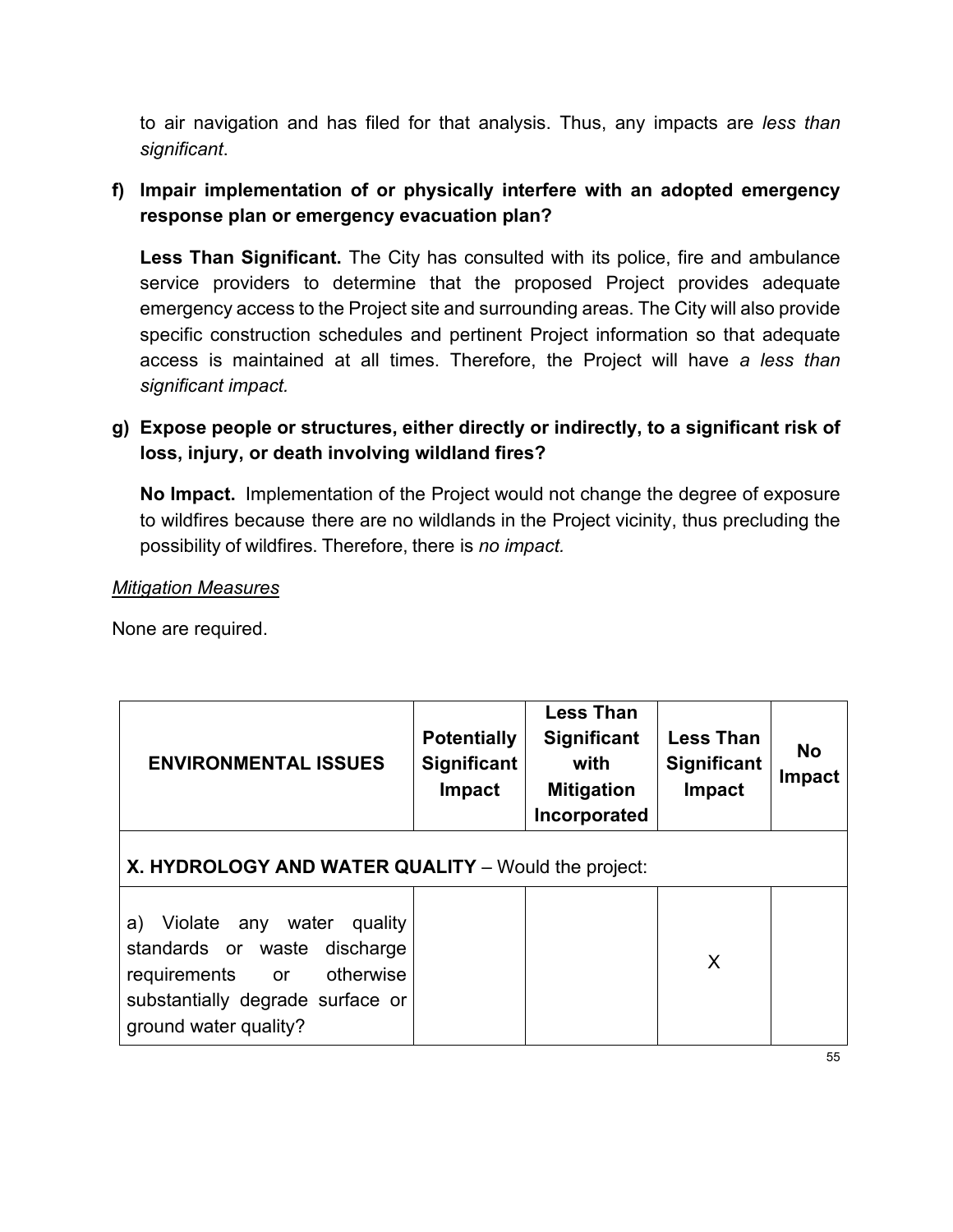| <b>ENVIRONMENTAL ISSUES</b>                                                                                                                                                                                                                        | <b>Potentially</b><br><b>Significant</b><br>Impact | <b>Less Than</b><br><b>Significant</b><br>with<br><b>Mitigation</b><br>Incorporated | <b>Less Than</b><br><b>Significant</b><br>Impact | <b>No</b><br><b>Impact</b> |
|----------------------------------------------------------------------------------------------------------------------------------------------------------------------------------------------------------------------------------------------------|----------------------------------------------------|-------------------------------------------------------------------------------------|--------------------------------------------------|----------------------------|
| b)<br>Substantially<br>decrease<br>groundwater supplies or interfere<br>substantially with groundwater<br>recharge such that the project<br>impede<br>sustainable<br>may<br>groundwater management of the<br>basin?                                |                                                    | X                                                                                   |                                                  |                            |
| c) Substantially alter the existing<br>drainage pattern of the site or<br>including<br>through<br>area,<br>the<br>alteration of the course of a<br>stream or river, or through the<br>addition of impervious surfaces, in<br>a manner which would: |                                                    | X                                                                                   |                                                  |                            |
| i) Result in a substantial erosion or<br>siltation on- or off-site;                                                                                                                                                                                |                                                    | X                                                                                   |                                                  |                            |
| ii) Substantially increase the rate<br>or amount of surface runoff in a<br>manner which would result in<br>flooding on- or off-site:                                                                                                               |                                                    | X                                                                                   |                                                  |                            |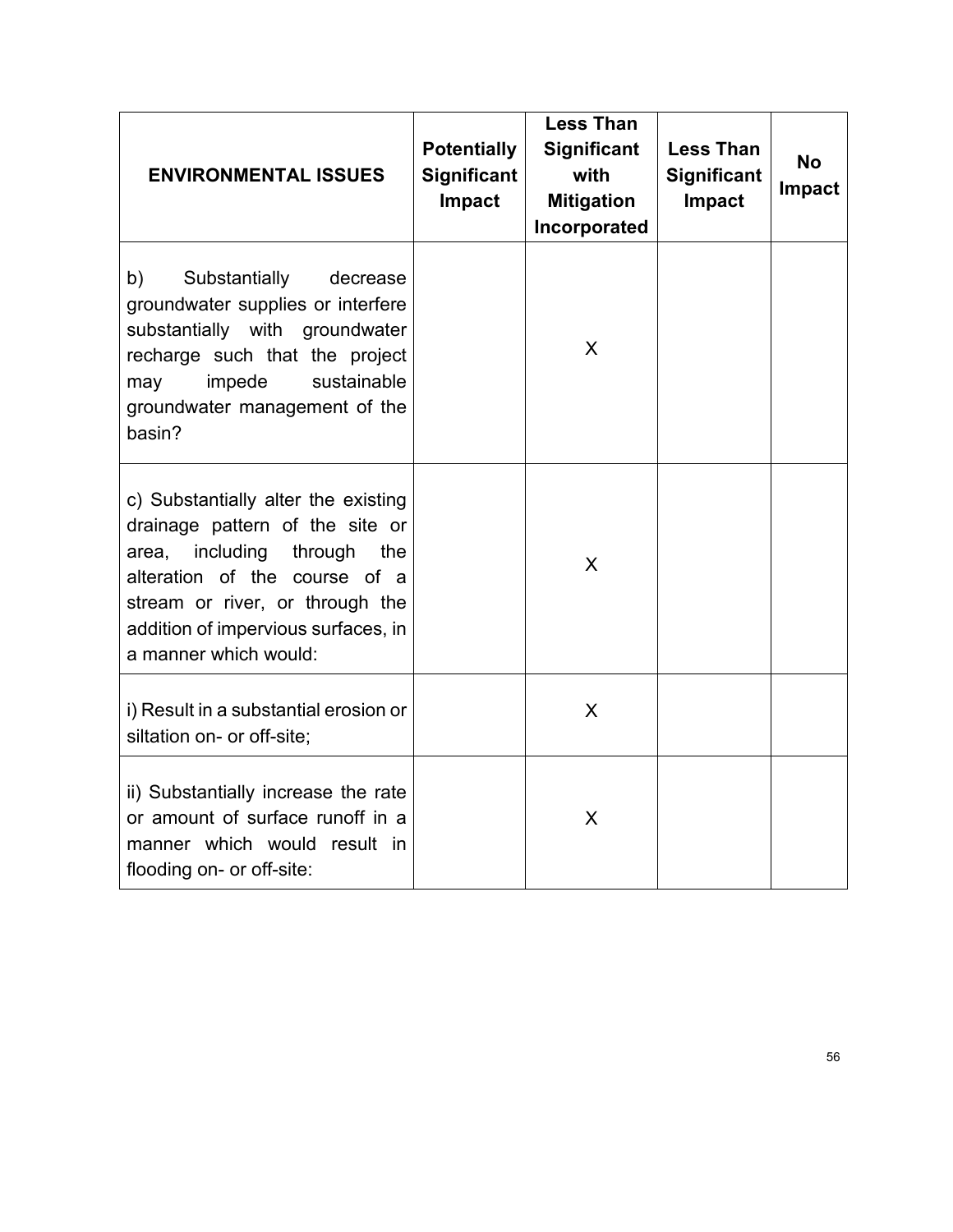| <b>ENVIRONMENTAL ISSUES</b>                                                                                                                                                                                  | <b>Potentially</b><br><b>Significant</b><br><b>Impact</b> | <b>Less Than</b><br><b>Significant</b><br>with<br><b>Mitigation</b><br>Incorporated | <b>Less Than</b><br><b>Significant</b><br>Impact | <b>No</b><br><b>Impact</b> |
|--------------------------------------------------------------------------------------------------------------------------------------------------------------------------------------------------------------|-----------------------------------------------------------|-------------------------------------------------------------------------------------|--------------------------------------------------|----------------------------|
| iii) create or contribute runoff<br>water which would exceed the<br>capacity of existing or planned<br>stormwater drainage systems or<br>substantial additional<br>provide<br>sources of polluted runoff; or |                                                           | X                                                                                   |                                                  |                            |
| iv) impede or redirect flood flows?                                                                                                                                                                          |                                                           | X                                                                                   |                                                  |                            |
| d) In flood hazard, tsunami, or<br>seiche zones, risk release of<br>pollutants<br>due<br>to<br>project<br>inundation?                                                                                        |                                                           |                                                                                     | X                                                |                            |
| e) Conflict with or<br>obstruct<br>implementation of a water quality<br>sustainable<br>plan<br>control<br>or<br>groundwater management plan?                                                                 |                                                           |                                                                                     | X                                                |                            |

**a) Violate any water quality standards or waste discharge requirements or otherwise substantially degrade surface or ground water quality?**

**Less Than Significant Impact**. The Project has the potential to impact water quality standards and/or waste discharge requirements during construction (temporary impacts) and operation. Impacts are discussed below.

*Construction*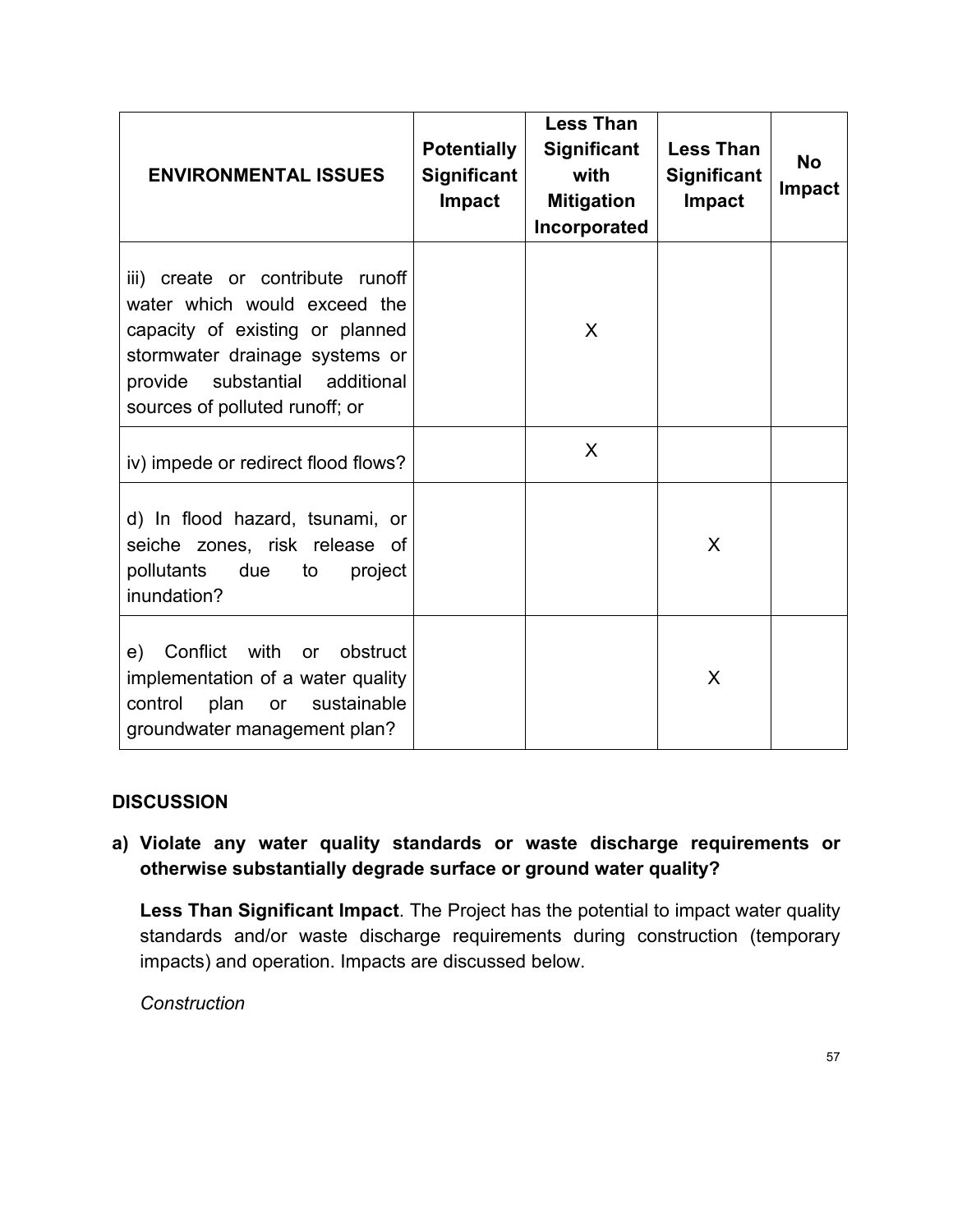Although the proposed Project site is relatively small in scale, grading, excavation and loading activities associated with construction activities could temporarily increase runoff, erosion, and sedimentation. Construction activities also could result in soil compaction and wind erosion effects that could adversely affect soils and reduce the revegetation potential at construction sites and staging areas.

Three general sources of potential short-term construction-related stormwater pollution associated with the proposed project are: 1) the handling, storage, and disposal of construction materials containing pollutants; 2) the maintenance and operation of construction equipment; and 3) earth moving activities which, when not controlled, may generate soil erosion and transportation, via storm runoff or mechanical equipment. Generally, routine safety precautions for handling and storing construction materials may effectively mitigate the potential pollution of stormwater by these materials. These same types of common sense, "good housekeeping" procedures can be extended to non-hazardous stormwater pollutants such as sawdust and other solid wastes.

Poorly maintained vehicles and heavy equipment leaking fuel, oil, antifreeze, or other fluids on the construction site are also common sources of stormwater pollution and soil contamination. In addition, grading activities can greatly increase erosion processes. Two general strategies are recommended to prevent construction silt from entering local storm drains. First, erosion control procedures should be implemented for those areas that must be exposed. Secondly, the area should be secured to control offsite migration of pollutants. These Best Management Practices (BMPs) would be required in the Stormwater Pollution Prevention Plan (SWPPP) to be prepared prior to commencement of Project construction. When properly designed and implemented, these "good-housekeeping" practices are expected to reduce short-term constructionrelated impacts to less than significant.

In accordance with the National Pollution Discharge Elimination System (NPDES) Stormwater Program, the Project will be required to comply with existing regulatory requirements to prepare a SWPPP designed to control erosion and the loss of topsoil to the extent practicable using BMPs that the Regional Water Quality Control Board (RWQCB) has deemed effective in controlling erosion, sedimentation, runoff during construction activities. The specific controls are subject to the review and approval by the RWQCB and are an existing regulatory requirement.

Therefore, any impacts are *less than significant.*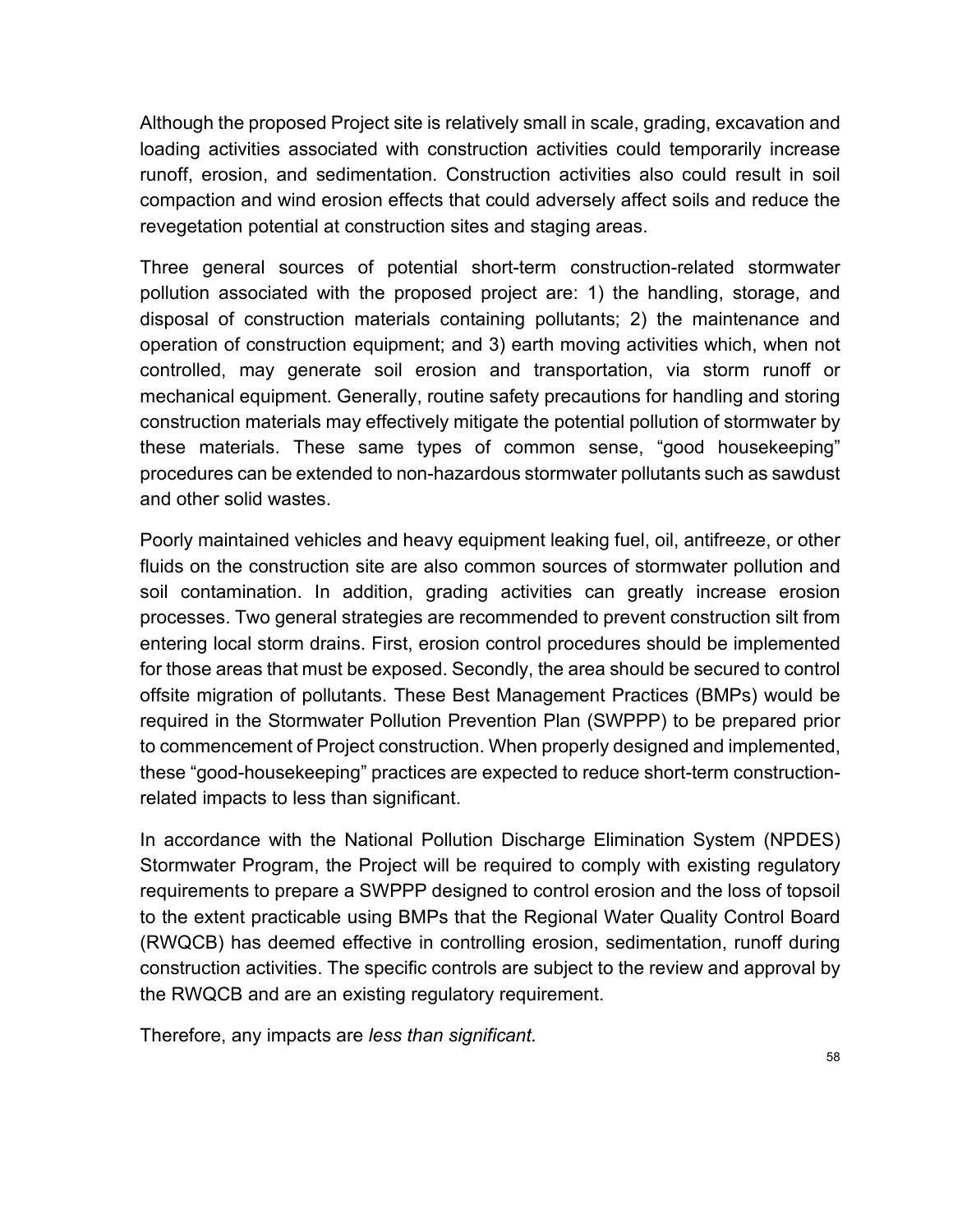**b) Substantially decrease groundwater supplies or interfere substantially with groundwater recharge such that the project may impede sustainable groundwater management of the basin?**

**Less Than Significant Impact with Mitigation.** The proposed Project includes the development of 200 single family residential units and associated improvements. Water service would be provided to the Project by the City of Fresno. Based on the assumptions in the City's UWMP, the Project would not negatively impact water supplies or otherwise deplete groundwater supplies. Moreover, the proposed Project is not anticipated to interfere with groundwater recharge efforts being implemented by the City. The City's UWMP contains a detailed evaluation of existing sources of water supply, anticipated future water demand, extensive conservation measures, and the development of new water supplies (recycled water, increased recharge, surface water treatment, etc.). Measures contained in the UWMP as well as the City's General Plan are intended to reduce demands on groundwater resources by augmenting supply and introducing conservation measures and other mitigation strategies. Implementation of PEIR Mitigation Measure HYD – 2.1, which states that the City shall continue to be an active participant in the North Kings Groundwater Sustainability Agency to ensure that the Kings Subbasin has balanced levels of pumping and recharge will ensure that any impacts remain *less than significant with mitigation incorporated.*

- **c) Substantially alter the existing drainage pattern of the site or area, including through the alteration of the course of a stream or river, or through the addition of impervious surfaces, in a manner which would:**
	- **i. Result in substantial erosion or siltation on- or off-site?**

**Less Than Significant Impact With Mitigation.** The Project includes changes to the existing stormwater drainage pattern of the area through the installation of asphalt, residences, driveways, landscaping, curb, gutter and sidewalks. The Project has been reviewed by the Fresno Metropolitan Flood Control District and conditions and requirements of the Project pertaining to storm drain facilities have been provided to the Project developer. The Project developer will be required to prepare a drainage / grading plan as identified in Mitigation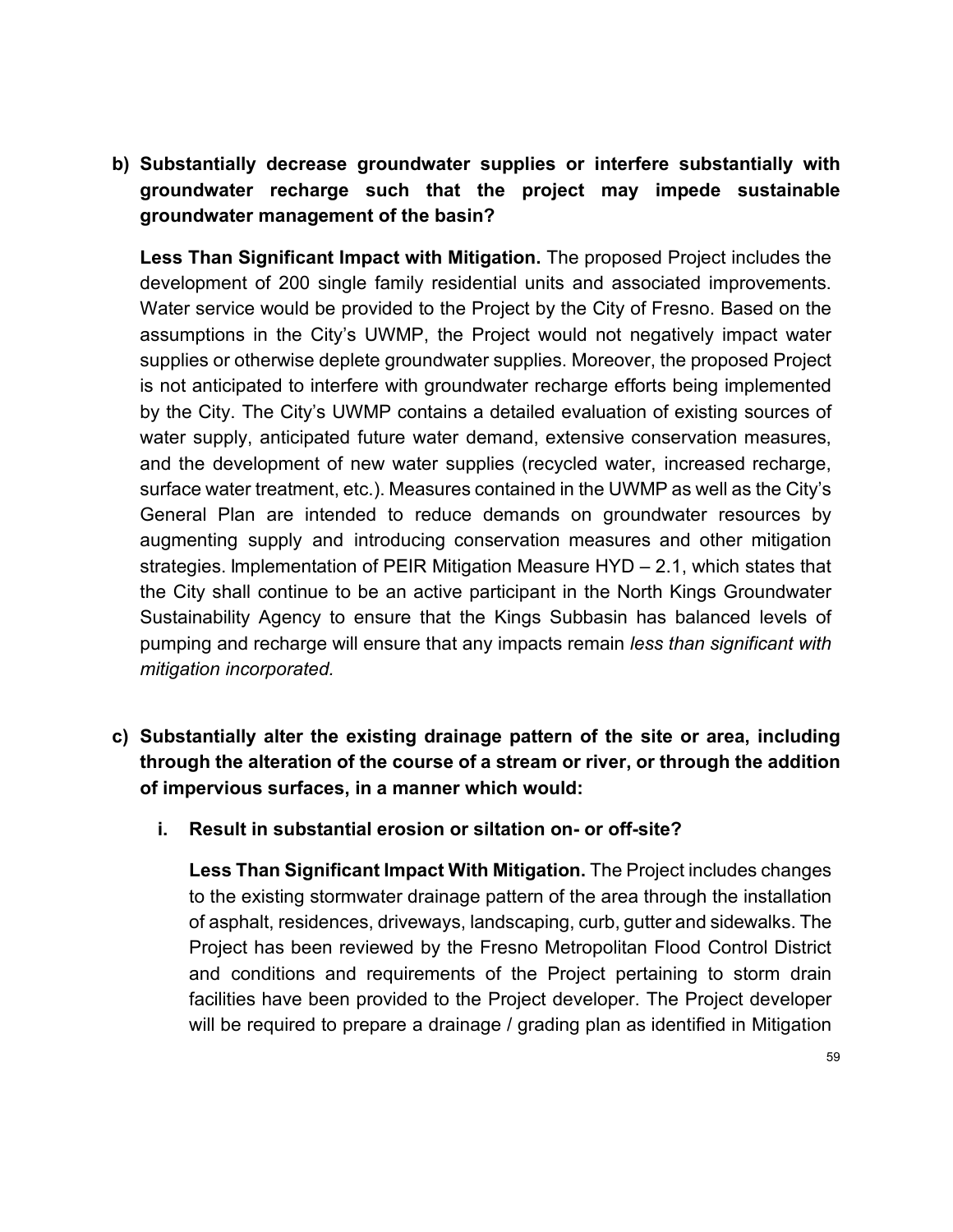Measure HYD – 1 of the Project MMRP dated April 8, 2022 (preparation of a drainage / grading plan). Therefore, the Project will have a *less than significant impact with mitigation incorporated.*

## **ii. Substantially increase the rate or amount of surface runoff in a manner, which would result in flooding on- or off-site?**

**Less Than Significant Impact with Mitigation.** As discussed in Impact c)i. above, the proposed Project developer will be required to prepare a drainage/grading plan as identified in Mitigation Measure HYD – 1 of the Project MMRP dated April 8, 2022 to reduce impacts resulting from surface runoff to *less than significant* with mitigation incorporated.

## **iii. Create or contribute runoff water, which would exceed the capacity of existing or planned stormwater drainage systems or provide substantial additional sources of polluted runoff?**

**Less Than Significant Impact with Mitigation.** The proposed Project will connect to the City of Fresno's existing storm-drain system and pay drainage fees pursuant to the Drainage Fee Ordinance. Implementation of Project Specific Mitigation Measure HYD – 1 dated April 8, 2022 will limit the generation of polluted runoff to *less than significant* with mitigation incorporated.

### **iv. Impede or redirect flood flows?**

**Less Than Significant Impact with Mitigation.** As described in Impact c)ii and c)iii above, the proposed Project developer will be required to prepare a drainage/grading plan (Project Specific Mitigation Measure HYD – 1 dated April 8, 2022) and will connect to the City of Fresno's existing storm-drain system. Both of those items will ensure that the proposed Project will be *less than significant with mitigation incorporated* regarding impeding or redirecting flood flows.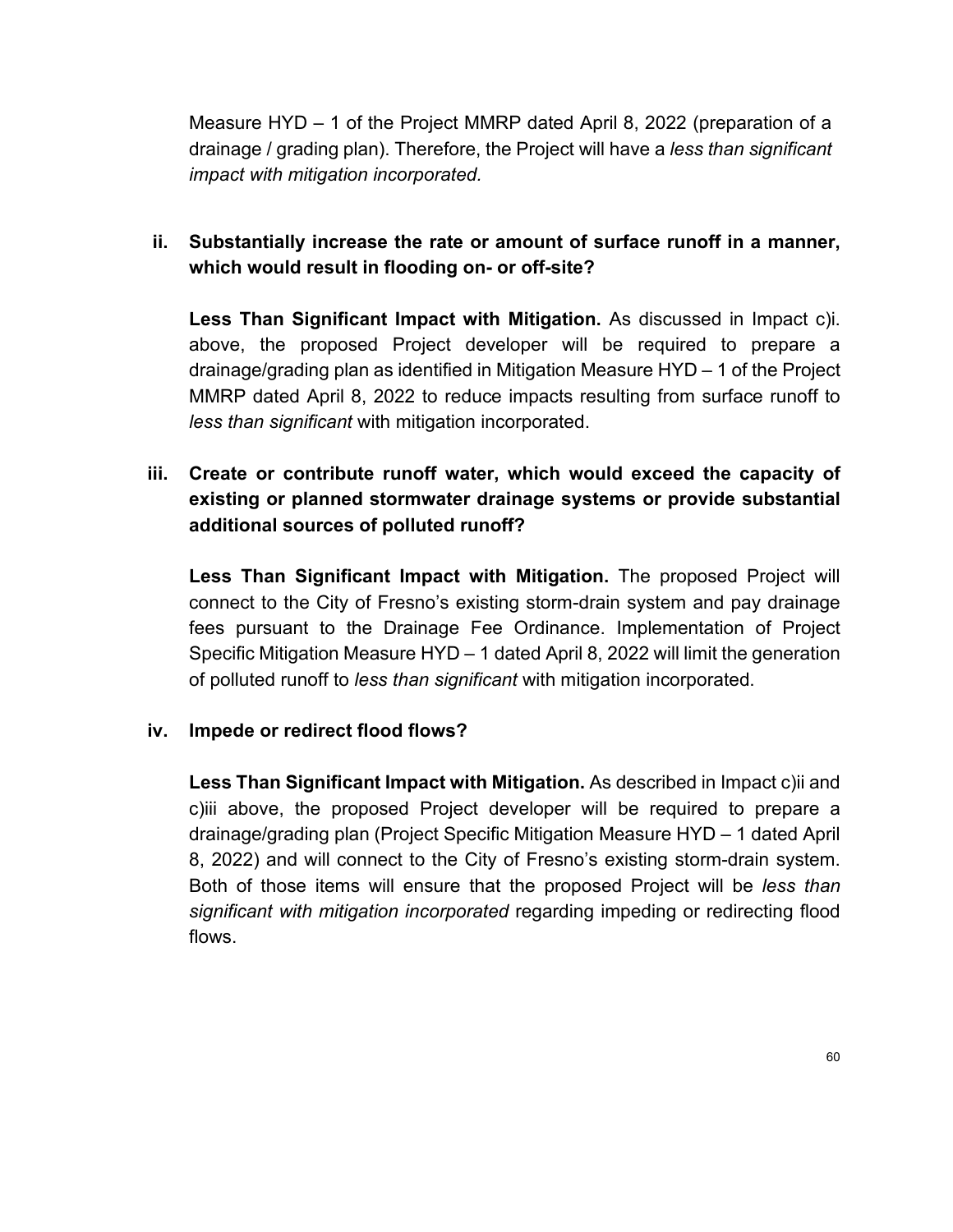### **d) In flood hazard, tsunami, or seiche zones, risk release of pollutants due to project inundation?**

**Less Than Significant Impact.** The Project is outside of any Special Flood Hazard Areas and Other Areas of Flood Hazard, as identified by the Federal Emergency Management Agency, Flood Map 06019C2130H, effective 2/18/2009. The Project will not conflict with any water quality control plans or sustainable groundwater management plan. As mentioned in Impact c) above, all new development within the City of Fresno Planning Area must conform to standards and plans detailed by the Fresno Metropolitan Flood Control District. By conforming to all standards and policies as outlined, any impacts will remain *less than significant.*

## **e) Conflict with or obstruct implementation of a water quality control plan or sustainable groundwater management plan?**

**Less Than Significant Impact.** The proposed Project will be in compliance with all water quality control plans and other hydrological requirements set forth by the City of Fresno. Any impacts are *less than significant.*

### *Mitigation Measures*

1. The proposed project shall implement and incorporate HYD – 1 as identified in the attached Mitigation Monitoring and Reporting Program dated April 8, 2022.

| <b>ENVIRONMENTAL ISSUES</b>                       | <b>Potentially</b><br><b>Significant</b><br><b>Impact</b> | <b>Less Than</b><br><b>Significant</b><br>with<br><b>Mitigation</b><br>Incorporated | <b>Less Than</b><br>Significant<br>Impact | <b>No</b><br>Impact |  |
|---------------------------------------------------|-----------------------------------------------------------|-------------------------------------------------------------------------------------|-------------------------------------------|---------------------|--|
| XI. LAND USE AND PLANNING - Would the project:    |                                                           |                                                                                     |                                           |                     |  |
| a) Physically divide an established<br>community? |                                                           |                                                                                     | X                                         |                     |  |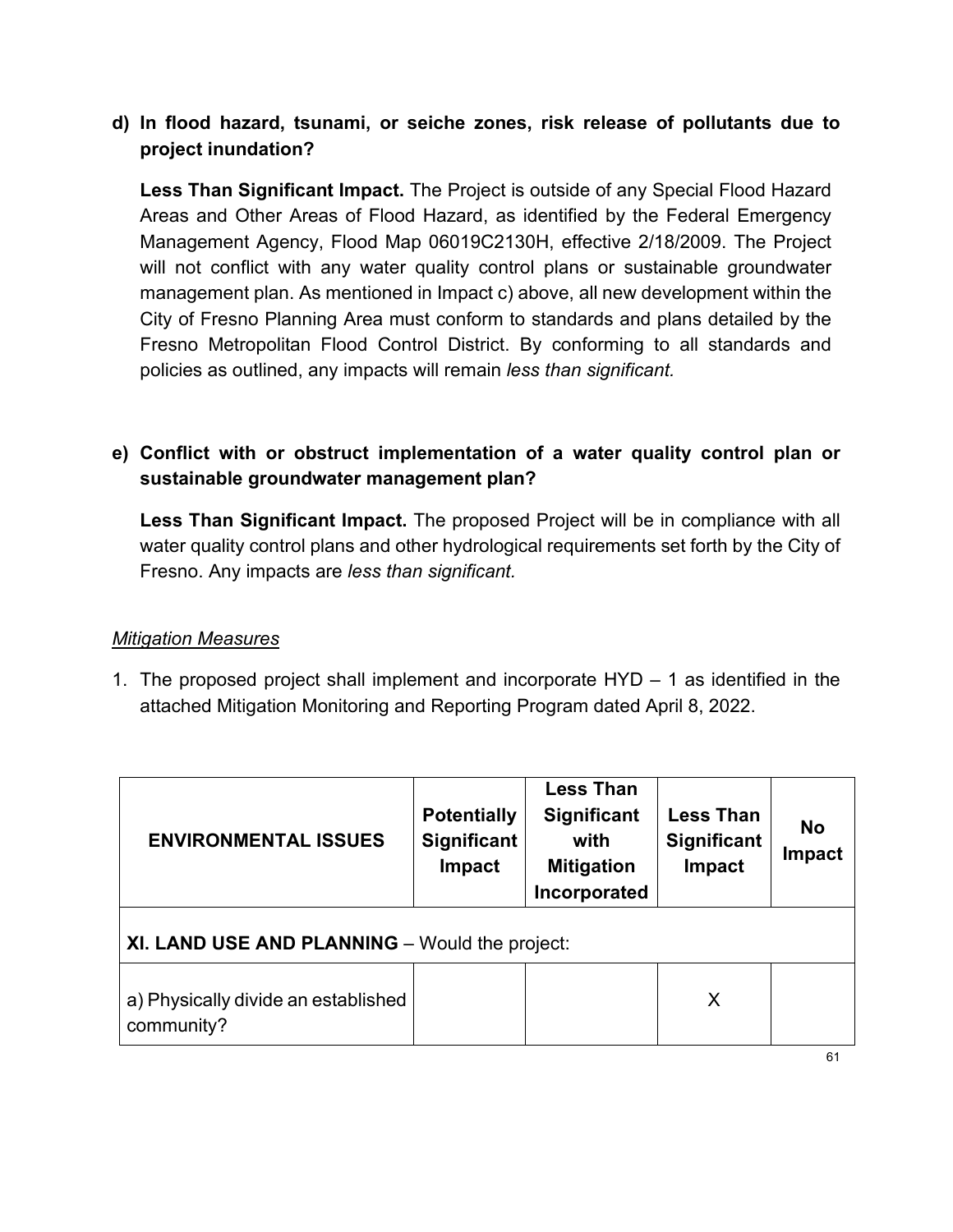### **a) Physically divide an established community?**

**Less Than Significant Impact**. The immediate vicinity of the proposed project site is comprised of residential neighborhoods, vacant land, and agricultural lands and roadways. The proposed Project includes the development of a residential subdivision and will not divide an existing community. Any impacts are *less than significant.*

## **b) Cause a significant environmental impact due to a conflict with any land use plan, policy, or regulation adopted for the purpose of avoiding or mitigating an environmental effect?**

**Less Than Significant Impact.** Based upon compliance with the goals, objectives and policies referenced herein below, the proposed Project is determined to be consistent with the Fresno General Plan goals and objectives related to land use and the urban form:

Goal No. 1 of the Fresno General Plan: Increase opportunity, economic development, business and job creation.

The project will provide temporary construction jobs and will provide housing for 614 members of the growing local work force.

Goal No. 7 of the Fresno General Plan: Provide for a diversity of districts, neighborhoods, housing types (including affordable housing), residential densities, job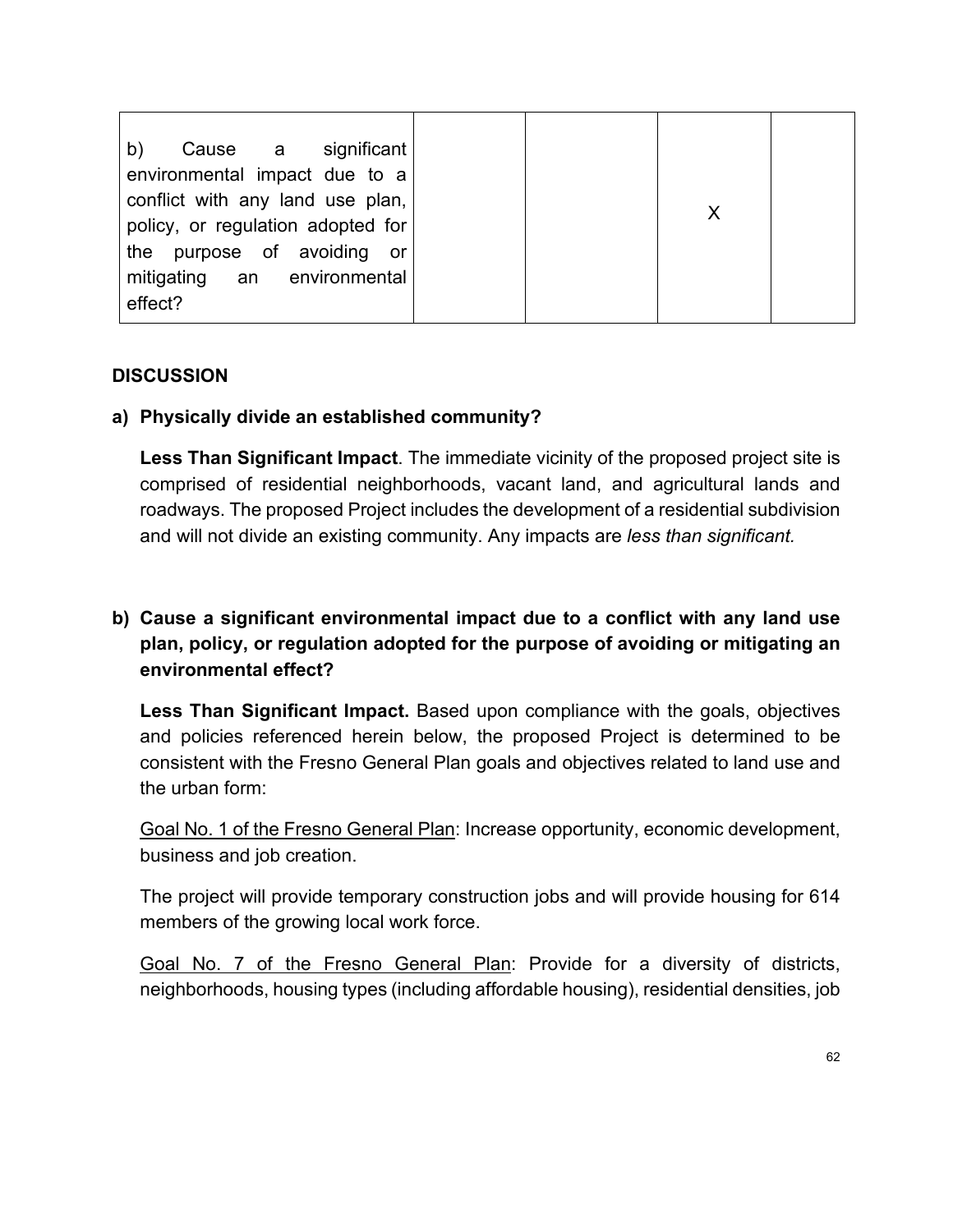opportunities, recreation, open space, and educational venues that appeal to a broad range of people throughout the City.

This Goal contributes to the establishment of a comprehensive city-wide land use planning strategy to meet economic development objectives, achieve efficient and equitable use of resources and infrastructure, and create an attractive living environment in accordance with Objective LU-1 of the Fresno General Plan.

Goal No. 8 of the Fresno General Plan: Develop Complete Neighborhoods and districts with an efficient and diverse mix of residential densities, building types, and affordability which are designed to be healthy, attractive, and centered by schools, parks, and public and commercial services to provide a sense of place and that provide as many services as possible within walking distance.

The project includes a trail, is near public schools, and is in an area planned for additional residential development.

Goal No. 12 of the Fresno General Plan: Resolve existing public infrastructure and service deficiencies, make full use of existing infrastructure, and invest in improvements to increase competitiveness and promote economic growth.

The Project will tie into existing infrastructure (water, sewer and storm water) located in the project vicinity.

Implementing Policies LU-1-a and LU-2-a of the Fresno General Plan: Promote development of vacant, underdeveloped, and re-developable land within the within the Existing City Limits as of December 31, 2012 where urban services are available.

The proposed Project will be constructed in an area planned for residential development where existing infrastructure is available.

Implementing Policy LU-5-c of the Fresno General Plan: Promotes medium density residential uses to maximize efficient use of residential property through a wide range of densities.

The proposed Project is located in an area that is planned for medium density residential development.

The Project will not conflict with any conservation plans since it is not located within any conservation plan areas.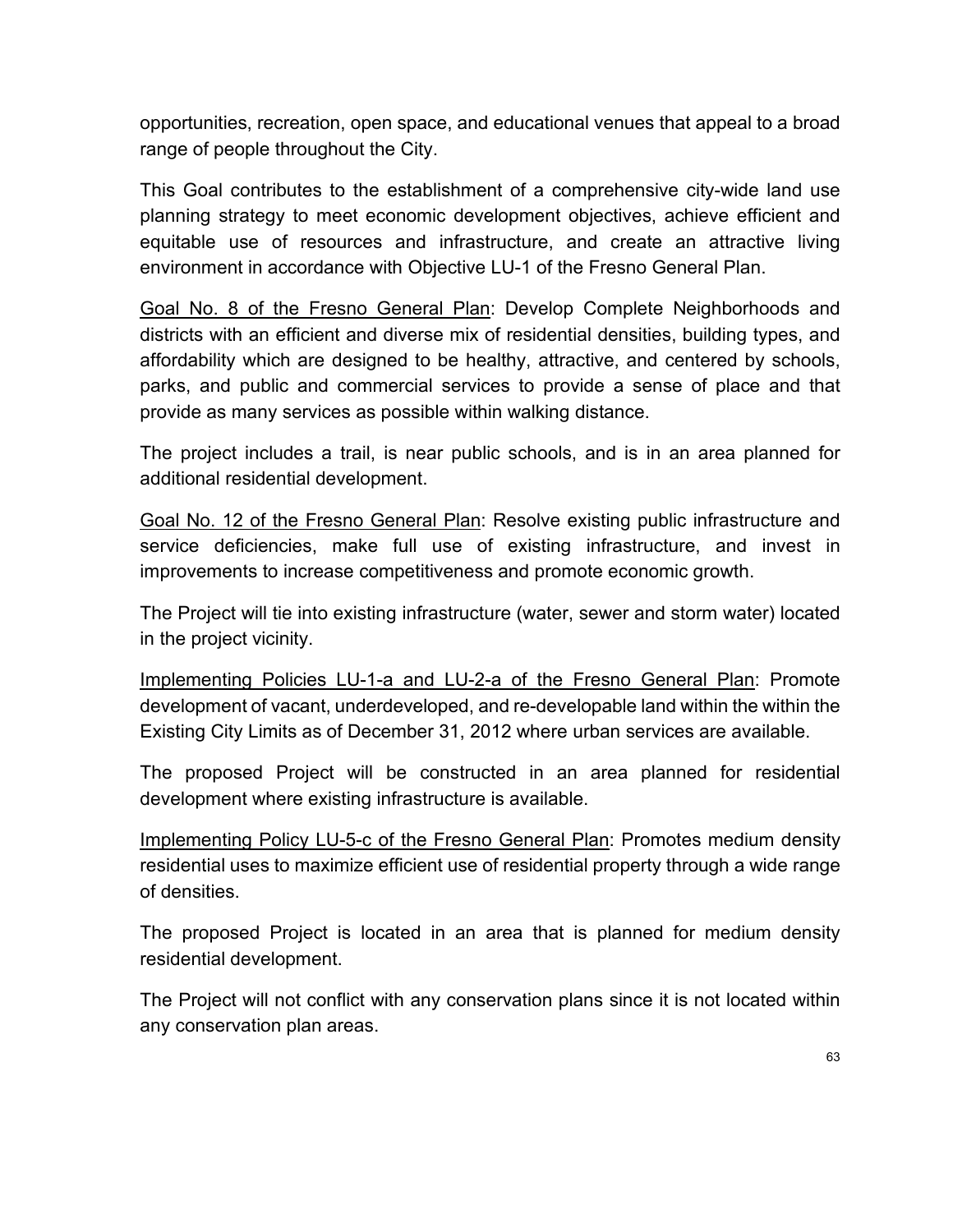*Fresno County Airport Land Use Compatibility Plan:* On December 3, 2018, the Airport Land Use Commission (ALUC) adopted the Fresno County Airport Land Use Compatibility Plan. The proposed Project is outside the Airport Influence Area of the nearest airport, Fresno Yosemite International Airport. The ALUCP restrictions on density and open land for the TPZ are not expected to be an issue for the proposed Project.

Therefore, it is determined that the proposed Project is consistent with respective general plan objectives and policies and will not significantly conflict with applicable land use plans, policies or regulations of the City of Fresno. Furthermore, the proposed Project, including the design and improvement of the subject property, is found; (1) To be consistent with the goals, objectives and policies of the applicable Fresno General Plan; (2) To be suitable for the type and density of development; (3) To be safe from potential cause or introduction of serious public health problems; and, (4) To not conflict with any public interests in the subject property or adjacent lands.

There are no aspects of this Project that will result in impacts to land use and planning beyond those analyzed in the PEIR SCH No. 2012111015 for the Fresno General Plan.

The Project would have a *less than significant impact.*

### *Mitigation Measures*

None are required.

| <b>ENVIRONMENTAL ISSUES</b>                 | <b>Potentially</b><br><b>Significant</b><br><b>Impact</b> | <b>Less Than</b><br><b>Significant</b><br>with<br><b>Mitigation</b><br>Incorporated | <b>Less Than</b><br>Significant<br>Impact | <b>No</b><br><b>Impact</b> |  |
|---------------------------------------------|-----------------------------------------------------------|-------------------------------------------------------------------------------------|-------------------------------------------|----------------------------|--|
| XII. MINERAL RESOURCES - Would the project: |                                                           |                                                                                     |                                           |                            |  |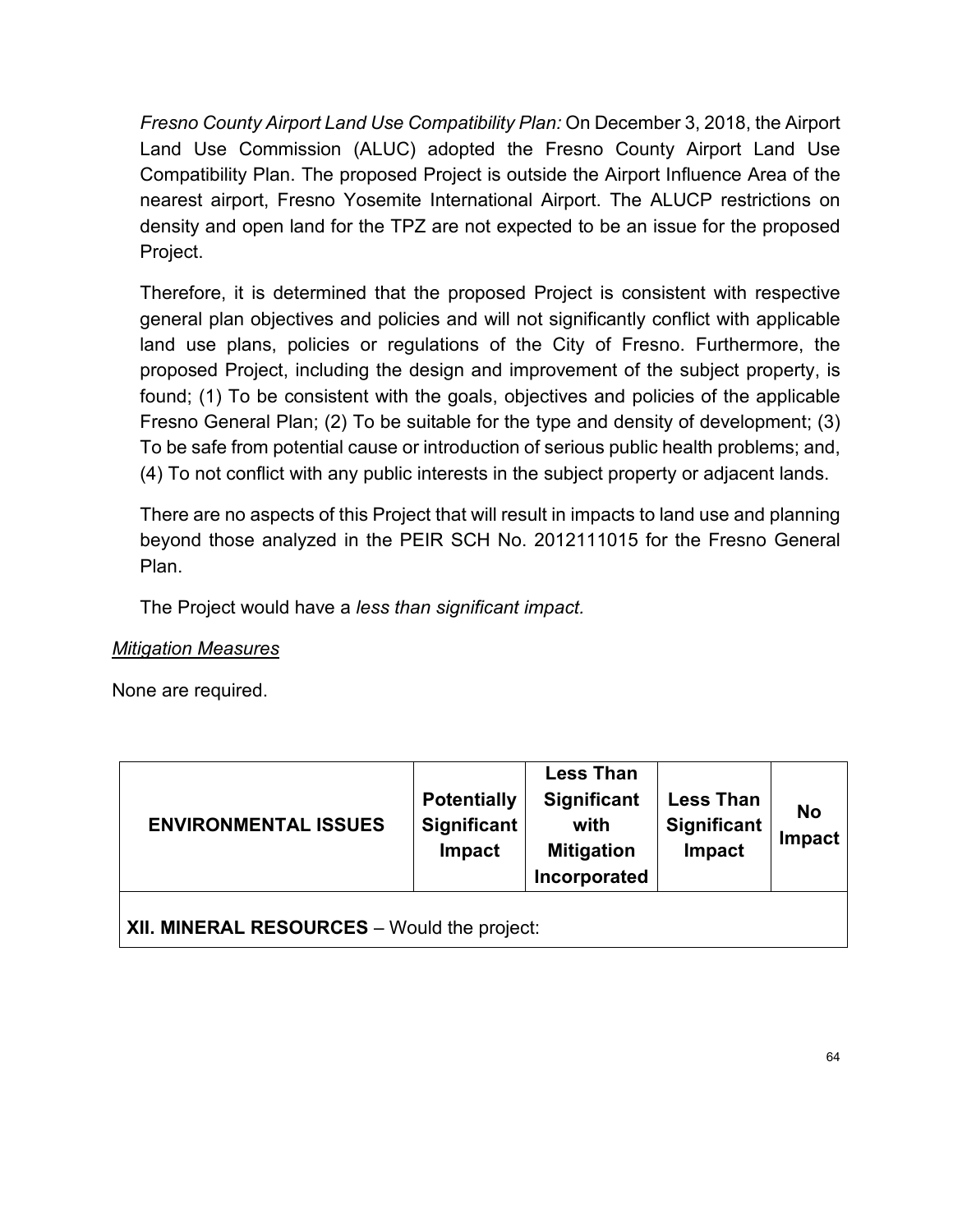| <b>ENVIRONMENTAL ISSUES</b>                                                                                                                                                          | <b>Potentially</b><br><b>Significant</b><br><b>Impact</b> | <b>Less Than</b><br><b>Significant</b><br>with<br><b>Mitigation</b><br>Incorporated | <b>Less Than</b><br><b>Significant</b><br>Impact | <b>No</b><br><b>Impact</b> |
|--------------------------------------------------------------------------------------------------------------------------------------------------------------------------------------|-----------------------------------------------------------|-------------------------------------------------------------------------------------|--------------------------------------------------|----------------------------|
| a) Result in the loss of availability<br>of a known mineral resource that<br>would be of value to the region<br>and the residents of the state?                                      |                                                           |                                                                                     |                                                  | X                          |
| b) Result in the loss of availability<br>locally-important mineral<br>of a<br>resource recovery site delineated<br>on a local general plan, specific<br>plan or other land use plan? |                                                           |                                                                                     |                                                  | X                          |

### a) **Result in the loss of availability of a known mineral resource that would be of value to the region and the residents of the state?**

**No Impact.** There are no known mineral resources in the proposed Project area and none are identified in the City's General Plan near the Project site. Therefore, there is *no impact*.

### **b) Result in the loss of availability of a locally important mineral resource recovery site delineated on a local general plan, specific plan, or other land use plan?**

**No Impact.** As discussed in Impact a) above, there are no known mineral resources identified in the City's General Plan in the proposed Project area. There is *no impact.*

#### *Mitigation Measures*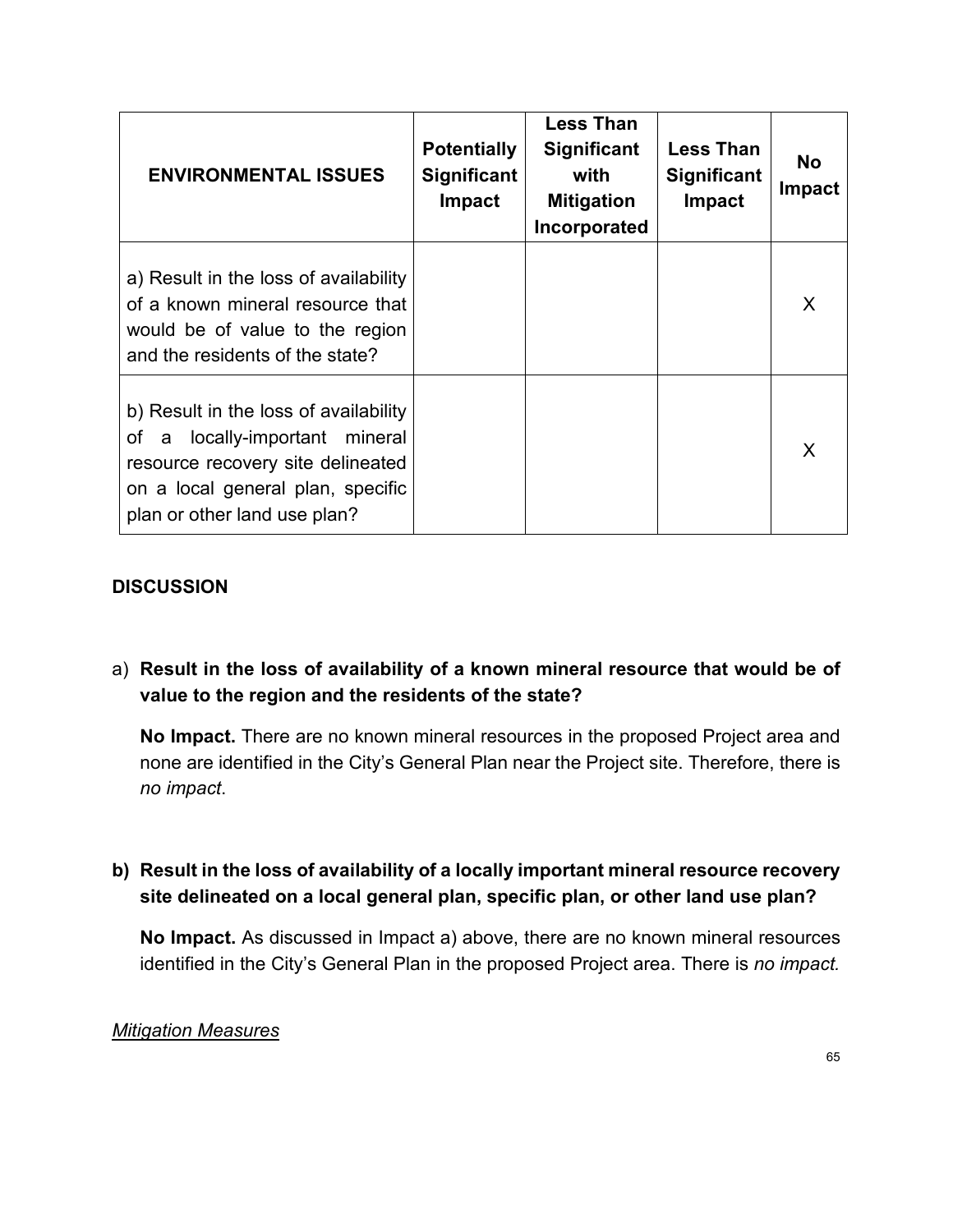None are required.

| <b>ENVIRONMENTAL ISSUES</b>                                                                                                                                                                                                                                                                                                       | <b>Potentially</b><br><b>Significant</b><br>Impact | Less Than<br><b>Significant</b><br>with<br><b>Mitigation</b><br>Incorporated | <b>Less Than</b><br><b>Significant</b><br>Impact | <b>No</b><br>Impact |
|-----------------------------------------------------------------------------------------------------------------------------------------------------------------------------------------------------------------------------------------------------------------------------------------------------------------------------------|----------------------------------------------------|------------------------------------------------------------------------------|--------------------------------------------------|---------------------|
| <b>XIII. NOISE</b> – Would the project result in:                                                                                                                                                                                                                                                                                 |                                                    |                                                                              |                                                  |                     |
| a) Generation of a substantial<br>temporary or permanent increase<br>in ambient noise levels in the<br>vicinity of the project in excess of<br>standards established in the local<br>general plan or noise ordinance,<br>or applicable standards of other<br>agencies?                                                            |                                                    |                                                                              | X                                                |                     |
| Generation<br>of<br>b)<br>excessive<br>groundborne<br>vibration<br>or<br>groundborne noise levels?                                                                                                                                                                                                                                |                                                    |                                                                              | X                                                |                     |
| c) For a project located within the<br>vicinity of a private airstrip or an<br>airport land use plan or, where<br>such a plan has not been adopted,<br>within two miles of a public airport<br>or public use airport, would the<br>project expose people residing or<br>working in the project area to<br>excessive noise levels? |                                                    |                                                                              | X                                                |                     |

### **DISCUSSION**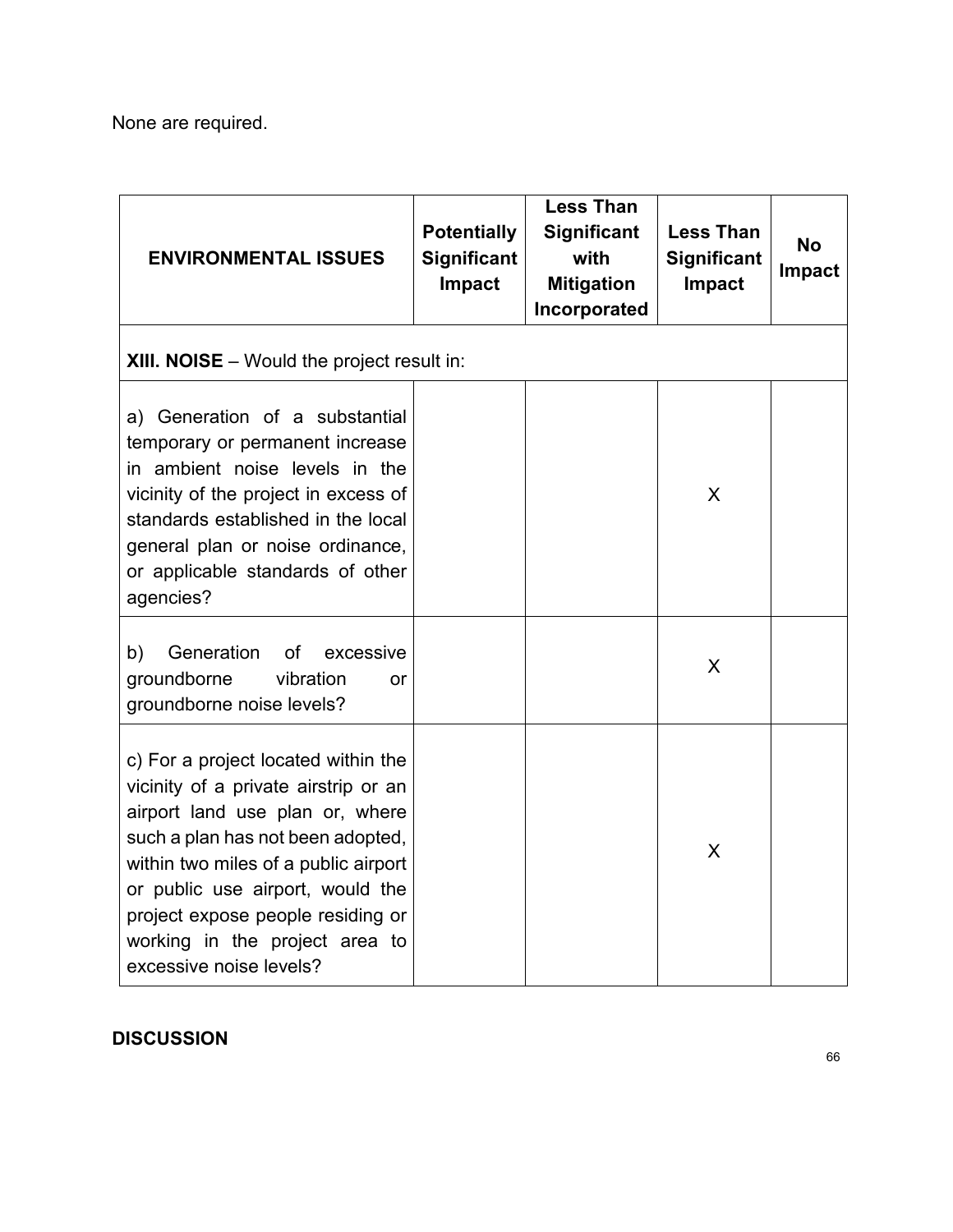**a) Generation of a substantial temporary or permanent increase in ambient noise levels in the vicinity of the project in excess of standards established in the local general plan or noise ordinance, or in other applicable local, state, or federal standards?**

### **Less Than Significant Impact.**

#### *Short-term (Construction) Noise Impacts*

Proposed Project construction related activities will involve temporary noise sources. Typical construction related equipment include graders, trenchers, small tractors and excavators. During the proposed Project construction, noise from construction related activities will contribute to the noise environment in the immediate vicinity. Activities involved in construction will generate maximum noise levels, as indicated in Table 6, ranging from 79 to 91 dBA at a distance of 50 feet, without feasible noise control (e.g., mufflers) and ranging from 75 to 80 dBA at a distance of 50 feet, with feasible noise controls.

| Table 6<br><b>Typical Construction Noise Levels</b> |                                                 |                                       |  |  |
|-----------------------------------------------------|-------------------------------------------------|---------------------------------------|--|--|
| dBA at 50 ft<br><b>Type of Equipment</b>            |                                                 |                                       |  |  |
|                                                     | <b>Without Feasible Noise</b><br><b>Control</b> | <b>With Feasible Noise</b><br>Control |  |  |
| <b>Dozer or Tractor</b>                             | 80                                              | 75                                    |  |  |
| <b>Excavator</b>                                    | 88                                              | 80                                    |  |  |
| <b>Scraper</b>                                      | 88                                              | 80                                    |  |  |
| <b>Front End Loader</b>                             | 79                                              | 75                                    |  |  |
| <b>Backhoe</b>                                      | 85                                              | 75                                    |  |  |
| <b>Grader</b>                                       | 85                                              | 75                                    |  |  |
| Truck                                               | 91                                              | 75                                    |  |  |

The distinction between short-term construction noise impacts and long-term operational noise impacts is a typical one in both CEQA documents and local noise ordinances, which generally recognize the reality that short-term noise from construction is inevitable and cannot be mitigated beyond a certain level. Thus, local agencies frequently tolerate short-term noise at levels that they would not accept for permanent noise sources. A more severe approach would be impractical and might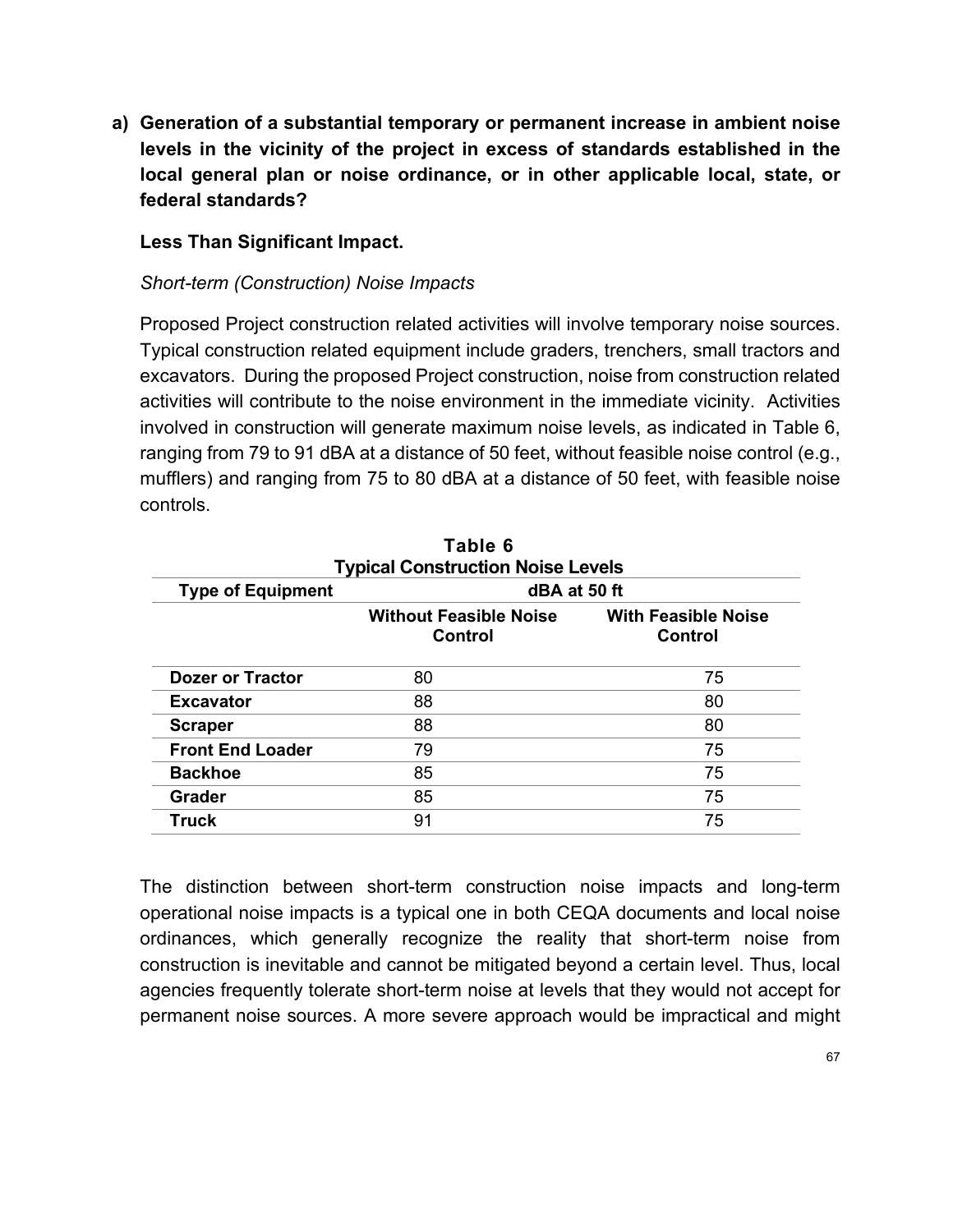preclude the kind of construction activities that are to be expected from time to time in urban environments. Most residents of urban areas recognize this reality and expect to hear construction activities on occasion.

In addition, construction activities would not occur between the hours of 10:00 PM and 7:00 AM, Monday through Saturday, and not at all on Sundays, in accordance with Fresno Municipal Code Section 10-109, which limits work hours "to between the hours of 7 AM and 10 PM on any day except Sunday."

### *Long-term (Operational) Noise Impacts*

The primary source of on-going noise from the Project will be from vehicles traveling to and from the site and from traffic traveling along S. Peach Avenue. The Project will generate an increase in traffic on some roadways in the Project area. However, the relatively low number of new trips associated with the Project is not likely to increase the ambient noise levels by a significant amount. Policy H-1-b of the City's Noise Element addresses significant Project-related increases in ambient noise levels for evaluation of noise impacts. A significant increase is assumed to occur if a project causes the ambient noise level to increase by the following amounts:

Where ambient noise levels are <60 dB : an increase of 5 dB or more

Where ambient noise levels are 60-65 dB: an increase of 3 dB or more

Where ambient noise levels are  $>65$  dB : an increase of 1.5 dB or more

Given the amount of existing vehicular activity in the Project area, the moderate increase in traffic associated with the new residential development is not expected to increase ambient noise levels by more than 1 dB. The area is active with vehicles and residential housing and the proposed Project will not introduce a new significant source of noise that isn't already occurring in the area. Potential impacts are *less than significant.* 

### **b) Generation of excessive groundborne vibration or groundborne noise levels?**

**Less Than Significant Impact.** The proposed Project includes the construction of a single-family residential development with associated improvements. Typical outdoor sources of perceptible groundborne vibration are construction equipment, steel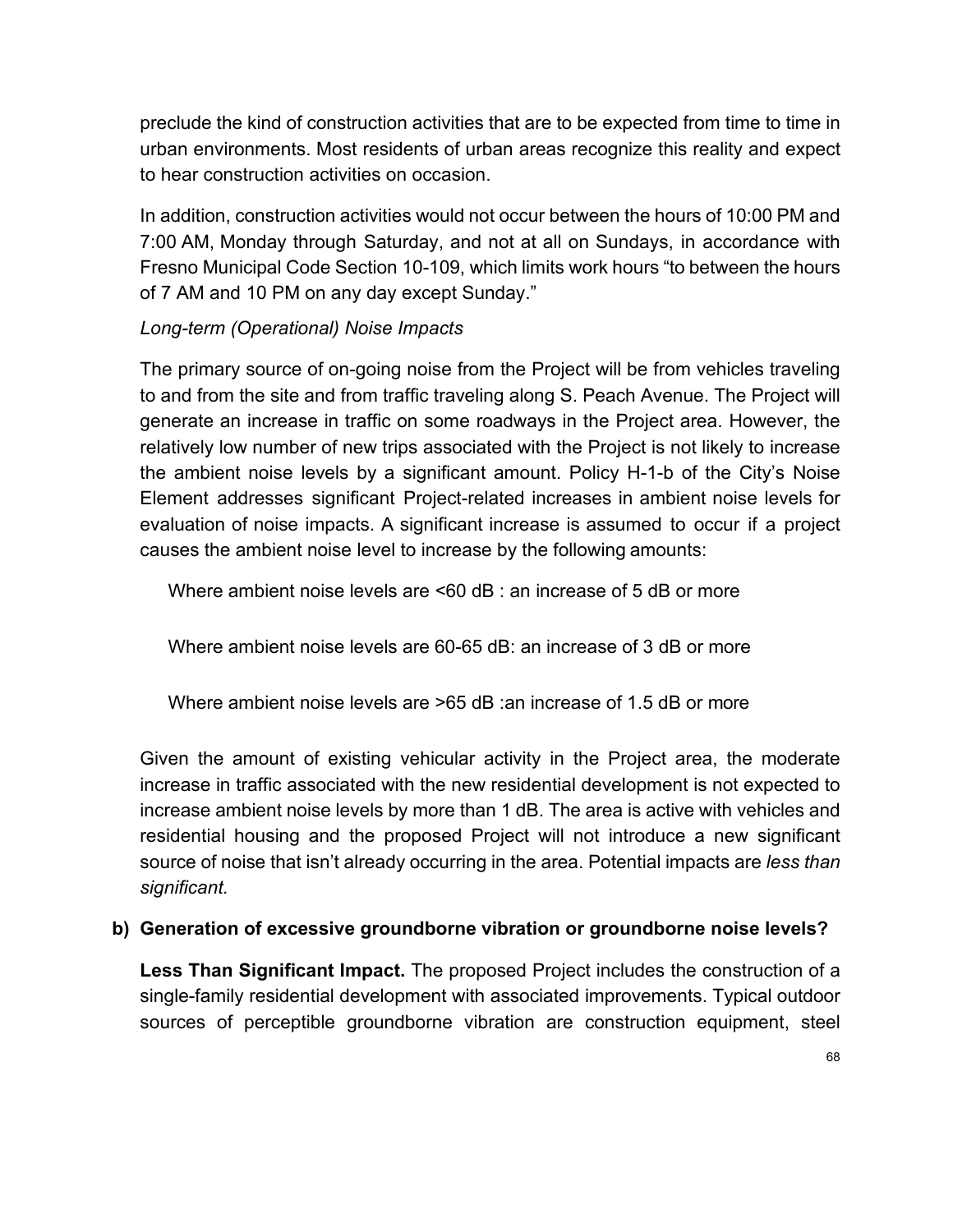wheeled trains, and traffic on rough roads. Increases in groundborne vibration levels attributable to the proposed Project would be through the use of various types of construction equipment, including bulldozers. The use of major groundborne vibrationgenerating construction equipment, such as pile drivers, would not be required for this Project. There are no aspects of daily operations that would create groundborne vibration. As such, any impacts would be *less than significant.*

**c) For a project located within an airport land use plan or, where such a plan has not been adopted, within two miles of a public airport or public use airport, would the project expose people residing or working in the project area to excessive noise levels?**

**Less Than Significant Impact.** There are no private airstrips in the Project vicinity. The Fresno Yosemite International Airport is located approximately 3.5 miles northeast of the site. According to the Fresno County *Airport Land Use Compatibility Plan*, the proposed site is located outside the airport's airport influence area and safety zones.[3](#page-68-0) As such, impacts will remain *less than significant.* 

#### *Mitigation Measures:*

None are required.

| <b>ENVIRONMENTAL ISSUES</b>                      | <b>Potentially</b><br>Significant<br>Impact | <b>Less Than</b><br><b>Significant</b><br>with<br><b>Mitigation</b><br>Incorporated | <b>Less Than</b><br><b>Significant</b><br>Impact | <b>No</b><br>Impact |
|--------------------------------------------------|---------------------------------------------|-------------------------------------------------------------------------------------|--------------------------------------------------|---------------------|
| XIV. POPULATION AND HOUSING - Would the project: |                                             |                                                                                     |                                                  |                     |

<span id="page-68-0"></span><sup>3</sup> Fresno County Comprehensive Airport Land Use Plan. December 2018[. https://www.fresnocog.org/wp-content/uploads/2019/01/fresno-final](https://www.fresnocog.org/wp-content/uploads/2019/01/fresno-final-alucp-113018-r_part2.pdf)[alucp-113018-r\\_part2.pdf](https://www.fresnocog.org/wp-content/uploads/2019/01/fresno-final-alucp-113018-r_part2.pdf) Accessed November 2021.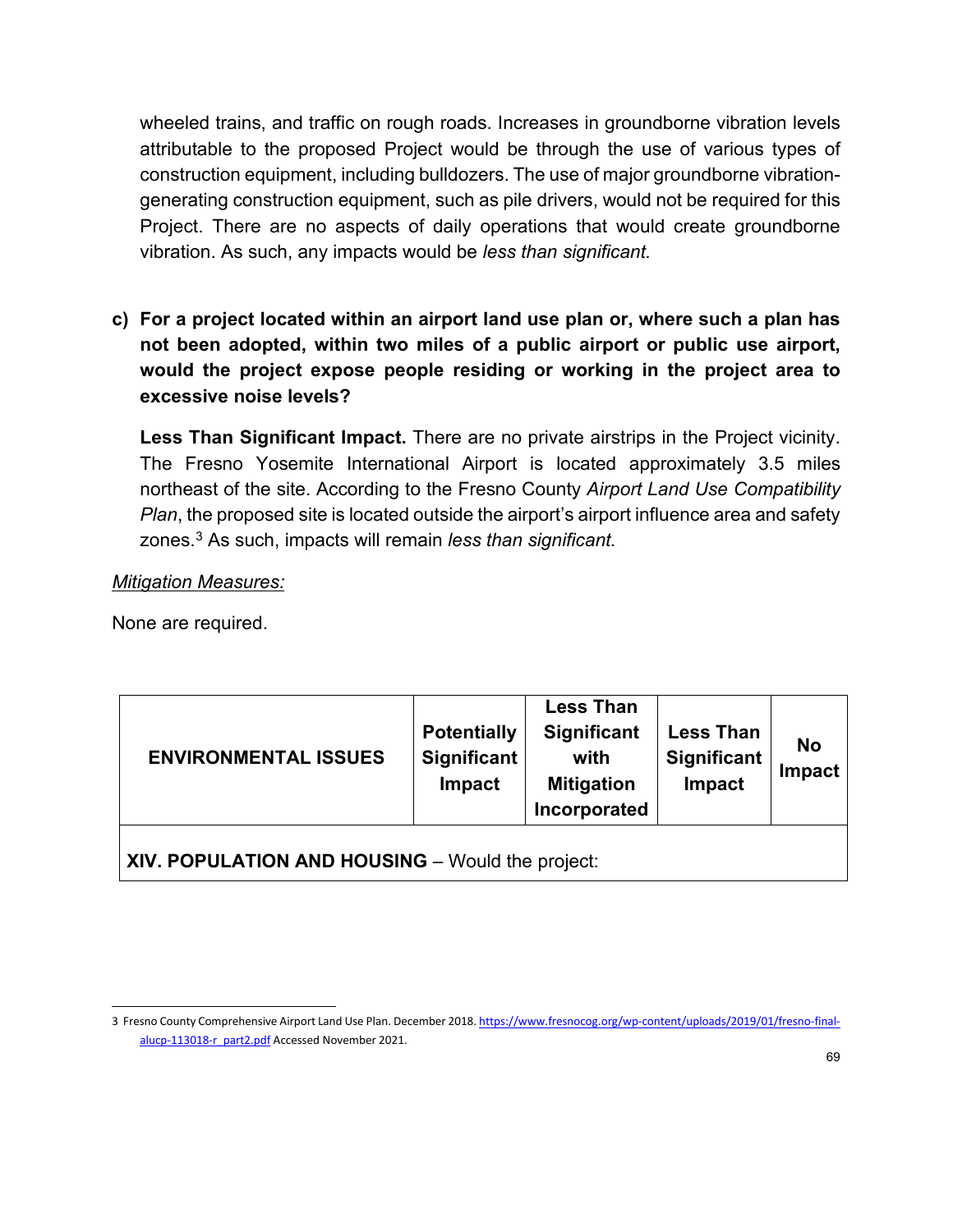| <b>ENVIRONMENTAL ISSUES</b>                                                                                                                                                                                                                    | <b>Potentially</b><br><b>Significant</b><br><b>Impact</b> | <b>Less Than</b><br><b>Significant</b><br>with<br><b>Mitigation</b><br>Incorporated | <b>Less Than</b><br><b>Significant</b><br><b>Impact</b> | <b>No</b><br><b>Impact</b> |
|------------------------------------------------------------------------------------------------------------------------------------------------------------------------------------------------------------------------------------------------|-----------------------------------------------------------|-------------------------------------------------------------------------------------|---------------------------------------------------------|----------------------------|
| a) Induce substantial unplanned<br>population growth in an area,<br>either directly (for example, by<br>proposing new<br>homes<br>and<br>businesses) or indirectly<br>(for<br>example, through extension of<br>roads or other infrastructure)? |                                                           |                                                                                     | X                                                       |                            |
| b) Displace substantial numbers<br>of existing people or housing,<br>necessitating the construction of<br>replacement housing elsewhere?                                                                                                       |                                                           |                                                                                     |                                                         | X                          |

**a) Induce substantial unplanned population growth in an area, either directly (for example, by proposing new homes and businesses) or indirectly (for example, through extension of roads or other infrastructure)?**

**Less Than Significant Impact.** There are 200 new homes associated with the proposed Project. The Fresno General Plan Housing Element cites average household size in the City as 3.07 persons per unit. Using this ratio, the project will accommodate approximately 614 persons. This development has been planned for as the site is currently designated Residential – Medium Density and zoned as RS-5/UGM (5-12 du/ac). As such, the increase in population as a result of project development has been anticipated and accounted for in adopted planning and policy documents. There is a *less than significant* impact.

**b) Displace substantial numbers of existing people or housing, necessitating the construction of replacement housing elsewhere?**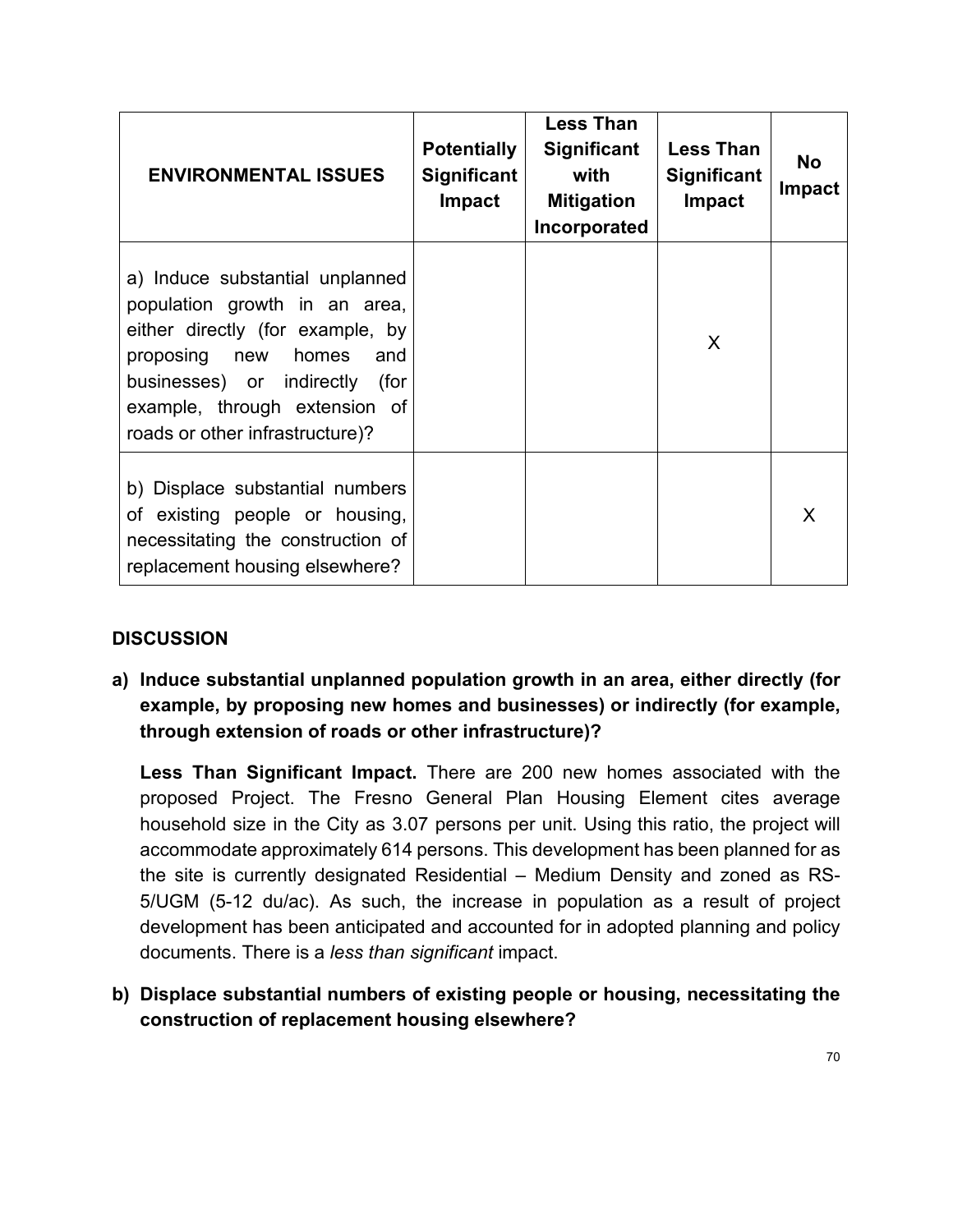**No Impact.** There are currently no residential units on-site so no people or existing housing will be displaced. There is *no impact*.

### *Mitigation Measures*

None are required.

| <b>ENVIRONMENTAL ISSUES</b>                                                                                                                                                                                                                                                                                                                                                                                                                      | <b>Potentially</b><br><b>Significant</b><br>Impact | <b>Less Than</b><br><b>Significant</b><br>with<br><b>Mitigation</b><br>Incorporated | <b>Less Than</b><br><b>Significant</b><br><b>Impact</b> | <b>No</b><br><b>Impact</b> |
|--------------------------------------------------------------------------------------------------------------------------------------------------------------------------------------------------------------------------------------------------------------------------------------------------------------------------------------------------------------------------------------------------------------------------------------------------|----------------------------------------------------|-------------------------------------------------------------------------------------|---------------------------------------------------------|----------------------------|
| XV. PUBLIC SERVICES - Would the project:                                                                                                                                                                                                                                                                                                                                                                                                         |                                                    |                                                                                     |                                                         |                            |
| a) Result in substantial adverse<br>physical impacts associated with<br>the provision of new or physically<br>altered governmental facilities,<br>need for new or physically altered<br>facilities,<br>governmental<br>the<br>construction of which could cause<br>significant environmental impacts,<br>in order to maintain acceptable<br>service ratios, response times or<br>other performance objectives for<br>any of the public services: |                                                    |                                                                                     |                                                         |                            |
| Fire protection?                                                                                                                                                                                                                                                                                                                                                                                                                                 |                                                    |                                                                                     | X                                                       |                            |
| Police protection?                                                                                                                                                                                                                                                                                                                                                                                                                               |                                                    |                                                                                     | X                                                       |                            |
| Schools?                                                                                                                                                                                                                                                                                                                                                                                                                                         |                                                    |                                                                                     | X                                                       |                            |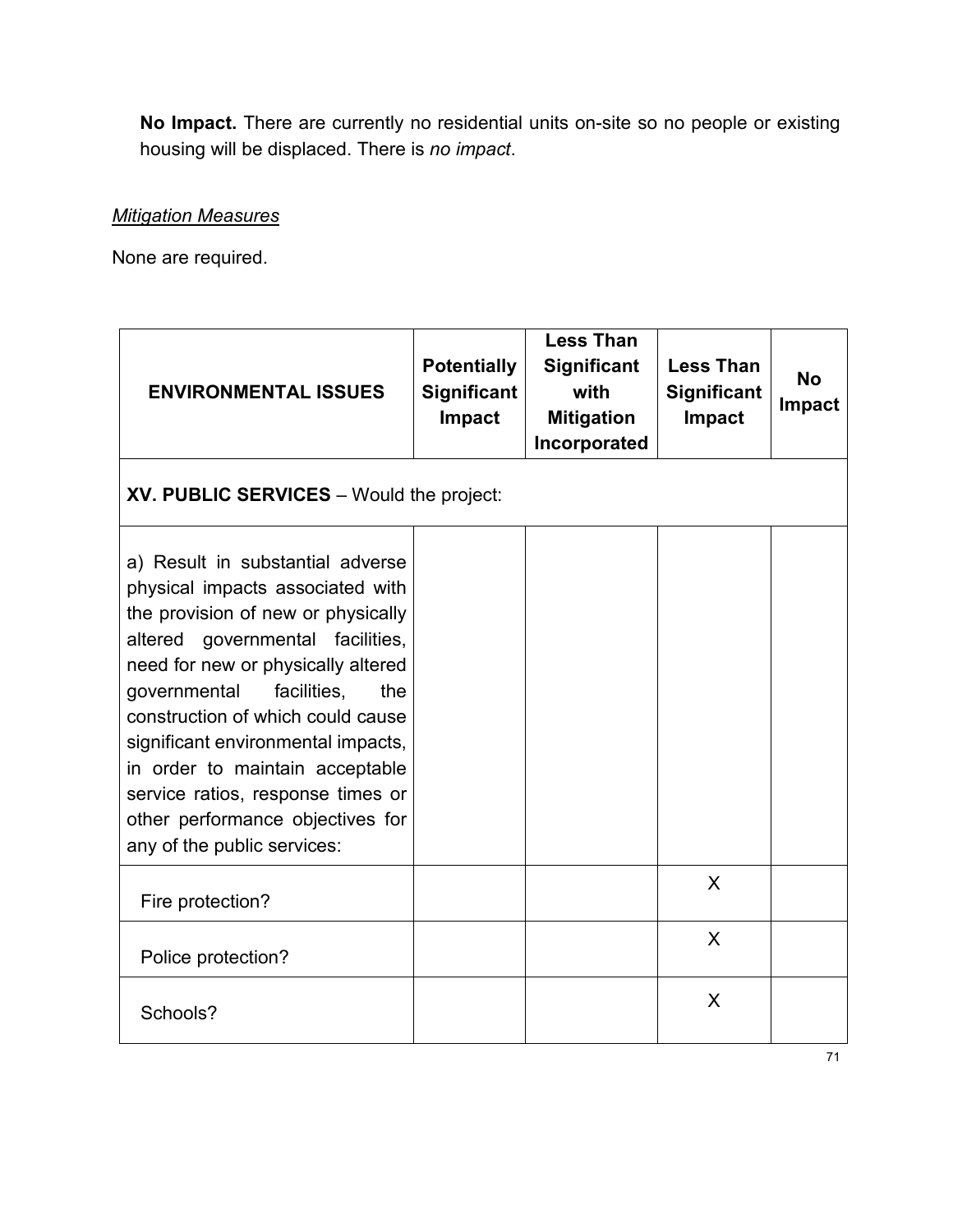| <b>ENVIRONMENTAL ISSUES</b> | <b>Potentially</b><br><b>Significant</b><br>Impact | <b>Less Than</b><br><b>Significant</b><br>with<br><b>Mitigation</b><br>Incorporated | <b>Less Than</b><br><b>Significant</b><br>Impact | <b>No</b><br><b>Impact</b> |
|-----------------------------|----------------------------------------------------|-------------------------------------------------------------------------------------|--------------------------------------------------|----------------------------|
| Parks?                      |                                                    |                                                                                     | X                                                |                            |
| Other public facilities?    |                                                    |                                                                                     | X                                                |                            |

**a) Would the project result in substantial adverse physical impacts associated with the provision of new or physically altered governmental facilities, or the need for new or physically altered governmental facilities, the construction of which could cause significant environmental impacts, in order to maintain acceptable service ratios, response times, or other performance objectives for any of the public services:**

### **i. Fire protection?**

**Less Than Significant Impact.** The Project includes construction of 200 single-family residential units which will accommodate approximately 614 persons.

The City of Fresno Fire Department (Fire Department) offers a full range of services including fire prevention, suppression, emergency medical care, hazardous materials, urban search and rescue response, as well as emergency preparedness planning and public education coordination within the Fresno City limit, in addition to having mutual aid agreements with the Fresno County Fire Protection District, and the City of Clovis Fire Departments.

The City of Fresno Fire Department operates its facilities under the guidance set by the National Fire Protection Association in NFPA 1710, the Standard for the Organization and Deployment of Fire Suppression Operations, Emergency Medical Operations, and Special Operation to the Public by Career Fire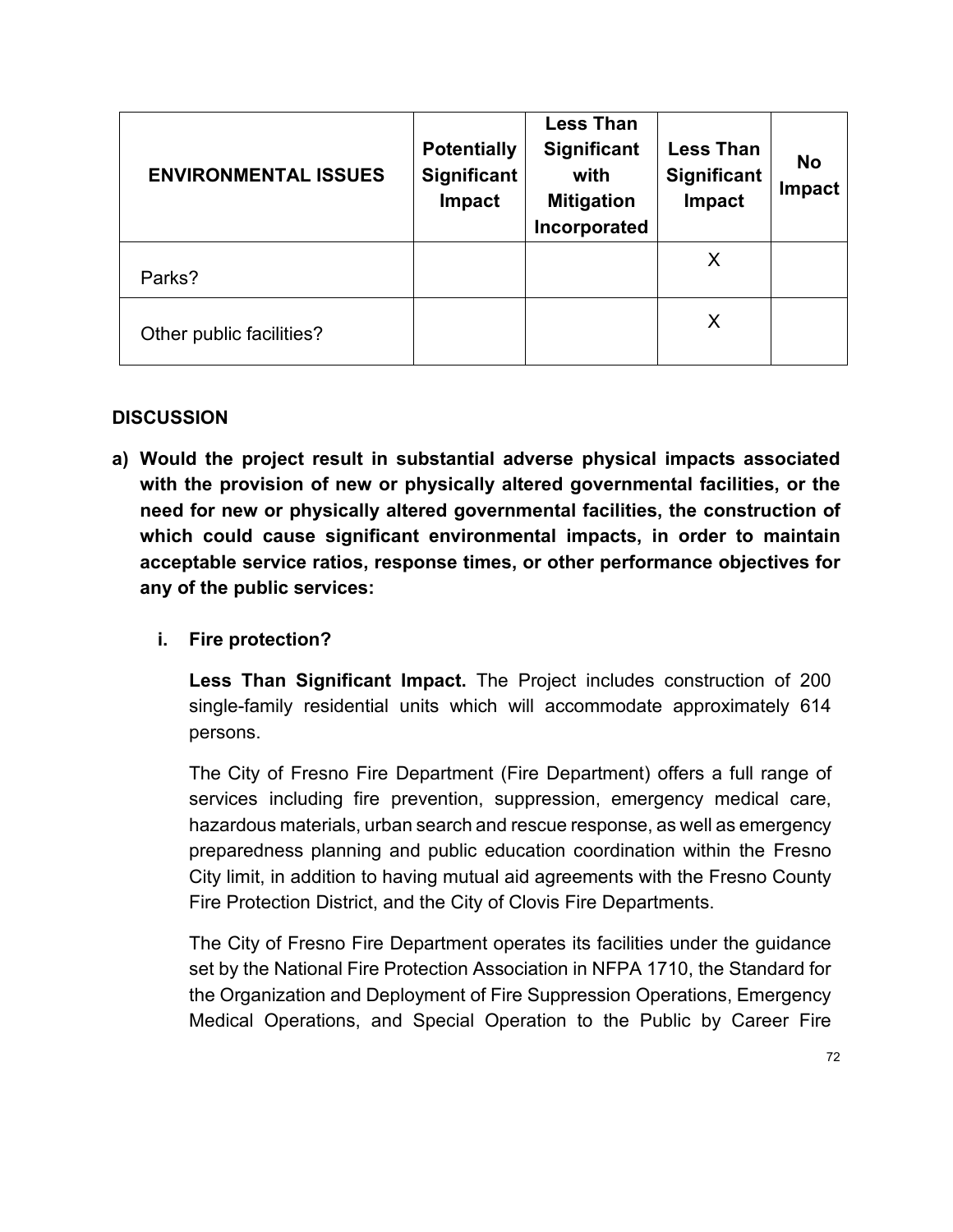Departments. NFPA 1710 sets standards for turnout time, travel time, and total response time for fire and emergency medical incidents, as well as other standards for operation and fire service. The Fire Department has established the objectives set forth in NFPA 1710 as department objectives to ensure the public health, safety, and welfare.

The proposed Project would be served by the current Fire Station 87, which is located at 4706 East Drummond Avenue, approximately 1.5 miles southwest of the Project site. After reviewing the Project, the Fire Department has determined that the Project can be adequately serviced by the current local Fire Facilities and Personnel, consistent with National Fire Protection Association 1710 Objectives.

The Fresno General Plan contains the following objectives and policies:

**Objective PU-3:** Enhance the level of fire protection to meet the increasing demand for services from an increasing population.

Implementing Policies:

- **PU-3-a** Fire Prevention Inspections. Develop strategies to Fire Prevention Inspections. Enable the performance of annual fire and life safety inspection of all industrial, commercial, institutional, and multi-family residential buildings, in accordance with nationally recognized standards for the level of service necessary for a large Metropolitan Area, including a self-certification program.
- **PU-3-b** Reduction Strategies. Develop community risk Reduction Strategies, such as strategies that target high service demand areas, vulnerable populations (e.g. young children, older adults, non-English speaking residents, persons with disabilities, etc.), and high life hazard occupancies.
- **PU-3-c** Public Education Strategies. Develop strategies to Public Education Strategies. re-establish and enhance routine public education outreach to all sectors of the community.
- **PU-3-d** Review Development Applications. Continue Fire Department review of development applications, provide comments and recommend conditions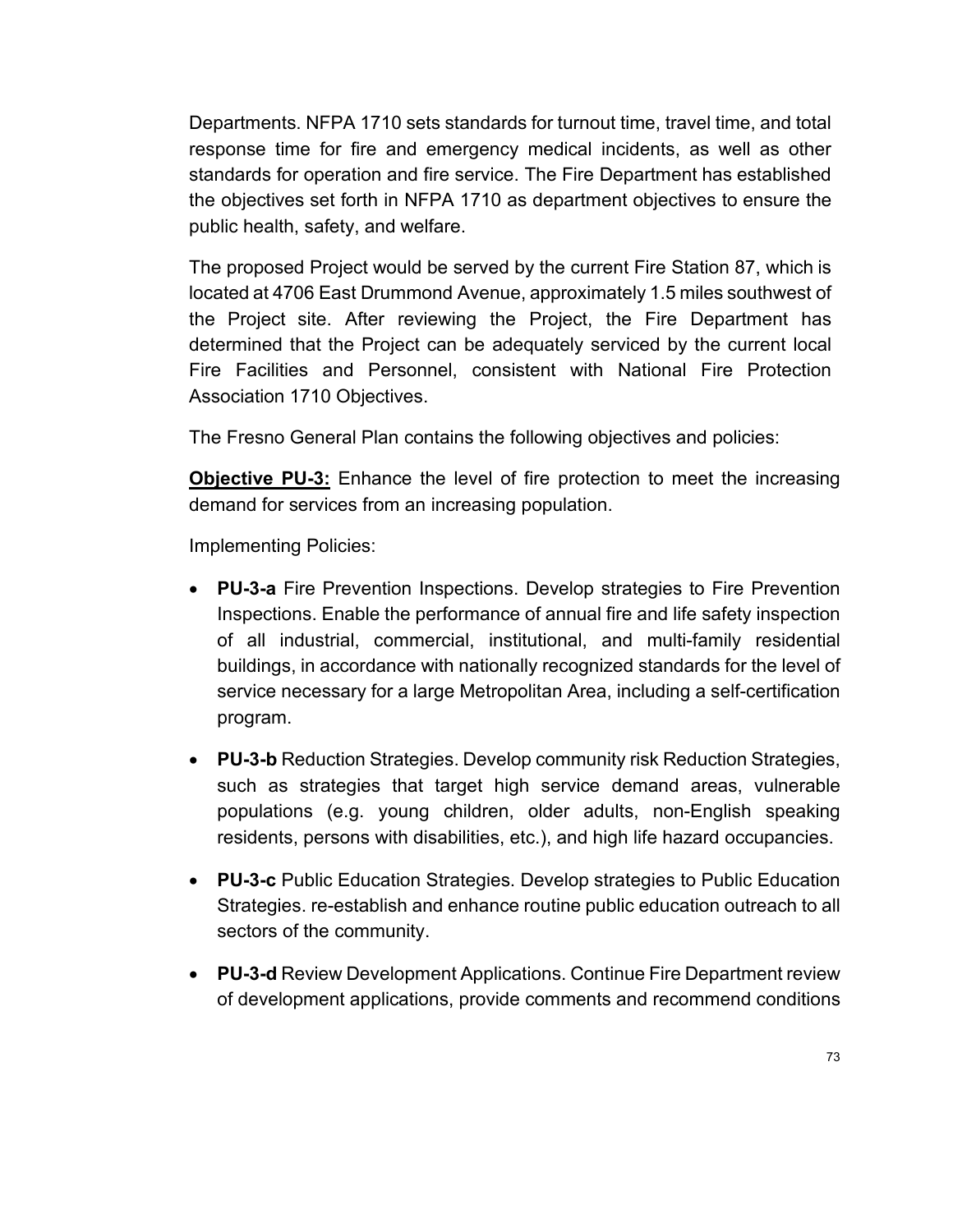of approval that will ensure adequate on-site and off-site fire protection systems and features are provided.

- **PU-3-e** Building Codes. Adopt and enforce amendments to construction and fire codes, as determined appropriate, to systematically reduce the level of risk to life and property from fire, commensurate with the City's fire suppression capabilities.
- **PU-3-f** Adequate Infrastructure. Continue to pursue the provision of adequate water supplies, hydrants, and appropriate property access to allow for adequate fire suppression throughout the City.
- **PU-3-g** Cost Recovery. Continue to evaluate appropriate codes, policies, and methods to generate fees or other sources of revenue to offset the ongoing personnel and maintenance costs of providing fire prevention and response services.
- **PU-3-h** Annexations. Develop annexation strategies to include the appropriate rights-of-way and easements necessary to provide cost effective emergency services.
- **PU-3-i** New Fire Station Locations. Consideration will be given to co-locating new Fire Station facilities with other public property including, but not limited to, police substations, schools, parks, playgrounds, and community centers to create a synergy of participation in the neighborhood with the potential result of less vandalism and promotion of a better sense of security for the citizens using these facilities.

The Project would be required to comply with all applicable fire and building safety codes (California Building Code and Uniform Fire Code) to ensure fire safety elements are incorporated into final Project design. As a result, appropriate fire safety considerations will be included as part of the final design of the Project. Project implementation will result in *less than significant impacts.* 

# **ii. Police protection?**

**Less Than Significant Impact.** The Project includes construction of 200 single-family residential units which will accommodate approximately 614 persons. Protection services would be provided to the Project site from the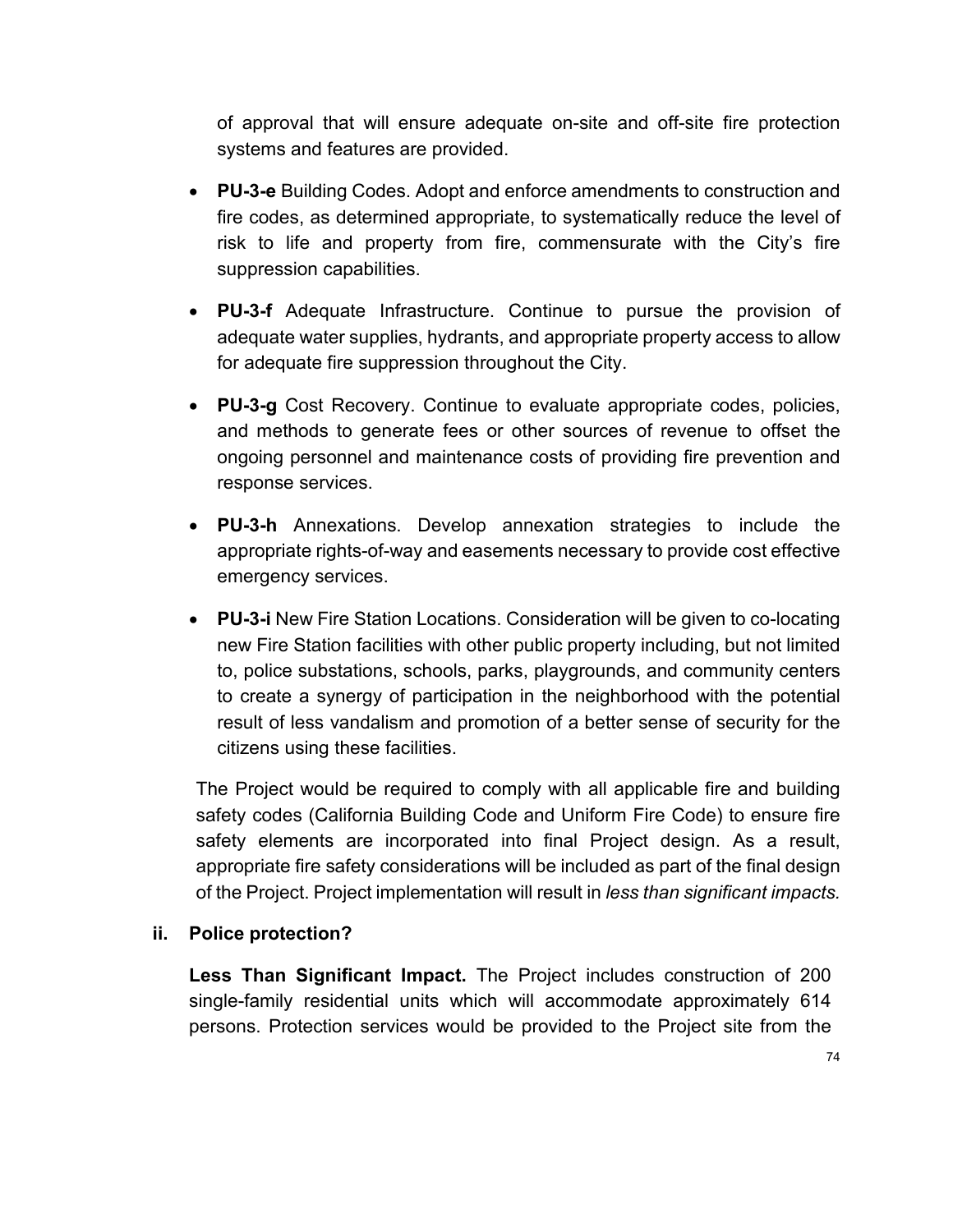existing Southeast Police District, approximately two miles to the northwest at 1617 S. Cedar Avenue. The Fresno Police Department provides a full range of police services including uniformed patrol response to calls for service, crime prevention, tactical crime and enforcement (including gang and violent crime suppression), and traffic enforcement/accident prevention. The Project site is located in an area currently served by the Police Department; the Department would not need to expand its existing service area or construct a new facility to serve the Project site. Any impacts are considered *less than significant.*

#### **iii. Schools?**

**Less Than Significant Impact.** The Project includes construction of 200 single-family residential units which will accommodate approximately 614 persons. Educational services for the proposed Project will be provided by the Fresno Unified School District (FUSD) and the Project developer will be required to pay a School Impact Fee as part of the development application process. Any impacts are considered *less than significant.*

#### **iv. Parks?**

**Less Than Significant Impact.** The Project includes construction of 200 single-family residential units which will accommodate approximately 614 persons. The proposed Project also includes the construction of a pedestrian trail along the northern site boundary and a 0.36-acre pocket park in the center of the development. Pocket parks are intended to serve the needs of a smaller, specific neighborhood located within a half-mile radius of the pocket park and typically include amenities such as a tot lot, picnic bench or shade structure. See Section XVI- Recreation for the full evaluation of recreational facilities and impacts.

In addition to the pocket park and trail connection, the Project will be required to pay City Park facility impact fees as part of the development application process. Impacts are considered *less than significant*.

# **v. Other public facilities?**

**Less Than Significant Impact.** The Project includes construction of 200 single-family residential units which will accommodate approximately 614 persons. Development of the Project will increase the demand for other public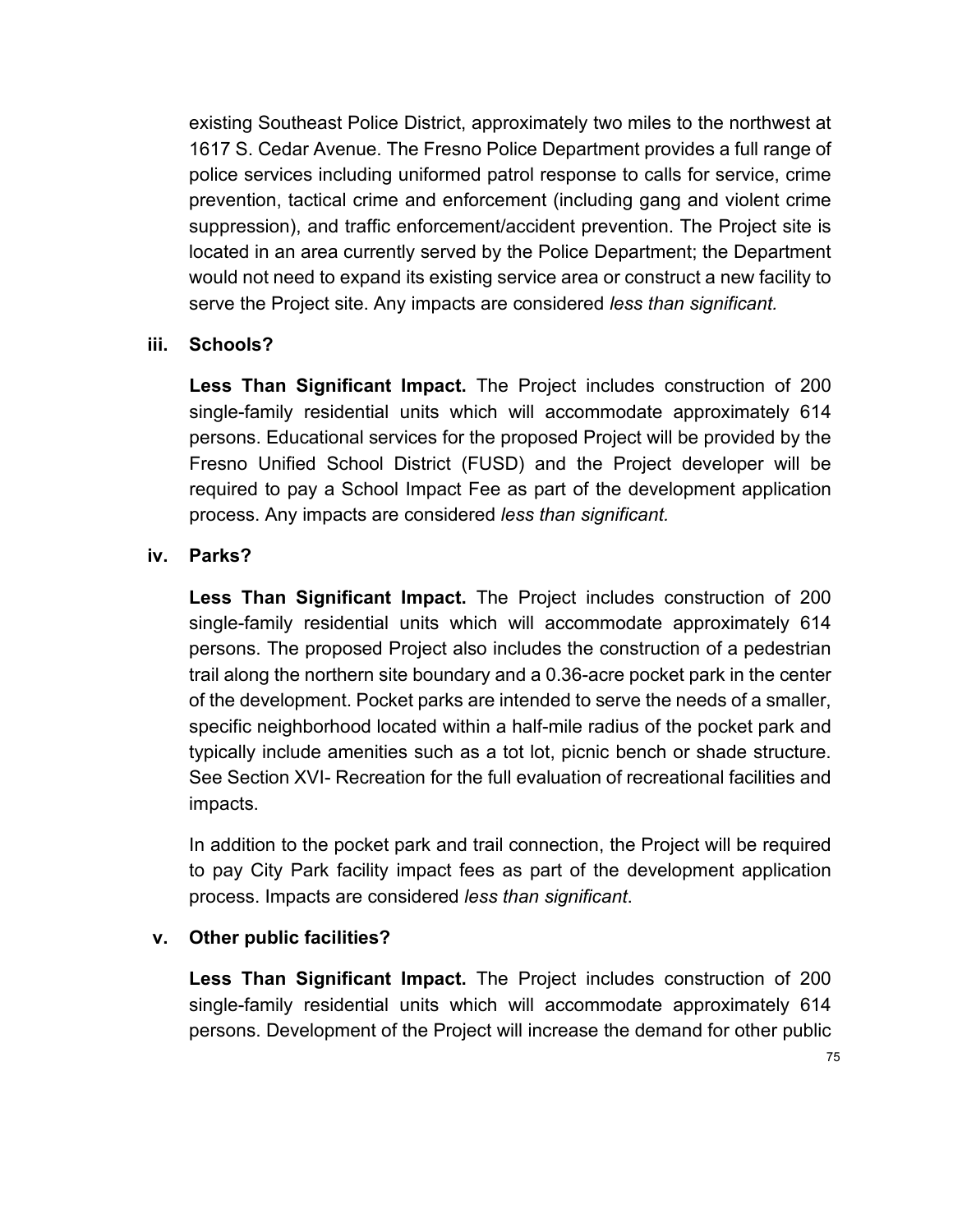services; however, this has been anticipated and planned for by the City of Fresno as the site is designated and zoned for residential uses. Impacts are *less than significant*.

# *Mitigation Measures*

None are required.

| <b>ENVIRONMENTAL ISSUES</b>                                                                                                                                                                                       | <b>Potentially</b><br><b>Significant</b><br><b>Impact</b> | <b>Less Than</b><br><b>Significant</b><br>with<br><b>Mitigation</b><br>Incorporated | <b>Less Than</b><br><b>Significant</b><br><b>Impact</b> | <b>No</b><br><b>Impact</b> |
|-------------------------------------------------------------------------------------------------------------------------------------------------------------------------------------------------------------------|-----------------------------------------------------------|-------------------------------------------------------------------------------------|---------------------------------------------------------|----------------------------|
| <b>XVI. RECREATION - Would the project:</b>                                                                                                                                                                       |                                                           |                                                                                     |                                                         |                            |
| a) Increase the use of existing<br>neighborhood and regional parks<br>or other recreational facilities such<br>that<br>substantial<br>physical<br>deterioration of the facility would<br>occur or be accelerated? |                                                           |                                                                                     | X                                                       |                            |
| b)<br>Does the project<br>include<br>recreational facilities or require<br>the construction or expansion of<br>recreational facilities which might<br>have an adverse physical effect<br>on the environment?      |                                                           |                                                                                     | X                                                       |                            |

# **DISCUSSION**

**a) Increase the use of existing neighborhood and regional parks or other recreational facilities such that substantial physical deterioration of the facility would occur or be accelerated?**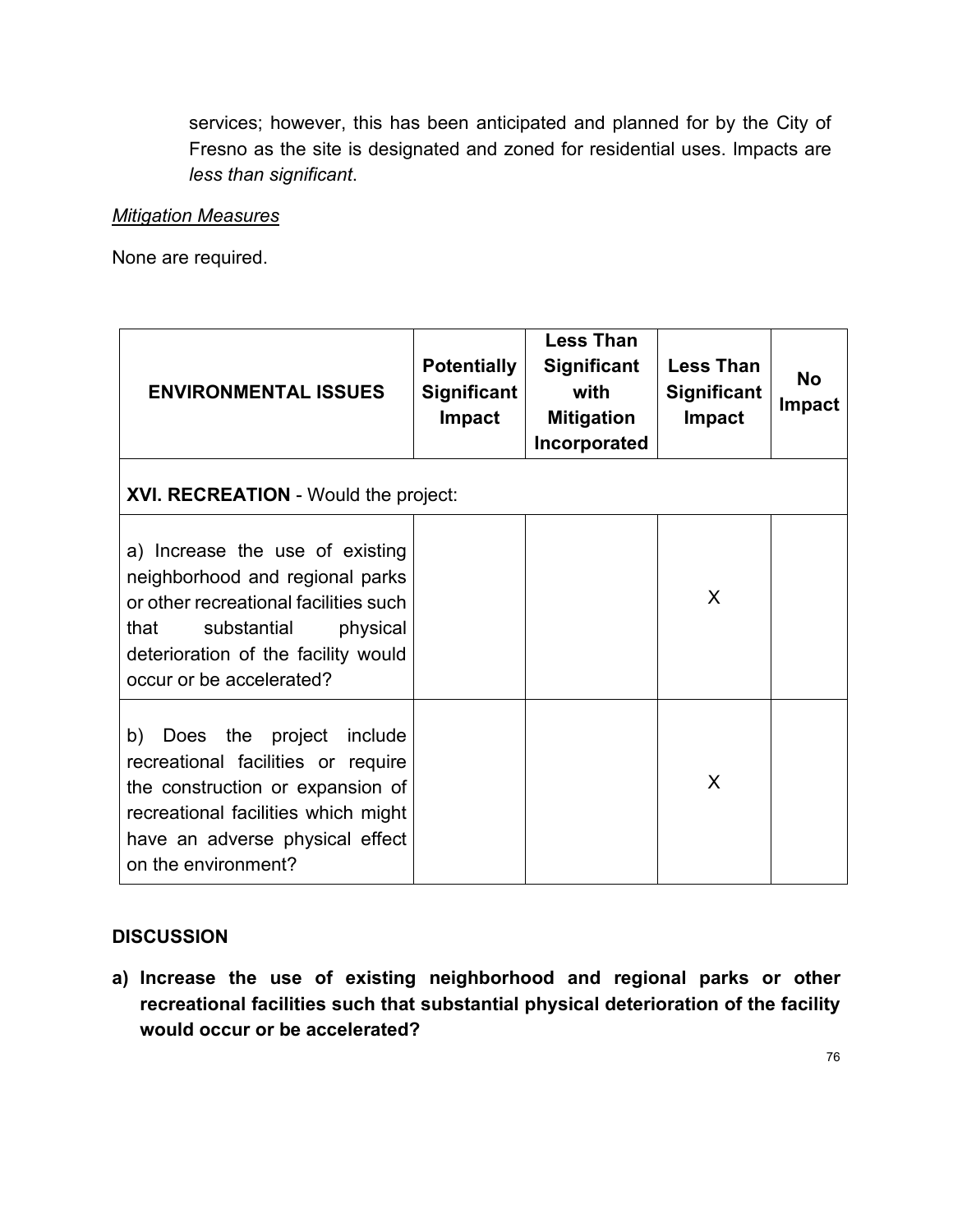**Less Than Significant Impact.** The Project includes a pocket park and connection to the existing pedestrian trail. The increase of 614 persons resulting from the Project would have a relatively small impact on existing recreational facilities. In order to implement the goals and objectives of the City's General Plan, and to mitigate the impacts caused by future development in the City, park facilities must be constructed. The City Council has determined that a Park Facilities Fee is needed in order to finance these public facilities and to pay for each development's fair share of the construction and acquisition costs. The Project Applicant will be required to pay development impact fees as determined by the City of Park Facilities Fees, as such, impacts are considered *less than significant*.

# **b) Include recreational facilities or require the construction or expansion of recreational facilities that might have an adverse physical effect on the environment?**

**Less Than Significant Impact.** The proposed Project includes the construction of a 0.36-acre pocket park and a pedestrian trail. Environmental impacts associated with constructing the entire 38-acre project site, including the pocket park and trail construction, are discussed within the environmental analysis of this document. For instance, Sections III, VI and VIII (Air Quality, Energy and Greenhouse Gas, respectively) relied on technical data provided in the CalEEMod output files (provided in Appendix A). The default lot acreage was utilized for modeling emissions estimates, which was 64.94 acres and is much larger than the actual 38-acres to be developed as part of the project. As such, potential emissions estimates resulting from constructing the pocket park and trail have been accounted for. The impact determinations that were made within each environmental topic of this document also apply to construction/operation of the pocket park and trail since these components are part of the overall proposed Project. Any impacts are *less than significant.*

#### *Mitigation Measures*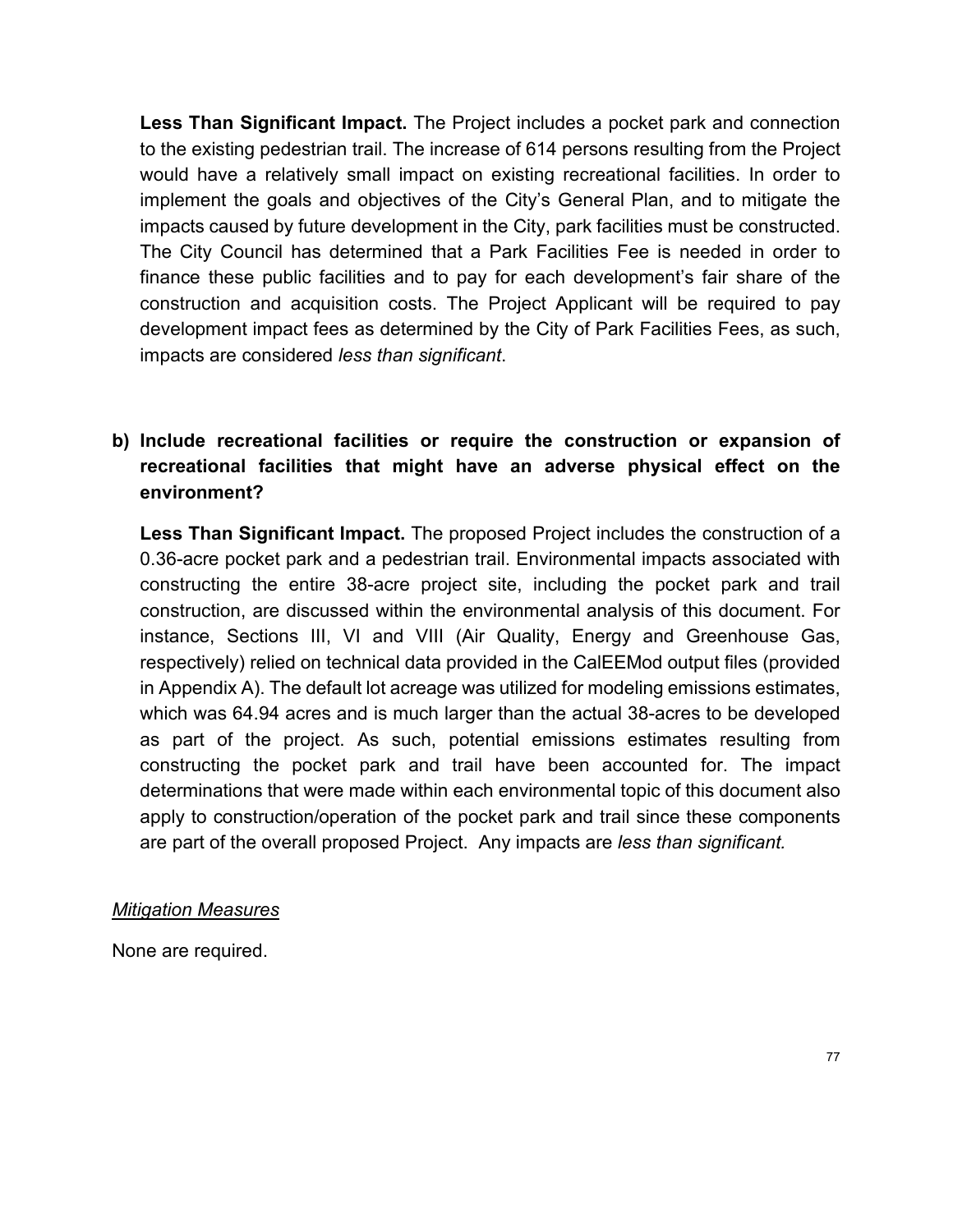| <b>ENVIRONMENTAL ISSUES</b>                                                                                                                                                     | <b>Potentially</b><br><b>Significant</b><br>Impact | <b>Less Than</b><br>Significant<br>with<br><b>Mitigation</b><br>Incorporated | <b>Less Than</b><br><b>Significant</b><br>Impact | <b>No</b><br><b>Impact</b> |
|---------------------------------------------------------------------------------------------------------------------------------------------------------------------------------|----------------------------------------------------|------------------------------------------------------------------------------|--------------------------------------------------|----------------------------|
| <b>XVII. TRANSPORTATION</b> – Would the project:                                                                                                                                |                                                    |                                                                              |                                                  |                            |
| a) Conflict with a program, plan,<br>ordinance or policy addressing the<br>circulation<br>system,<br>including<br>transit, roadway, bicycle<br>and<br>pedestrian facilities?    |                                                    |                                                                              | X                                                |                            |
| b) Conflict or be inconsistent with<br>CEQA Guidelines §<br>15064.3,<br>subdivision (b)?                                                                                        |                                                    |                                                                              | X                                                |                            |
| c) Substantially increase hazards<br>due to a geometric design feature<br>(e.g., sharp curves or dangerous<br>intersections) or<br>incompatible<br>uses (e.g., farm equipment)? |                                                    |                                                                              | X                                                |                            |
| d)<br>Result<br>in<br>inadequate<br>emergency access?                                                                                                                           |                                                    |                                                                              | X                                                |                            |

**a) Conflict with a program, plan, ordinance or policy addressing the circulation system, including transit, roadway, bicycle and pedestrian facilities?**

**Less Than Significant Impact.** The proposed Project includes the development of 200 single family residential units at the northwest corner of Peach and Florence Avenues. Project development would be in accordance with alternative transportation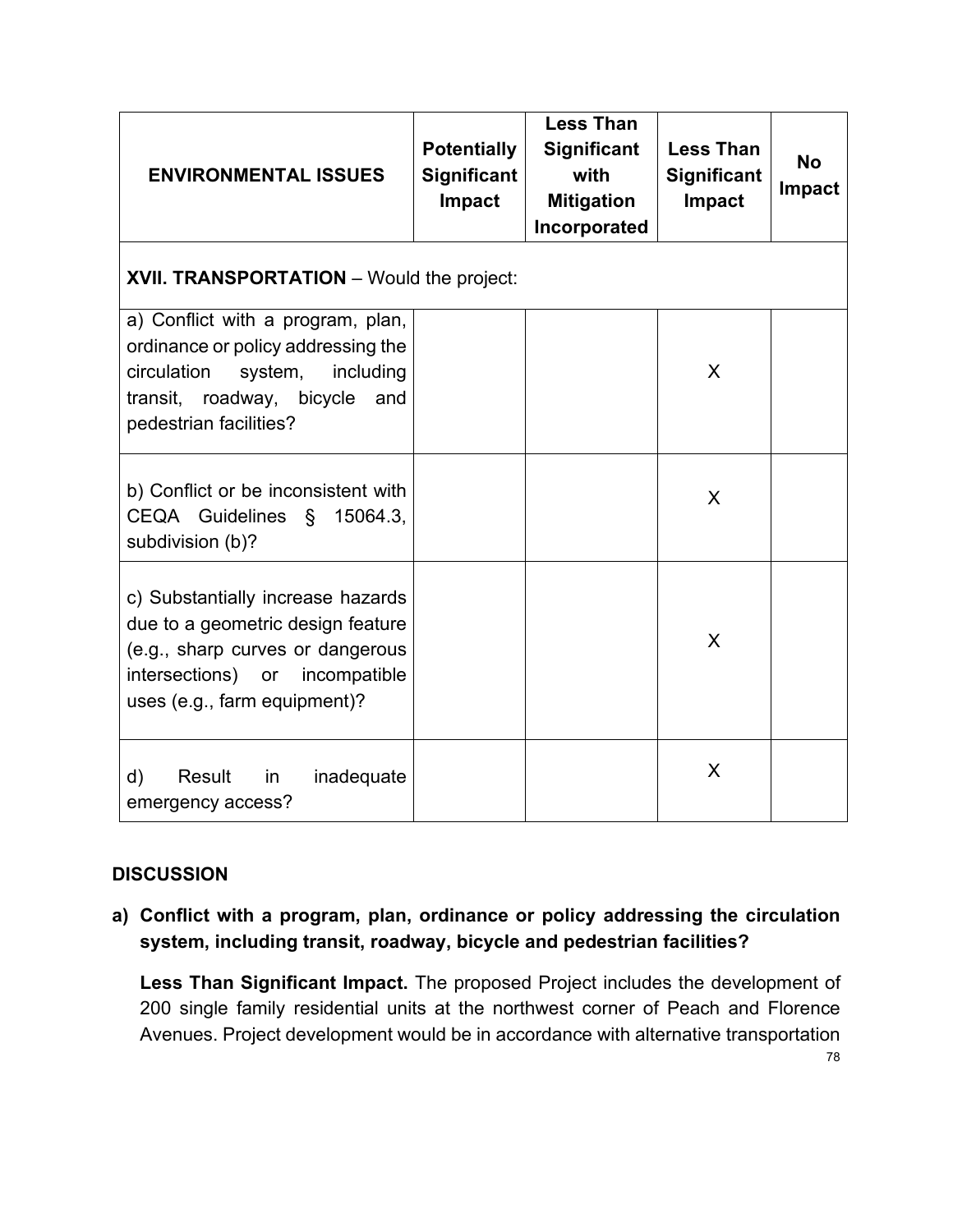policies included in the City of Fresno General Plan, the Fresno County Regional Transportation Plan, and any other adopted policies, plans or programs supporting alternative transportation. As such, any impacts are considered *less than significant.*

# **b) Would the project conflict or be inconsistent with CEQA Guidelines section 15064.3, subdivision (b)?**

**Less Than Significant Impact**. Senate Bill (SB) 743 requires that relevant CEQA analysis of transportation impacts be conducted using a metric known as vehicle miles traveled (VMT) instead of Level of Service (LOS). VMT measures how much actual auto travel (additional miles driven) a proposed project would create on California roads. If the project adds excessive car travel onto our roads, the project may cause a significant transportation impact.

The State CEQA Guidelines were amended to implement SB 743, by adding Section 15064.3. Among its provisions, Section 15064.3 confirms that, except with respect to transportation projects, a project's effect on automobile delay shall not constitute a significant environmental impact. Therefore, LOS measures of impacts on traffic facilities is no longer a relevant CEQA criteria for transportation impacts.

CEQA Guidelines Section 15064.3(b)(4) states that "[a] lead agency has discretion to evaluate a project's vehicle miles traveled, including whether to express the change in absolute terms, per capita, per household or in any other measure. A lead agency may use models to estimate a project's vehicle miles traveled and may revise those estimates to reflect professional judgment based on substantial evidence. Any assumptions used to estimate used to estimate vehicle miles traveled and any revision to model outputs should be documented and explained in the environmental document prepared for the project. The standard of adequacy in Section 15151 shall apply to the analysis described in this section."

On June 25, 2020, the City of Fresno adopted CEQA Guidelines for Vehicle Miles Traveled Thresholds, pursuant to Senate Bill 743 to be effective of July 1, 2020. The thresholds described therein are referred to herein as the City of Fresno VMT Thresholds. The City of Fresno VMT Thresholds document was prepared and adopted consistent with the requirements of CEQA Guidelines Sections 15064.3 and 15064.7. The December 2018 Technical Advisory on Evaluating Transportation Impacts in CEQA (Technical Advisory) published by the Governor's Office of Planning and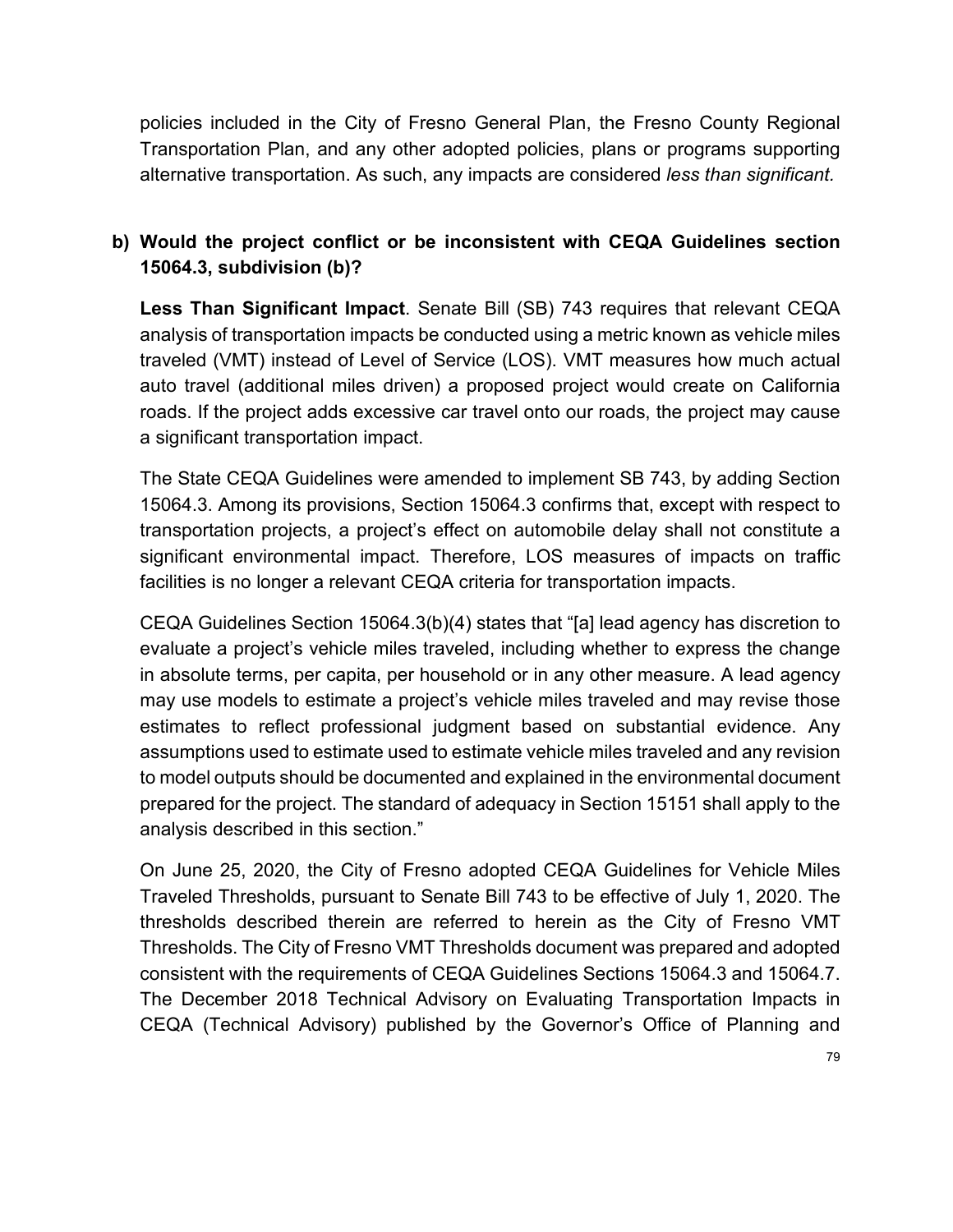Research (OPR), was utilized as a reference and guidance document in the preparation of the Fresno VMT Thresholds.

The City of Fresno VMT Thresholds adopted a screening standard and criteria that can be used to screen out qualified projects that meet the adopted criteria from needing to prepare a detailed VMT analysis.

The City of Fresno VMT Thresholds Section 3.0 regarding Project Screening discusses a variety of projects that may be screened out of a VMT analysis including specific development and transportation projects. For development projects, conditions may exist that would presume that a development project has a less than significant impact. These may be size, location, proximity to transit, or trip-making potential. For transportation projects, the primary attribute to consider with transportation projects is the potential to increase vehicle travel, sometimes referred to as "induced travel."

The proposed project is eligible to screen out because it is located in a low-VMT zone, as designated by the Fresno Council of Governments screening map and Figure 6 of the City of Fresno VMT Thresholds (Section 3.0, Project Screening). [4](#page-79-0) See Appendix F. As such, the Project will result in a *less than significant* VMT impact and is consistent with CEQA Guidelines Section 15064.3(b).

# **c) Substantially increase hazards due to a geometric design feature (e.g., sharp curves or dangerous intersections) or incompatible uses (e.g., farm equipment)?**

**Less Than Significant Impact.** The proposed Project has been designed for ease of access, adequate circulation/movement, and is typical of residential developments in the City of Fresno. On-site circulation patterns do not involve high speeds, sharp curves or dangerous intersections. Although there will be an increase in the volume of vehicles accessing the site and surrounding areas, the proposed Project will not present a substantial increase in hazards. Any impacts are considered *less than significant.*

# **d) Result in inadequate emergency access?**

<span id="page-79-0"></span><sup>4</sup> Fresno Council of Governments. Step 1: Initial Screening. [https://www.fresnocog.org/project/vmt-screening/.](https://www.fresnocog.org/project/vmt-screening/) Accessed January 2022.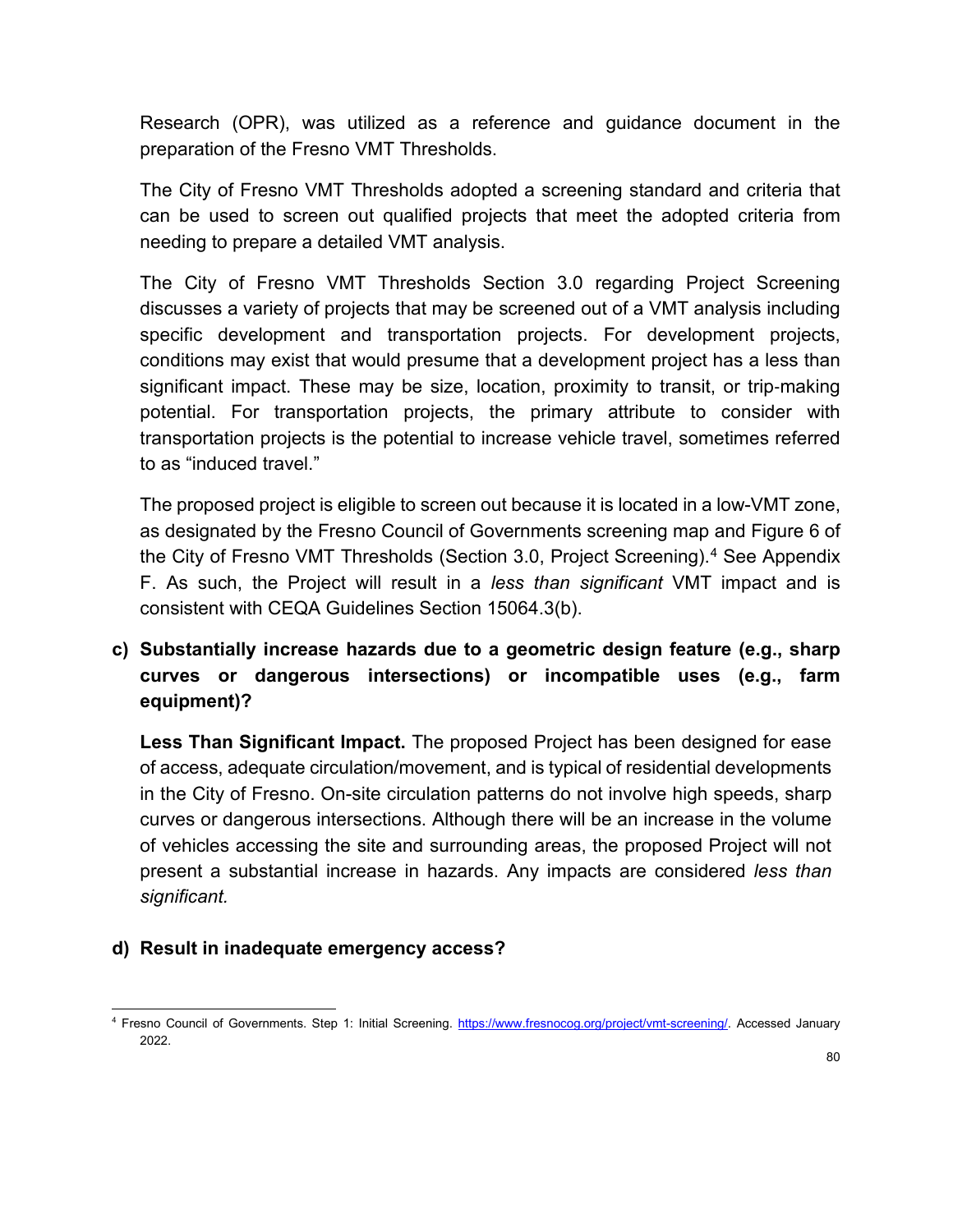**Less Than Significant Impact.** The proposed Project does not involve a change to any emergency response plan. Access points to the Project are along Peach Avenue and the site will remain accessible to emergency vehicles of all sizes. As such, potential impacts are *less than significant.* 

### *Mitigation Measures*

| <b>ENVIRONMENTAL ISSUES</b>                                                                                                                                                                                                                                                                                                                                                                 | <b>Potentially</b><br><b>Significant</b><br><b>Impact</b> | <b>Less Than</b><br><b>Significant</b><br>with<br><b>Mitigation</b><br>Incorporated | <b>Less Than</b><br><b>Significant</b><br>Impact | <b>No</b><br><b>Impact</b> |
|---------------------------------------------------------------------------------------------------------------------------------------------------------------------------------------------------------------------------------------------------------------------------------------------------------------------------------------------------------------------------------------------|-----------------------------------------------------------|-------------------------------------------------------------------------------------|--------------------------------------------------|----------------------------|
| XVII. TRIBAL CULTURAL RESOURCES - Would the project:                                                                                                                                                                                                                                                                                                                                        |                                                           |                                                                                     |                                                  |                            |
| a) Cause a substantial adverse<br>change in the significance of a<br>tribal cultural resource, defined in<br>PRC section 21074 as either a<br>feature, place, cultural<br>site,<br>landscape that is geographically<br>defined in terms of the size and<br>scope of the landscape, sacred<br>place, or object with cultural value<br>to a California Native American<br>tribe, and that is: |                                                           |                                                                                     |                                                  |                            |
| i) Listed or eligible for listing in the<br>California Register of Historical<br>Resources, or in a local register of<br>historical resources as defined in<br>PRC section 5020.1(k), or,                                                                                                                                                                                                   |                                                           |                                                                                     | X                                                |                            |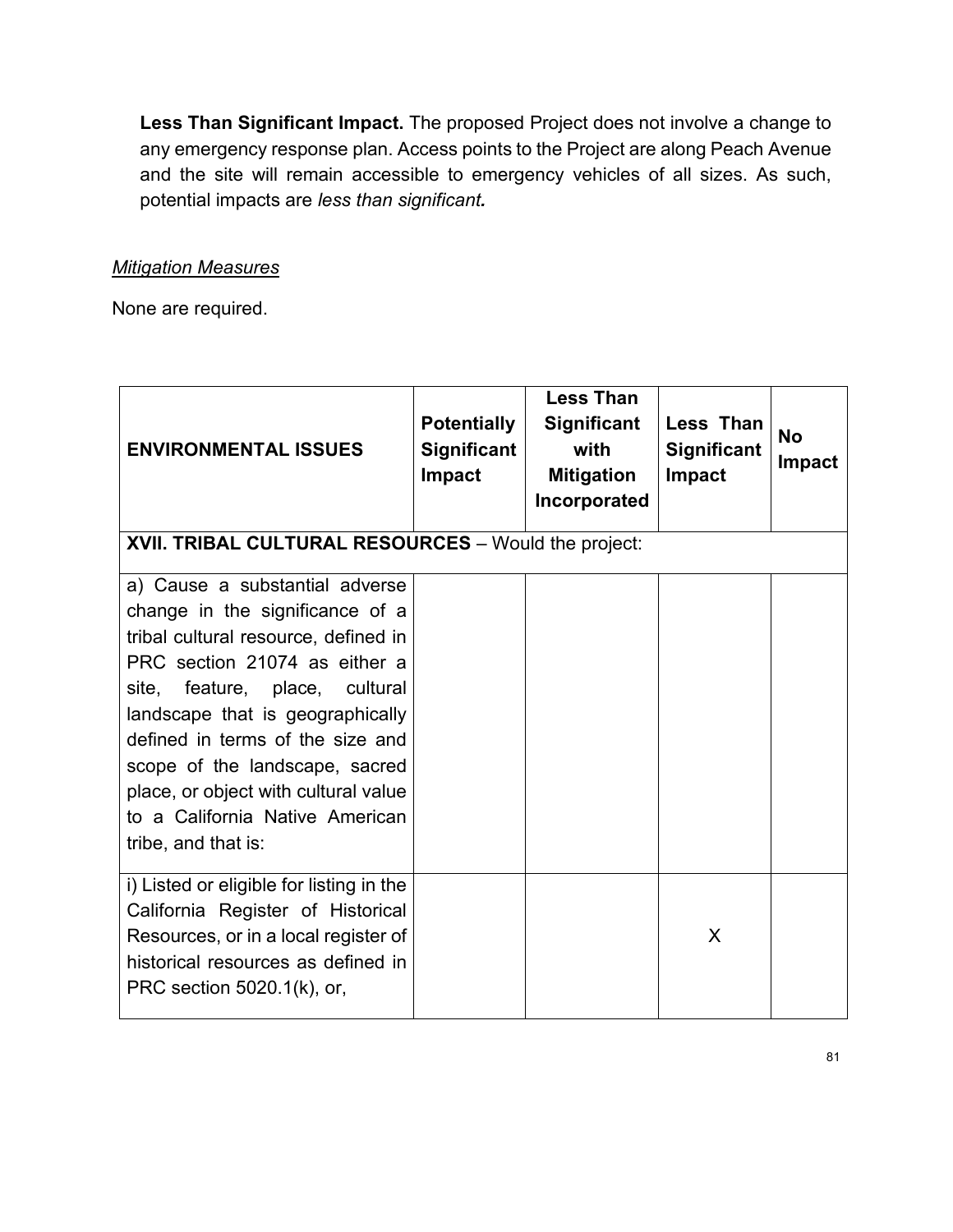| <b>ENVIRONMENTAL ISSUES</b>                                                                                                                                                                                             | <b>Potentially</b><br><b>Significant</b><br><b>Impact</b> | <b>Less Than</b><br><b>Significant</b><br>with<br><b>Mitigation</b><br>Incorporated | Less Than<br><b>Significant</b><br><b>Impact</b> | <b>No</b><br><b>Impact</b> |
|-------------------------------------------------------------------------------------------------------------------------------------------------------------------------------------------------------------------------|-----------------------------------------------------------|-------------------------------------------------------------------------------------|--------------------------------------------------|----------------------------|
| ii) A resource determined by the<br>lead agency, in its discretion and<br>supported by substantial evi-<br>dence, to be significant pursuant<br>to criteria set forth in subdivision<br>$(c)$ of PRC section 5024.1. In |                                                           |                                                                                     |                                                  |                            |
| applying the criteria set forth in<br>subdivision (c) of PRC section<br>5024.1, the lead agency shall<br>consider the significance of the<br>resource to a California Native<br>American tribe.                         |                                                           |                                                                                     | X                                                |                            |

- **a) Would the project cause a substantial adverse change in the significance of a tribal cultural resource, defined in Public Resources Code section 21074 as either a site, feature, place, cultural landscape that is geographically defined in terms of the size and scope of the landscape, sacred place, or object with cultural value to a California Native American tribe, and that is:**
	- **i. Listed or eligible for listing in the California Register of Historical Resources, or in a local register of historical resources as defined in Public Resources Code section 5020.1(k), or**

**Less Than Significant Impact.** As discussed in Section V, Cultural Resources, Impact c), a prehistoric and historic site records and literature search was conducted for the Project area through the Southern San Joaquin Valley Archaeological Information Center of the California Historical Resources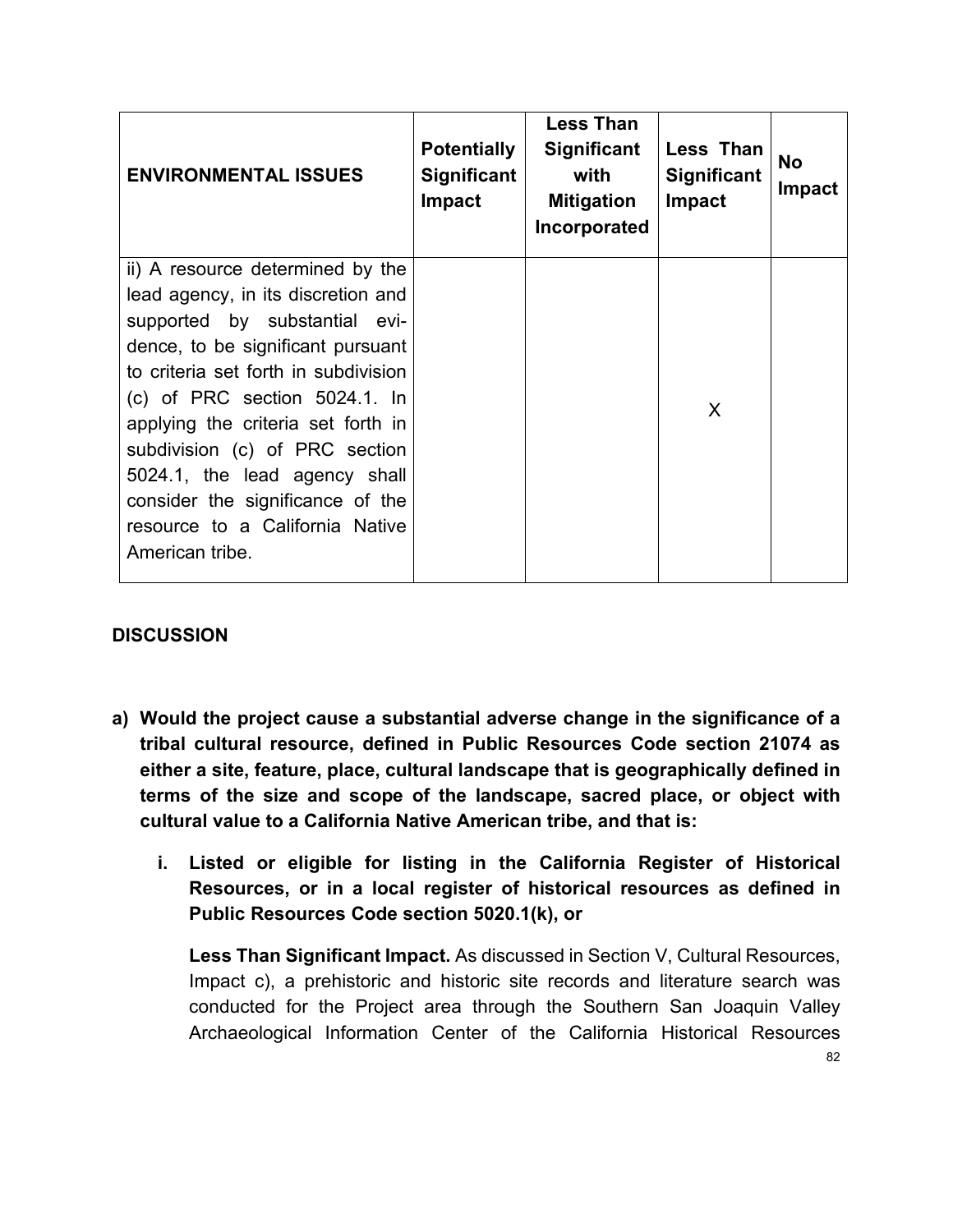Information System on November 12, 2021 (File RS#21-440). There have been no previous cultural resource studies performed in the Project area; however, eight cultural resource studies fall in the one-half mile radius, FR-00296, 01800, 02000, 02126, 02127, 02194, 02217, 02972. Records indicated that there are no known sites within the Project area. Four recorded resources fall within the one-half mile radius, P-10-003930, 004677, 005120, & 005305. These resources consist of historic railroads, canals, and historic properties. A review of the Sacred Lands Inventory by the Native American Heritage Commission (NAHC) was also performed and the results were negative. As such, any impacts are *less than significant.* 

**ii. A resource determined by the lead agency, in its discretion and supported by substantial evidence, to be significant pursuant to criteria set forth in subdivision (c) of Public Resources Code Section 5024.1. In applying the criteria set forth in subdivision (c) of Public Resource Code Section 5024.1, the lead agency shall consider the significance of the resource to a California Native American tribe.**

**Less Than Significant Impact.** In accordance with Assembly Bill (AB) 52 and Senate Bill (SB) 18, potentially affected Tribes were formally notified of this Project and were given the opportunity to request consultation on the Project. The City contacted the Native American Heritage Commission, requesting a contact list of applicable Native American Tribes, which was provided to the City. The City provided letters to the listed Tribes on December 17, 2021, notifying them of the Project and requesting consultation, if desired. The City did not receive any responses from the tribes contacted by the response due date of January 17, 2022. Therefore, there is a *less than significant impact*.

#### *Mitigation Measures*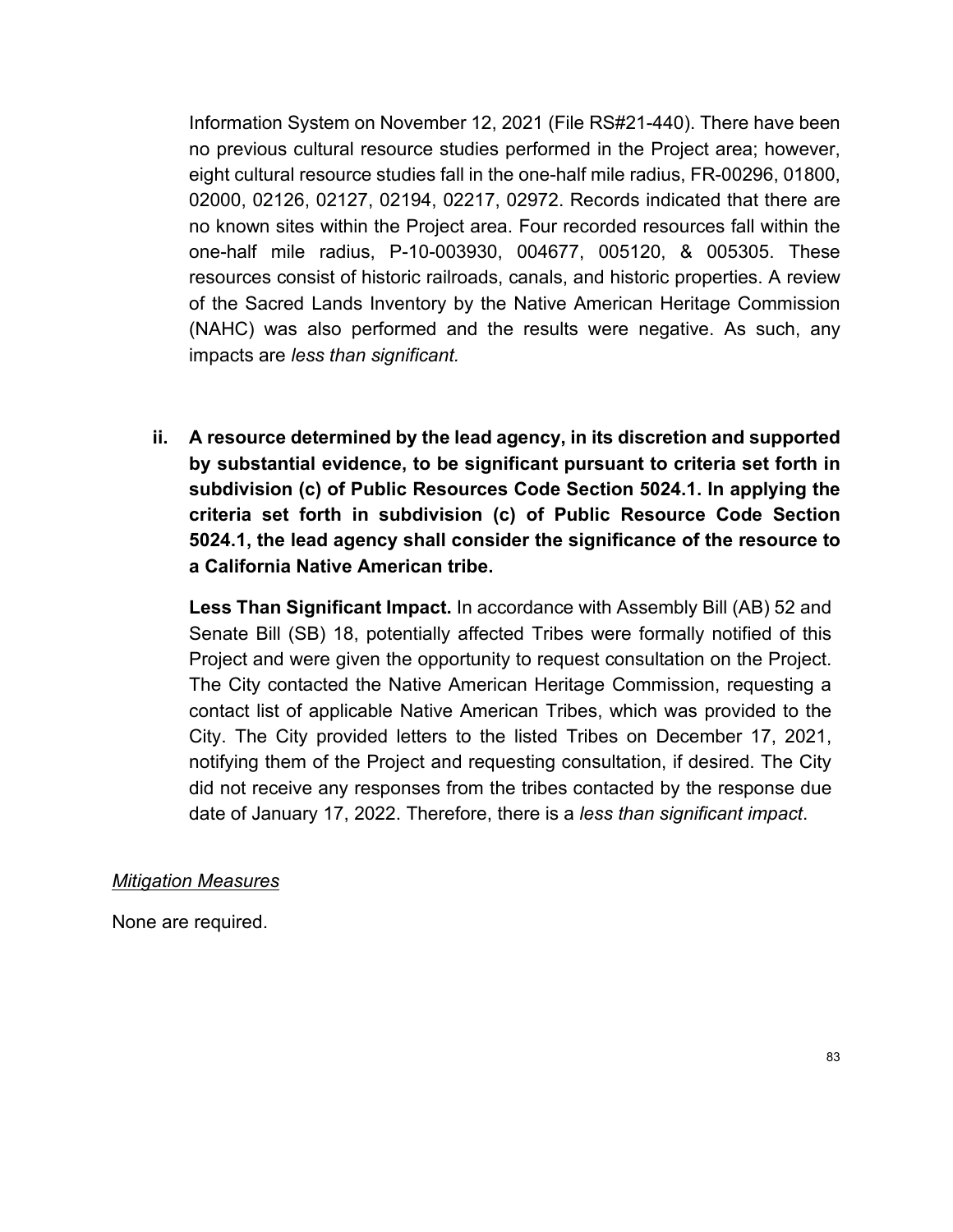| <b>ENVIRONMENTAL ISSUES</b>                                                                                                                                                                                                                                                                                                                       | <b>Potentially</b><br><b>Significant</b><br><b>Impact</b> | <b>Less Than</b><br><b>Significant</b><br>with<br><b>Mitigation</b><br>Incorporated | <b>Less Than</b><br><b>Significant</b><br>Impact | <b>No</b><br><b>Impact</b> |
|---------------------------------------------------------------------------------------------------------------------------------------------------------------------------------------------------------------------------------------------------------------------------------------------------------------------------------------------------|-----------------------------------------------------------|-------------------------------------------------------------------------------------|--------------------------------------------------|----------------------------|
| XIX. UTILITIES AND SERVICE SYSTEMS - Would the project:                                                                                                                                                                                                                                                                                           |                                                           |                                                                                     |                                                  |                            |
| Require or result in<br>a)<br>the<br>relocation or construction of new<br>or expanded water, wastewater<br>treatment<br>storm<br>water<br><b>or</b><br>drainage, electric power, natural<br>telecommunications<br>gas,<br>or<br>facilities, the construction<br><b>or</b><br>relocation of which could cause<br>significant environmental effect? |                                                           |                                                                                     | X                                                |                            |
| b) Have sufficient water supplies<br>available to serve the project and<br>reasonably foreseeable future<br>development during normal, dry<br>and multiple dry years?                                                                                                                                                                             |                                                           |                                                                                     | X                                                |                            |
| c) Result in a determination by the<br>waste water treatment provider,<br>which serves or may serve the<br>project that it has adequate<br>capacity to serve the project's<br>projected demand in addition to<br>provider's<br>existing<br>the<br>commitments?                                                                                    |                                                           |                                                                                     | X                                                |                            |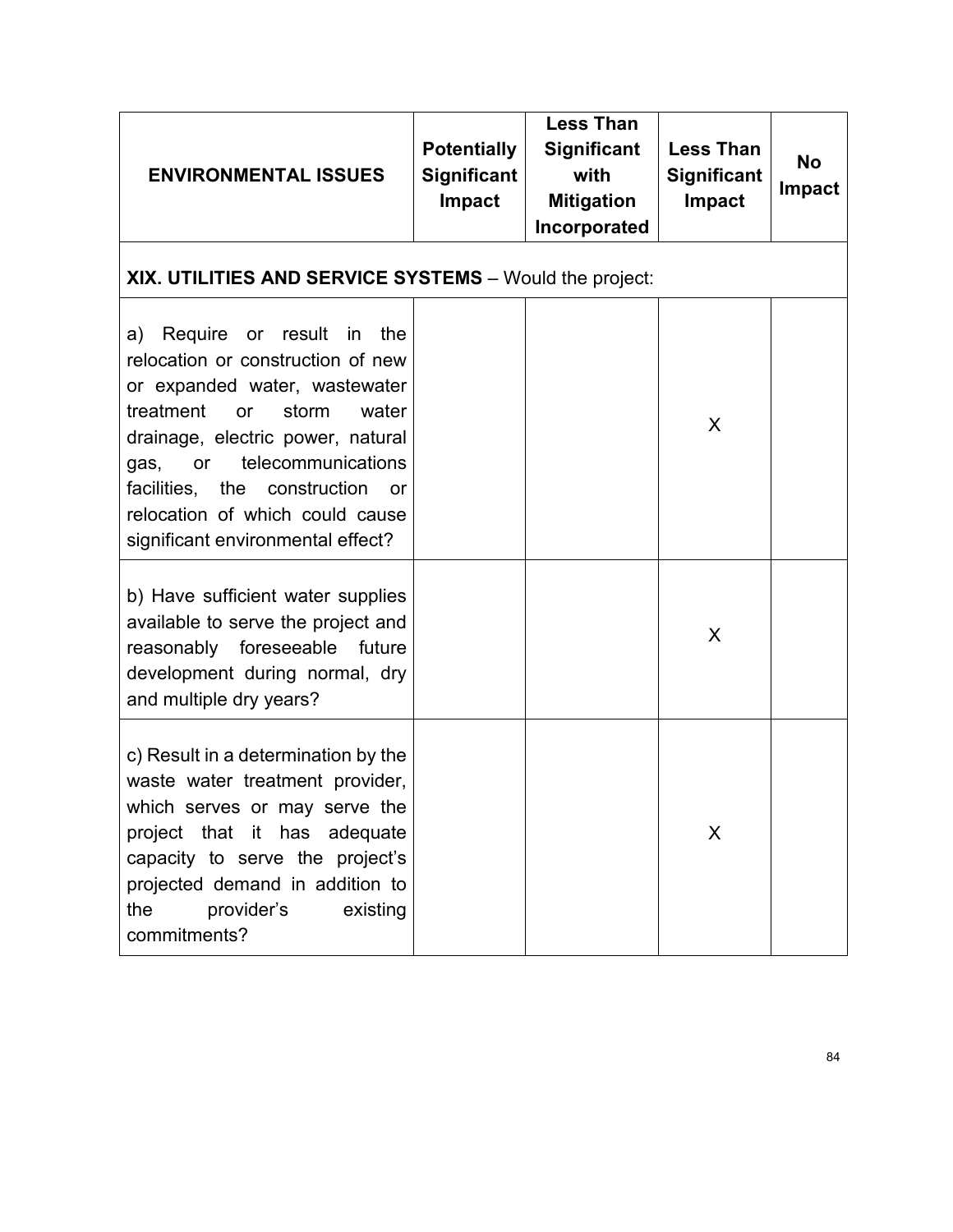| <b>ENVIRONMENTAL ISSUES</b>                                                                                                                                                                            | <b>Potentially</b><br><b>Significant</b><br><b>Impact</b> | <b>Less Than</b><br>Significant<br>with<br><b>Mitigation</b><br>Incorporated | <b>Less Than</b><br><b>Significant</b><br>Impact | <b>No</b><br><b>Impact</b> |
|--------------------------------------------------------------------------------------------------------------------------------------------------------------------------------------------------------|-----------------------------------------------------------|------------------------------------------------------------------------------|--------------------------------------------------|----------------------------|
| d) Generate solid waste in excess<br>of state or local standards, or in<br>excess of the capacity of local<br>infrastructure, or otherwise impair<br>the attainment of solid waste<br>reduction goals? |                                                           |                                                                              | X                                                |                            |
| e) Comply with federal, state, and<br>local management and reduction<br>statutes and regulations related to<br>solid waste?                                                                            |                                                           |                                                                              | X                                                |                            |

**a) Require or result in the relocation or construction of new or expanded water, wastewater treatment or storm water drainage, electric power, natural gas, or telecommunications facilities, the construction or relocation of which could cause significant environmental effects?**

**Less Than Significant Impact.** Wastewater service, water, electric power, natural gas and telecommunications facilities would all provide service to the proposed Project from their respective existing facilities and as such, would not be required to construct new or expanded facilities. The Project will have a *less than significant impact* to this analysis area.

# **b) Have sufficient water supplies available to serve the project and reasonably foreseeable future development during normal, dry and multiple dry years?**

**Less Than Significant Impact.** Water service would be provided to the Project by the City of Fresno and the City of Fresno Department of Public Utilities Water Division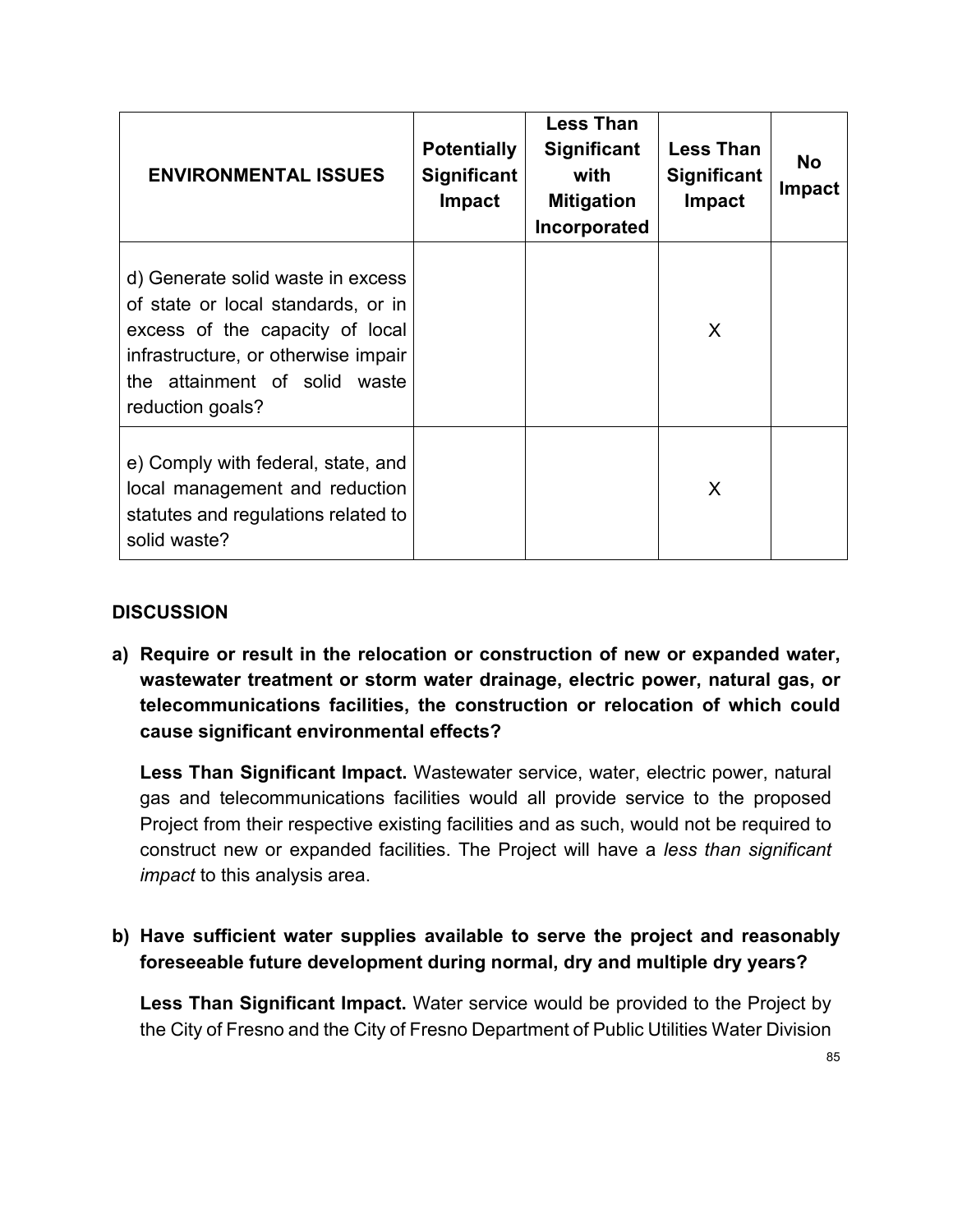has determined that no new or expanded water supply facilities are necessary to serve the Project. Project water demand will be determined using the City's adopted 2020 Urban Water Management Plan (UWMP) methodologies and are calculated based on 200 single-family residential units and the City's 2020 average daily per capita water use, which was 198 gallons per capita per day (GPCD).<sup>[5](#page-85-0)</sup>

> • 200 dwelling units  $X$  3.07 persons per dwelling unit = 614 persons X 198 GPCD = 121,572 total gallons per day  $X$  365 days per year = 44,373,780 gallons per year (or ~136.18 acre/feet/year)

While the Project would increase demand for water resources beyond current levels, the City is far below its 2020 daily per capita water use target of 247 CPDC due to the extensive conservation effort implemented by the City in the past decade.[6](#page-85-1) Based on the assumptions in the City's UWMP, the Project would not negatively impact water supplies or otherwise deplete groundwater supplies. Moreover, the proposed Project is not anticipated to interfere with groundwater recharge efforts being implemented by the City. The City's UWMP contains a detailed evaluation of existing sources of water supply, anticipated future water demand, extensive conservation measures, and the development of new water supplies (recycled water, increased recharge, surface water treatment, etc.). Measures contained in the UWMP as well as the City's General Plan are intended to reduce demands on groundwater resources by augmenting supply and introducing conservation measures and other mitigation strategies.

In addition to adequate water supply, the Project is also subject to minimum water pressure requirements. The City of Fresno Municipal Code Section 6-501 states that estimated peak hour water demands shall be based on 2.12 gallons per minute for single-family residential units. The Fire Protection Water Demand shall be added to the overall Project water demands at 1,500 gallons per minute. The sum of the Peak Hour Water Demands and Fire Protection Demands (in gpm) shall establish the total instantaneous water supply flow required for the project, inclusive of fire protection. The Project Applicant will be required to adhere to these standards and maintain them in perpetuity.

<span id="page-85-1"></span><span id="page-85-0"></span><sup>&</sup>lt;sup>5</sup> City of Fresno 2020 Urban Water Management Plan. June 2021. Page ES-4. [https://www.fresno.gov/publicutilities/wp](https://www.fresno.gov/publicutilities/wp-content/uploads/sites/16/2021/06/Fresno-2020-UWMP_Public-Draft_2021-06-29.pdf)[content/uploads/sites/16/2021/06/Fresno-2020-UWMP\\_Public-Draft\\_2021-06-29.pdf.](https://www.fresno.gov/publicutilities/wp-content/uploads/sites/16/2021/06/Fresno-2020-UWMP_Public-Draft_2021-06-29.pdf) Accessed March 2022.  $6$  Ibid.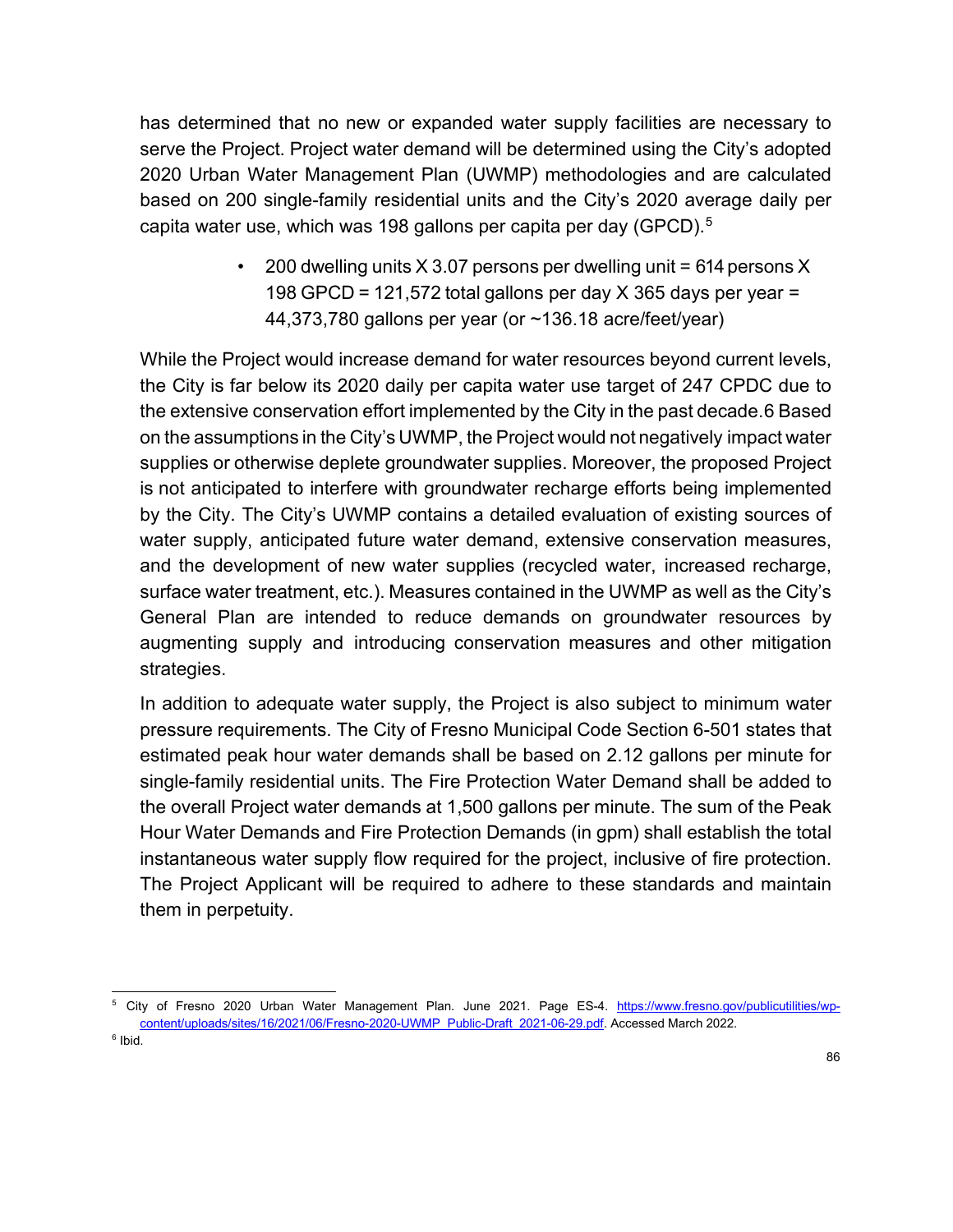The proposed Project would not require new or expanded water entitlements and there is sufficient water supply for the Project. Therefore, the impact is *less than significant.*

**c) Result in a determination by the wastewater treatment provider, which serves or may serve the project that it has adequate capacity to serve the project's projected demand in addition to the provider's existing commitments?**

**Less Than Significant Impact.** The Project will result in wastewater from residential units that will be discharged into the City's existing wastewater treatment system. The wastewater will be typical of other urban/residential developments consisting of bathrooms, kitchen drains and other similar features. The Project will not discharge any unusual or atypical wastewater that would violate the City's waste discharge requirements. The City of Fresno Public Works Department has reviewed the Project and determined that it can accommodate the wastewater generated from the project. Therefore, the impact of the Project on wastewater treatment is *less than significant.*

# **d) Generate solid waste in excess of State or local standards, or in excess of the capacity of local infrastructure, or otherwise impair the attainment of solid waste reduction goals?**

**Less Than Significant Impact.** The Project will be served by the City of Fresno Department of Public Utilities. The Project would be required to comply with the Fresno Municipal Code which outlines requirements and specifications for solid waste collection, including construction recycling. Regarding City of Fresno capacity for solid waste, the City of Fresno currently produces approximately 4,600 tons of material each week.

The City of Fresno's solid waste is primarily landfilled at the American Avenue Landfill in Fresno County, near the City of Kerman. The landfill is permitted to accept 2,200 tons per day and has a permitted capacity of 29.3 million cubic yards. A typical residence disposes of approximately 10 pounds of solid waste each day[.7](#page-86-0) As such, the 200 new residences proposed in this development would generate 2,000 pounds, or approximately 1.2 cubic yards of solid waste daily. The original closure date was 2031; however, due to enhanced recycling efforts, particularly on the part of the City

<span id="page-86-0"></span><sup>7</sup> City of Fresno. Master Environmental Impact Report, Utilities and Service Systems. [https://www.fresno.gov/darm/wp](https://www.fresno.gov/darm/wp-content/uploads/sites/10/2016/11/Sec-05-15-UtilitiesMEIR.pdf)[content/uploads/sites/10/2016/11/Sec-05-15-UtilitiesMEIR.pdf.](https://www.fresno.gov/darm/wp-content/uploads/sites/10/2016/11/Sec-05-15-UtilitiesMEIR.pdf) Accessed February 2022.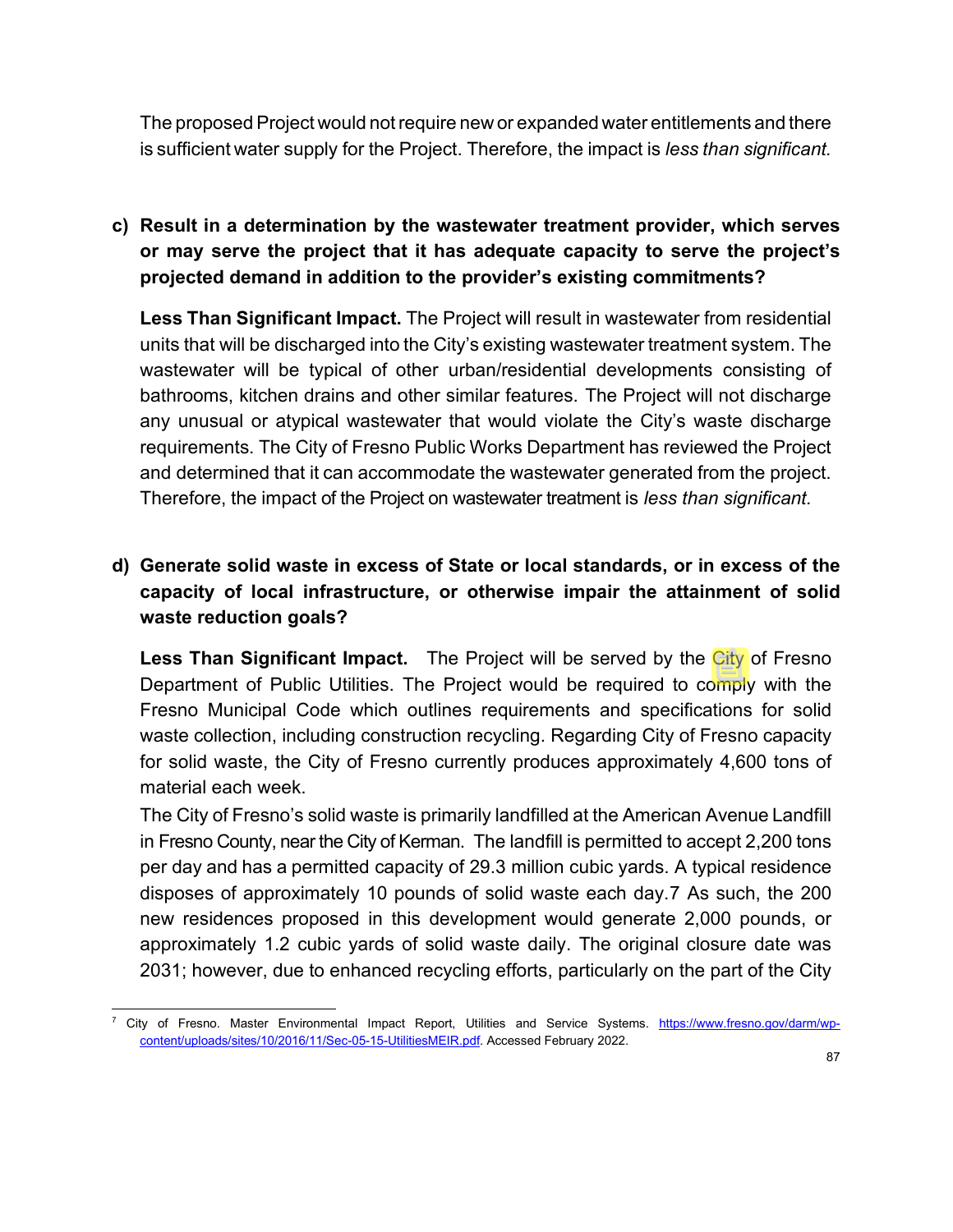of Fresno, the closure date has been extended to 2050. Therefore, Project compliance with applicable measures would promote regular collection and encourage the recycling of materials in accordance with the City's current capacity. The proposed Project's impact on solid waste will be *less than significant.*

# **e) Comply with federal, state, and local management and reduction statutes and regulations related to solid waste?**

**Less Than Significant Impact.** The proposed Project will be in compliance with federal, state and local management and reduction statutes related to solid waste. Any impacts are *less than significant.*

#### *Mitigation Measures*

| <b>ENVIRONMENTAL ISSUES</b>                                                                                                                                                                                                     | <b>Potentially</b><br><b>Significant</b><br><b>Impact</b> | <b>Less Than</b><br>Significant<br>with<br><b>Mitigation</b><br>Incorporated | <b>Less Than</b><br><b>Significant</b><br>Impact | <b>No</b><br><b>Impact</b> |
|---------------------------------------------------------------------------------------------------------------------------------------------------------------------------------------------------------------------------------|-----------------------------------------------------------|------------------------------------------------------------------------------|--------------------------------------------------|----------------------------|
| XX. WILDFIRE – If located in or near state responsibility areas or lands classified as<br>very high fire hazard severity zones, would the project:                                                                              |                                                           |                                                                              |                                                  |                            |
| a) Substantially impair an adopted<br>emergency response plan<br>or<br>emergency evacuation plan?                                                                                                                               |                                                           |                                                                              |                                                  | X                          |
| b) Due to slope, prevailing winds,<br>other factors, exacerbate<br>and<br>wildfire risks, and thereby expose<br>project occupants to pollutant<br>concentrations from a wildfire or<br>the uncontrolled spread of a<br>wldfire? |                                                           |                                                                              | X                                                |                            |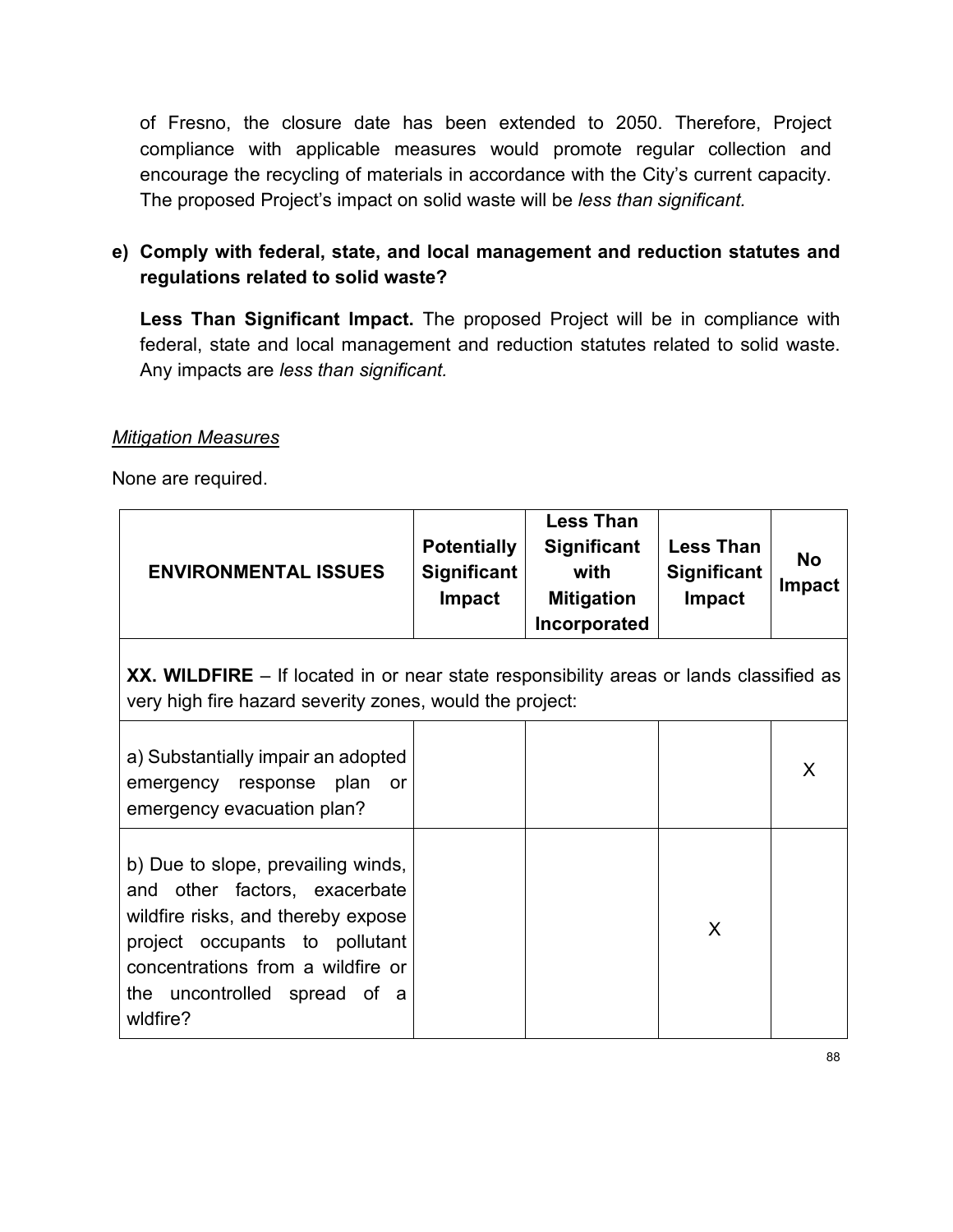| <b>ENVIRONMENTAL ISSUES</b>                                                                                                                                                                                                                                                                                        | <b>Potentially</b><br><b>Significant</b><br><b>Impact</b> | <b>Less Than</b><br><b>Significant</b><br>with<br><b>Mitigation</b><br>Incorporated | <b>Less Than</b><br><b>Significant</b><br><b>Impact</b> | <b>No</b><br><b>Impact</b> |
|--------------------------------------------------------------------------------------------------------------------------------------------------------------------------------------------------------------------------------------------------------------------------------------------------------------------|-----------------------------------------------------------|-------------------------------------------------------------------------------------|---------------------------------------------------------|----------------------------|
| c) Require the installation or<br>of<br>maintenance<br>associated<br>infrastructure (such as roads, fuel<br>breaks,<br>emergency<br>water<br>sources, power lines or other<br>utilities) that may exacerbate fire<br>risk or that may result in temporary<br>ongoing<br>impacts<br>to<br>the<br>or<br>environment? |                                                           |                                                                                     |                                                         | X                          |
| d) Expose people or structures to<br>significant<br>risks,<br>including<br>downslope<br>downstream<br>or<br>flooding or landslides, as a result<br>of runoff, post-fire slope instability,<br>or drainage changes?                                                                                                 |                                                           |                                                                                     |                                                         | X                          |

# **a) Substantially impair an adopted emergency response plan or emergency evacuation plan?**

**No Impact.** The proposed Project will be required to be in compliance with any adopted emergency response plan as part of the building permit process. There is *no impact.*

**b) Due to slope, prevailing winds, and other factors, exacerbate wildfire risks, and thereby expose project occupants to pollutant concentrations from a wildfire or the uncontrolled spread of a wildfire?**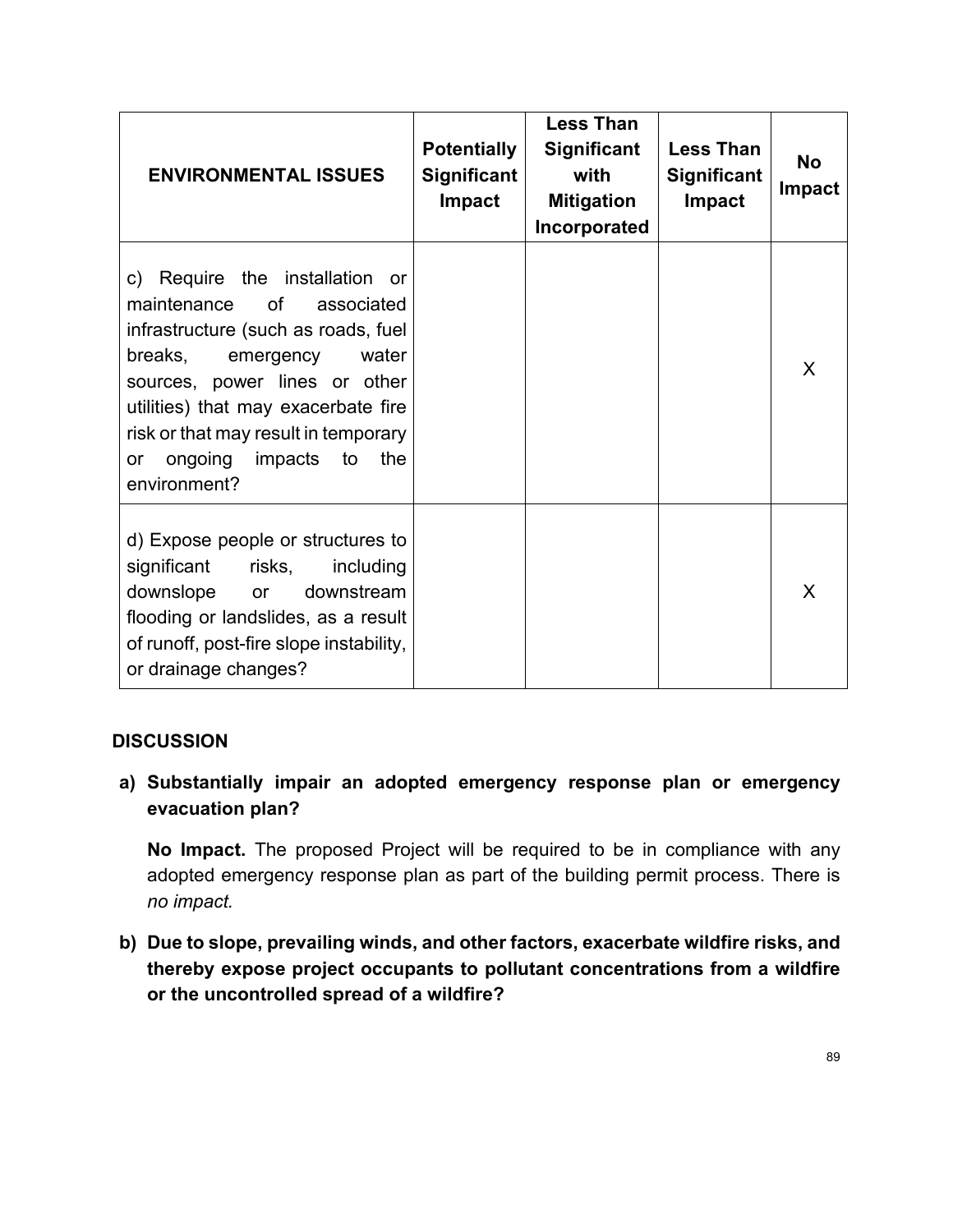**Less Than Significant Impact.** The proposed Project is located in a flat area developed with agricultural and residential land uses, which precludes the risk of wildfire. The area is flat in nature which would limit the risk of downslope flooding and landslides, and limit any wildfire spread. As such, any wildfire risk to the project structures or people would be *less than significant.*

**c) Require the installation or maintenance of associated infrastructure (such as roads, fuel breaks, emergency water sources, power lines or other utilities) that may exacerbate fire risk or that may result in temporary or ongoing impacts to the environment?**

**No Impact**. The proposed Project is located in an area developed with urban and agricultural uses. There are no aspects of this Project that would exacerbate fire risk. There is *no impact.*

**d) Expose people or structures to significant risks, including downslope or downstream flooding or landslides, as a result of runoff, post-fire slope instability, or drainage changes?**

**No Impact.** As discussed in Impact b) above, the proposed Project is located in an area dominated by urban and agricultural uses and is relatively flat, which precludes the risk of downslope or downstream flooding. There is *no impact*.

#### *Mitigation Measures*

| <b>ENVIRONMENTAL ISSUES</b>             | <b>Potentially</b><br><b>Significant</b><br><b>Impact</b> | <b>Less Than</b><br><b>Significant</b><br>with<br><b>Mitigation</b><br>Incorporated | <b>Less Than</b><br><b>Significant</b><br>Impact | <b>No</b><br>Impact |  |
|-----------------------------------------|-----------------------------------------------------------|-------------------------------------------------------------------------------------|--------------------------------------------------|---------------------|--|
| XIX. MANDATORY FINDINGS OF SIGNIFICANCE |                                                           |                                                                                     |                                                  |                     |  |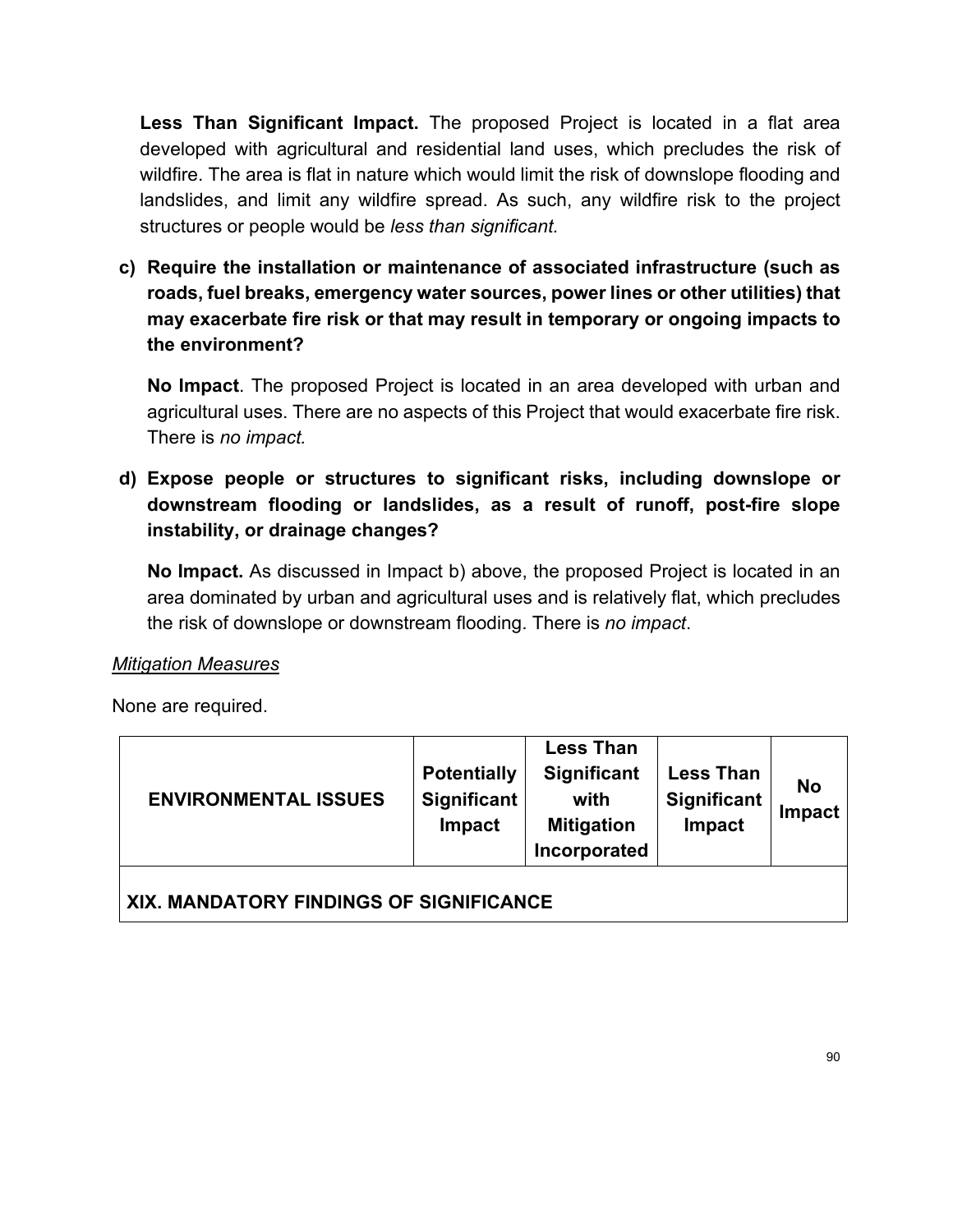| <b>ENVIRONMENTAL ISSUES</b>                                                                                                                                                                                                                                                                                                                                                                                                                                                                        | <b>Potentially</b><br><b>Significant</b><br><b>Impact</b> | <b>Less Than</b><br><b>Significant</b><br>with<br><b>Mitigation</b><br>Incorporated | <b>Less Than</b><br><b>Significant</b><br><b>Impact</b> | <b>No</b><br><b>Impact</b> |
|----------------------------------------------------------------------------------------------------------------------------------------------------------------------------------------------------------------------------------------------------------------------------------------------------------------------------------------------------------------------------------------------------------------------------------------------------------------------------------------------------|-----------------------------------------------------------|-------------------------------------------------------------------------------------|---------------------------------------------------------|----------------------------|
| a) Does the project have the<br>potential to degrade the quality of<br>environment, substantially<br>the<br>reduce the habitat of a fish or<br>wildlife species, cause a fish or<br>wildlife population to drop below<br>self-sustaining levels, threaten to<br>eliminate a plant or animal<br>community, reduce the number or<br>restrict the range of a rare or<br>endangered plant or animal or<br>eliminate important examples of<br>the major periods of California<br>history or prehistory? |                                                           | X                                                                                   |                                                         |                            |
| b) Does the project have impacts<br>that are individually limited, but<br>cumulatively<br>considerable?<br>("Cumulatively<br>considerable"<br>that<br>the<br>incremental<br>means<br>effects<br>of<br>project<br>are<br>a<br>considerable when<br>viewed<br>in<br>connection with the effects of past<br>projects, the effects of other<br>current projects, and the effects of<br>probable future projects)?                                                                                      |                                                           |                                                                                     | X                                                       |                            |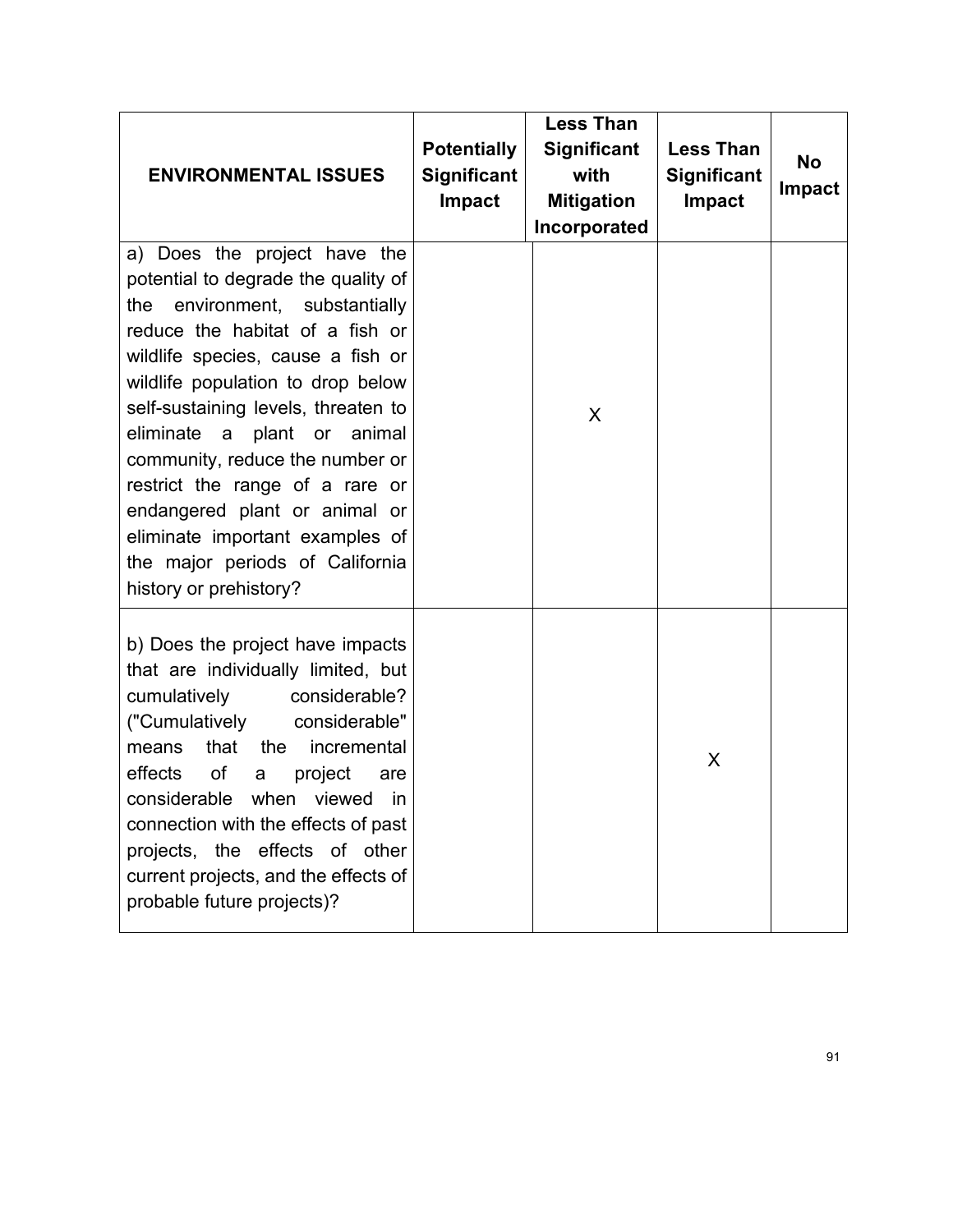| <b>ENVIRONMENTAL ISSUES</b>                                                                                                                                                | <b>Potentially</b><br><b>Significant</b><br><b>Impact</b> | <b>Less Than</b><br><b>Significant</b><br>with<br><b>Mitigation</b><br>Incorporated | <b>Less Than</b><br><b>Significant</b><br>Impact | <b>No</b><br><b>Impact</b> |
|----------------------------------------------------------------------------------------------------------------------------------------------------------------------------|-----------------------------------------------------------|-------------------------------------------------------------------------------------|--------------------------------------------------|----------------------------|
| the<br>project<br>c)<br><b>Does</b><br>have<br>environmental effects which will<br>cause substantial adverse effects<br>on human beings, either directly<br>or indirectly? |                                                           | X                                                                                   |                                                  |                            |

**a) Does the project have the potential to substantially degrade the quality of the environment, substantially reduce the habitat of a fish or wildlife species, cause a fish or wildlife population to drop below self-sustaining levels, threaten to eliminate a plant or animal community, substantially reduce the number or restrict the range of an endangered, rare, or threatened species, or eliminate important examples of the major periods of California history or prehistory?**

**Less than Significant with Mitigation Incorporated.** The analyses of environmental issues contained in this Initial Study indicate that the proposed Project is not expected to have substantial impact on the environment or on any resources identified in the Initial Study. Mitigation measures have been incorporated as described in each impact area to reduce all potentially significant impacts to *less than significant with mitigation incorporated*.

**b) Does the project have impacts that are individually limited, but cumulatively considerable? ("Cumulatively considerable" means that the incremental effects of a project are considerable when viewed in connection with the effects of past projects, the effects of other current projects, and the effects of probable future projects.)**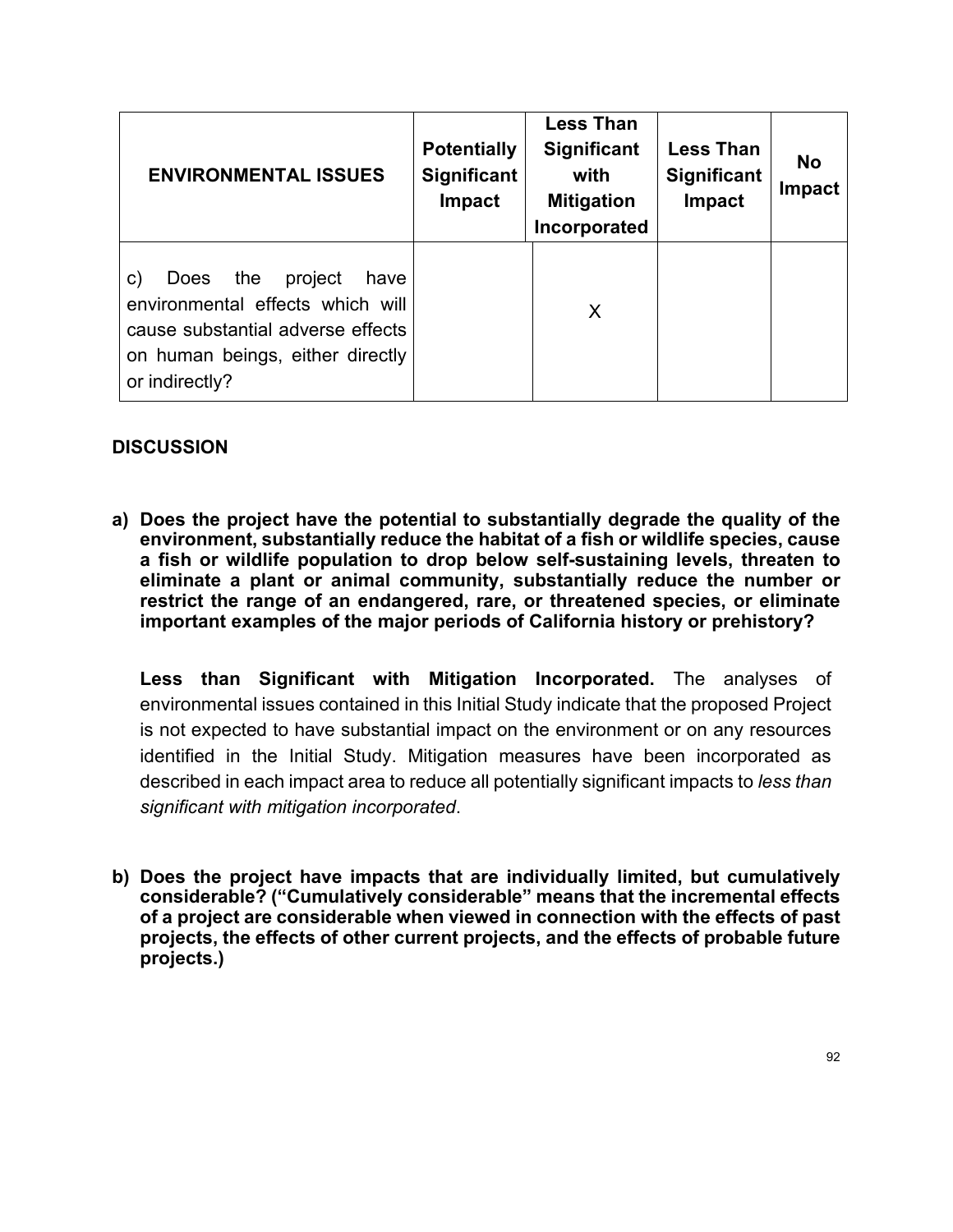**Less than Significant Impact.** CEQA Guidelines Section 15064(i) states that a Lead Agency shall consider whether the cumulative impact of a project is significant and whether the effects of the project are cumulatively considerable. The assessment of the significance of the cumulative effects of a project must, therefore, be conducted in connection with the effects of past projects, other current projects, and probable future projects. Due to the nature of the Project and consistency with environmental policies, incremental contributions to impacts are considered less than cumulatively considerable. All Project- related impacts were determined to be either less than significant, or less than significant after mitigation. The proposed Project would not contribute substantially to adverse cumulative conditions, or create any substantial indirect impacts (i.e., increase in population could lead to an increase need for housing, increase in traffic, air pollutants, etc.). Due to buildout of the area and existing land constraints, it is not anticipated that further substantial commercial or residential development will occur in the area in the foreseeable future. As such, Project impacts are not considered to be cumulatively considerable given the lack of proposed new development in the area and the insignificance of Project-induced impacts. The impact is therefore *less than significant.*

#### **c) Does the project have environmental effects that will cause substantial adverse effects on human beings, either directly or indirectly?**

**Less than Significant with Mitigation Incorporated.** The analyses of environmental issues contained in this Initial Study indicate that the Project is not expected to have substantial impact on human beings, either directly or indirectly. Mitigation measures have been incorporated as described in each specific impact area which will reduce all potentially significant impacts to *less than significant with mitigation incorporated.*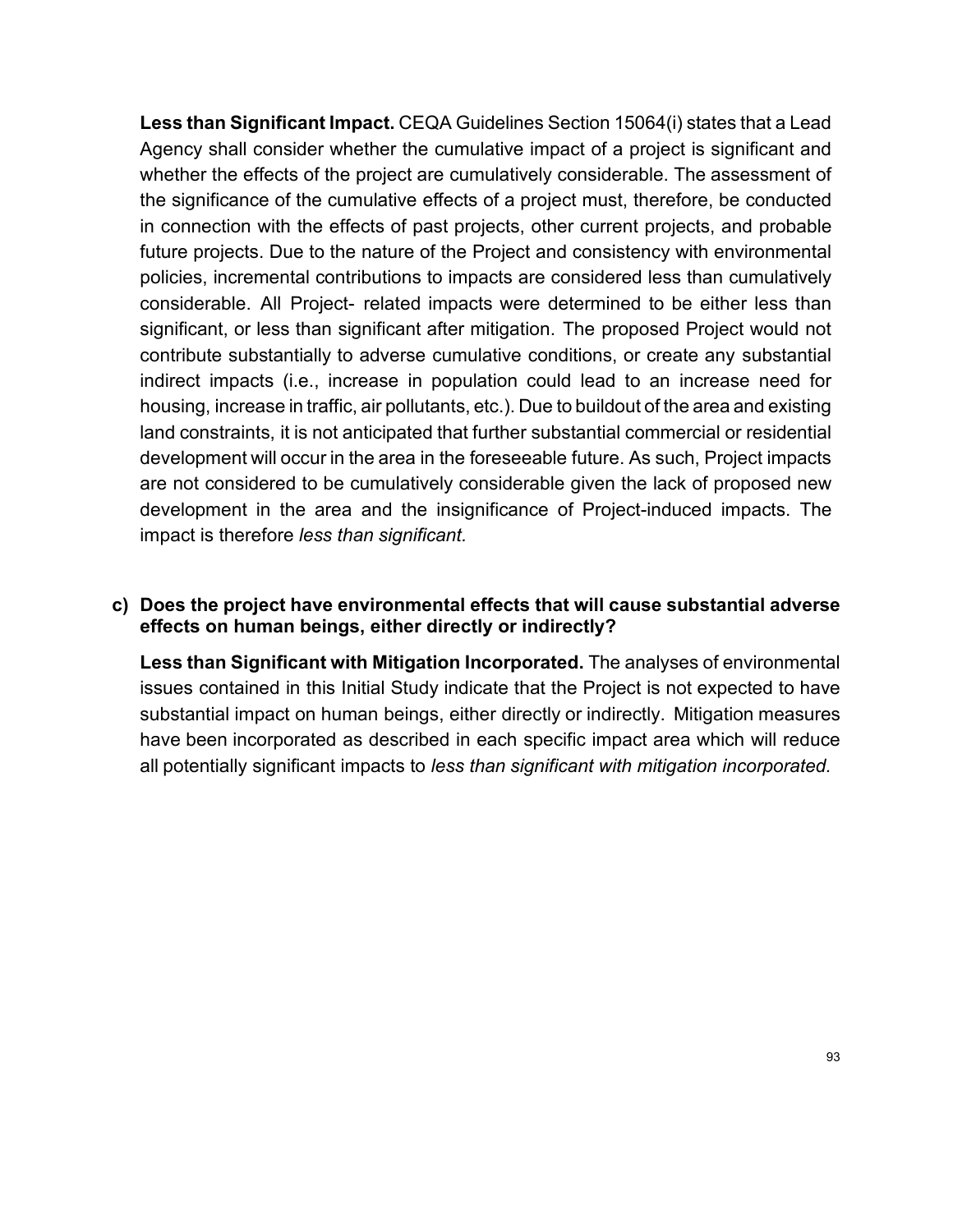# MITIGATION MONITORING AND REPORTING PROGRAM – April 8, 2022

This Mitigation Monitoring and Reporting Program (MMRP) has been formulated based upon the findings of the Initial Study/Mitigated Negative Declaration (IS/MND) for Vesting Tentative Tract Map No. 6379 (proposed Project). The MMRP lists mitigation measures recommended in the IS/MND for the proposed Project and identifies monitoring and reporting requirements as well as conditions recommended by responsible agencies who commented on the project.

The first column of the Table identifies the mitigation measure. The second column, entitled "Party Responsible for Implementing Mitigation," names the party responsible for carrying out the required action. The third column, "Implementation Timing," identifies the time the mitigation measure should be initiated. The fourth column, "Party Responsible for Monitoring," names the party ultimately responsible for ensuring that the mitigation measure is implemented. The last column will be used by the City to ensure that individual mitigation measures have been monitored.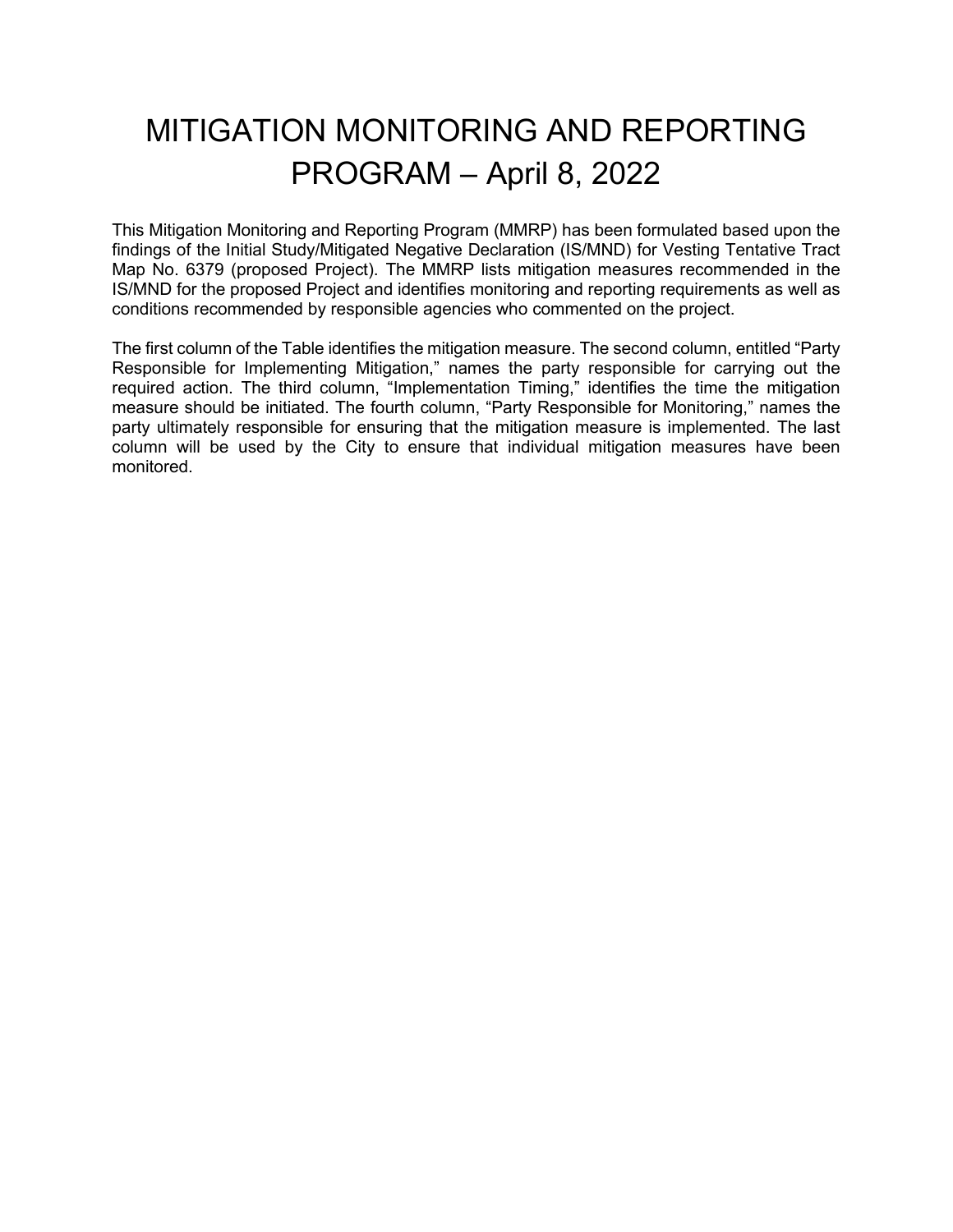| <b>Mitigation Measure</b>                                                                                                                                                                                                                                                                                                                                                                                                                                                                                                                                                                                                           | Party<br>responsible<br>for<br>Implementing<br><b>Mitigation</b> | Implementation<br><b>Timing</b>                                                                                                                                                                      | Party<br>responsible<br>for<br><b>Monitoring</b>                                                    | <b>Verification</b><br>(name/date) |
|-------------------------------------------------------------------------------------------------------------------------------------------------------------------------------------------------------------------------------------------------------------------------------------------------------------------------------------------------------------------------------------------------------------------------------------------------------------------------------------------------------------------------------------------------------------------------------------------------------------------------------------|------------------------------------------------------------------|------------------------------------------------------------------------------------------------------------------------------------------------------------------------------------------------------|-----------------------------------------------------------------------------------------------------|------------------------------------|
| AES-4.1: Lighting for Street and Parking Areas.<br>Lighting systems for street and parking areas shall<br>include shields to direct light to the roadway surfaces<br>and parking areas. Vertical shields on the light fixtures<br>shall also be used to direct light away from adjacent<br>light sensitive land uses such as residences.                                                                                                                                                                                                                                                                                            | Project<br>Applicant and<br>project<br>architect                 | Lighting systems<br>to be confirmed<br>during plan check,<br>prior to issuance<br>of building<br>permits.                                                                                            | <b>Public Works</b><br>Department<br>(PW) and<br>Planning and<br>Development<br>Department<br>(PDD) |                                    |
| AES-4.5: Use of Non-Reflective Materials. Materials<br>used on building facades shall be non-reflective.                                                                                                                                                                                                                                                                                                                                                                                                                                                                                                                            | Project<br>Applicant and<br>project<br>architect                 | Lighting systems<br>to be confirmed<br>during plan check,<br>prior to issuance<br>of building<br>permits.                                                                                            | PW & PDD                                                                                            |                                    |
| <b>BIO-1:</b> Mitigation Measures included in the Staff Report<br>on Burrowing Owl Mitigation, prepared by the California<br>Department of Fish and Game in 2012, shall be<br>required.                                                                                                                                                                                                                                                                                                                                                                                                                                             | Project<br>Applicant and<br>qualified<br>biologist               | The City shall<br>ensure that this<br>measure is<br>incorporated into<br>project plans prior<br>to project<br>approval.                                                                              | PDD and<br><b>CDFW</b>                                                                              |                                    |
| BIO-3.1: If a proposed project will result in the<br>significant alteration or fill of a federally protected<br>wetland, a formal wetland delineation conducted<br>according to USACE accepted methodology is required<br>for each project to determine the extent of wetlands on<br>a project site. The delineation shall be used to<br>determine if federal permitting and mitigation strategy<br>are required to reduce project impacts. Acquisition of<br>permits from USACE for the fill of wetlands and USACE<br>approval of a wetland mitigation plan would ensure a<br>"no net loss" of wetland habitat within the Planning | Project<br>Applicant and<br>qualified<br>biologist               | Wetland<br>delineation to be<br>completed during<br>environmental<br>review of project<br>and prior to<br>approval of<br>discretionary<br>project. The City<br>shall ensure that<br>project-specific | PDD and<br><b>CDFW</b>                                                                              |                                    |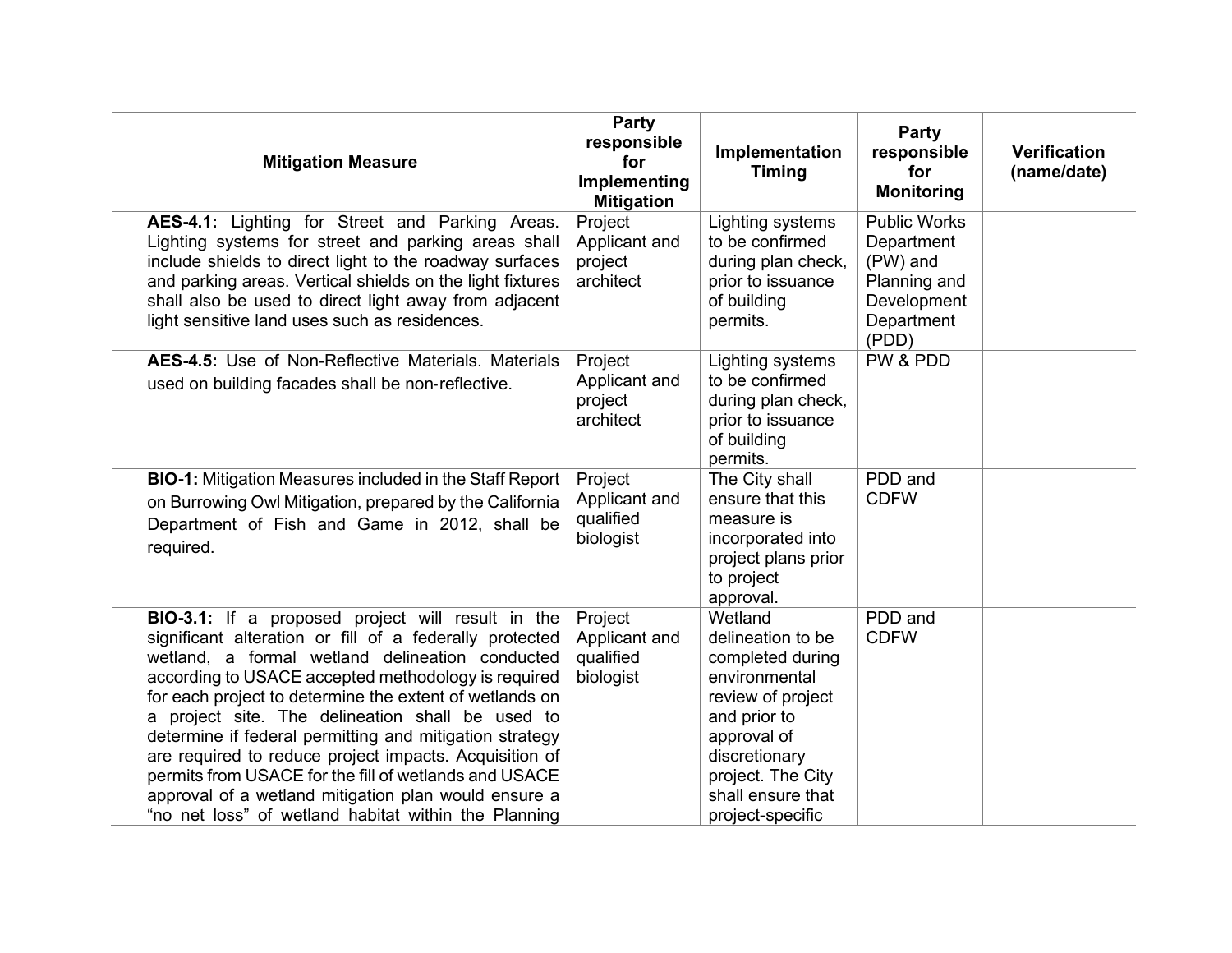| <b>Mitigation Measure</b>                                                                                                                                                                                                                                                                                                                                                                                                                                                                                                                                                                                                                                                                                                                                           | Party<br>responsible<br>for<br>Implementing<br><b>Mitigation</b> | Implementation<br><b>Timing</b>                                                                                                                                                                                                                                   | Party<br>responsible<br>for<br><b>Monitoring</b> | <b>Verification</b><br>(name/date) |
|---------------------------------------------------------------------------------------------------------------------------------------------------------------------------------------------------------------------------------------------------------------------------------------------------------------------------------------------------------------------------------------------------------------------------------------------------------------------------------------------------------------------------------------------------------------------------------------------------------------------------------------------------------------------------------------------------------------------------------------------------------------------|------------------------------------------------------------------|-------------------------------------------------------------------------------------------------------------------------------------------------------------------------------------------------------------------------------------------------------------------|--------------------------------------------------|------------------------------------|
| Area. Appropriate wetland mitigation/creation shall be<br>implemented in a ratio according to the size of the<br>impacted wetland.                                                                                                                                                                                                                                                                                                                                                                                                                                                                                                                                                                                                                                  |                                                                  | mitigation is<br>incorporated into<br>project plans prior<br>to project<br>approval.                                                                                                                                                                              |                                                  |                                    |
| BIO-3.2: In addition to regulatory agency permitting,<br>Best Management Practices identified from a list<br>provided by the USACE shall be incorporated into the<br>design and construction phase of the project to ensure<br>that no pollutants or siltation drain into a federally<br>protected wetland. Project design features such as<br>fencing, appropriate drainage and incorporating<br>detention basins shall assist in ensuring project-related<br>impacts to wetland habitat are minimized to the<br>greatest extent feasible.                                                                                                                                                                                                                         | Project<br>Applicant and<br>qualified<br>biologist               | The City shall<br>ensure that<br>project-specific<br><b>BMPs</b> are<br>incorporated into<br>project plans prior<br>to issuance of any<br>grading or<br>construction<br>permits.                                                                                  | PDD and<br><b>CDFW</b>                           |                                    |
| BIO-1.4: Proposed projects within the Planning Area<br>should avoid, if possible, construction within the<br>general nesting season of February through August for<br>avian species protected under Fish and Game Code<br>3500 and the Migratory Bird Treaty Act (MBTA), if it is<br>determined that suitable nesting habitat occurs on a<br>project site. If construction cannot avoid the nesting<br>season, a pre-construction clearance survey shall be<br>conducted by a qualified biologist to determine if any<br>nesting birds or nesting activity is observed on or within<br>500-feet of a project site. If an active nest is observed<br>during the survey, a biological monitor shall be on site<br>to ensure that no proposed project activities would | Project<br>Applicant and<br>qualified<br>biologist               | The City shall<br>ensure that pre-<br>construction<br>surveys are<br>conducted within<br>3 days prior to<br>construction<br>activities, or within<br>a timeframe<br>recommended by<br>a qualified<br>biologist and<br>consistent with<br>applicable<br>regulatory | PDD and<br><b>CDFW</b>                           |                                    |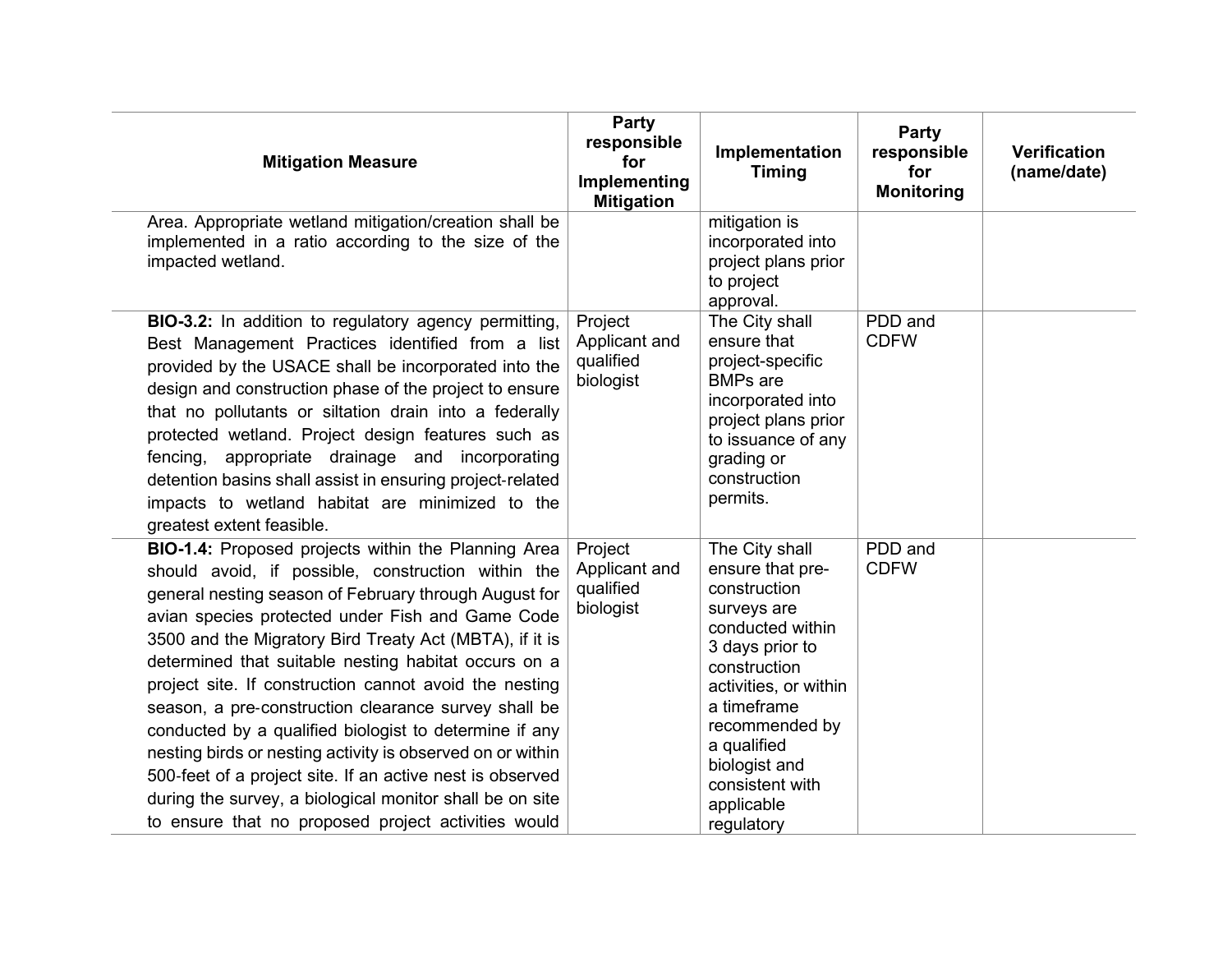| <b>Mitigation Measure</b>                                   | Party<br>responsible<br>for<br>Implementing<br><b>Mitigation</b> | Implementation<br><b>Timing</b> | Party<br>responsible<br>for<br><b>Monitoring</b> | <b>Verification</b><br>(name/date) |
|-------------------------------------------------------------|------------------------------------------------------------------|---------------------------------|--------------------------------------------------|------------------------------------|
| impact the active nest. A suitable buffer shall be          |                                                                  | requirements                    |                                                  |                                    |
| established around the active nest until the nestlings      |                                                                  | and/or<br>recommendations.      |                                                  |                                    |
| have fledged and the nest is no longer active. Project      |                                                                  |                                 |                                                  |                                    |
| activities may continue in the vicinity of the nest only at |                                                                  |                                 |                                                  |                                    |
| the discretion of the biological monitor. Prior to          |                                                                  |                                 |                                                  |                                    |
| commencement of grading activities and issuance of          |                                                                  |                                 |                                                  |                                    |
| any building permits, the Director of the City of Fresno    |                                                                  |                                 |                                                  |                                    |
| Planning and Development Department, or designee,           |                                                                  |                                 |                                                  |                                    |
| shall verify that all proposed project grading and          |                                                                  |                                 |                                                  |                                    |
| construction plans include specific documentation           |                                                                  |                                 |                                                  |                                    |
| regarding the requirements of the Migratory Bird Treaty     |                                                                  |                                 |                                                  |                                    |
| Act (MBTA) and California Fish and Game Code                |                                                                  |                                 |                                                  |                                    |
| Section 3503, that preconstruction surveys have been        |                                                                  |                                 |                                                  |                                    |
| completed and the results reviewed by staff, and that       |                                                                  |                                 |                                                  |                                    |
| the appropriate buffers (if needed) are noted on the        |                                                                  |                                 |                                                  |                                    |
| plans and established in the field. Specific mitigation     |                                                                  |                                 |                                                  |                                    |
| measures for direct or incidental impacts to avian          |                                                                  |                                 |                                                  |                                    |
| species protected under Fish and Game Code 3500             |                                                                  |                                 |                                                  |                                    |
| and the Migratory Bird Treaty Act (MBTA) shall be           |                                                                  |                                 |                                                  |                                    |
| determined on a case-by-case basis through agency           |                                                                  |                                 |                                                  |                                    |
| consultation during the review process for discretionary    |                                                                  |                                 |                                                  |                                    |
| projects, and shall be consistent with survey protocols     |                                                                  |                                 |                                                  |                                    |
| and mitigations measures recommended by the                 |                                                                  |                                 |                                                  |                                    |
| agency at the time of consultation.                         |                                                                  |                                 |                                                  |                                    |
| CUL-1.1: If previously unknown resources<br>are             | Project                                                          | Planning and                    | <b>PDD</b>                                       |                                    |
| encountered before or during grading activities,            | Applicant and                                                    | Development                     |                                                  |                                    |
| construction shall stop in the immediate vicinity of the    | qualified                                                        | Department to                   |                                                  |                                    |
| find and a qualified historical resources specialist shall  | historical                                                       | review contract                 |                                                  |                                    |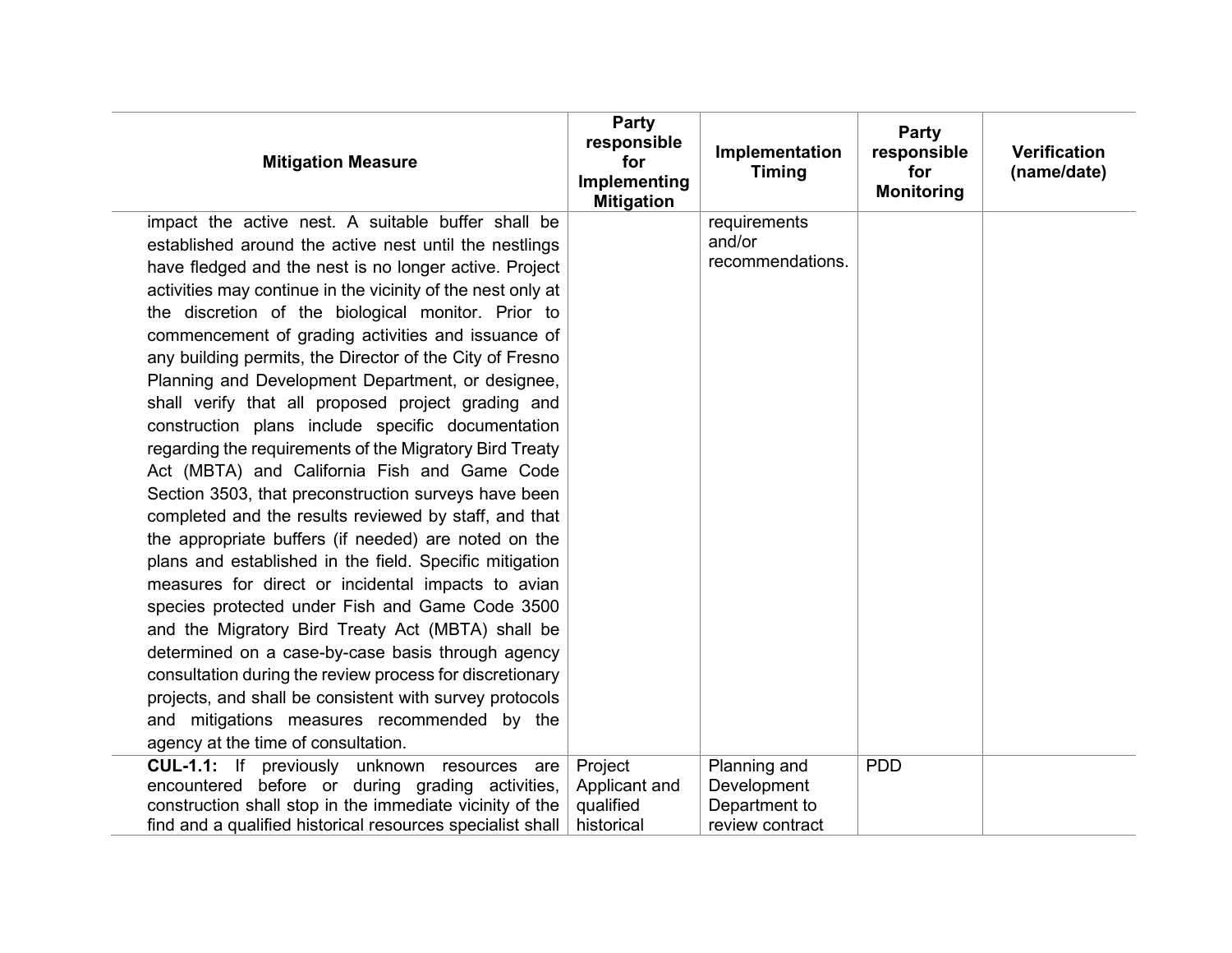| <b>Mitigation Measure</b>                                                                                                                                                                                                                                                                                                                                                                                                                                                                                                                                                                                                                                                                                                                                                                                                                                                                                                                                                                                                                                                                                                                                                                                                                                               | <b>Party</b><br>responsible<br>for<br>Implementing<br><b>Mitigation</b> | Implementation<br><b>Timing</b>                                                                                                                                                                                                                                                                                                                                                                                                                                 | Party<br>responsible<br>for<br><b>Monitoring</b> | <b>Verification</b><br>(name/date) |
|-------------------------------------------------------------------------------------------------------------------------------------------------------------------------------------------------------------------------------------------------------------------------------------------------------------------------------------------------------------------------------------------------------------------------------------------------------------------------------------------------------------------------------------------------------------------------------------------------------------------------------------------------------------------------------------------------------------------------------------------------------------------------------------------------------------------------------------------------------------------------------------------------------------------------------------------------------------------------------------------------------------------------------------------------------------------------------------------------------------------------------------------------------------------------------------------------------------------------------------------------------------------------|-------------------------------------------------------------------------|-----------------------------------------------------------------------------------------------------------------------------------------------------------------------------------------------------------------------------------------------------------------------------------------------------------------------------------------------------------------------------------------------------------------------------------------------------------------|--------------------------------------------------|------------------------------------|
| be consulted to determine whether the resource<br>requires further study. The qualified historical<br>resources specialist shall make recommendations to<br>the City on the measures that shall be implemented to<br>protect the discovered resources, including but not<br>limited to excavation of the finds and evaluation of the<br>finds in accordance with Section 15064.5 of the CEQA<br>Guidelines and the City's Historic Preservation<br>Ordinance. If the resources are determined to be<br>unique historical resources as defined under Section<br>15064.5 of the CEQA Guidelines, measures shall be<br>identified by the monitor and recommended to the Lead<br>measures for<br>Agency. Appropriate<br>significant<br>resources could include avoidance or capping,<br>incorporation of the site in green space, parks, or open<br>space, or data recovery excavations of the finds.<br>No further grading shall occur in the area of the<br>discovery until the Lead Agency approves the<br>measures to protect these resources. Any historical<br>artifacts recovered as a result of mitigation shall be<br>provided to a City-approved institution or person who is<br>capable of providing long-term preservation to allow<br>future scientific study. | resources<br>specialist                                                 | specifications to<br>ensure inclusion<br>of provisions<br>included in<br>project-specific<br>mitigation<br>measure.<br>Following<br>discovery of<br>previously<br>unknown<br>resource, a<br>qualified historical<br>resources<br>specialist shall<br>prepare<br>recommendations<br>and submit to the<br>Planning and<br>Development<br>Department.<br>Timing for<br>recommendations<br>shall be<br>established by<br>project-specific<br>mitigation<br>measure. |                                                  |                                    |
| <b>CUL-3:</b> In the event that human remains are unearthed<br>during excavation and grading activities of any future<br>activity shall cease<br>development project, all                                                                                                                                                                                                                                                                                                                                                                                                                                                                                                                                                                                                                                                                                                                                                                                                                                                                                                                                                                                                                                                                                               | Project<br>Applicant and<br>qualified                                   | Planning and<br>Development<br>Department to                                                                                                                                                                                                                                                                                                                                                                                                                    | <b>PDD</b>                                       |                                    |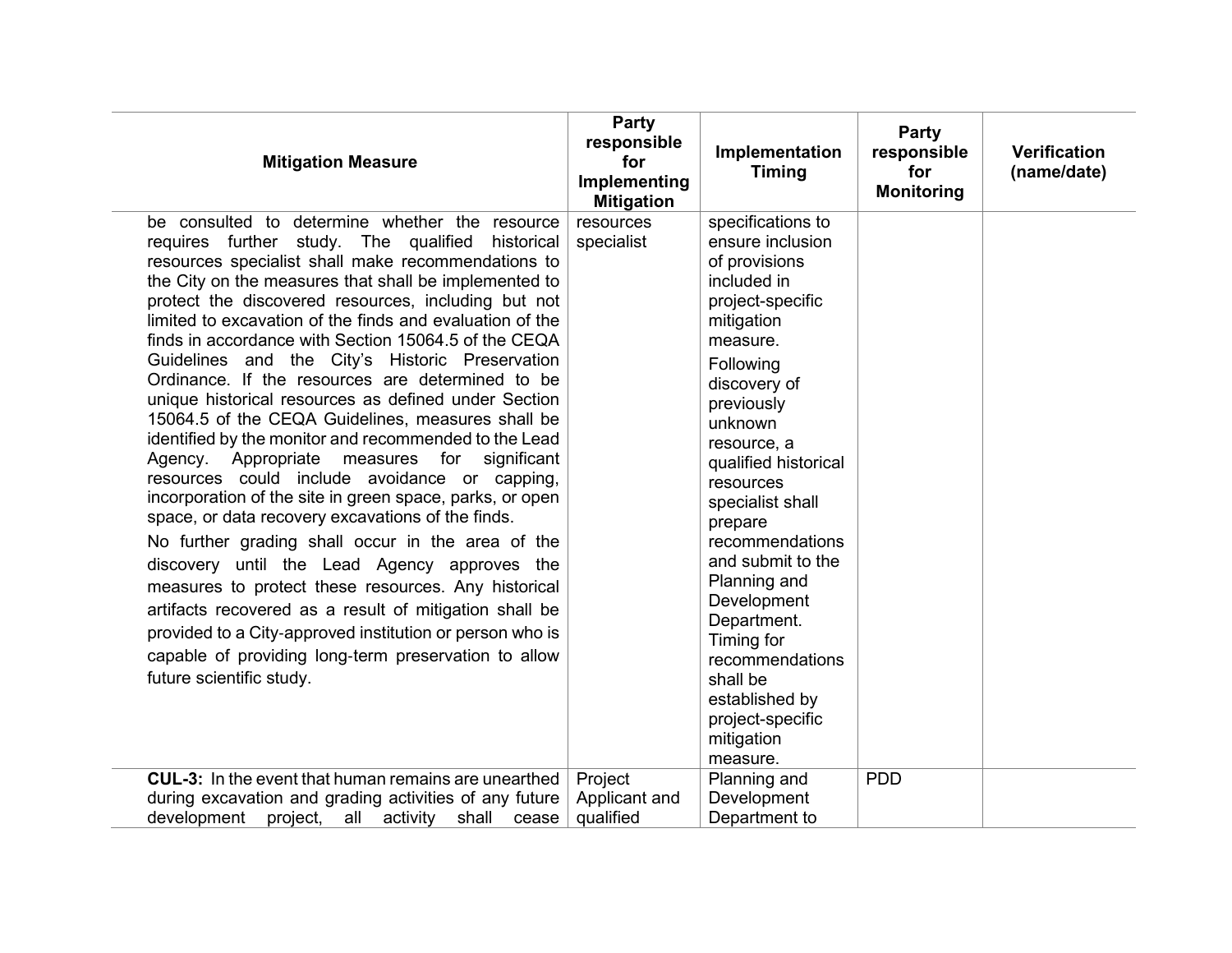| <b>Mitigation Measure</b>                                                                                                                                                                                                                                                                                                                                                                                                                                                                                                                                                                                                                                                                                                                                                                                                                                                                                                                                                                                                                                                                                                                                                                                                                                                                                                  | <b>Party</b><br>responsible<br>for<br>Implementing<br><b>Mitigation</b> | Implementation<br><b>Timing</b>                                                                                           | Party<br>responsible<br>for<br><b>Monitoring</b> | <b>Verification</b><br>(name/date) |
|----------------------------------------------------------------------------------------------------------------------------------------------------------------------------------------------------------------------------------------------------------------------------------------------------------------------------------------------------------------------------------------------------------------------------------------------------------------------------------------------------------------------------------------------------------------------------------------------------------------------------------------------------------------------------------------------------------------------------------------------------------------------------------------------------------------------------------------------------------------------------------------------------------------------------------------------------------------------------------------------------------------------------------------------------------------------------------------------------------------------------------------------------------------------------------------------------------------------------------------------------------------------------------------------------------------------------|-------------------------------------------------------------------------|---------------------------------------------------------------------------------------------------------------------------|--------------------------------------------------|------------------------------------|
| immediately. Pursuant to Health and Safety Code<br>(HSC) Section 7050.5, no further disturbance shall<br>occur until the County Coroner has made the<br>necessary findings as to origin and disposition pursuant<br>to PRC Section 5097.98(a). If the remains are<br>determined to be of Native American descent, the<br>coroner shall within 24 hours notify the Native<br>American Heritage Commission (NAHC). The NAHC<br>shall then contact the most likely descendent of the<br>deceased Native American, who shall then serve as the<br>consultant on how to proceed with the remains.<br>Pursuant to PRC Section 5097.98(b), upon the<br>discovery of Native American remains, the landowner<br>shall ensure that the immediate vicinity, according to<br>generally accepted cultural or archaeological<br>standards or practices, where the Native American<br>human remains are located is not damaged or<br>disturbed by further development activity until the<br>landowner has discussed and conferred with the most<br>likely descendants regarding their recommendations, if<br>applicable, taking into account the possibility of multiple<br>human remains. The landowner shall discuss and<br>confer with the descendants all reasonable options<br>regarding the descendants' preferences for treatment. | historical<br>resources<br>specialist                                   | review<br>construction<br>specifications to<br>ensure inclusion<br>of provisions<br>included in<br>mitigation<br>measure. |                                                  |                                    |
| GHG-1: Consistent with the City of Fresno's 2014 GHG<br>Reduction Plan, the Project Applicant shall incorporate<br>the following design features as part of the proposed<br>Project:<br>Ensure that the street and pedestrian design<br>$\bullet$<br>complies with the complete streets concepts.<br>Review project against Development Code for<br>$\bullet$                                                                                                                                                                                                                                                                                                                                                                                                                                                                                                                                                                                                                                                                                                                                                                                                                                                                                                                                                              | Project<br>Applicant                                                    | Planning and<br>Development<br>Department to<br>review<br>construction<br>specifications to<br>ensure inclusion           | <b>PDD</b>                                       |                                    |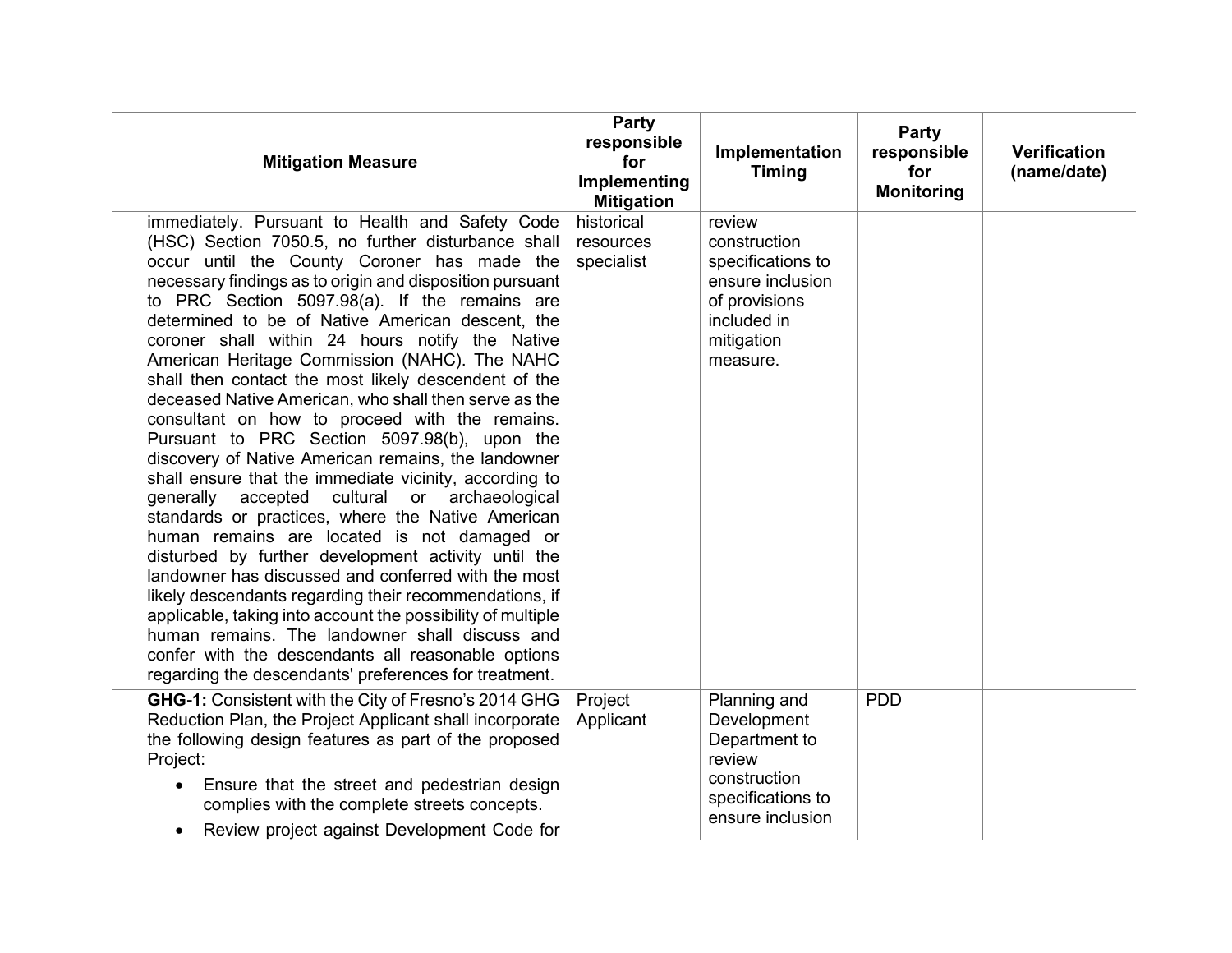| <b>Mitigation Measure</b>                                                                                                                                                                                                                                                                                                                                                                                                                                                                                                                                                                                                      | Party<br>responsible<br>for<br>Implementing<br><b>Mitigation</b> | Implementation<br><b>Timing</b>                                                                                                                                                                                                                               | Party<br>responsible<br>for<br><b>Monitoring</b> | <b>Verification</b><br>(name/date) |
|--------------------------------------------------------------------------------------------------------------------------------------------------------------------------------------------------------------------------------------------------------------------------------------------------------------------------------------------------------------------------------------------------------------------------------------------------------------------------------------------------------------------------------------------------------------------------------------------------------------------------------|------------------------------------------------------------------|---------------------------------------------------------------------------------------------------------------------------------------------------------------------------------------------------------------------------------------------------------------|--------------------------------------------------|------------------------------------|
| mandatory design features required for the<br>project.<br>Install alternative energy generation, such as<br>solar. Review water conservation building and<br>landscape design features for compliance with<br>City water conservation standards.<br>Maintain and enhance connections to regional<br>$\bullet$<br>bikeways and trail system.<br>Complete the latest version of the Fresno<br>Green Residential Checklist, meet the U.S.<br>Green Building Council's Leadership in Energy<br>and Environmental Design (LEED) Programs,<br>or qualify for Build It Green's GreenPoint rating<br>system for residential buildings. |                                                                  | of provisions<br>included in<br>mitigation<br>measure.                                                                                                                                                                                                        |                                                  |                                    |
| HYD-2.1: The City shall continue to be an active<br>participant in the North<br>Kings<br>Groundwater<br>Sustainability Agency and the implementation of the<br>North Kings Groundwater Sustainability Plan in order<br>to ensure that the Kings Subbasin has balanced levels<br>of pumping and recharge.                                                                                                                                                                                                                                                                                                                       | Department of<br><b>Public Utilities</b>                         | Ongoing. DPU to<br>continue to<br>coordinate with<br>North Kings<br>Groundwater<br>Sustainability<br>Agency as<br>established by a<br><b>Joint Powers</b><br>Agreement with<br>member agencies<br>and the City of<br>Fresno as<br>adopted in<br>January 2017. | <b>PDD</b>                                       |                                    |